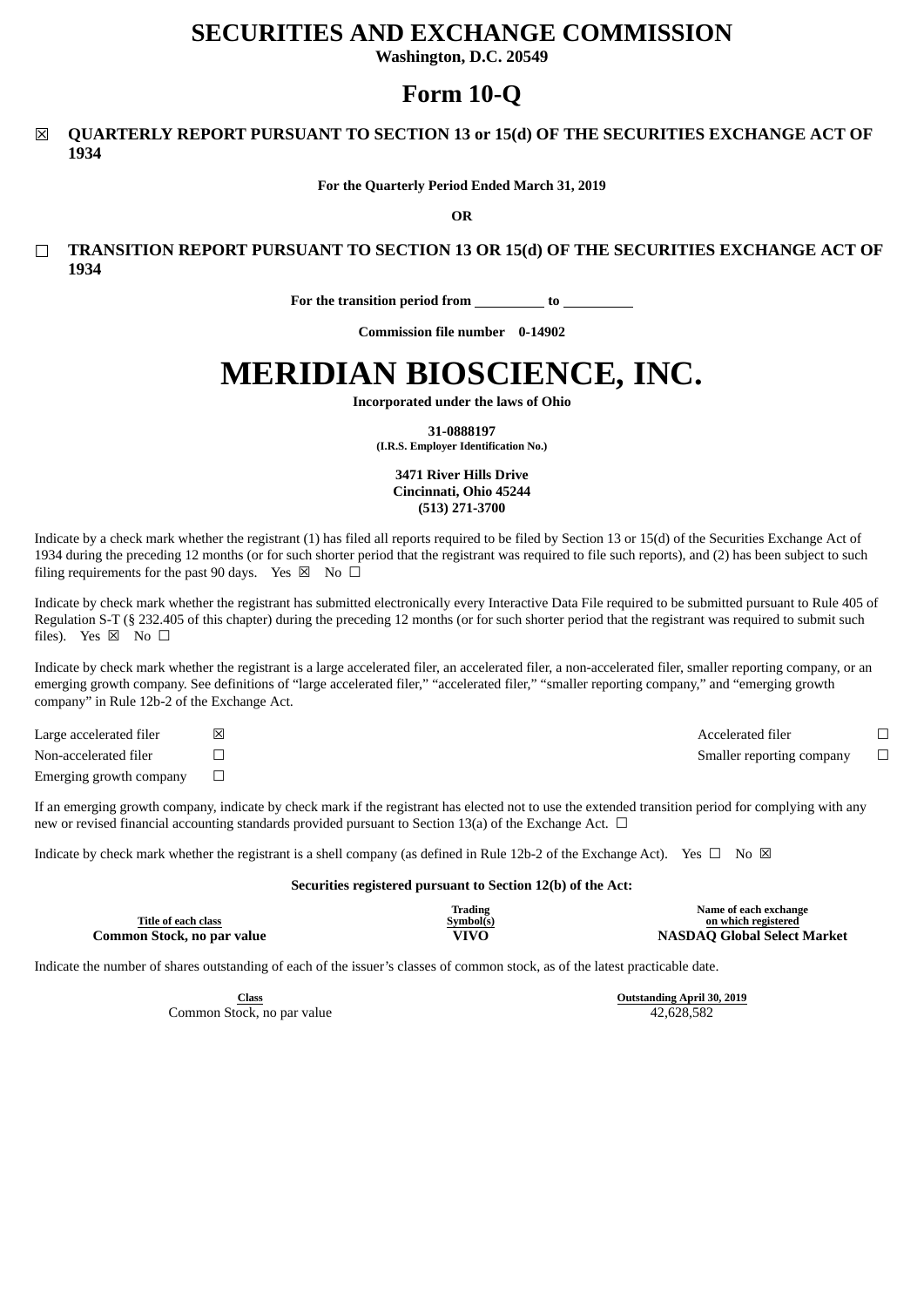#### **MERIDIAN BIOSCIENCE, INC. AND SUBSIDIARIES TABLE OF CONTENTS TO QUARTERLY REPORT ON FORM 10-Q**

| PART I.          | <b>FINANCIAL INFORMATION</b>                                                                                                      | Page(s)   |
|------------------|-----------------------------------------------------------------------------------------------------------------------------------|-----------|
| Item 1.          | <b>Financial Statements (Unaudited)</b>                                                                                           |           |
|                  | <b>Condensed Consolidated Statements of Operations</b><br>Three and Six Months Ended March 31, 2019 and 2018                      | 1         |
|                  | <b>Condensed Consolidated Statements of Comprehensive Income</b><br>Three and Six Months Ended March 31, 2019 and 2018            | 2         |
|                  | <b>Condensed Consolidated Statements of Cash Flows</b><br>Six Months Ended March 31, 2019 and 2018                                | 3         |
|                  | <b>Condensed Consolidated Balance Sheets</b><br>March 31, 2019 and September 30, 2018                                             | $4 - 5$   |
|                  | <b>Condensed Consolidated Statements of Changes in Shareholders' Equity</b><br>Three and Six Months Ended March 31, 2019 and 2018 | 6         |
|                  | <b>Notes to Condensed Consolidated Financial Statements</b>                                                                       | $7 - 16$  |
| Item 2.          | <b>Management's Discussion and Analysis of Financial Condition and Results of Operations</b>                                      | $17 - 26$ |
| Item 3.          | <b>Quantitative and Qualitative Disclosures About Market Risk</b>                                                                 | 26        |
| Item 4.          | <b>Controls and Procedures</b>                                                                                                    | 26        |
| PART II.         | <b>OTHER INFORMATION</b>                                                                                                          |           |
| Item 1.          | <b>Legal Proceedings</b>                                                                                                          | 27        |
| Item 1A.         | <b>Risk Factors</b>                                                                                                               | 27        |
| Item 6.          | <b>Exhibits</b>                                                                                                                   | $27 - 28$ |
| <b>Signature</b> |                                                                                                                                   | 28        |

#### **FORWARD-LOOKING STATEMENTS**

This Quarterly Report on Form 10-Q contains forward-looking statements. The Private Securities Litigation Reform Act of 1995 provides a safe harbor from civil litigation for forward-looking statements accompanied by meaningful cautionary statements. Except for historical information, this report contains forward-looking statements within the meaning of Section 27A of the Securities Act of 1933, as amended, and Section 21E of the Securities Exchange Act of 1934, which may be identified by words such as "continues", "estimates", "anticipates", "projects", "plans", "seeks", "may", "will", "expects", "intends", "believes", "should" and similar expressions or the negative versions thereof and which also may be identified by their context. All statements that address operating performance or events or developments that Meridian expects or anticipates will occur in the future, including, but not limited to, statements relating to per share diluted earnings and revenue, are forward-looking statements. Such statements, whether expressed or implied, are based upon current expectations of the Company and speak only as of the date made. Specifically, Meridian's forward-looking statements are, and will be, based on management's then-current views and assumptions regarding future events and operating performance. Meridian assumes no obligation to publicly update or revise any forward-looking statements even if experience or future changes make it clear that any projected results expressed or implied therein will not be realized. These statements are subject to various risks, uncertainties and other factors that could cause actual results to differ materially, including, without limitation, the following: Meridian's operating results, financial condition and continued growth depends, in part, on its ability to introduce into the marketplace enhancements of existing products or new products that incorporate technological advances, meet customer requirements and respond to products developed by Meridian's competition, its ability to effectively sell such products and its ability to successfully expand and effectively manage increased sales and marketing operations. While Meridian has introduced a number of internally developed products and acquired products, there can be no assurance that it will be successful in the future in introducing such products on a timely basis or in protecting its intellectual property, and unexpected or costly manufacturing costs associated with its introduction of new products or acquired products could cause actual results to differ from expectations. Meridian relies on proprietary, patented and licensed technologies. As such, the Company's ability to protect its intellectual property rights, as well as the potential for intellectual property litigation, would impact its results. Ongoing consolidations of reference laboratories and formation of multi-hospital alliances may cause adverse changes to pricing and distribution. Recessionary pressures on the economy and the markets in which our customers operate, as well as adverse trends in buying patterns from customers, can change expected results. Costs and difficulties in complying with laws and regulations, including those administered by the United States Food and Drug Administration, can result in unanticipated expenses and delays and interruptions to the sale of new and existing products, as can the uncertainty of regulatory approvals and the regulatory process (including the currently ongoing study and other FDA actions regarding the Company's LeadCare products). The international scope of Meridian's operations, including changes in the relative strength or weakness of the U.S. dollar and general economic conditions in foreian countries, can impact results and make them difficult to predict. One of Meridian's arowth strategies is the acquisition of companies and product lines. There can be no assurance that additional acquisitions will be consummated or that, if consummated, will be successful and the acquired businesses will be successfully integrated into Meridian's operations. There may be risks that acquisitions may disrupt operations and may pose potential difficulties in employee retention, and there may be additional risks with respect to Meridian's ability to recognize the benefits of acquisitions, including potential synergies and cost savings or the failure of acquisitions to achieve their plans and objectives. Meridian cannot predict the outcome of goodwill impairment testing and the impact of possible goodwill impairments on Meridian's earnings and financial results. Meridian cannot predict the possible impact of U.S. health care legislation enacted in 2010 – the Patient Protection and Affordable Care Act, as amended by the Health Care and Education Reconciliation Act – and any modification or repeal of any of the provisions thereof initiated by Congress or the presidential administration, and any similar initiatives in other countries on its results of operations. Efforts to reduce the U.S. federal deficit, breaches of Meridian's information technology systems, trade wars, increased tariffs, and natural disasters and other events could have a materially adverse effect on Meridian's results of operations and revenues. In the past, the Company has identified a material weakness in our internal control over financial reporting, which has been remediated, but the Company can make no assurances that a material weakness will not be identified in the future, which if identified and not properly corrected, could materially adversely affect our operations and result in material misstatements in our financial statements. In addition to the factors described in this paragraph, as well as those factors identified from time to time in our filings with the Securities and Exchange Commission, Part I, Item 1A Risk Factors of our most recent Annual Report on Form 10-K contains a list and description of uncertainties,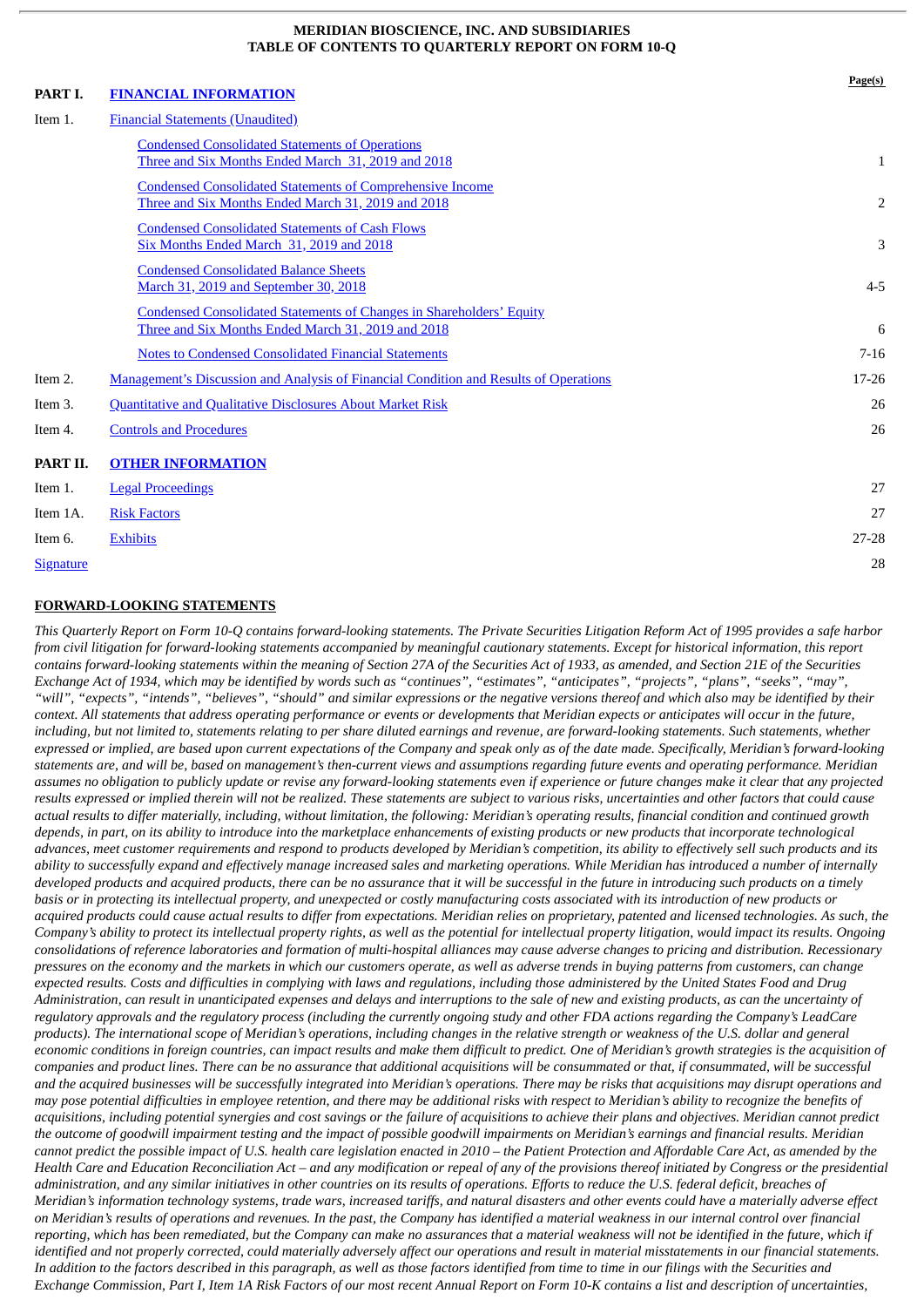risks and other matters that may affect the Company. Readers should carefully review these forward-looking statements and risk factors, and not place *undue reliance on our forward-looking statements.*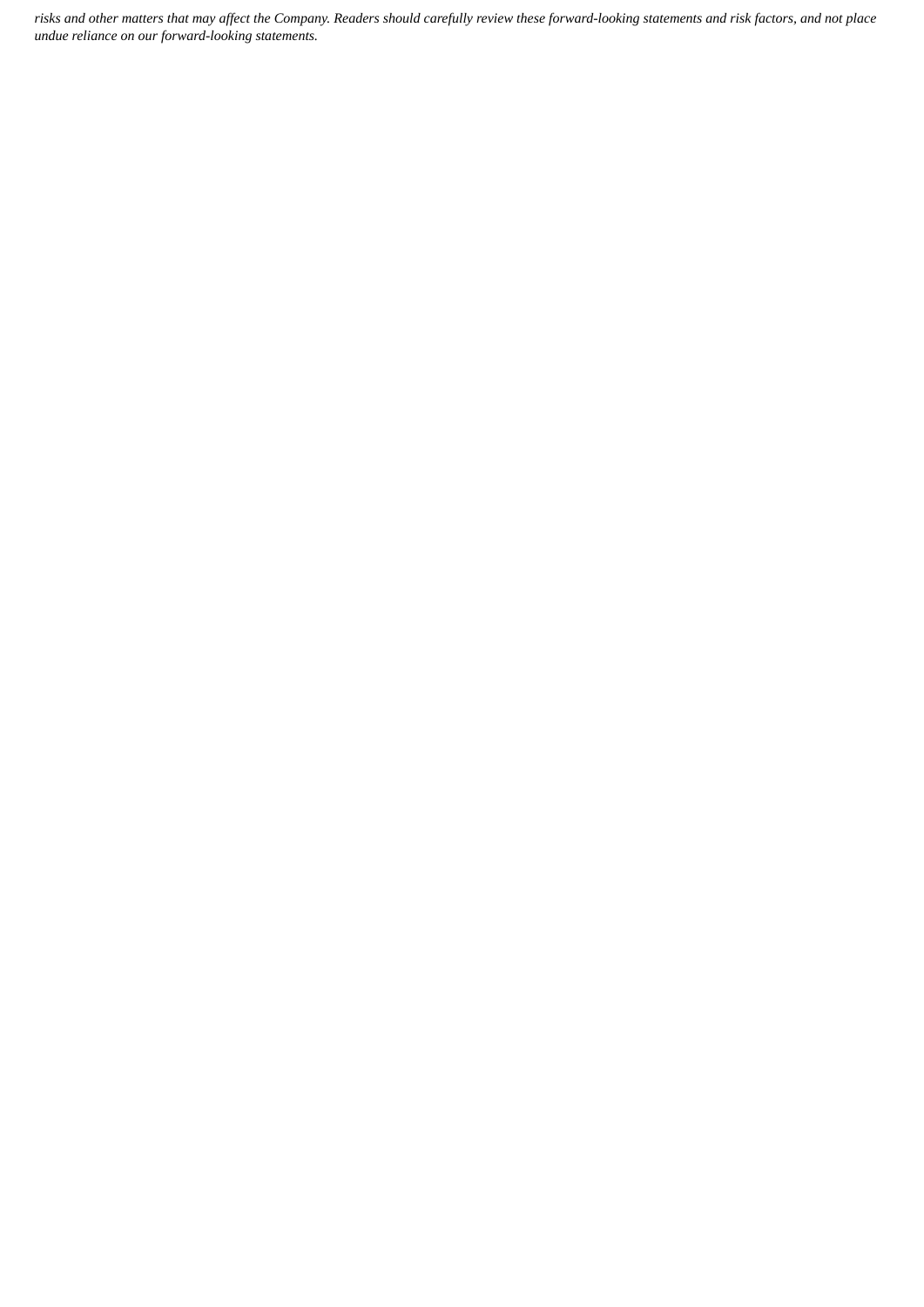#### **PART I. FINANCIAL INFORMATION Item 1. Financial Statements**

## **MERIDIAN BIOSCIENCE, INC. AND SUBSIDIARIES Condensed Consolidated Statements of Operations (Unaudited) (in thousands, except per share data)**

<span id="page-3-2"></span><span id="page-3-1"></span><span id="page-3-0"></span>

|                                                                | <b>Three Months Ended</b><br>March 31. |                        | <b>Six Months Ended</b><br>March 31, |                        |  |
|----------------------------------------------------------------|----------------------------------------|------------------------|--------------------------------------|------------------------|--|
|                                                                | 2019                                   | 2018                   | 2019                                 | 2018                   |  |
| <b>NET REVENUES</b>                                            | \$50,248                               | \$56,451               | \$101,728                            | \$108,734              |  |
| <b>COST OF SALES</b>                                           | 20,910                                 | 21,882                 | 40,818                               | 42,155                 |  |
| <b>GROSS PROFIT</b>                                            | 29,338                                 | 34,569                 | 60,910                               | 66,579                 |  |
| <b>OPERATING EXPENSES</b>                                      |                                        |                        |                                      |                        |  |
| Research and development                                       | 3,816                                  | 4,491                  | 7,700                                | 8,895                  |  |
| Selling and marketing                                          | 6,911                                  | 8,647                  | 14,474                               | 17,461                 |  |
| General and administrative                                     | 7,388                                  | 8,842                  | 16,286                               | 18,090                 |  |
| Acquisition and restructuring costs                            | 785                                    | 3,458                  | 872                                  | 4,192                  |  |
| <b>Litigation costs</b>                                        | 603                                    | 1,453                  | 1,192                                | 2,202                  |  |
| Total operating expenses                                       | 19,503                                 | 26,891                 | 40,524                               | 50,840                 |  |
| <b>OPERATING INCOME</b>                                        | 9,835                                  | 7,678                  | 20,386                               | 15,739                 |  |
| OTHER INCOME (EXPENSE)                                         |                                        |                        |                                      |                        |  |
| Interest income                                                | 204                                    | 90                     | 353                                  | 162                    |  |
| Interest expense                                               | (347)                                  | (379)                  | (710)                                | (774)                  |  |
| Other, net                                                     | (445)                                  | (165)                  | (306)                                | (245)                  |  |
| Total other income (expense)                                   | (588)                                  | (454)                  | (663)                                | (857)                  |  |
| <b>EARNINGS BEFORE INCOME TAXES</b>                            | 9,247                                  | 7,224                  | 19,723                               | 14,882                 |  |
| <b>INCOME TAX PROVISION</b>                                    | 2,153                                  | 1,936                  | 4,523                                | 3,292                  |  |
| <b>NET EARNINGS</b>                                            | 7,094<br>\$                            | \$5,288                | \$15,200                             | \$11,590               |  |
| <b>BASIC EARNINGS PER COMMON SHARE</b>                         | 0.17<br>\$                             | 0.12<br>\$             | 0.36<br>\$                           | 0.27<br>S              |  |
| DILUTED EARNINGS PER COMMON SHARE                              | \$<br>0.17                             | $\mathfrak{F}$<br>0.12 | \$<br>0.35                           | $\mathfrak{S}$<br>0.27 |  |
| WEIGHTED AVERAGE NUMBER OF COMMON SHARES OUTSTANDING - BASIC   | 42,496                                 | 42,323                 | 42,472                               | 42,289                 |  |
| EFFECT OF DILUTIVE STOCK OPTIONS AND RESTRICTED SHARE UNITS    | 450                                    | 409                    | 453                                  | 404                    |  |
| WEIGHTED AVERAGE NUMBER OF COMMON SHARES OUTSTANDING - DILUTED | 42,946                                 | 42,732                 | 42,925                               | 42,693                 |  |
| <b>ANTI-DILUTIVE SECURITIES:</b>                               |                                        |                        |                                      |                        |  |
| Common share options and restricted share units                | 771                                    | 1,021                  | 742                                  | 1,015                  |  |
| DIVIDENDS DECLARED PER COMMON SHARE                            | \$0.125                                | \$0.125                | \$<br>0.250                          | \$<br>0.250            |  |

The accompanying notes are an integral part of these condensed consolidated financial statements.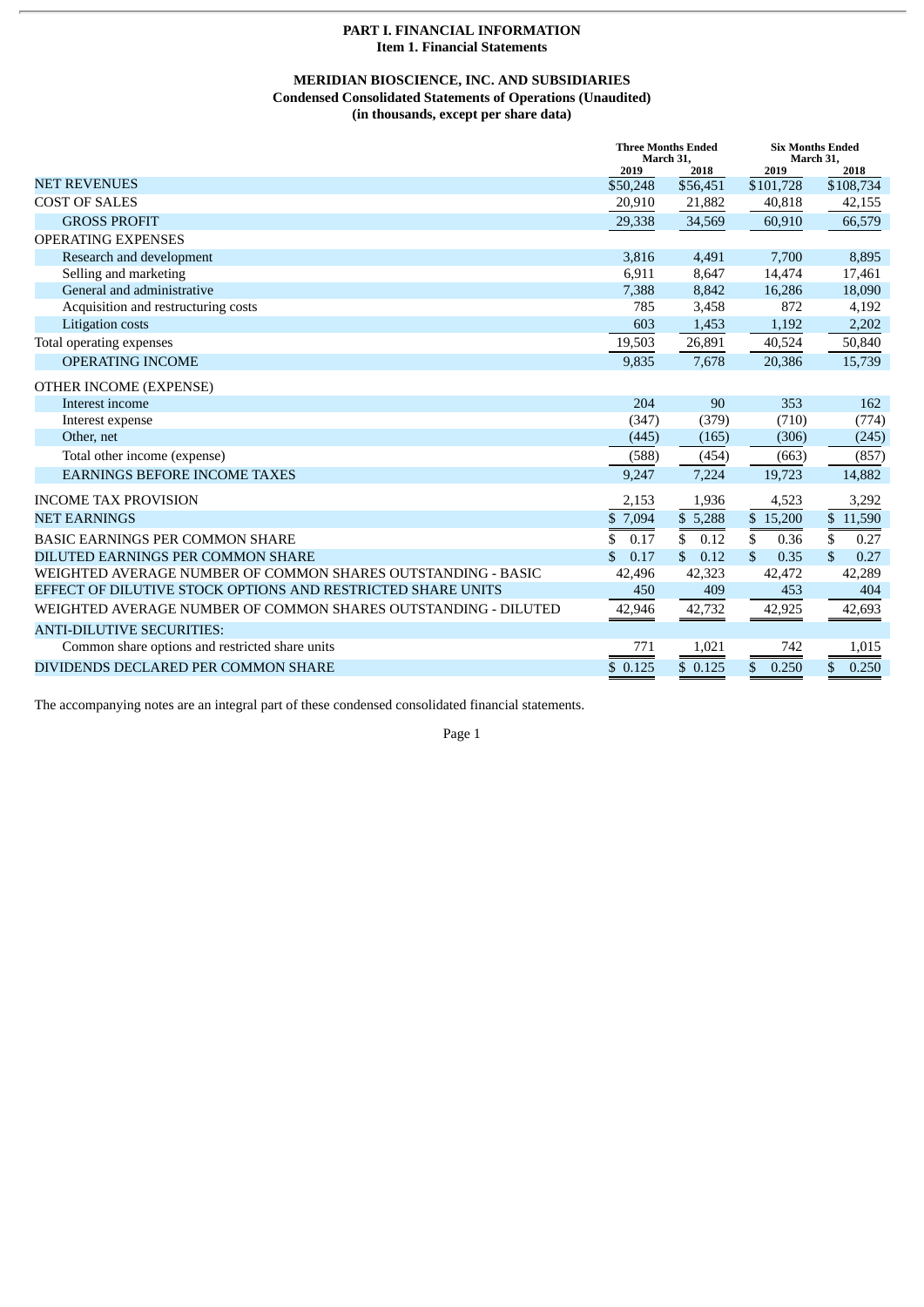#### **MERIDIAN BIOSCIENCE, INC. AND SUBSIDIARIES Condensed Consolidated Statements of Comprehensive Income (Unaudited) (dollar amounts in thousands)**

<span id="page-4-0"></span>

|                                                             |         | <b>Three Months Ended</b><br>March 31. |          | <b>Six Months Ended</b><br>March 31. |
|-------------------------------------------------------------|---------|----------------------------------------|----------|--------------------------------------|
|                                                             | 2019    | 2018                                   | 2019     | 2018                                 |
| <b>NET EARNINGS</b>                                         | \$7.094 | \$5,288                                | \$15,200 | \$11,590                             |
| Other comprehensive income (loss):                          |         |                                        |          |                                      |
| Foreign currency translation adjustment                     | 377     | 926                                    | (339)    | 1,217                                |
| Unrealized gain (loss) on cash flow hedge                   | (310)   | 424                                    | (887)    | 765                                  |
| Income taxes related to items of other comprehensive income | 78      | (107)                                  | 223      | (219)                                |
| Other comprehensive income (loss), net of tax               | 145     | 1,243                                  | (1,003)  | 1,763                                |
| <b>COMPREHENSIVE INCOME</b>                                 | \$7,239 | \$6,531                                | \$14,197 | \$13,353                             |
|                                                             |         |                                        |          |                                      |

The accompanying notes are an integral part of these condensed consolidated financial statements.

Page 2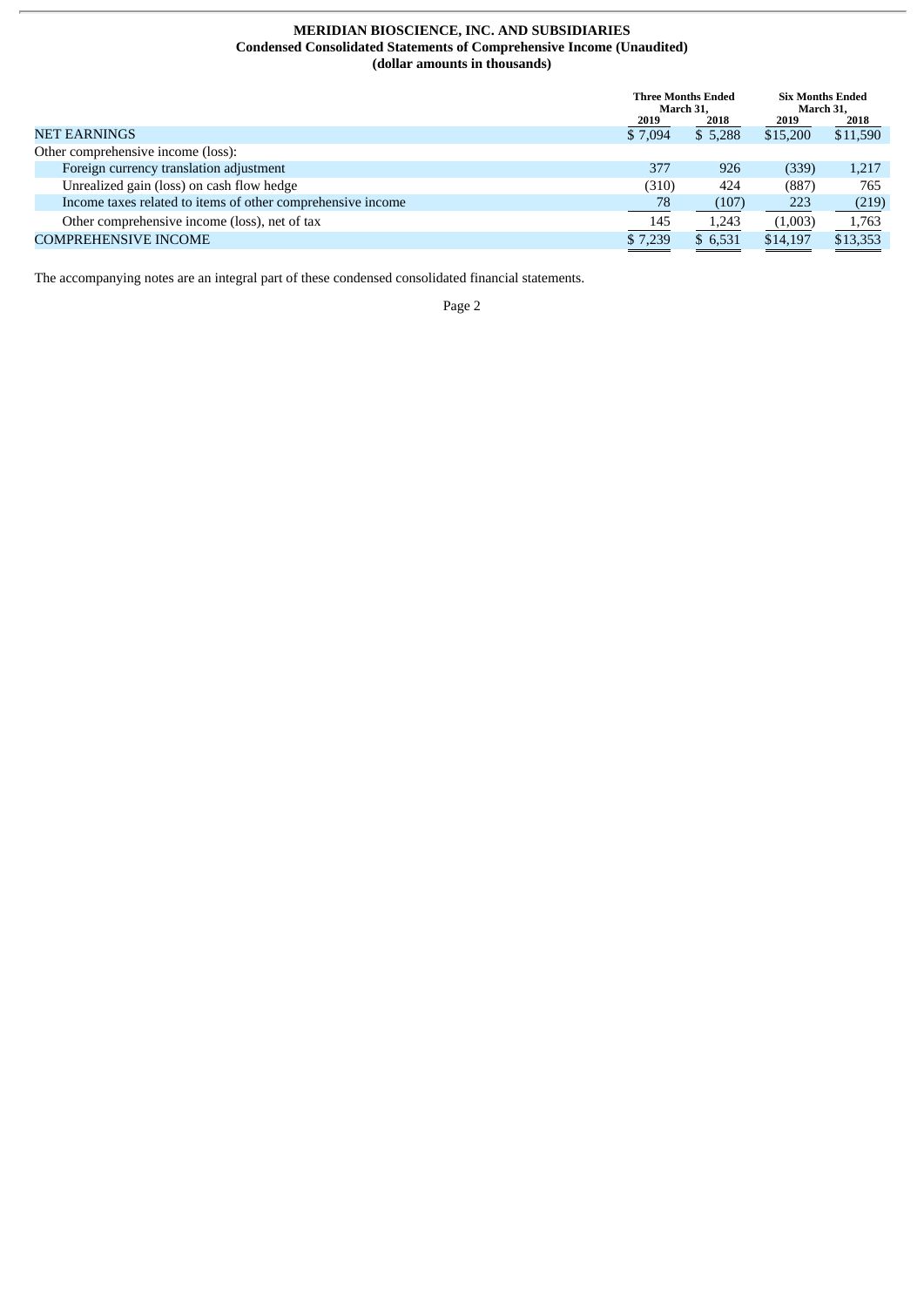#### **MERIDIAN BIOSCIENCE, INC. AND SUBSIDIARIES Condensed Consolidated Statements of Cash Flows (Unaudited) (dollar amounts in thousands)**

<span id="page-5-0"></span>

| Six Months Ended March 31,                                                  | 2019      | 2018      |
|-----------------------------------------------------------------------------|-----------|-----------|
| CASH FLOWS FROM OPERATING ACTIVITIES                                        |           |           |
| Net earnings                                                                | \$15,200  | \$11,590  |
| Non-cash items included in net earnings:                                    |           |           |
| Depreciation of property, plant and equipment                               | 2,562     | 2,236     |
| Amortization of intangible assets                                           | 1,658     | 1,883     |
| Amortization of deferred instrument costs                                   |           | 401       |
| Stock-based compensation                                                    | 2,368     | 1,975     |
| Deferred income taxes                                                       | (677)     | (1,576)   |
| Change in:                                                                  |           |           |
| Accounts receivable                                                         | (951)     | (4, 185)  |
| Inventories                                                                 | 832       | (2,370)   |
| Prepaid expenses and other current assets                                   | 286       | 754       |
| Accounts payable and accrued expenses                                       | (1,267)   | 3,746     |
| Income taxes payable                                                        | 1,108     | (775)     |
| Other, net                                                                  | (149)     | 160       |
| Net cash provided by operating activities                                   | 20,970    | 13,839    |
| <b>CASH FLOWS FROM INVESTING ACTIVITIES</b>                                 |           |           |
| Purchase of property, plant and equipment                                   | (2, 113)  | (2,160)   |
| Net cash used for investing activities                                      | (2, 113)  | (2,160)   |
| CASH FLOWS FROM FINANCING ACTIVITIES                                        |           |           |
| Dividends paid                                                              | (10,612)  | (10,577)  |
| Payments on term loan                                                       | (2,250)   | (2,250)   |
| Proceeds and tax benefits from exercises of stock options                   | 524       |           |
| Net cash used for financing activities                                      | (12, 338) | (12, 827) |
| Effect of Exchange Rate Changes on Cash and Equivalents and Restricted Cash | (185)     | 476       |
| Net Increase (Decrease) in Cash and Equivalents and Restricted Cash         | 6,334     | (672)     |
| Cash and Equivalents and Restricted Cash at Beginning of Period             | 60,763    | 58,072    |
| Cash and Equivalents and Restricted Cash at End of Period                   | \$67,097  | \$57,400  |
| <b>Cash and Equivalents</b>                                                 | \$66,097  | \$56,400  |
| <b>Restricted Cash</b>                                                      | 1,000     | 1,000     |
| Cash and Equivalents and Restricted Cash at End of Period                   | \$67,097  | \$57,400  |

The accompanying notes are an integral part of these condensed consolidated financial statements.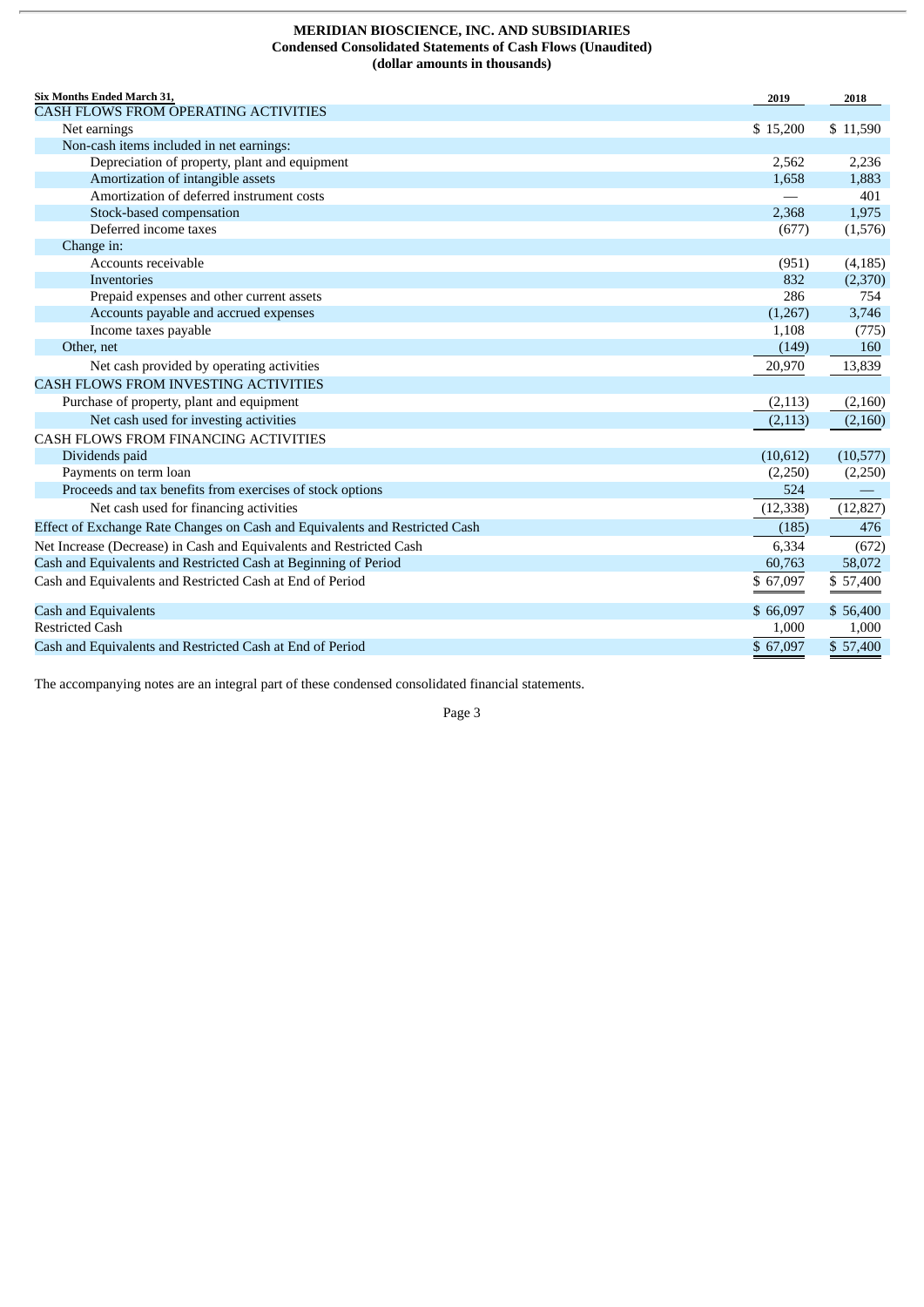#### **MERIDIAN BIOSCIENCE, INC. AND SUBSIDIARIES Condensed Consolidated Balance Sheets (dollar amounts in thousands)**

## **ASSETS**

<span id="page-6-0"></span>

| <b>CURRENT ASSETS</b>                                   | \$<br>66,097 |              |
|---------------------------------------------------------|--------------|--------------|
|                                                         |              |              |
| Cash and equivalents                                    |              | \$<br>59,763 |
| Accounts receivable, less allowances of \$437 and \$310 | 33,031       | 32,336       |
| <b>Inventories</b>                                      | 40,866       | 41,993       |
| Prepaid expenses and other current assets               | 4,671        | 4,961        |
| Total current assets                                    | 144,665      | 139,053      |
| PROPERTY, PLANT AND EQUIPMENT, at Cost                  |              |              |
| Land                                                    | 1,155        | 1,160        |
| Buildings and improvements                              | 32,454       | 32,444       |
| Machinery, equipment and furniture                      | 60,394       | 50,606       |
| Construction in progress                                | 1,806        | 1,631        |
| Subtotal                                                | 95,809       | 85,841       |
| Less: accumulated depreciation and amortization         | 65,039       | 55,846       |
| Net property, plant and equipment                       | 30,770       | 29,995       |
| <b>OTHER ASSETS</b>                                     |              |              |
| Goodwill                                                | 54,642       | 54,637       |
| Other intangible assets, net                            | 21,452       | 23,113       |
| Restricted cash                                         | 1,000        | 1,000        |
| Deferred instrument costs, net                          |              | 1,239        |
| Fair value of interest rate swap                        | 835          | 1,722        |
| Deferred income taxes                                   | 110          | 130          |
| Other assets                                            | 490          | 488          |
| Total other assets                                      | 78,529       | 82,329       |
| <b>TOTAL ASSETS</b>                                     | \$253,964    | 251,377      |

The accompanying notes are an integral part of these condensed consolidated financial statements.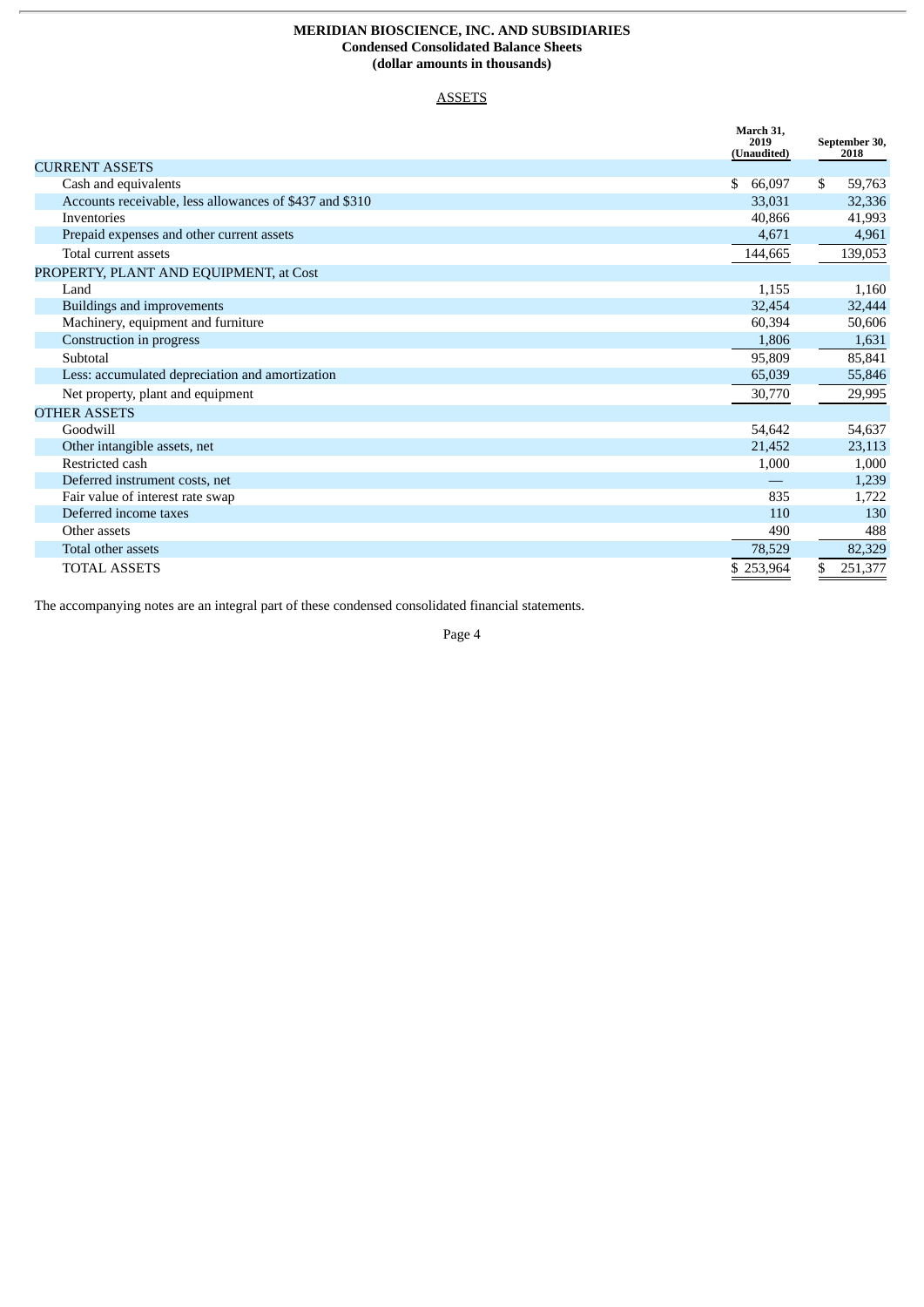#### **MERIDIAN BIOSCIENCE, INC. AND SUBSIDIARIES Condensed Consolidated Balance Sheets (dollar amounts in thousands)**

## LIABILITIES AND SHAREHOLDERS' EQUITY

|                                                                                                                     | March 31,<br>2019<br>(Unaudited) | September 30,<br>2018 |
|---------------------------------------------------------------------------------------------------------------------|----------------------------------|-----------------------|
| <b>CURRENT LIABILITIES</b>                                                                                          |                                  |                       |
| Accounts payable                                                                                                    | \$<br>7,838                      | \$<br>6,260           |
| Accrued employee compensation costs                                                                                 | 5.357                            | 7,263                 |
| Other accrued expenses                                                                                              | 3,724                            | 5,065                 |
| Current portion of long-term debt                                                                                   | 6,000                            | 5,250                 |
| Income taxes payable                                                                                                | 1,163                            | 335                   |
| <b>Total current liabilities</b>                                                                                    | 24,082                           | 24,173                |
| NON-CURRENT LIABILITIES                                                                                             |                                  |                       |
| Post-employment benefits                                                                                            | 2,476                            | 2,646                 |
| Long-term debt                                                                                                      | 41.946                           | 44,930                |
| Long-term income taxes payable                                                                                      | 736                              | 441                   |
| Deferred income taxes                                                                                               | 3,079                            | 3,769                 |
| Total non-current liabilities                                                                                       | 48,237                           | 51,786                |
| <b>COMMITMENTS AND CONTINGENCIES</b>                                                                                |                                  |                       |
| SHAREHOLDERS' EQUITY                                                                                                |                                  |                       |
| Preferred stock, no par value; 1,000,000 shares authorized; none issued                                             |                                  |                       |
| Common shares, no par value; 71,000,000 shares authorized, 42,515,142 and 42,399,962 shares issued,<br>respectively |                                  |                       |
| Additional paid-in capital                                                                                          | 131,951                          | 129,193               |
| Retained earnings                                                                                                   | 54,074                           | 49,602                |
| Accumulated other comprehensive loss                                                                                | (4,380)                          | (3,377)               |
| Total shareholders' equity                                                                                          | 181,645                          | 175,418               |
| TOTAL LIABILITIES AND SHAREHOLDERS' EQUITY                                                                          | \$253,964                        | 251,377               |

The accompanying notes are an integral part of these condensed consolidated financial statements.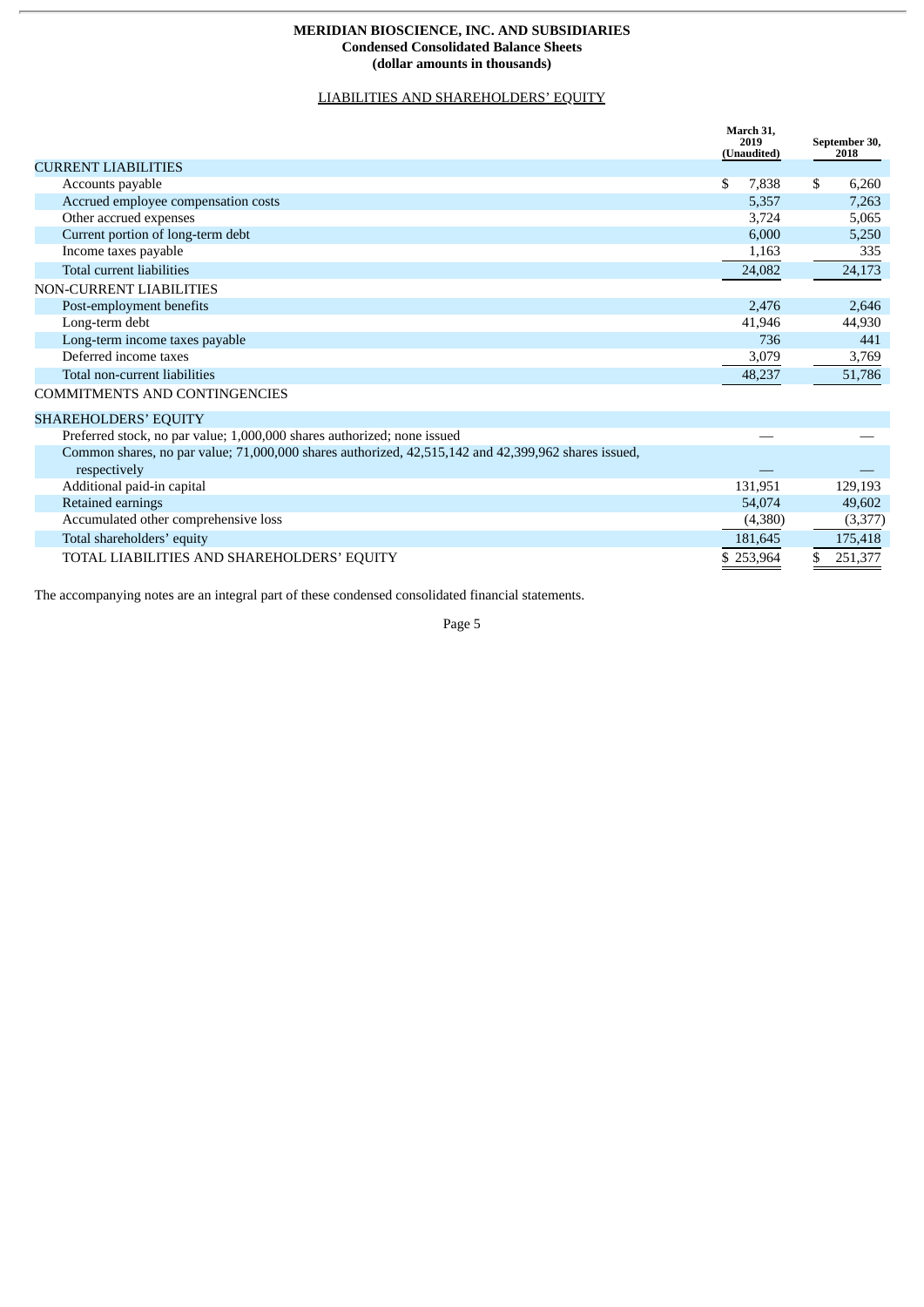#### **MERIDIAN BIOSCIENCE, INC. AND SUBSIDIARIES Condensed Consolidated Statements of Changes in Shareholders' Equity (Unaudited) (dollar and share amounts in thousands, except per share data)**

<span id="page-8-0"></span>

|                                                                    | Common<br><b>Shares</b><br>Issued                                                                                                                                                                                              | Additional<br>Paid-In<br>Capital | Retained<br>Earnings | <b>Accumulated Other</b><br>Comprehensive<br>Income (Loss) |    | Total<br>Shareholders'<br>Equity |
|--------------------------------------------------------------------|--------------------------------------------------------------------------------------------------------------------------------------------------------------------------------------------------------------------------------|----------------------------------|----------------------|------------------------------------------------------------|----|----------------------------------|
| <b>THREE MONTHS ENDED MARCH 31, 2019</b>                           |                                                                                                                                                                                                                                |                                  |                      |                                                            |    |                                  |
| <b>Balance at December 31, 2018</b>                                | 42,489                                                                                                                                                                                                                         | \$130,876                        | \$52,291             | \$<br>(4,525)                                              |    | \$178,642                        |
| Cash dividends paid - \$0.125 per share                            |                                                                                                                                                                                                                                |                                  | (5,311)              |                                                            |    | (5,311)                          |
| Conversion of restricted share units and exercise of stock options | 26                                                                                                                                                                                                                             | 377                              |                      |                                                            |    | 377                              |
| Stock compensation expense                                         |                                                                                                                                                                                                                                | 698                              |                      |                                                            |    | 698                              |
| Net earnings                                                       |                                                                                                                                                                                                                                |                                  | 7,094                | $\overline{\phantom{0}}$                                   |    | 7,094                            |
| Foreign currency translation adjustment                            |                                                                                                                                                                                                                                | $\overline{\phantom{0}}$         |                      | 377                                                        |    | 377                              |
| Hedging activity, net of tax                                       | $\overline{\phantom{0}}$                                                                                                                                                                                                       |                                  |                      | (232)                                                      |    | (232)                            |
| <b>Balance at March 31, 2019</b>                                   | 42,515                                                                                                                                                                                                                         | \$131,951                        | \$54,074             | \$<br>(4,380)                                              |    | \$181,645                        |
| <b>THREE MONTHS ENDED MARCH 31, 2018</b>                           |                                                                                                                                                                                                                                |                                  |                      |                                                            |    |                                  |
| <b>Balance at December 31, 2017</b>                                | 42,307                                                                                                                                                                                                                         | \$127,367                        | \$47,937             | \$<br>(2, 426)                                             |    | \$172,878                        |
| Cash dividends paid - \$0.125 per share                            | and the contract of the contract of the contract of the contract of the contract of the contract of the contract of the contract of the contract of the contract of the contract of the contract of the contract of the contra | $\equiv$                         | (5,289)              |                                                            |    | (5,289)                          |
| Conversion of restricted share units                               | 37                                                                                                                                                                                                                             | ᆖ                                |                      |                                                            |    |                                  |
| Stock compensation expense                                         |                                                                                                                                                                                                                                | 216                              |                      |                                                            |    | 216                              |
| Net earnings                                                       |                                                                                                                                                                                                                                | $=$                              | 5,288                | $\equiv$                                                   |    | 5,288                            |
| Foreign currency translation adjustment                            |                                                                                                                                                                                                                                |                                  |                      | 926                                                        |    | 926                              |
| Hedging activity, net of tax                                       |                                                                                                                                                                                                                                |                                  |                      | 317                                                        |    | 317                              |
| <b>Balance at March 31, 2018</b>                                   | 42,344                                                                                                                                                                                                                         | \$127,583                        | \$47,936             | \$<br>(1, 183)                                             |    | \$174,336                        |
|                                                                    | Common<br><b>Shares</b><br>Issued                                                                                                                                                                                              | Additional<br>Paid-In<br>Capital | Retained<br>Earnings | <b>Accumulated Other</b><br>Comprehensive<br>Income (Loss) |    | Total<br>Shareholders'<br>Equity |
| <b>SIX MONTHS ENDED MARCH 31, 2019</b>                             |                                                                                                                                                                                                                                |                                  |                      |                                                            |    |                                  |
| <b>Balance at September 30, 2018</b>                               | 42,400                                                                                                                                                                                                                         | \$129,193                        | \$49,602             | \$<br>(3, 377)                                             |    | \$175,418                        |
| Cash dividends paid - \$0.250 per share                            |                                                                                                                                                                                                                                |                                  | (10,612)             |                                                            |    | (10,612)                         |
| Conversion of restricted share units and exercise of stock options | 115                                                                                                                                                                                                                            | 390                              |                      |                                                            |    | 390                              |
| Stock compensation expense                                         | $\overline{\phantom{0}}$                                                                                                                                                                                                       | 2,368                            | $\equiv$             |                                                            |    | 2,368                            |
| Net earnings                                                       | $\overline{\phantom{a}}$                                                                                                                                                                                                       |                                  | 15,200               | $\overline{\phantom{0}}$                                   |    | 15,200                           |
| Foreign currency translation adjustment                            | and the                                                                                                                                                                                                                        |                                  |                      | (339)                                                      |    | (339)                            |
| Hedging activity, net of tax                                       |                                                                                                                                                                                                                                |                                  |                      | (664)                                                      |    | (664)                            |
| Adoption of ASU 2014-09                                            | $\equiv$                                                                                                                                                                                                                       |                                  | (116)                |                                                            |    | (116)                            |
| <b>Balance at March 31, 2019</b>                                   | 42,515                                                                                                                                                                                                                         | \$131,951                        | \$54,074             | \$<br>(4, 380)                                             | \$ | 181,645                          |
| <b>SIX MONTHS ENDED MARCH 31, 2018</b>                             |                                                                                                                                                                                                                                |                                  |                      |                                                            |    |                                  |
| <b>Balance at September 30, 2017</b>                               | 42,207                                                                                                                                                                                                                         | \$125,608                        | \$46,923             | \$<br>(2,946)                                              |    | \$169,585                        |
| Cash dividends paid - \$0.250 per share                            | $\overline{\phantom{0}}$                                                                                                                                                                                                       |                                  | (10,577)             | $\overline{\phantom{0}}$                                   |    | (10,577)                         |
| Conversion of restricted share units                               | 137                                                                                                                                                                                                                            |                                  |                      |                                                            |    |                                  |
| Stock compensation expense                                         | $\qquad \qquad -$                                                                                                                                                                                                              | 1.975                            | $\equiv$             |                                                            |    | 1,975                            |
| Net earnings                                                       |                                                                                                                                                                                                                                |                                  | 11,590               |                                                            |    | 11,590                           |
| Foreign currency translation adjustment                            | $\overline{\phantom{a}}$                                                                                                                                                                                                       | $\equiv$                         |                      | 1,217                                                      |    | 1,217                            |
| Hedging activity, net of tax                                       |                                                                                                                                                                                                                                |                                  |                      |                                                            |    |                                  |
|                                                                    | 42,344                                                                                                                                                                                                                         |                                  |                      | 546<br>(1, 183)                                            |    | 546<br>\$174,336                 |

The accompanying notes are an integral part of these condensed consolidated financial statements.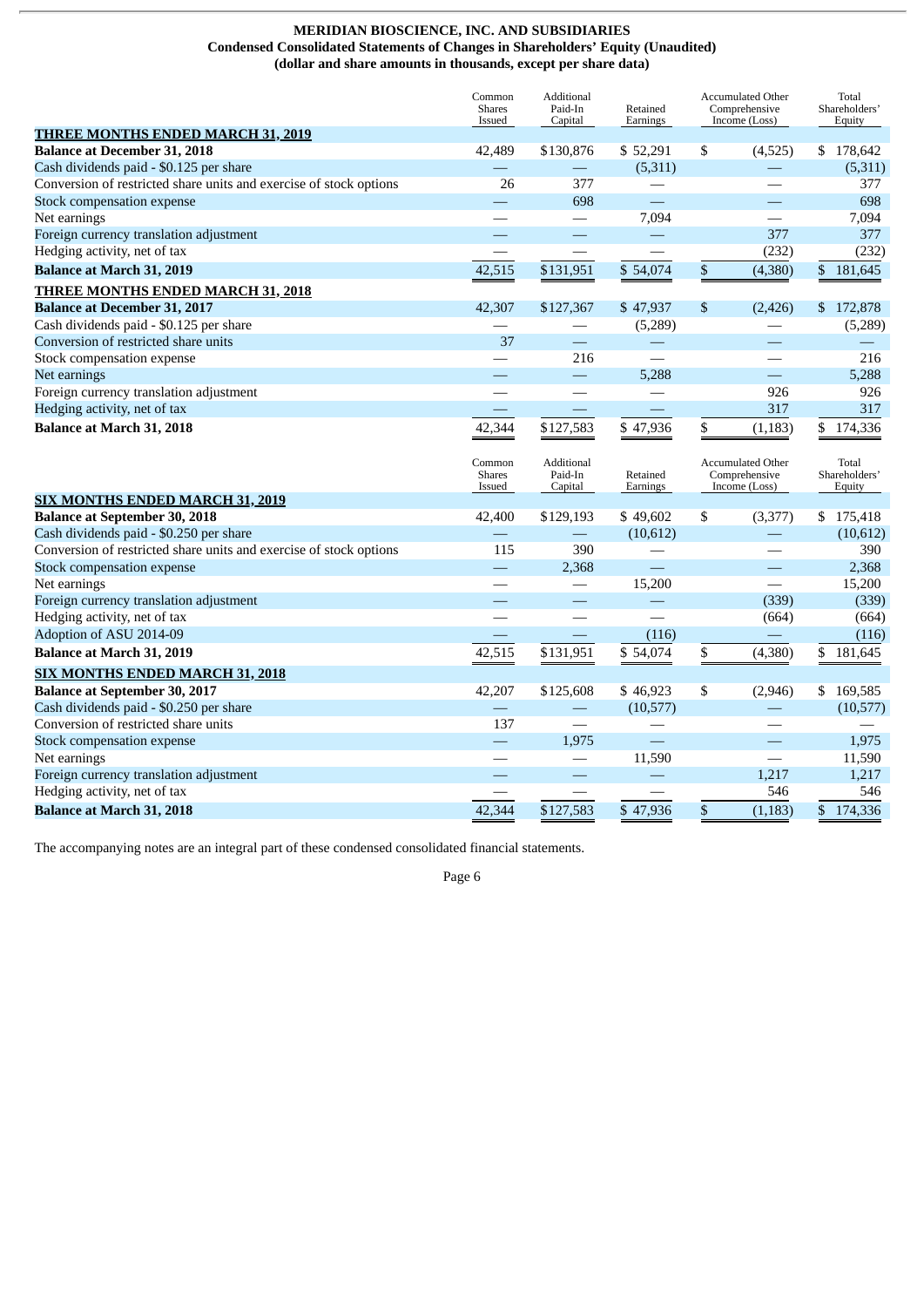#### **MERIDIAN BIOSCIENCE, INC. AND SUBSIDIARIES Notes to Condensed Consolidated Financial Statements Dollars in Thousands, Except Per Share Amounts (Unaudited)**

#### <span id="page-9-0"></span>**1. Basis of Presentation**

The interim condensed consolidated financial statements are unaudited and are prepared in accordance with accounting principles generally accepted in the United States of America for interim financial information, and the rules and regulations of the Securities and Exchange Commission. Certain information and footnote disclosures normally included in financial statements prepared in accordance with generally accepted accounting principles have been condensed or omitted pursuant to such rules and regulations. In the opinion of Management, the interim financial statements include all normal adjustments and disclosures necessary to present fairly the Company's financial position as of March 31, 2019, the results of its operations for the three and six month periods ended March 31, 2019 and 2018, and its cash flows for the six month periods ended March 31, 2019 and 2018. These statements should be read in conjunction with the consolidated financial statements and footnotes thereto included in the Company's fiscal 2018 Annual Report on Form 10-K. Financial information as of September 30, 2018 has been derived from the Company's audited consolidated financial statements. The results of operations for interim periods are not necessarily indicative of the results to be expected for the year.

#### **2. Significant Accounting Policies**

A summary of the Company's significant accounting policies is included in Note 1 to the audited consolidated financial statements of the Company's fiscal 2018 Annual Report on Form 10-K and should be referred to for a description of the Company's current significant accounting policies, with the exception of Revenue Recognition, which is set forth below.

#### *Revenue Recognition –*

#### Adoption of New Standard

On October 1, 2018, we adopted ASU No. 2014-09, *Revenue from Contracts with Customers*, using the modified retrospective transition method applied to those contracts that were not completed as of that date. Results for reporting periods beginning on or after October 1, 2018 are presented under the new guidance, while prior period amounts are not adjusted and continue to be reported in accordance with previously applicable guidance.

Upon adoption, we recorded a reduction of \$116 to the opening balance of retained earnings as of October 1, 2018. This adjustment is related to writing off the book value of clinical diagnostic testing instruments located at customers for which there is no contractual arrangement for the instrument to be returned to the Company. Instruments placed with customers under an agreement to return the instrument to the Company were reclassified to machinery and equipment. Prior to adoption of the new guidance, all instruments placed with customers were capitalized and amortized over an estimated three-year utilization period, with the net balance reflected as deferred instrument costs.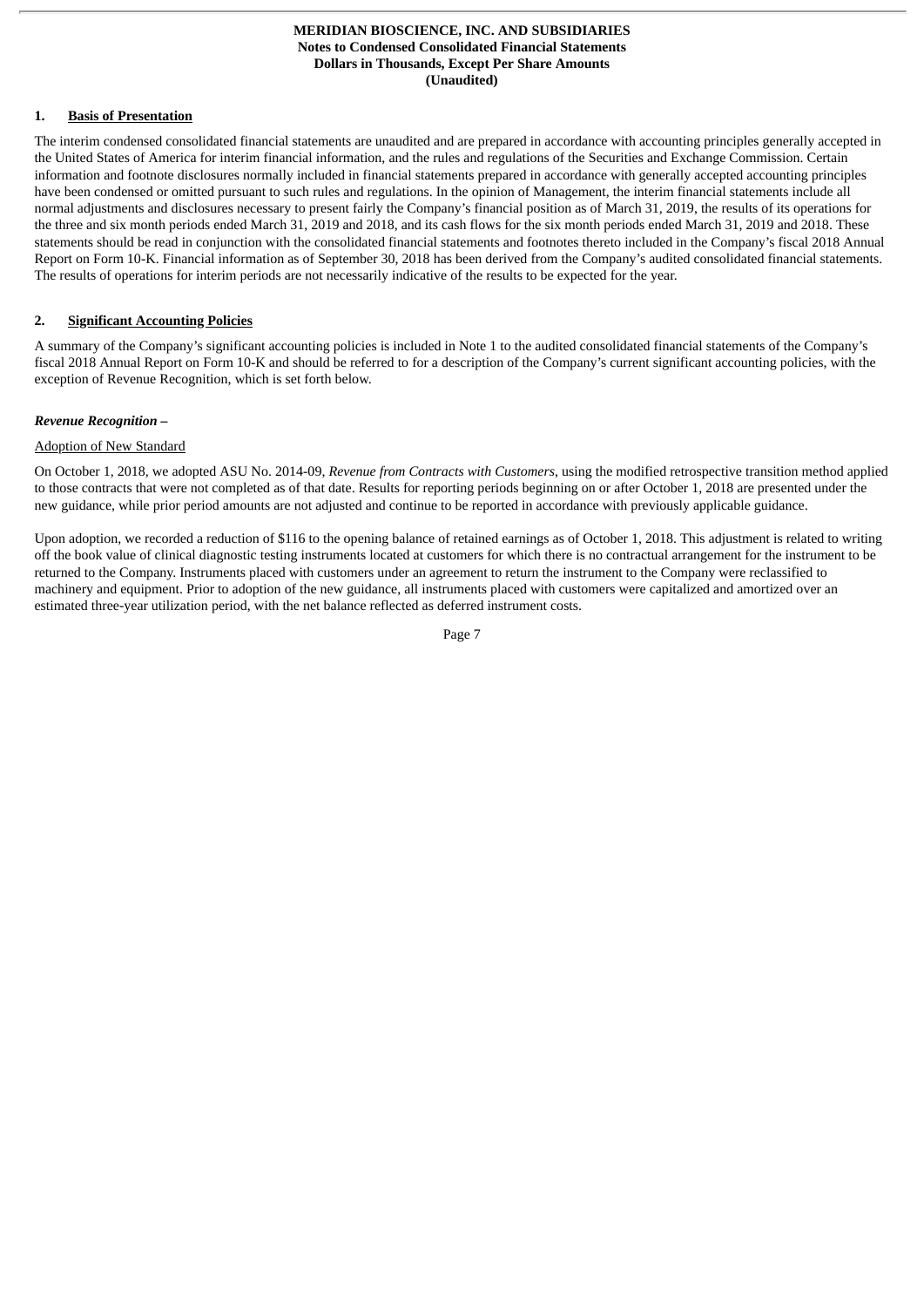The following table summarizes the impact of the new revenue standard on our opening balance sheet:

|                                           | <b>Balance</b> at<br>September 30,<br>2018 |           | <b>New Revenue</b><br>Standard<br><b>Adjustment</b> | <b>Balance</b> at<br>October 1.<br>2018 |           |
|-------------------------------------------|--------------------------------------------|-----------|-----------------------------------------------------|-----------------------------------------|-----------|
| PROPERTY, PLAN AND EQUIPMENT              |                                            |           |                                                     |                                         |           |
| Machinery, equipment and furniture        | \$                                         | 50,606    | \$                                                  | 8.696                                   | \$59,302  |
| Accumulated depreciation and amortization |                                            | (55, 846) |                                                     | (7,611)                                 | (63, 457) |
| <b>OTHER ASSETS</b>                       |                                            |           |                                                     |                                         |           |
| Deferred instrument costs, net            |                                            | 1,239     |                                                     | (1,239)                                 |           |
| NON-CURRENT LIABILITIES                   |                                            |           |                                                     |                                         |           |
| Deferred income taxes                     |                                            | (3,769)   |                                                     | 38                                      | (3,731)   |
| <b>SHAREHOLDERS' EQUITY</b>               |                                            |           |                                                     |                                         |           |
| Retained earnings                         |                                            | (49,602)  |                                                     | 116                                     | (49,486)  |

The adoption of this new standard had an immaterial impact on our reported total revenues and operating income, as compared to what would have been reported under the prior standard. Our accounting policies under the new standard were applied prospectively and are noted below following the discussion of Revenue Disaggregation.

## Revenue Disaggregation

The following tables present our revenues disaggregated by major geographic region, major product platform and disease state (Diagnostics only):

## **Revenue by Reportable Segment & Geographic Region**

|                           | Three Months Ended March 31. |          |                         | <b>Six Months Ended March 31.</b> |           |                                       |
|---------------------------|------------------------------|----------|-------------------------|-----------------------------------|-----------|---------------------------------------|
|                           | 2019                         | 2018     | Inc (Dec)               | 2019                              | 2018      | Inc (Dec)                             |
| Diagnostics-              |                              |          |                         |                                   |           |                                       |
| Americas                  | \$27,278                     | \$33,351 | (18)%                   | \$58,425                          | \$64,926  | $(10)\%$                              |
| <b>EMEA</b>               | 5,535                        | 5,912    | $(6)\%$                 | 10,620                            | 11,327    | (6)%                                  |
| <b>ROW</b>                | 687                          | 519      | 32%                     | 1,120                             | 1,019     | 10%                                   |
| <b>Total Diagnostics</b>  | 33,500                       | 39,782   | (16)%                   | 70,165                            | 77,272    | (9)%                                  |
| Life Science-             |                              |          |                         |                                   |           |                                       |
| Americas                  | 5,453                        | 5,121    | 6%                      | 9.975                             | 10,373    | (4)%                                  |
| <b>EMEA</b>               | 7,901                        | 7,478    | 6%                      | 15,376                            | 12,659    | 21%                                   |
| <b>ROW</b>                | 3,394                        | 4,070    | (17)%                   | 6,212                             | 8,430     | $(26)\%$                              |
| <b>Total Life Science</b> | 16,748                       | 16,669   | $\%$<br>$\qquad \qquad$ | 31,563                            | 31,462    | $\%$<br>$\overbrace{\phantom{aaaaa}}$ |
| Consolidated              | \$50,248                     | \$56,451 | (11)%                   | \$101,728                         | \$108,734 | (6)%                                  |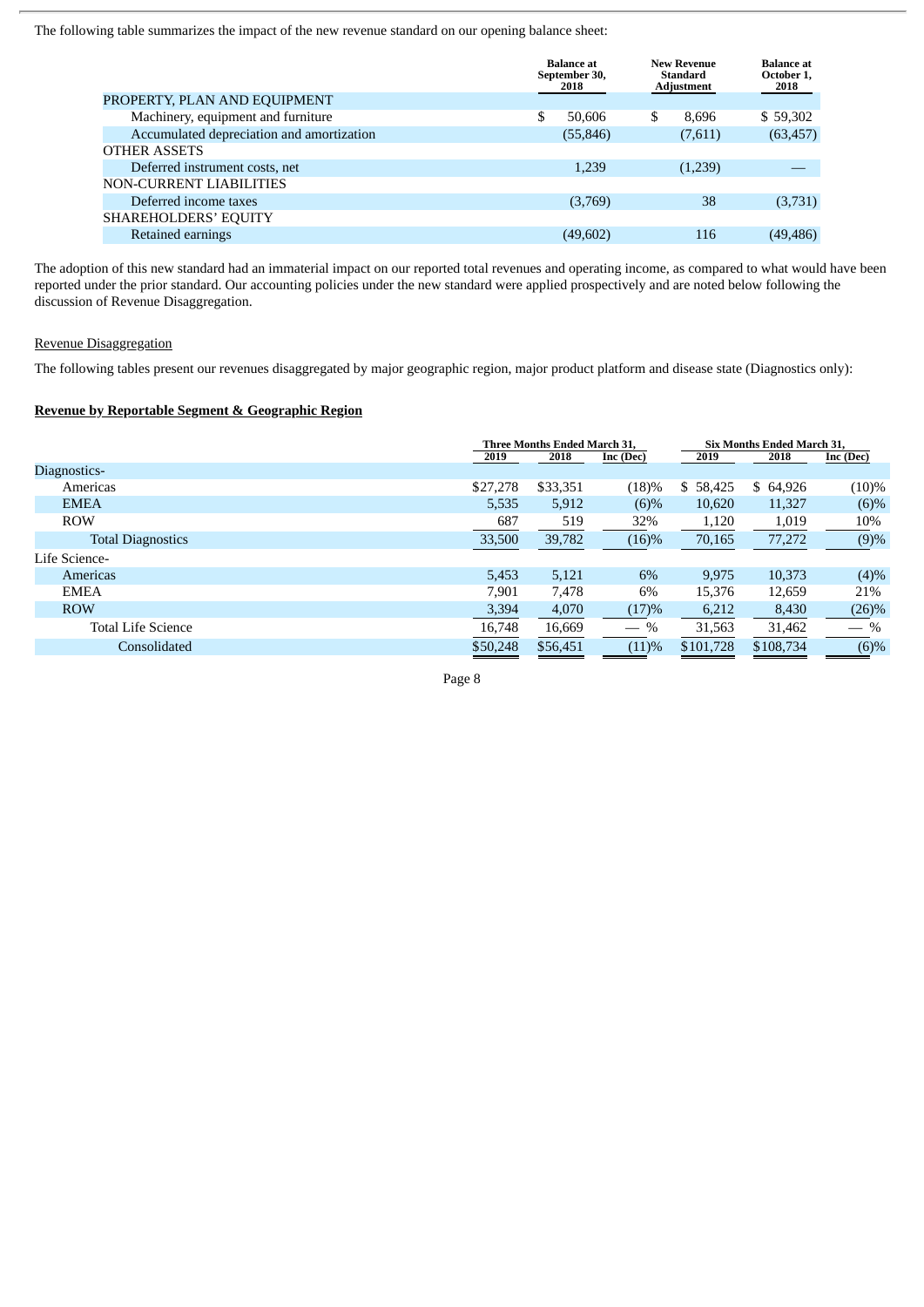#### **Revenue by Product Platform/Type**

|                                       |          | <b>Three Months Ended March 31.</b> |           | <b>Six Months Ended March 31.</b> |          |           |  |
|---------------------------------------|----------|-------------------------------------|-----------|-----------------------------------|----------|-----------|--|
|                                       | 2019     | 2018                                | Inc (Dec) | 2019                              | 2018     | Inc (Dec) |  |
| Diagnostics-                          |          |                                     |           |                                   |          |           |  |
| Molecular assays                      | \$7,132  | \$9,976                             | (29)%     | \$14,434                          | \$18,692 | (23)%     |  |
| Immunoassays & blood chemistry assays | 26,368   | 29,806                              | (12)%     | 55,731                            | 58,580   | (5)%      |  |
| <b>Total Diagnostics</b>              | \$33,500 | \$39,782                            | (16)%     | \$70,165                          | \$77,272 | (9)%      |  |
| Life Science-                         |          |                                     |           |                                   |          |           |  |
| Molecular reagents                    | \$5,390  | \$6,143                             | (12)%     | \$11,998                          | \$11,832 | $1\%$     |  |
| Immunological reagents                | 11,358   | 10,526                              | 8%        | 19,565                            | 19,630   | $-$ %     |  |
| <b>Total Life Science</b>             | \$16,748 | \$16,669                            | $-$ %     | \$31,563                          | \$31,462 | $-$ %     |  |

#### **Revenue by Disease State (Diagnostics only)**

|                            |          | <b>Three Months Ended March 31.</b> |           | <b>Six Months Ended March 31.</b> |          |           |  |
|----------------------------|----------|-------------------------------------|-----------|-----------------------------------|----------|-----------|--|
|                            | 2019     | 2018                                | Inc (Dec) | 2019                              | 2018     | Inc (Dec) |  |
| Diagnostics-               |          |                                     |           |                                   |          |           |  |
| Gastrointestinal assays    | \$16,177 | \$19,149                            | (16)%     | \$34,792                          | \$39,419 | (12)%     |  |
| Respiratory illness assays | 7,553    | 9,543                               | (21)%     | 15,534                            | 17,029   | (9)%      |  |
| Blood chemistry assays     | 4.330    | 4.257                               | 2%        | 8.760                             | 8,523    | 3%        |  |
| Other                      | 5,440    | 6,833                               | (20)%     | 11,079                            | 12,301   | $(10)\%$  |  |
| <b>Total Diagnostics</b>   | \$33,500 | \$39,782                            | (16)%     | \$70,165                          | \$77,272 | (9)%      |  |

#### Revenue Policies

*Product Sales*

Revenue from contracts with customers is recognized in an amount that reflects the consideration we expect to receive in exchange for products when obligations under such contracts are satisfied. Revenue is generally recognized at a point-in-time when products are shipped and title has passed to the customer. Such contracts can include various combinations of products that are generally accounted for as distinct performance obligations.

Revenue is reduced in the period of sale for fees paid to distributors, which are inseparable from the distributor's purchase of our product and for which we receive no goods or services in return. Revenue for the Diagnostics segment is reduced at the date of sale for product price adjustments due to certain distributors under local contracts. Management estimates accruals for distributor price adjustments based on local contract terms, sales data provided by distributors, historical statistics, current trends, and other factors. Changes to the accruals are recorded in the period that they become known. Such accruals are netted against accounts receivable.

Shipping and handling costs incurred after control of the product is transferred to our customers are treated as fulfillment costs and not a separate performance obligation.

Our payment terms differ by jurisdiction and customer but payment is generally required in a term ranging from 30 to 90 days from the date of shipment or satisfaction of the performance obligation. Trade accounts receivable are recorded in the accompanying Consolidated Balance Sheets at invoiced amounts less provisions for distributor price adjustments under local contracts and doubtful accounts. The allowance for doubtful accounts represents our estimate of probable credit losses and is based on historical write-off experience and known conditions that would likely lead to non-payment. Customer invoices are charged off against the allowance when we believe it is probable that the invoices will not be paid.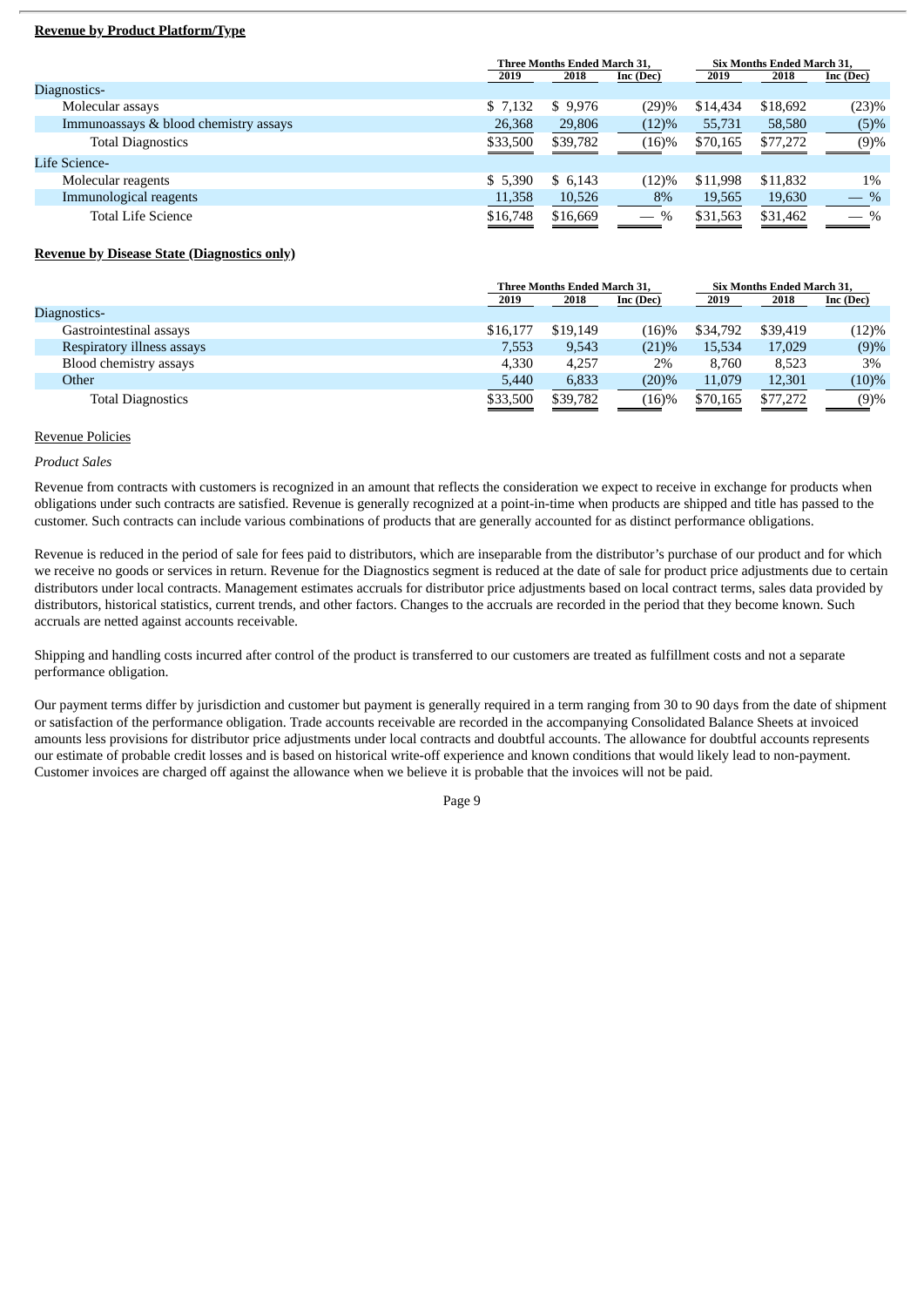#### *Practical Expedients and Exemptions*

Revenue is recognized net of any taxes collected from customers (sales tax, value added tax, etc.), which are subsequently remitted to government authorities.

Our products are generally not subject to a customer right of return except for product recall events under the rules and regulations of the Food and Drug Administration or equivalent agencies outside the United States. In this circumstance, the costs to replace affected products would be accrued at the time a loss was probable and estimable.

We expense as incurred the costs to obtain contracts, as the amortization period would have been one year or less. These costs, recorded within selling and marketing expense, include our internal sales force compensation programs and certain partner sales incentive programs, as we have determined that annual compensation is commensurate with annual selling activities.

#### *Reagent Rental Arrangements*

Our Alethia and LeadCare product platforms require the use of instruments for the tests to be processed. In many cases, a customer is given use of the instrument provided they continue purchasing the associated tests, also referred to as "consumables" or "reagents". If a customer stops purchasing the consumables, the instrument must be returned to Meridian. Such arrangements are common practice in the diagnostics industry and are referred to as "Reagent Rental" agreements. These agreements may also include instrument related services such as a limited replacement warranty, training and installation. We concluded that the use of the instrument and related services (collectively known as "lease elements") are not within the scope of ASU No. 2014-09 but rather ASU 2016-02, *Leases*. Accordingly, we first allocate the transaction price between the lease elements and the non-lease elements based on estimates of relative standalone selling prices. Lease revenue is derived solely from the sale of consumables and is therefore recognized monthly as earned, which coincides with the transfer of control of the non-lease elements.

For the portion of the transaction price allocated to the non-lease elements, which are principally the test kits, the related revenue will be recognized at a point-in-time when control transfers.

Revenue allocated to the lease elements of these Reagent Rental arrangements represent less than 1% of total revenue and are included as part of net revenues in our Condensed Consolidated Statements of Income.

#### *Recent Accounting Pronouncements –*

In February 2016, the FASB issued ASU 2016-02, *Leases*, which amends the accounting guidance related to leases. These changes, which are designed to increase transparency and comparability among organizations for both lessees and lessors, include, among other things, requiring recognition of lease assets and liabilities on the balance sheet and disclosing key information about leasing arrangements. Adoption and implementation of the guidance is not required by the Company until the beginning of fiscal 2020, although early adoption is permitted. During the second quarter of fiscal 2019, the Company commenced the process of gathering and summarizing its corporate-wide lease information in order to assess the impact that adoption of this guidance will have on its financial statements.

In August 2016, the FASB issued ASU 2016-15, *Classification of Certain Cash Receipts and Cash Payments*. The update addresses certain specific cash flows and their treatment, with the objective being to reduce the existing diversity in how the items are presented and classified within the statement of cash flows. The Company adopted this guidance in the first quarter of fiscal 2019, with the Condensed Consolidated Statements of Cash Flows reflecting such adoption, including the information related to restricted cash.

In February 2018, the FASB issued ASU 2018-02, *Reclassification of Certain Tax Effects from Accumulated Other Comprehensive Income*, to address certain of the recent U.S. federal income tax legislation's impact on Accumulated Other Comprehensive Income ("AOCI"). The guidance specifically provides the option of reclassifying "stranded tax effects" related to the tax legislation from AOCI to retained earnings. Adoption and implementation of the optional guidance is not effective for the Company until the beginning of fiscal 2020, although early adoption is permitted. The Company plans to adopt this guidance in fiscal 2020 as required but does not expect adoption to have a significant impact on the Company's consolidated results of operations, cash flows or financial position.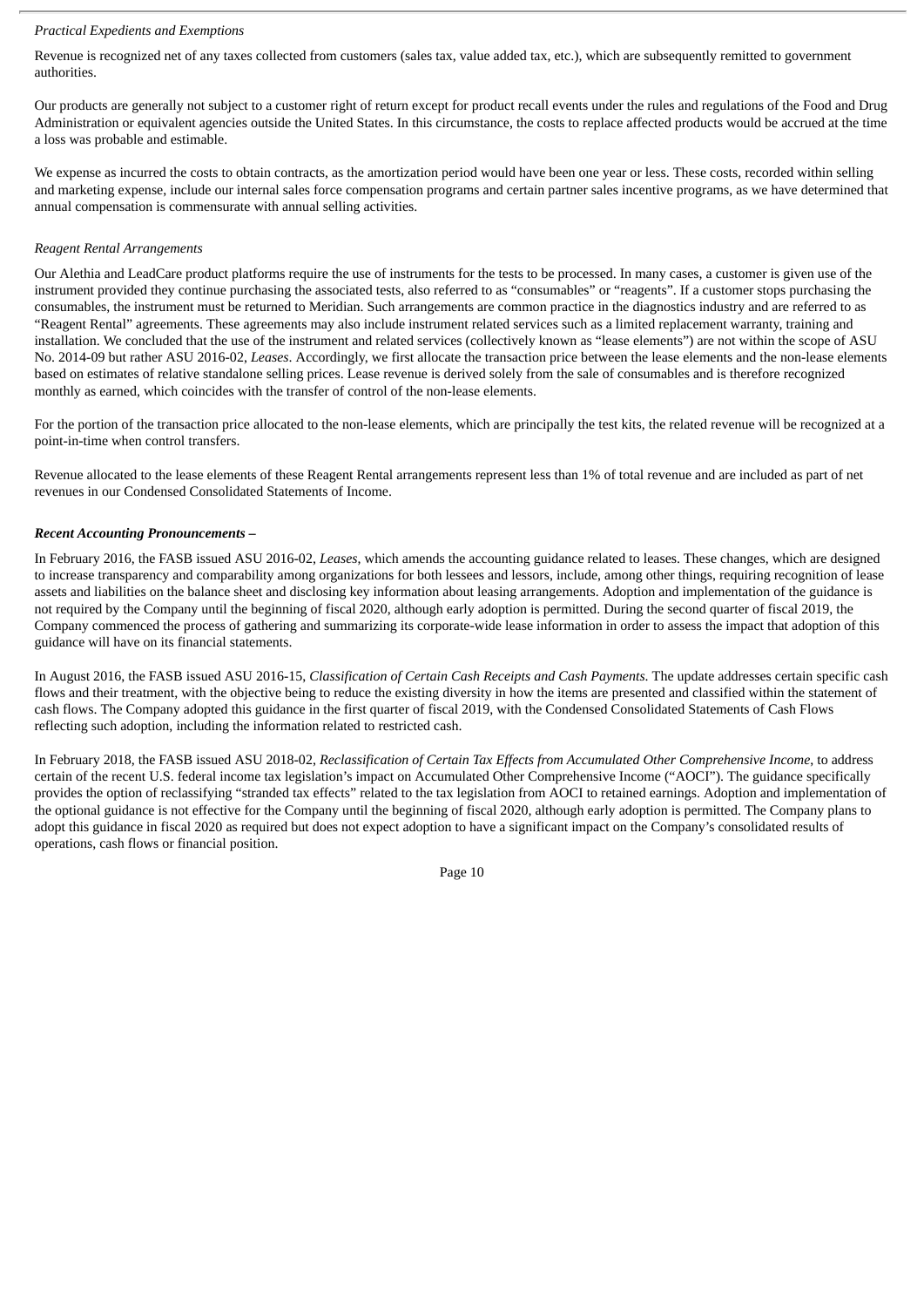#### *Reclassifications –*

Certain reclassifications have been made to the prior year financial statements to conform to the current year presentation. Such reclassifications had no impact on net earnings or shareholders' equity.

#### **3. Cash and Equivalents**

Cash and equivalents include the following components:

|                                  | March 31, 2019                 |                        | September 30, 2018                    |                        |  |  |
|----------------------------------|--------------------------------|------------------------|---------------------------------------|------------------------|--|--|
|                                  | Cash and<br><b>Equivalents</b> | Other<br><b>Assets</b> | <b>Cash and</b><br><b>Equivalents</b> | Other<br><b>Assets</b> |  |  |
| Institutional money market funds | 20,668<br>S.                   |                        | \$20,421                              |                        |  |  |
| Cash on hand -                   |                                |                        |                                       |                        |  |  |
| Restricted                       |                                | 1,000                  |                                       | 1,000                  |  |  |
| Unrestricted                     | 45,429                         |                        | 39,342                                |                        |  |  |
| Total                            | 66,097                         | \$1,000                | 59,763                                | \$1,000                |  |  |

## **4. Inventories**

Inventories are comprised of the following:

|                                    | March 31,<br>2019 | September 30,<br>2018 |
|------------------------------------|-------------------|-----------------------|
| Raw materials                      | \$7,473           | 6,689                 |
| Work-in-process                    | 11,810            | 12,098                |
| Finished goods - instruments       | 965               | 1,191                 |
| Finished goods - kits and reagents | 20,618            | 22,015                |
| Total                              | \$40,866          | 41,993                |

## **5. Intangible Assets**

A summary of our acquired intangible assets subject to amortization, as of March 31, 2019 and September 30, 2018, is as follows:

|                                                              |                                   | March 31, 2019                     |                            | September 30, 2018                 |  |  |
|--------------------------------------------------------------|-----------------------------------|------------------------------------|----------------------------|------------------------------------|--|--|
|                                                              | <b>Gross</b><br>Carrying<br>Value | Accumulated<br><b>Amortization</b> | Gross<br>Carrying<br>Value | Accumulated<br><b>Amortization</b> |  |  |
| Manufacturing technologies, core products and cell lines     | \$22,298                          | 14.571                             | \$22,297                   | 13.974                             |  |  |
| Trade names, licenses and patents                            | 8.647                             | 5.717                              | 8.647                      | 5,267                              |  |  |
| Customer lists, customer relationships and supply agreements | 24,463                            | 13,668                             | 24,461                     | 13,051                             |  |  |
| Total                                                        | \$55,408                          | 33,956                             | \$55,405                   | 32.292                             |  |  |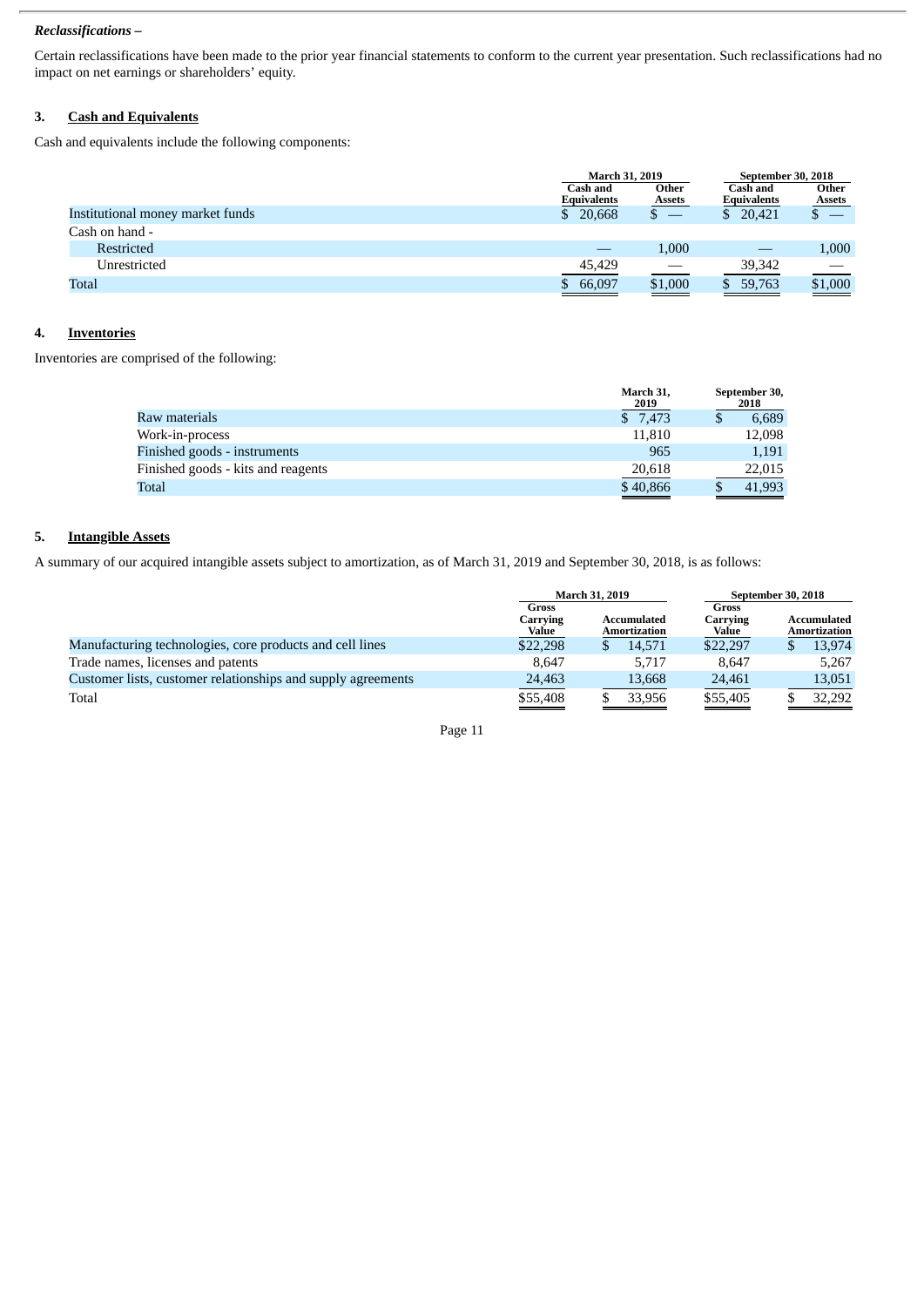The actual aggregate amortization expense for these intangible assets was \$829 and \$945 for the three months ended March 31, 2019 and 2018, respectively, and \$1,658 and \$1,883 for the six months ended March 31, 2019 and 2018, respectively. The estimated aggregate amortization expense for these intangible assets for each of the fiscal years through fiscal 2024 is as follows: remainder of fiscal 2019 – \$1,664, fiscal 2020 – \$3,165, fiscal 2021 – \$2,560, fiscal 2022 – \$2,182, fiscal 2023 – \$2,170, and fiscal 2024 – \$2,166.

## **6. Restructuring**

During the second quarter of fiscal 2018, the Company began implementation of a plan to realign its business structure into two business units, Diagnostics and Life Science, supported by a global corporate team. As part of this plan, certain functions and locations within both business units were streamlined, including: (i) the elimination of certain executive management and commercial sales positions; (ii) the closing of Life Science locations in Taunton, Massachusetts and Singapore, the operations of which were transferred to locations in Memphis, Tennessee and London, England, respectively; and (iii) the transfer of certain functions performed in the Billerica, Massachusetts Diagnostics facility to the corporate headquarters in Cincinnati, Ohio. As a result of these activities, restructuring costs totaling \$6,332 were recorded during the fiscal year ended September 30, 2018.

During the second quarter of fiscal 2019, approximately \$270 of restructuring accrual was reversed and is reflected as a reduction of the Acquisition and Restructuring Costs within the Condensed Consolidated Statements of Operations for the three and six months ended March 31, 2019. A summary of the accrued liability associated with the restructuring costs as of March 31, 2019 and September 30, 2018, is as follows:

|                                                         | March 31,<br>2019 | September 30,<br>2018 |
|---------------------------------------------------------|-------------------|-----------------------|
| Severance, other termination benefits and related costs |                   | 987                   |
| Lease and other contract termination fees               |                   | 33                    |
| Other                                                   |                   | 6                     |
| Total                                                   |                   | 026                   |

#### **7. Income Taxes**

On December 22, 2017, the United States enacted tax reform legislation commonly known as the Tax Cuts and Jobs Act (the "tax reform act"). In applying the tax reform act during the three months ended December 31, 2017, we followed the guidance in SEC Staff Accounting Bulletin 118 ("SAB 118"), regarding the application of ASC Topic 740 in situations where a company does not have the necessary information available, prepared or analyzed in reasonable detail to complete the accounting for certain income tax effects of the tax reform act for the reporting period in which the tax reform act was enacted. SAB 118 provides for a measurement period beginning in the reporting period that includes the tax reform act's enactment date and ending when a company has obtained, prepared and analyzed the information needed in order to complete the accounting requirements, but in no circumstances should the measurement period extend beyond one year from the enactment date.

As a result, our financial statements for the three months ended December 31, 2017 reflected the effects of the tax reform act as provisional based on a reasonable estimate of the income tax effects and included a provisional noncurrent income tax payable in the amount of \$854 related to the repatriation transition tax. Subsequent to the quarter ended December 31, 2017 and prior to September 30, 2018, we completed the accounting for the effects of the tax reform act. As a result, our repatriation transition tax liability was increased to \$876, which is reflected as follows in the accompanying Condensed Consolidated Balance as of March 31, 2019, after our having recently paid the amount estimated for fiscal 2018: \$65 of current income taxes payable and \$736 long-term income taxes payable.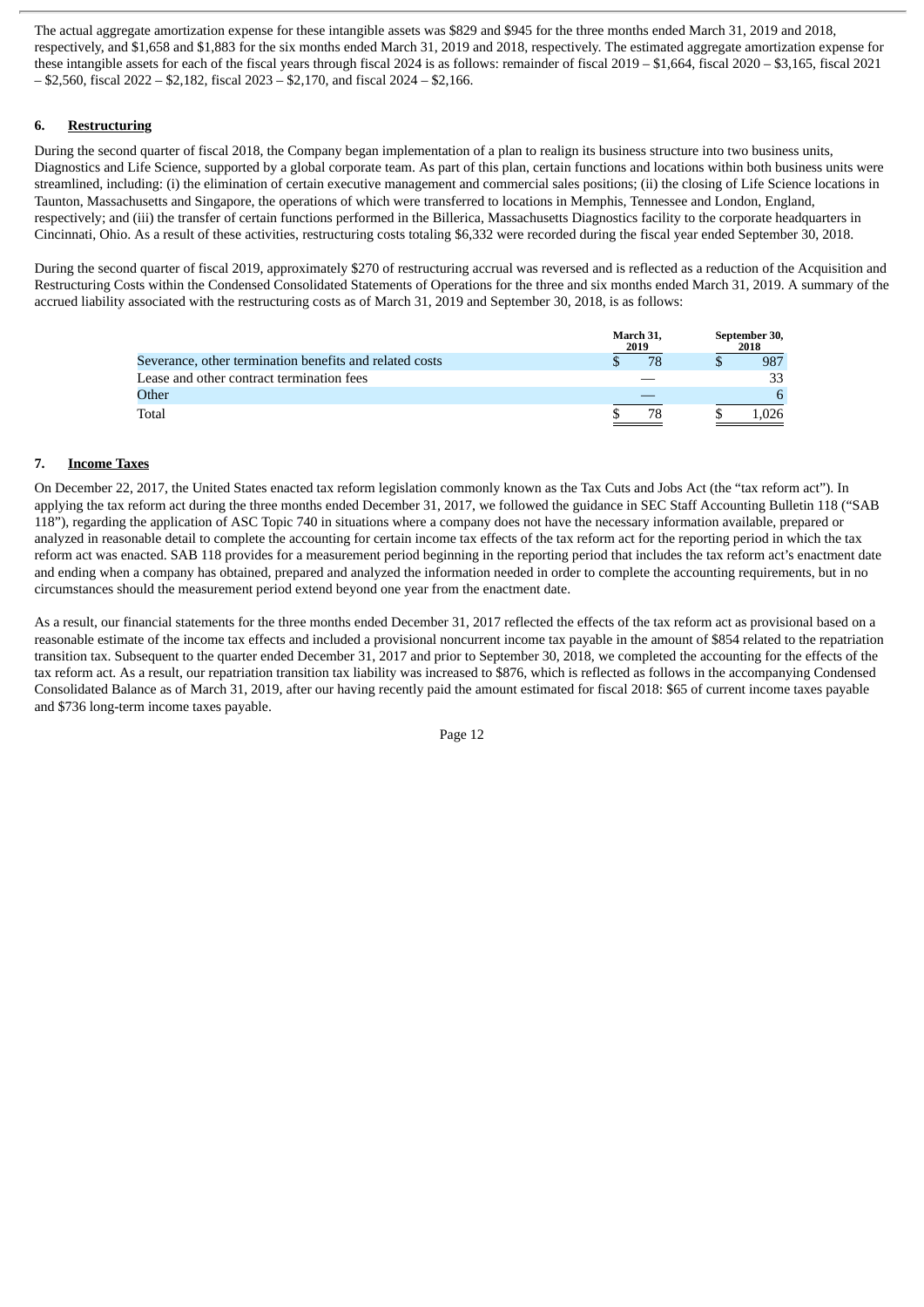In addition, during the three months ended December 31, 2017 we recorded a one-time tax benefit of \$1,695 resulting from the tax reform act, including an adjustment from the re-measurement of deferred tax assets and liabilities. This re-measurement included an estimate of the temporary differences expected to be realized during fiscal 2018 at a transitional blended rate of 24.5%. The remaining temporary differences were re-measured at 21%.

#### **8. Bank Credit Arrangements**

In March 2016, the Company entered into a \$60,000 five-year term loan with a commercial bank. The term loan requires quarterly principal and interest payments, with interest at a variable rate tied to LIBOR, and a balloon principal payment due March 31, 2021. The required principal payments on the term loan for each of the remaining fiscal years are as follows: remainder of fiscal 2019 - \$3,000, fiscal 2020 - \$6,000, and fiscal 2021 - \$39,000. In light of the term loan's interest being determined on a variable rate basis, the fair value of the term loan at March 31, 2019 approximates the current carrying value reflected in the accompanying Condensed Consolidated Balance Sheet.

In order to limit exposure to volatility in the LIBOR interest rate, the Company and the commercial bank also entered into an interest rate swap that effectively converts the variable interest rate on the term loan to a fixed rate of 2.76%. With an initial notional balance of \$60,000, the interest rate swap was established with critical terms identical to those of the term loan, including: (i) notional reduction amounts and dates; (ii) LIBOR settlement rates; (iii) rate reset dates; and (iv) term/maturity. Due to this, the interest rate swap has been designated as an effective cash flow hedge, with changes in fair value reflected as a separate component of other comprehensive income in the accompanying Condensed Consolidated Statements of Comprehensive Income. At March 31, 2019 and September 30, 2018, the fair value of the interest rate swap was \$835 and \$1,722, respectively, and is reflected as a non-current asset in the accompanying Condensed Consolidated Balance Sheets. This fair value was determined by information provided by the counterparty, and is considered a Level 2 input within the fair value hierarchy of valuation techniques.

In addition, the Company maintains a \$30,000 revolving credit facility with a commercial bank, which expires March 31, 2021. There were no borrowings outstanding on this credit facility at March 31, 2019 or September 30, 2018.

The term loan and the revolving credit facility are collateralized by the business assets of the Company's U.S. subsidiaries and require compliance with financial covenants that limit the amount of debt obligations and require a minimum level of coverage of fixed charges, as defined in the borrowing agreement. As of March 31, 2019, the Company is in compliance with all covenants. The Company is also required to maintain a compensating cash balance with the bank in the amount of \$1,000, and is in compliance with this requirement.

See Note 12, *"Subsequent Event"*.

#### **9. Reportable Segments and Major Customers Information**

Meridian was formed in 1976 and functions as a fully-integrated life science company with principal businesses in: (i) the development, manufacture, sale and distribution of diagnostic test kits, primarily for certain gastrointestinal and respiratory infectious diseases, and elevated blood lead levels; and (ii) the manufacture and distribution of bulk antigens, antibodies, PCR/qPCR reagents, nucleotides, competent cells, and bioresearch reagents used by researchers and other diagnostic manufacturers.

Our reportable segments are Diagnostics and Life Science. The Diagnostics segment consists of manufacturing operations for infectious disease products in Cincinnati, Ohio, manufacturing operations for blood chemistry products in Billerica, Massachusetts (near Boston), and the sale and distribution of diagnostics products domestically and abroad. This segment's products are used by hospitals, reference labs and physician offices to detect infectious diseases and elevated lead levels in blood.

The Life Science segment consists of manufacturing operations in Memphis, Tennessee; Boca Raton, Florida; London, England; and Luckenwalde, Germany, and the sale and distribution of bulk antigens, antibodies, PCR/qPCR reagents, nucleotides, competent cells, and bioresearch reagents domestically and abroad, including a sales and business development facility in Beijing, China to further pursue revenue opportunities in Asia. This segment's products are used by manufacturers and researchers in a variety of applications (e.g., in-vitro medical device manufacturing, microRNA detection, next-gen sequencing, plant genotyping, and mutation detection, among others).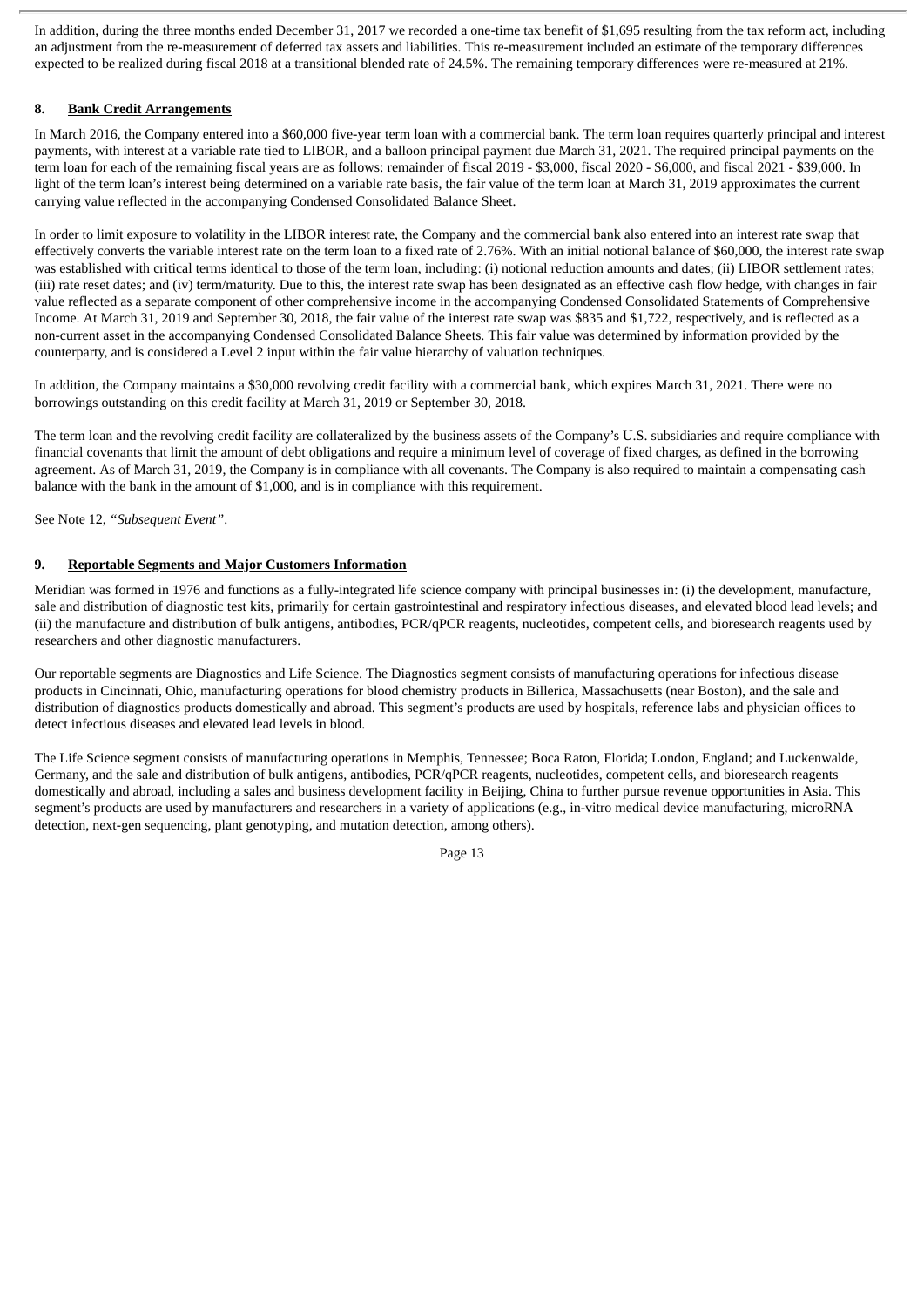Amounts due from two Diagnostics distributor customers accounted for 14% and 12% of consolidated accounts receivable at March 31, 2019 and September 30, 2018, respectively. Revenues from these two distributor customers accounted for 25% and 27% of the Diagnostics segment third-party revenues during the three months ended March 31, 2019 and 2018, respectively, and 30% during each of the six month periods ended March 31, 2019 and 2018. These distributors represented 17% and 19% of consolidated revenues for the fiscal 2019 and 2018 second quarters, respectively, and 21% for each of the respective year-to-date six month periods.

Within our Life Science segment, two diagnostic manufacturing customers accounted for 27% and 22% of the segment's third-party revenues during the three months ended March 31, 2019 and 2018, respectively, and 27% and 19% during the six months ended March 31, 2019 and 2018, respectively.

Segment information for the interim periods is as follows:

|                                                   | <b>Diagnostics</b> | <b>Life Science</b>    | Corporate(1)              | Eliminations(2)                                 | <b>Total</b> |
|---------------------------------------------------|--------------------|------------------------|---------------------------|-------------------------------------------------|--------------|
| Three Months Ended March 31, 2019                 |                    |                        |                           |                                                 |              |
| Net revenues -                                    |                    |                        |                           |                                                 |              |
| Third-party                                       | \$33,500           | $\mathbb{S}$<br>16,748 | $\boldsymbol{\mathsf{S}}$ | \$                                              | \$50,248     |
| Inter-segment                                     | 89                 | 53                     |                           | (142)                                           |              |
| Operating income                                  | 7,561              | 5,361                  | (3, 101)                  | 14                                              | 9,835        |
| Goodwill (March 31, 2019)                         | 35,213             | 19,429                 |                           |                                                 | 54,642       |
| Other intangible assets, net (March 31, 2019)     | 20,705             | 747                    |                           | $\hspace{0.05cm}$                               | 21,452       |
| Total assets (March 31, 2019)                     | 183,234            | 70,152                 |                           | 578                                             | 253,964      |
| <b>Three Months Ended March 31, 2018</b>          |                    |                        |                           |                                                 |              |
| Net revenues -                                    |                    |                        |                           |                                                 |              |
| Third-party                                       | \$ 39,782          | \$16,669               | \$                        | \$<br>$\overline{\phantom{m}}$                  | \$56,451     |
| Inter-segment                                     | 80                 | 75                     |                           | (155)                                           |              |
| Operating income                                  | 10,684             | 3,638                  | (6, 723)                  | 79                                              | 7,678        |
| Goodwill (September 30, 2018)                     | 35,213             | 19,424                 |                           |                                                 | 54,637       |
| Other intangible assets, net (September 30, 2018) | 22,068             | 1,045                  |                           | $\overline{\phantom{0}}$                        | 23,113       |
| Total assets (September 30, 2018)                 | 180,978            | 70,341                 |                           | 58                                              | 251,377      |
| Six Months Ended March 31, 2019                   |                    |                        |                           |                                                 |              |
| Net revenues -                                    |                    |                        |                           |                                                 |              |
| Third-party                                       | \$70,165           | \$31,563               | \$                        | \$<br>$\qquad \qquad \overline{\qquad \qquad }$ | \$101,728    |
| Inter-segment                                     | 252                | 229                    |                           | (481)                                           |              |
| Operating income                                  | 16,346             | 10,492                 | (6, 493)                  | 41                                              | 20,386       |
| Six Months Ended March 31, 2018                   |                    |                        |                           |                                                 |              |
| Net revenues -                                    |                    |                        |                           |                                                 |              |
| Third-party                                       | \$77,272           | \$31,462               | \$                        | \$                                              | \$108,734    |
| Inter-segment                                     | 201                | 267                    |                           | (468)                                           |              |
| Operating income                                  | 19,310             | 6,580                  | (10, 334)                 | 183                                             | 15,739       |

(1) Includes Acquisition, Restructuring and Litigation Costs of \$1,488 and \$4,911 in the three months ended March 31, 2019 and 2018, respectively, and \$2,164 and \$6,394 in the six months ended March 31, 2019 and 2018, respectively.

(2) Eliminations consist of inter-segment transactions.

Transactions between segments are accounted for at established intercompany prices for internal and management purposes, with all intercompany amounts eliminated in consolidation.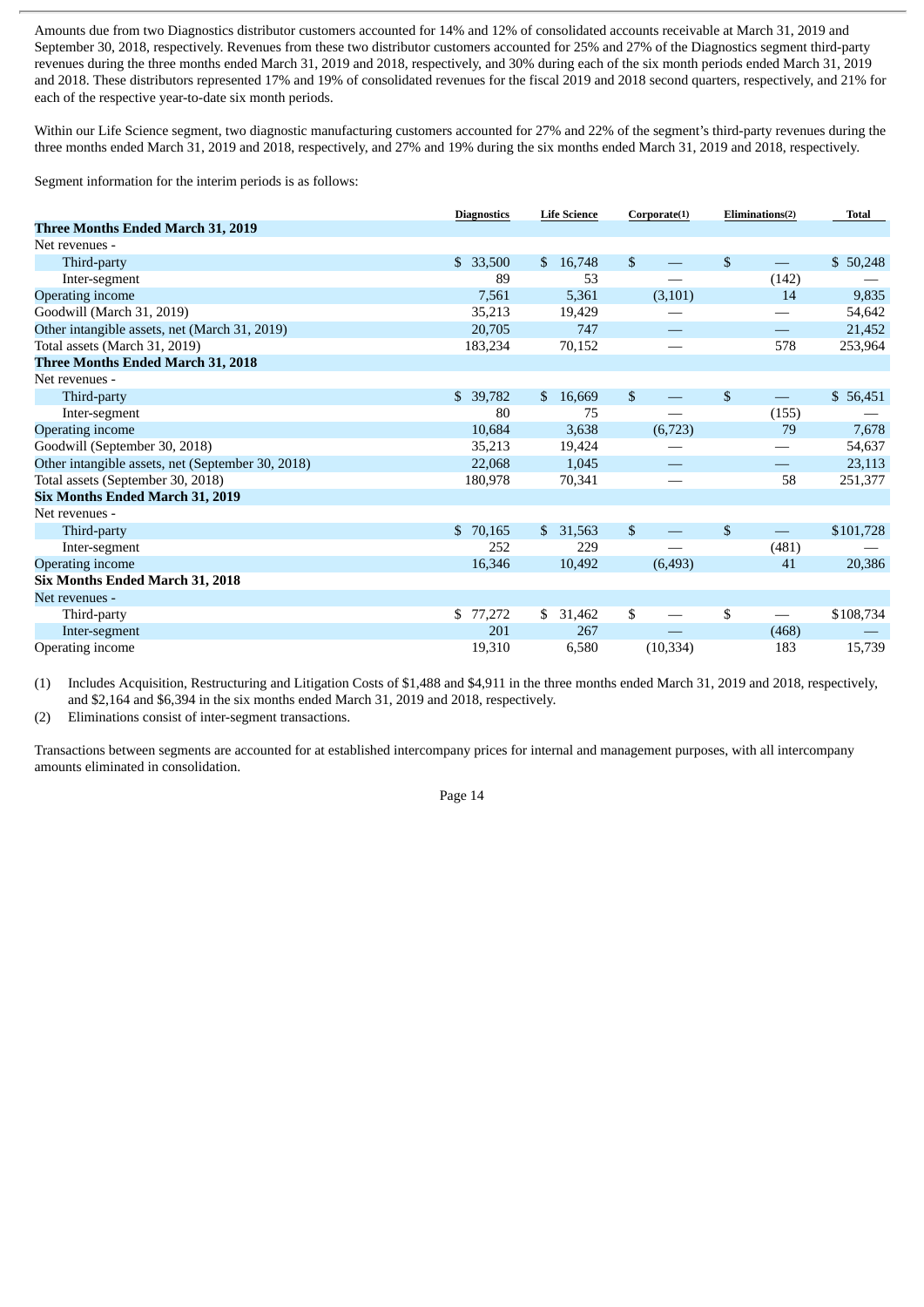#### **10. Litigation Matters**

On November 15, 2017, Barbara Forman filed a class action complaint in the United States District Court for the Southern District of Ohio naming Meridian, its Chief Executive Officer and Chief Financial Officer (in their capacities as such) as defendants. An amended complaint was filed on April 16, 2018 and the Company believes the essential elements of the amended complaint are the same. The complaint and the amended complaint are hereafter referred to as the "Complaint". The Complaint seeks compensatory damages and attorneys' fees. On February 13, 2019 the Court granted Meridian's motion to dismiss and dismissed the Complaint in its entirety. Plaintiff filed a Motion to Reconsider, Set Aside, Alter, Amend, or Vacate the Judgment of dismissal on March 13, 2019. Meridian opposed the Plaintiff's motion on April 3, 2019 and the Plaintiff filed a reply on April 17, 2019. The motion remains pending before the Court. Accordingly, no provision for litigation losses has been included within either of the accompanying Condensed Consolidated Statements of Operations for the three and six months ended March 31, 2019 or March 31, 2018.

On December 6, 2017, Michael Edelson filed a derivative complaint in the United States District Court for the Southern District of Ohio naming Meridian, its Chief Executive Officer, Chief Financial Officer and certain members of Meridian's Board of Directors and Audit Committee (in their capacities as such) as defendants. The complaint alleges that Meridian made false and misleading representations concerning certain of Magellan's lead test systems at or around the time of Meridian's acquisition of Magellan and subsequent thereto, and the complaint alleges that certain members of the Board of Directors and Audit Committee breached their fiduciary duties in their oversight of the Company's public disclosures and corporate governance matters. The complaint seeks compensatory damages, equitable relief relating to corporate governance matters and attorneys' fees. The case has been stayed by agreement of the parties pending resolution of the motion to dismiss the class action described above. We are unable to determine or predict the ultimate outcome or estimate the range of possible losses, if any. Accordingly, no provision for litigation losses has been included within either of the accompanying Condensed Consolidated Statements of Operations for the three and six months ended March 31, 2019 or March 31, 2018.

Approximately \$40 of expense for attorneys' fees related to the above two class action matters is included within the accompanying Condensed Consolidated Statements of Operations for both the three and six months ended March 31, 2019, with approximately \$530 and \$545 of related expense being reflected within the accompanying Condensed Consolidated Statements of Operations for the three and six months ended March 31, 2018, respectively. The Company maintains an insurance policy covering these matters, which has a \$500 deductible.

On April 17, 2018, Magellan received a subpoena from the United States Department of Justice ("DOJ") regarding its LeadCare product line. The subpoena outlines documents to be produced, and the Company is cooperating with the DOJ in this matter. The Company maintains rigorous policies and procedures to promote compliance with applicable regulatory agencies and requirements, and is working with the DOJ to promptly respond to the subpoena, including responding to additional information requests and executing a tolling agreement to extend the statute of limitations. However, the Company cannot predict when the investigation will be resolved, the outcome of the investigation, or its potential impact on the Company. Approximately \$560 and \$1,100 of expense for attorneys' fees related to this matter is included within the accompanying Condensed Consolidated Statements of Operations for the three and six months ended March 31, 2019, respectively, with no related expense being reflected within the accompanying Condensed Consolidated Statements of Operations for the three and six months ended March 31, 2018.

On October 9, 2018, the Company and DiaSorin Inc. entered into a strategic collaboration to sell DiaSorin's *Helicobacter pylori* stool antigen test to detect *H. pylori* for use on its automated LIAISON platform under the Meridian brand name worldwide. The new collaboration results in the termination of all pending legal disputes between the two parties and will expand the previous agreement between DiaSorin and Meridian, which focused on the sale, by DiaSorin, of co-developed products in major countries in continental Europe. Approximately \$0 and \$50 of expense for attorneys' fees related to this matter is included within the accompanying Condensed Consolidated Statements of Operations for the three and six months ended March 31, 2019, respectively, and approximately \$925 and \$1,655 of related expense is included within the accompanying Condensed Consolidated Statements of Operations for the three and six months ended March 31, 2018, respectively.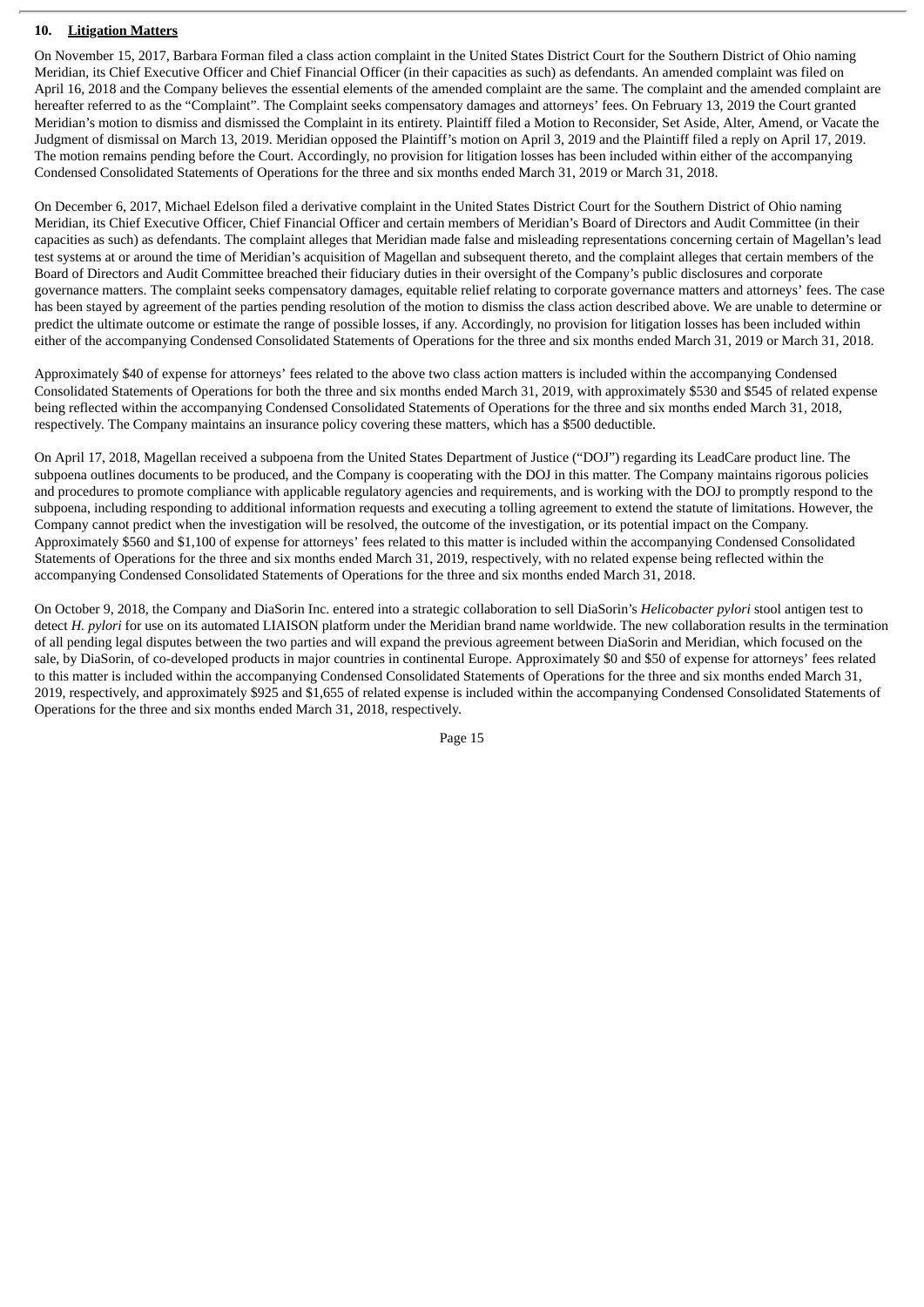#### **11. FDA Matters Related to LeadCare**

As previously disclosed, on June 29, 2017, the FDA, in connection with its Safety Notification related to Magellan's LeadCare testing systems for venous blood samples, issued to Magellan its Form 483, Inspectional Observations. The FDA issued a related Warning Letter on October 23, 2017. As also previously disclosed, on April 17, 2018, Magellan received a subpoena from the United States Department of Justice ("DOJ") regarding its LeadCare product line. The subpoena outlines documents to be produced, and we continue to cooperate with the DOJ in this matter, including responding to additional information requests and executing a tolling agreement to extend the statute of limitations.

Magellan submitted 510(k) applications in December 2018, seeking to reinstate venous blood sample-types for its LeadCare® II, LeadCare® Plus™ and LeadCare Ultra® testing systems. In the second fiscal quarter of 2019 the FDA informed Magellan that each of these 510(k) applications has been put on Additional Information hold. Further, while Magellan's LeadCare testing systems remain cleared for marketing by the FDA and permitted for use with capillary blood samples, the FDA advised that it has commissioned a third-party study of Magellan's LeadCare testing systems using both venous and capillary blood samples. According to the FDA, the results of the field study will be used in conjunction with other information to determine whether further action by FDA or the Centers for Disease Control and Prevention is necessary to protect the public health. Meridian intends to fully cooperate with the FDA as FDA completes its third-party study and continues to work to complete remediation actions at Magellan's blood–chemistry manufacturing facility to the FDA's full and complete satisfaction.

While we remain confident in the performance of the Magellan LeadCare testing systems, there can be no assurance that the ongoing investigation and study of the DOJ and FDA, respectively, or future exercise of their respective enforcement, regulatory, discretionary or other powers will not result in findings or alleged violations of federal laws that could lead to enforcement actions, proceedings or litigation and the imposition of damages, fines, penalties, restitution, other monetary liabilities, sanctions, settlements or changes to our business practices, product offerings or operations that could have a material adverse effect on our business, financial condition or results of operations; or eliminate altogether our ability to operate our lead testing business, or on terms substantially similar to those on which we currently operate.

See Part II, Item 1A Risk Factors below.

#### **12. Subsequent Event**

On April 29, 2019, we signed a definitive agreement to acquire substantially all of the assets, as well as selected liabilities, of GenePOC Inc., a molecular diagnostics company located in Quebec City, Quebec Province, Canada. This purchase will be included in our Diagnostics operating segment. The maximum purchase price is \$120,000, which consists of: (i) \$50,000 to be paid at closing (subject to a working capital adjustment and a \$5,000 hold-back to secure seller's post-closing obligations); (ii) up to \$20,000 to be paid in fiscal 2021, contingent upon the achievement of product development milestones; and (iii) up to \$50,000 to be paid in fiscal 2023 based on certain sales and profit margin thresholds to be measured in fiscal 2022. GenePOC's molecular diagnostics testing system is branded under the name revogene™, and currently includes three FDA-cleared assays (*C. difficile*, Group A Strep and Group B Strep). The purchase is expected to close no later than early fourth quarter fiscal 2019, pending the satisfaction of certain closing conditions.

In connection with the proposed acquisition of GenePOC, we also expect to execute a new five-year \$125,000 revolving credit facility that would replace our existing \$30,000 credit facility. We expect the new credit facility will be secured by substantially all of our assets and will include certain restrictive financial covenants. We expect to draw down approximately \$73,000 from this new facility and use approximately \$20,000 of cash on-hand to repay the existing term loan outstanding at March 31, 2019 and fund the closing payment for the acquisition of GenePOC.

Also, our Board of Directors suspended the declaration and payment of quarterly dividends by Meridian to invest in new product development activities for the revogene™ molecular diagnostics platform, among other investments in the business, and to preserve our capital resources and liquidity for general corporate purposes.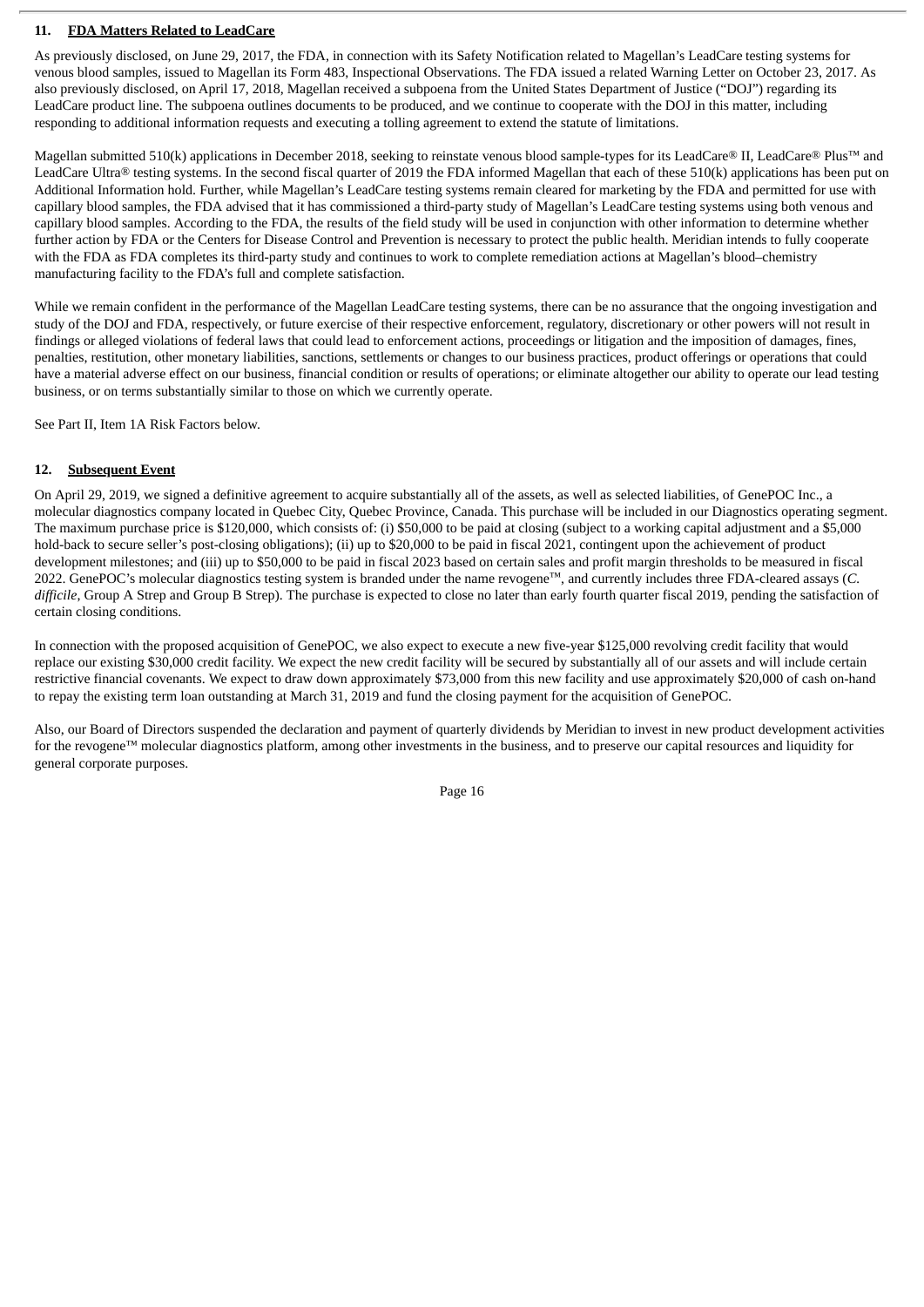#### <span id="page-19-0"></span>ITEM 2. MANAGEMENT'S DISCUSSION AND ANALYSIS OF FINANCIAL CONDITION AND RESULTS OF OPERATIONS

Refer to "Forward-Looking Statements" following the Table of Contents in front of this Form 10-Q. In the discussion that follows, all dollar amounts *are in thousands (both tables and text), except per share data.*

Following is a discussion and analysis of the financial statements and other statistical data that management believes will enhance the understanding of Meridian's financial condition, changes in financial condition and results of operations. Unless otherwise noted, increases or decreases are measured over the corresponding period of the prior fiscal year. This discussion should be read in conjunction with the financial statements and notes thereto beginning on page 1.

#### **RESULTS OF OPERATIONS**

#### **Three Months Ended March 31, 2019**

Net earnings for the second quarter of fiscal 2019 increased 34% to \$7,094, or \$0.17 per diluted share, from net earnings for the second quarter of fiscal 2018 of \$5,288, or \$0.12 per diluted share. The fiscal 2019 second quarter results include \$1,388 of costs associated with acquisition and restructuring activities, and litigation costs, while the fiscal 2018 second quarter results include \$4,911 of costs associated with restructuring activities and litigation costs. These items had a combined impact on net earnings of \$1,065, or \$0.02 per diluted share, in the fiscal 2019 quarter and \$3,575, or \$0.08 per diluted share, in the fiscal 2018 quarter (see "USE OF NON-GAAP MEASURES" below). Consolidated revenues for the second quarter of fiscal 2019 totaled \$50,248, a decrease of 11% compared to the second quarter of fiscal 2018 (10% decrease on a constant-currency basis).

Revenues for the Diagnostics segment for the second quarter of fiscal 2019 decreased 16% compared to the second quarter of fiscal 2018 (15% on a constant-currency basis), comprised of a 29% decrease in molecular assay products and a 12% decrease in immunoassay and blood chemistry assay products. With a 12% decrease in its molecular reagents products and an 8% increase in its immunological reagents products, revenues for our Life Science segment were flat during the second quarter of fiscal 2019 compared to the second quarter of fiscal 2018. On a constant-currency basis, revenues for the Life Science segment increased 2%.

The second quarter Diagnostics revenues reflect modest growth in our blood chemistry assay product line being more than offset by decreased revenues for our gastrointestinal and respiratory assays. Life Science revenues reflect inconsistent buying patterns with a number of our multi-national IVD manufacturing customers and general market softness in China.

#### **Six Months Ended March 31, 2019**

For the six month period ended March 31, 2018, net earnings were \$15,200, or \$0.35 per diluted share. The year-to-date fiscal 2019 results include \$2,064 of costs associated with acquisition and restructuring activities, and litigation costs, while the comparable fiscal 2018 results include \$6,394 of costs associated with restructuring activities and litigations costs, along with certain one-time tax effects of the U.S. tax reform act enacted in December 2017. These items had a combined impact on net earnings of \$1,583, or \$0.04 per diluted share, in the fiscal 2019 year-to-date period and \$3,814, or \$0.09 per diluted share, in the comparable fiscal 2018 period (see "USE OF NON-GAAP MEASURES" below). Consolidated revenues decreased 6% to \$101,728 for the first six months of fiscal 2019 compared to the same period of the prior year (also 6% on a constant-currency basis). On an operating segment basis, Diagnostics revenues decreased 9% (also 9% in constant-currency) and Life Science revenues were flat (2% increase in constantcurrency).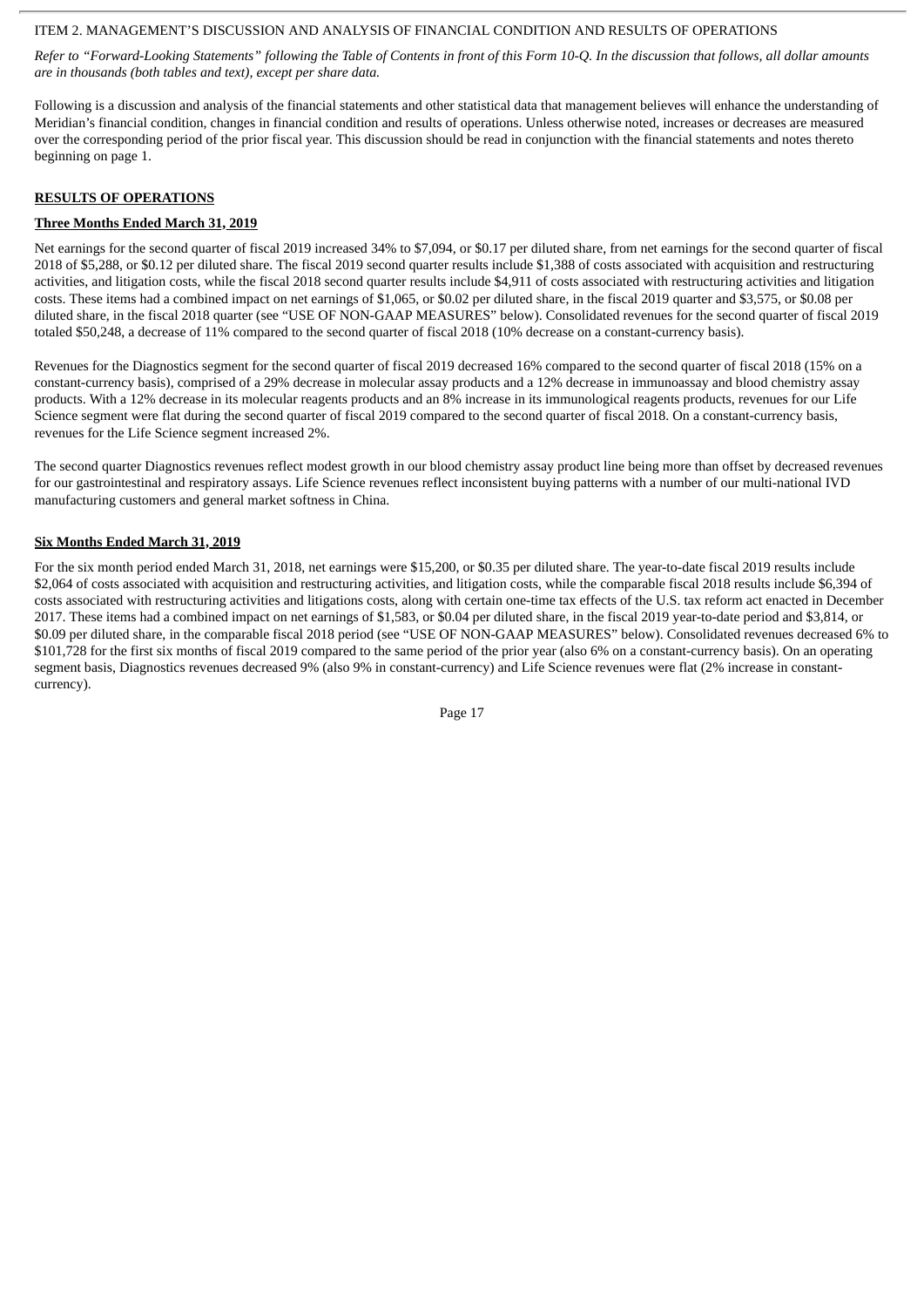#### **USE OF NON-GAAP MEASURES**

We have supplemented our reported GAAP financial information with information on operating expenses, operating income, net earnings, basic earnings per share and diluted earnings per share excluding the effects of: (i) acquisition transaction costs (fiscal 2019); (ii) restructuring costs (fiscal 2019 and 2018); (iii) litigation costs (fiscal 2019 and 2018); and (iv) certain one-time tax effects of the tax reform act (fiscal 2018) – each of which is a non-GAAP measure. We have provided in the tables below reconciliations to the operating expenses, operating income, net earnings, basic earnings per share and diluted earnings per share amounts reported under U.S. Generally Accepted Accounting Principles. We believe that this information is useful to those who read our financial statements and evaluate our operating results because:

- 1) These measures help to appropriately evaluate and compare the results of operations from period to period by removing the impacts of these non-routine items; and
- 2) These measures are used by our management for various purposes, including evaluating performance against incentive bonus achievement targets, comparing performance from period to period in presentations to our board of directors, and as a basis for strategic planning and forecasting.

Revenue reported on a constant-currency basis is also a non-GAAP measure and is calculated by applying current period average foreign currency exchange rates to each of the prior comparable periods. Management analyzes revenue on a constant-currency basis to better measure the comparability of results between periods. Because changes in foreign currency exchange rates have a non-operating impact on revenue, management believes that evaluating revenue changes on a constant-currency basis provides an additional and meaningful assessment of revenue to both management and investors.

These non-GAAP measures may be different from non-GAAP measures used by other companies. In addition, these non-GAAP measures are not based on any comprehensive set of accounting rules or principles. Non-GAAP measures have limitations, in that they do not reflect all amounts associated with our results as determined in accordance with U.S. GAAP. Therefore, these measures should only be used to evaluate our results in conjunction with corresponding GAAP measures.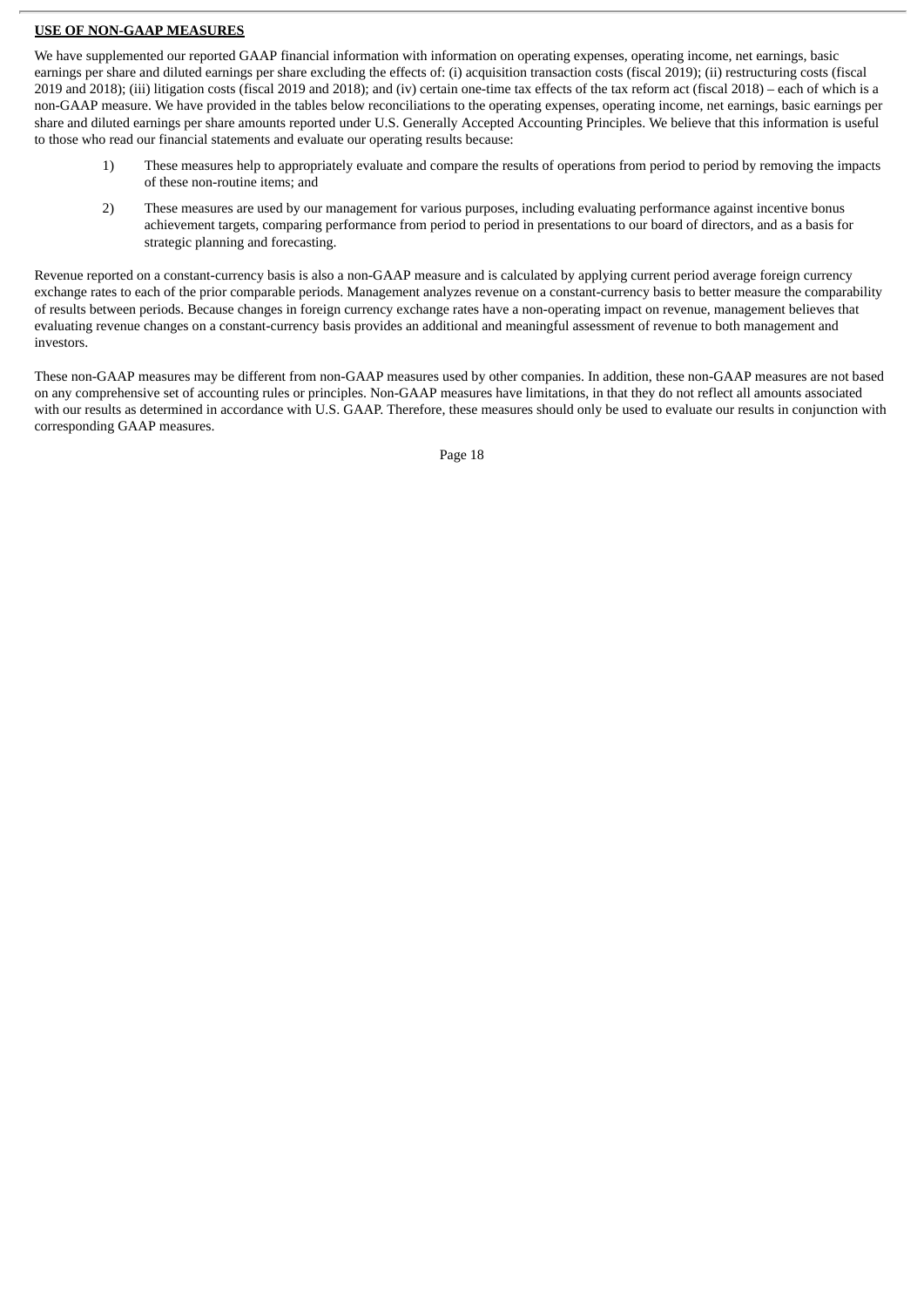|                                         | <b>Three Months</b><br>Ended March 31.<br>2019 | 2018       | <b>Six Months</b><br>Ended March 31.<br>2019 | 2018                  |
|-----------------------------------------|------------------------------------------------|------------|----------------------------------------------|-----------------------|
| <b>Operating Expenses -</b>             |                                                |            |                                              |                       |
| <b>U.S. GAAP basis</b>                  | \$19,503                                       | \$26,891   | \$40,524                                     | \$50,840              |
| Acquisition & restructuring costs       | (785)                                          | (3, 458)   | (872)                                        | (4, 192)              |
| Litigation costs                        | (603)                                          | (1,453)    | (1, 192)                                     | (2,202)               |
| <b>Adjusted Operating Expenses</b>      | \$18,115                                       | \$21,980   | \$38,460                                     | \$44,446              |
| Operating Income -                      |                                                |            |                                              |                       |
| U.S. GAAP basis                         | \$9,835                                        | \$7,678    | \$20,386                                     | \$15,739              |
| Acquisition & restructuring costs       | 785                                            | 3,458      | 872                                          | 4,192                 |
| <b>Litigation</b> costs                 | 603                                            | 1,453      | 1,192                                        | 2,202                 |
| <b>Adjusted Operating Income</b>        | \$11,223                                       | \$12,589   | \$22,450                                     | \$22,133              |
| Net Earnings -                          |                                                |            |                                              |                       |
| <b>U.S. GAAP basis</b>                  | \$7,094                                        | \$5,288    | \$15,200                                     | \$11,590              |
| Acquisition & restructuring costs (1)   | 602                                            | 2,517      | 669                                          | 3,052                 |
| Litigation costs $(1)$                  | 463                                            | 1,058      | 914                                          | 1,603                 |
| One-time benefit from tax law change    | $\qquad \qquad \qquad$                         |            | $\qquad \qquad -$                            | (1,695)               |
| Repatriation transition tax             |                                                |            |                                              | 854                   |
| <b>Adjusted Net Earnings</b>            | \$8,159                                        | \$8,863    | \$16,783                                     | \$15,404              |
| Net Earnings per Basic Common Share -   |                                                |            |                                              |                       |
| <b>U.S. GAAP basis</b>                  | \$<br>0.17                                     | 0.12<br>\$ | 0.36<br>\$                                   | $\mathbf{\$}$<br>0.27 |
| Acquisition & restructuring costs       | 0.01                                           | 0.06       | 0.02                                         | 0.07                  |
| <b>Litigation costs</b>                 | 0.01                                           | 0.02       | 0.02                                         | 0.04                  |
| One-time benefit from tax law change    |                                                |            |                                              | (0.04)                |
| Repatriation transition tax             |                                                |            | $\overline{\phantom{0}}$                     | 0.02                  |
| Adjusted Basic EPS (2)                  | \$<br>0.19                                     | \$<br>0.21 | \$<br>0.40                                   | \$<br>0.36            |
| Net Earnings per Diluted Common Share - |                                                |            |                                              |                       |
| U.S. GAAP basis                         | 0.17<br>\$                                     | \$<br>0.12 | \$<br>0.35                                   | \$<br>0.27            |
| Acquisition & restructuring costs       | 0.01                                           | 0.06       | 0.02                                         | 0.07                  |
| Litigation costs                        | 0.01                                           | 0.02       | 0.02                                         | 0.04                  |
| One-time benefit from tax law change    |                                                |            | $\overline{\phantom{0}}$                     | (0.04)                |
| Repatriation transition tax             |                                                |            |                                              | 0.02                  |
| Adjusted Diluted EPS (2)                | 0.19<br>\$                                     | \$<br>0.21 | \$<br>0.39                                   | \$<br>0.36            |

(1) These acquisition and restructuring costs, and litigation costs are net of the following income tax effects: \$183 and \$140, respectively, for the three months ended March 31, 2019; \$941 and \$395, respectively, for the three months ended March 31, 2018; \$203 and \$278, respectively, for the fiscal 2019 year-to-date period; and \$1,140 and \$599, respectively, for the fiscal 2018 year-to-date period. These tax effects were calculated using the effective tax rates of the jurisdictions in which the costs were incurred.

(2) Neither Net Earnings per Basic Common Share nor Net Earnings per Diluted Common Share for the fiscal 2018 quarterly period sum to their respective Adjusted EPS amounts due to rounding.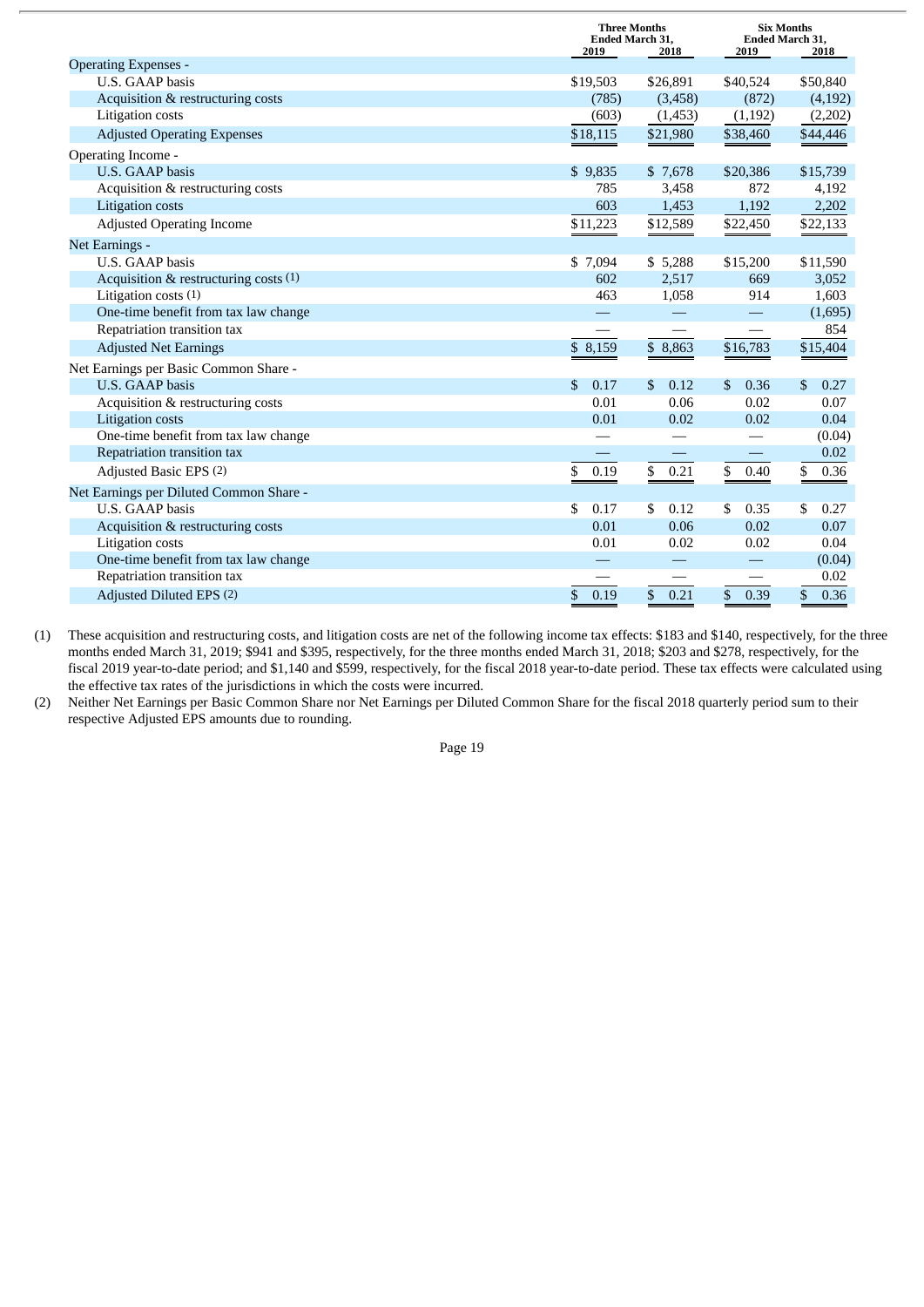#### **REVENUE OVERVIEW**

Below are analyses of the Company's revenue, provided for each of the following:

- By Reportable Segment & Geographic Region
- By Product Platform/Type

## **Revenue Overview- By Reportable Segment & Geographic Region**

Our reportable segments are Diagnostics and Life Science, with products sold and distributed in the countries comprising North and Latin America (the "Americas"); Europe, Middle East and Africa ("EMEA"); and other countries outside of the Americas and EMEA (rest of the world, or "ROW"). A full description of our segments is set forth in Note 9, *"Reportable Segments and Major Customers Information"* of the accompanying Condensed Consolidated Financial Statements.

Revenues for the Diagnostics segment, in the normal course of business, may be affected from quarter to quarter by buying patterns of major distributors, seasonality and the severity of seasonal diseases and outbreaks, and foreign currency exchange rates. Revenues for the Life Science segment, in the normal course of business, may be affected from quarter to quarter by buying patterns of major customers, and foreign currency exchange rates.

|                          | <b>Three Months Ended March 31,</b> |          |           | Six Months Ended March 31, |           |           |
|--------------------------|-------------------------------------|----------|-----------|----------------------------|-----------|-----------|
|                          | 2019                                | 2018     | Inc (Dec) | 2019                       | 2018      | Inc (Dec) |
| Diagnostics -            |                                     |          |           |                            |           |           |
| Americas                 | \$27,278                            | \$33,351 | (18)%     | \$58,425                   | \$64,926  | $(10)\%$  |
| <b>EMEA</b>              | 5,535                               | 5,912    | $(6)\%$   | 10,620                     | 11,327    | (6)%      |
| <b>ROW</b>               | 687                                 | 519      | 32%       | 1,120                      | 1,019     | 10%       |
| <b>Total Diagnostics</b> | 33,500                              | 39,782   | (16)%     | 70,165                     | 77,272    | (9)%      |
| Life Science -           |                                     |          |           |                            |           |           |
| Americas                 | 5,453                               | 5,121    | 6%        | 9,975                      | 10,373    | (4)%      |
| <b>EMEA</b>              | 7,901                               | 7,478    | 6%        | 15,376                     | 12,659    | 21%       |
| <b>ROW</b>               | 3,394                               | 4,070    | (17)%     | 6,212                      | 8,430     | $(26)\%$  |
| Total Life Science       | 16,748                              | 16,669   | $\%$      | 31,563                     | 31,462    | %         |
| Consolidated             | \$50,248                            | \$56,451 | (11)%     | \$101,728                  | \$108,734 | $(6)$ %   |
| % of total revenues -    |                                     |          |           |                            |           |           |
| <b>Diagnostics</b>       | 67%                                 | 70%      |           | 69%                        | 71%       |           |
| Life Science             | 33%                                 | 30%      |           | 31%                        | 29%       |           |
| Total                    | 100%                                | 100%     |           | 100%                       | 100%      |           |
| Ex-Americas              | 35%                                 | 32%      |           | 33%                        | 31%       |           |

## **Revenue Overview- By Product Platform/Type**

The revenues generated by each of our reportable segments result primarily from the sale of the following segment-specific categories of products:

## **Diagnostics**

- 1) Molecular assays that operate on our Alethia platform (formerly branded as *illumigene*)
- 2) Immunoassays and blood chemistry assays on multiple technology platforms

## Life Science

- 1) Molecular reagents
- 2) Immunological reagents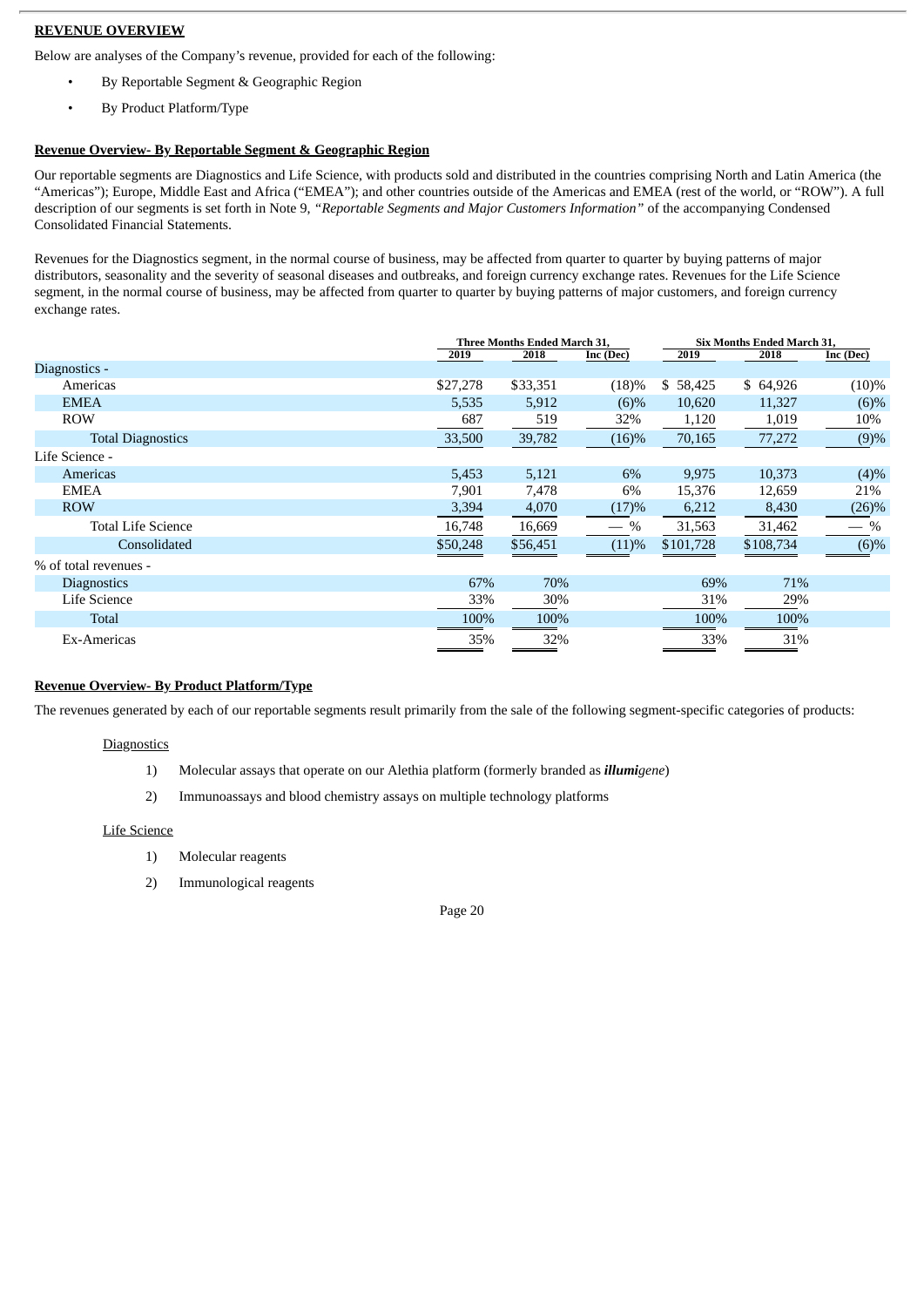Revenues for each product platform/type, as well as its relative percentage of segment revenues, are shown below.

|                                       |          | Three Months Ended March 31, |           | <b>Six Months Ended March 31,</b> |          |           |
|---------------------------------------|----------|------------------------------|-----------|-----------------------------------|----------|-----------|
|                                       | 2019     | 2018                         | Inc (Dec) | 2019                              | 2018     | Inc (Dec) |
| Diagnostics-                          |          |                              |           |                                   |          |           |
| Molecular assays                      | \$7,132  | \$9,976                      | (29)%     | \$14,434                          | \$18,692 | (23)%     |
| Immunoassays & blood chemistry assays | 26,368   | 29,806                       | (12)%     | 55,731                            | 58,580   | (5)%      |
| <b>Total Diagnostics</b>              | \$33,500 | \$39,782                     | (16)%     | \$70,165                          | \$77,272 | (9)%      |
| Life Science-                         |          |                              |           |                                   |          |           |
| Molecular reagents                    | \$5,390  | \$6,143                      | (12)%     | \$11,998                          | \$11,832 | $1\%$     |
| Immunological reagents                | 11,358   | 10,526                       | 8%        | 19,565                            | 19,630   | $\%$      |
| Total Life Science                    | \$16,748 | \$16,669                     | $\%$      | \$31,563                          | \$31,462 | $\%$      |
| % of Diagnostics revenues-            |          |                              |           |                                   |          |           |
| Molecular assays                      | 21%      | 25%                          |           | 21%                               | 24%      |           |
| Immunoassays & blood chemistry assays | 79%      | 75%                          |           | 79%                               | 76%      |           |
| <b>Total Diagnostics</b>              | 100%     | 100%                         |           | 100%                              | 100%     |           |
| % of Life Science revenues-           |          |                              |           |                                   |          |           |
| Molecular reagents                    | 32%      | 37%                          |           | 38%                               | 38%      |           |
| Immunological reagents                | 68%      | 63%                          |           | 62%                               | 62%      |           |
| <b>Total Life Science</b>             | 100%     | 100%                         |           | 100%                              | 100%     |           |

Following is a discussion of the revenues generated by each of these product platforms/types and disease states:

#### **Diagnostics Products**

#### *Gastrointestinal Assays*

During the second quarter and first six months of fiscal 2019, revenues from our gastrointestinal products, which include tests for *C. difficile*, *H. pylori* and certain foodborne pathogens, among others, totaled \$16,177 and \$34,792, respectively. These revenue levels represent 16% and 12% decreases for this product category from the fiscal 2018 quarterly and year-to-date periods, respectively. Our *C. difficile* products continue to experience pressure as a result of competition, particularly our Alethia product, which experienced volume declines impacting both the quarterly and year-to-date periods. For our stool antigen *H. pylori* products, we have executed multi-year supply agreements with a number of customers, including our two largest reference laboratory customers, to secure volume, albeit at lower selling prices. As a consequence of this strategy, such products experienced price declines for the quarterly and year-to-date periods. We continue to believe there are ongoing benefits to be realized from our partnerships with managed care companies in promoting: (i) the health and economic benefits of a test and treat strategy; (ii) changes in policies that discourage the use of traditional serology methods and promote the utilization of active infection testing methods; and (iii) physician behavior movement away from serology-based testing and toward direct antigen testing. We experienced a favorable volume increase for the quarterly period as a result of promoting this test and treat strategy.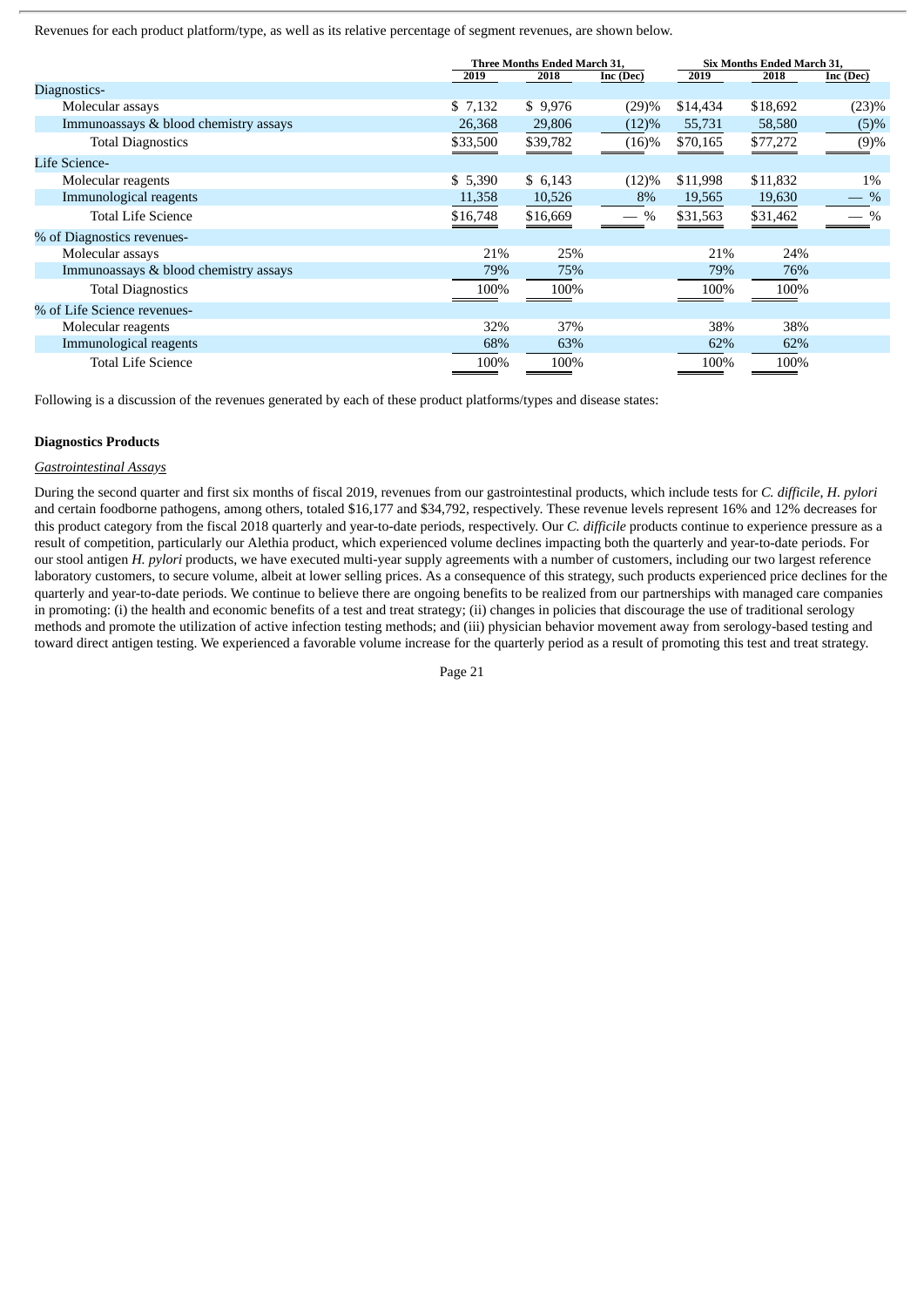The patents for our *H. pylori* products, owned by us, expired in May 2016 in the U.S. and in May 2017 in countries outside the U.S. We expect competition with respect to our *H. pylori* products to increase in the near future, and such competition may have an adverse impact on our selling prices for these products, or our ability to retain business at prices acceptable to us, and consequently, adversely affect our future results of operations and liquidity, including revenues and gross profit. Our product development pipeline includes new product initiatives for the detection of *H. pylori*, and early in the first quarter of fiscal 2019 we entered into a strategic collaboration with DiaSorin to sell *H. pylori* tests (see Note 10, *"Litigation Matters"* of the accompanying Condensed Consolidated Financial Statements). We are unable to provide assurances that we will be successful with any strategy or that any strategy will prevent an adverse effect on our future results of operations and liquidity, including revenues and gross profit.

#### *Respiratory Illness Assays*

Including tests for Group A Strep, Mycoplasma pneumonia, influenza, and Pertussis, among others, our respiratory illness product revenues decreased 21% and 9% in the second quarter and first six months of fiscal 2019, respectively. The quarterly decrease primarily results from a significant decrease in the volume of tests sold, reflecting the fact that the prior year 2017-2018 flu season was a particularly strong one, as measured by outpatient influenza-like illness surveillance data published by the CDC.

#### *Blood Chemistry Assays*

Revenues from our sale of products to test for elevated levels of lead in blood increased 2% during the second quarter of fiscal 2019 to a total of \$4,330, and increased 3% for the fiscal year-to-date period to \$8,760. In late December 2018, the documents to reinstate our venous blood claims removed in fiscal 2017 were submitted to the FDA, and in March 2019, we were informed by the FDA that each of the submitted 510(k) applications has been put on Additional Information (AI) hold. Further, while our LeadCare testing systems remain cleared for marketing by the FDA for use with capillary blood samples, the FDA advised that it has commissioned a third-party study of the LeadCare testing systems using both venous and capillary blood samples. According to the FDA, the results of the field study will be used in conjunction with other information to determine whether further action by FDA and CDC is necessary to protect the public health. We intend to fully cooperate with the FDA as it completes its third-party study and continue to work to complete remediation actions at our blood–chemistry manufacturing facility to the FDA's full and complete satisfaction. We remain confident in the performance of the LeadCare products and believe that they serve a critical role in promoting the public health.

See Note 10, *"Litigation Matters"* of the accompanying Condensed Consolidated Financial Statements for additional information related to the Company's LeadCare product line. See also Part II, Item 1A Risk Factors below.

#### **Life Science Products**

During the second quarter of fiscal 2019, revenues from our Life Science segment remained flat compared to the fiscal 2018 second quarter, with revenues from molecular reagent sales decreasing 12% and revenues from immunological reagent sales increasing 8%. Life Science segment revenues also remained flat for the first six months of fiscal 2019, reflecting a slight increase in revenues from molecular reagent sales being offset by a slight decrease in immunological reagent sales. Our Life Science segment's revenue growth was slightly impacted by the movement in currency exchange rates since the fiscal 2018 periods, with revenues increasing 2% on a constant-currency basis over both the second quarter and first six months of fiscal 2018. Our Life Science segment was also impacted by buying patterns of certain IVD manufacturing customers in China, with such sales totaling approximately \$1,350 and \$2,350 during the second quarter and first six months of fiscal 2019, respectively – representing decreases of approximately 37% and 33%, respectively, from the comparable fiscal 2018 periods.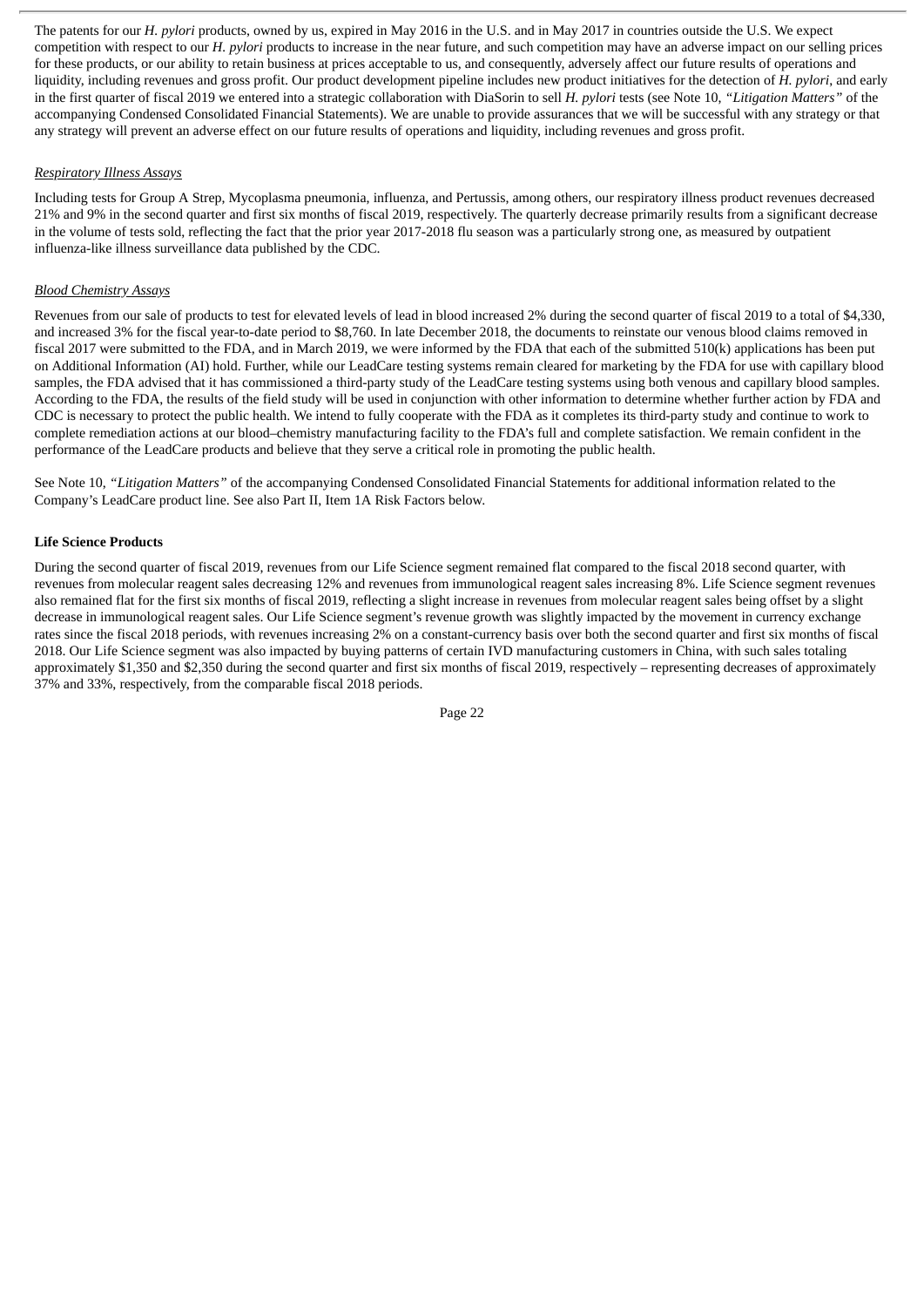#### *Significant Customers*

Revenue concentrations related to certain customers within our Diagnostics and Life Science segments are set forth in Note 9, *"Reportable Segments and Major Customers Information"* of the accompanying Condensed Consolidated Financial Statements.

#### **Gross Profit**

|                     |          | <b>Three Months Ended March 31.</b> |           |          | <b>Six Months Ended March 31.</b> |        |  |
|---------------------|----------|-------------------------------------|-----------|----------|-----------------------------------|--------|--|
|                     | 2019     | 2018                                | Change    | 2019     | 2018                              | Change |  |
| <b>Gross Profit</b> | \$29.338 | \$34,569                            | (15)%     | \$60,910 | \$66,579                          | (9)%   |  |
| Gross Profit Margin | 58%      | 61%                                 | -3 points | 60%      | 61%                               | point  |  |

The gross profit margin decreases experienced in fiscal 2019 result from the impact of the previously-noted pricing changes within our *H. pylori* product line, along with the combined effects of mix of products sold and operating segment mix.

## **Operating Expenses – Segment Detail**

|                                      | Three Months Ended March 31, 2019 |                                  |    |                               |    |                                        |         |    |                                           |
|--------------------------------------|-----------------------------------|----------------------------------|----|-------------------------------|----|----------------------------------------|---------|----|-------------------------------------------|
|                                      |                                   | Research &<br><b>Development</b> |    | Selling &<br><b>Marketing</b> |    | <b>General &amp;</b><br>Administrative | Other   |    | <b>Total Operating</b><br><b>Expenses</b> |
| <b>Fiscal 2018:</b>                  |                                   |                                  |    |                               |    |                                        |         |    |                                           |
| Diagnostics                          | \$                                | 3,735                            | \$ | 6,101                         | \$ | 4.795                                  | \$      | \$ | 14,631                                    |
| <b>Life Science</b>                  |                                   | 756                              |    | 2,546                         |    | 2,235                                  |         |    | 5,537                                     |
| Corporate                            |                                   |                                  |    |                               |    | 1,812                                  | 4,911   |    | 6,723                                     |
| <b>Total Expenses (2018 Quarter)</b> |                                   | 4,491                            | \$ | 8,647                         |    | 8,842                                  | \$4,911 |    | 26,891                                    |
| <b>Fiscal 2019:</b>                  |                                   |                                  |    |                               |    |                                        |         |    |                                           |
| <b>Diagnostics</b>                   | \$                                | 3,172                            | \$ | 5,481                         | \$ | 4,336                                  | \$(125) | \$ | 12,864                                    |
| Life Science                         |                                   | 644                              |    | 1,430                         |    | 1,439                                  | 25      |    | 3,538                                     |
| Corporate                            |                                   |                                  |    |                               |    | 1,613                                  | 1,488   |    | 3,101                                     |
| <b>Total Expenses (2019 Quarter)</b> |                                   | 3,816                            | \$ | 6,911                         |    | 7,388                                  | \$1,388 | \$ | 19,503                                    |

|                                           | Six Months Ended March 31, 2019 |                                  |                               |    |                             |         |    |                                    |
|-------------------------------------------|---------------------------------|----------------------------------|-------------------------------|----|-----------------------------|---------|----|------------------------------------|
|                                           |                                 | Research &<br><b>Development</b> | Selling &<br><b>Marketing</b> |    | General &<br>Administrative | Other   |    | <b>Total Operating</b><br>Expenses |
| <b>Fiscal 2018:</b>                       |                                 |                                  |                               |    |                             |         |    |                                    |
| <b>Diagnostics</b>                        | \$                              | 7,425                            | \$12,526                      | S. | 9.899                       | $s -$   | \$ | 29,850                             |
| <b>Life Science</b>                       |                                 | 1,470                            | 4,935                         |    | 4,251                       |         |    | 10,656                             |
| Corporate                                 |                                 |                                  |                               |    | 3,940                       | 6,394   |    | 10,334                             |
| <b>Total Expenses (2018 Year-to-Date)</b> |                                 | 8,895                            | \$17,461                      |    | 18,090                      | \$6,394 |    | 50,840                             |
| <b>Fiscal 2019:</b>                       |                                 |                                  |                               |    |                             |         |    |                                    |
| <b>Diagnostics</b>                        | $\mathbf{S}$                    | 6,286                            | \$11,523                      | \$ | 9.027                       | \$(125) | \$ | 26,711                             |
| Life Science                              |                                 | 1.414                            | 2,951                         |    | 2,930                       | 25      |    | 7,320                              |
| Corporate                                 |                                 |                                  |                               |    | 4,329                       | 2,164   |    | 6,493                              |
| Total Expenses (2019 Year-to-Date)        |                                 | 7,700                            | \$14,474                      |    | 16,286                      | \$2,064 | \$ | 40,524                             |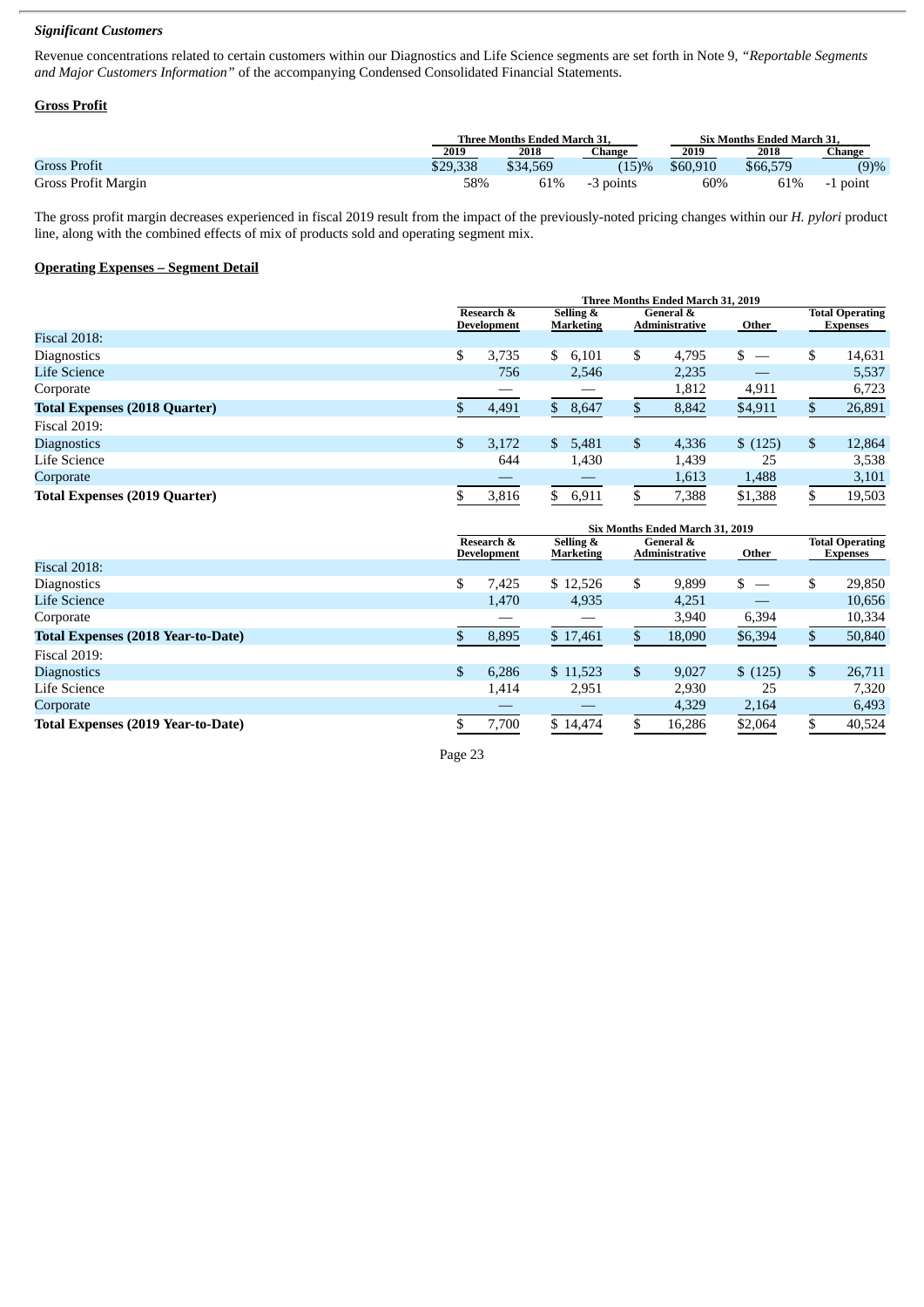#### **Operating Expenses – Comparisons to Prior Year Periods**

|                                    | Three Months Ended March 31, 2019 |          |  |                                               |          |                                    |         |
|------------------------------------|-----------------------------------|----------|--|-----------------------------------------------|----------|------------------------------------|---------|
|                                    | Research &<br><b>Development</b>  |          |  | <b>General &amp;</b><br><b>Administrative</b> | Other    | <b>Total Operating</b><br>Expenses |         |
| <b>2018 Expenses</b>               | 4,491                             | 8,647    |  | 8,842                                         | \$4,911  |                                    | 26,891  |
| % of Revenues                      | 8%                                | 15%      |  | 16%                                           | 9%       |                                    | 48%     |
| Fiscal 2019 Increases/(Decreases): |                                   |          |  |                                               |          |                                    |         |
| <b>Diagnostics</b>                 | (563)                             | (620)    |  | (459)                                         | (125)    |                                    | (1,767) |
| Life Science                       | (112)                             | (1, 116) |  | (796)                                         | 25       |                                    | (1,999) |
| Corporate                          |                                   |          |  | (199)                                         | (3, 423) |                                    | (3,622) |
| <b>2019 Expenses</b>               | 3,816                             | 6,911    |  | 7,388                                         | \$1,388  |                                    | 19,503  |
| % of Revenues                      | 8%                                | 14%      |  | 15%                                           | 3%       |                                    | 39%     |
| % Decrease                         | (15)%                             | (20)%    |  | (16)%                                         | (72)%    |                                    | (27)%   |

|                                    | Six Months Ended March 31, 2019  |          |                                               |          |         |                                           |          |
|------------------------------------|----------------------------------|----------|-----------------------------------------------|----------|---------|-------------------------------------------|----------|
|                                    | Research &<br><b>Development</b> |          | <b>General &amp;</b><br><b>Administrative</b> |          | Other   | <b>Total Operating</b><br><b>Expenses</b> |          |
| <b>2018 Expenses</b>               | 8,895                            | \$17,461 |                                               | 18,090   | \$6,394 |                                           | 50,840   |
| % of Revenues                      | 8%                               | 16%      |                                               | 17%      | 6%      |                                           | 47%      |
| Fiscal 2019 Increases/(Decreases): |                                  |          |                                               |          |         |                                           |          |
| <b>Diagnostics</b>                 | (1, 139)                         | (1,003)  |                                               | (872)    | (125)   |                                           | (3, 139) |
| Life Science                       | (56)                             | (1,984)  |                                               | (1, 321) | 25      |                                           | (3,336)  |
| Corporate                          |                                  |          |                                               | 389      | (4,230) |                                           | (3, 841) |
| 2019 Expenses                      | 7,700                            | \$14,474 |                                               | 16,286   | \$2,064 |                                           | 40,524   |
| % of Revenues                      | 8%                               | 14%      |                                               | 16%      | 2%      |                                           | 40%      |
| % Decrease                         | (13)%                            | (17)%    |                                               | $(10)\%$ | (68)%   |                                           | $(20)\%$ |

Total operating expenses decreased during both the second quarter and first six months of fiscal 2019 compared to the respective fiscal 2018 periods, with overall decreases in spending in all of our segments, reflecting the following:

- 1) Decreased Research & Development costs due primarily to the timing of product development projects and the clinical trials for our cCMV test in fiscal 2018;
- 2) Decreased Selling & Marketing costs due to: (i) the effects of the fiscal 2018 organization streamlining initiatives; and (ii) lower sales commissions resulting from the decrease in sales levels;
- 3) Decreased General & Administrative costs due to: (i) the effects of the fiscal 2018 organization streamlining initiatives; and (ii) lower Quality System remediation costs related to our blood-lead manufacturing facility; and
- 4) Decreased restructuring & litigation costs (reflected within "Other" in the above tables).

#### **Operating Income**

Operating income increased 28% to \$9,835 for the second quarter of fiscal 2019, and increased 30% to \$20,386 for the first six months of fiscal 2019, as a result of the factors discussed above, including the costs associated with acquisition and restructuring activities, and litigation costs.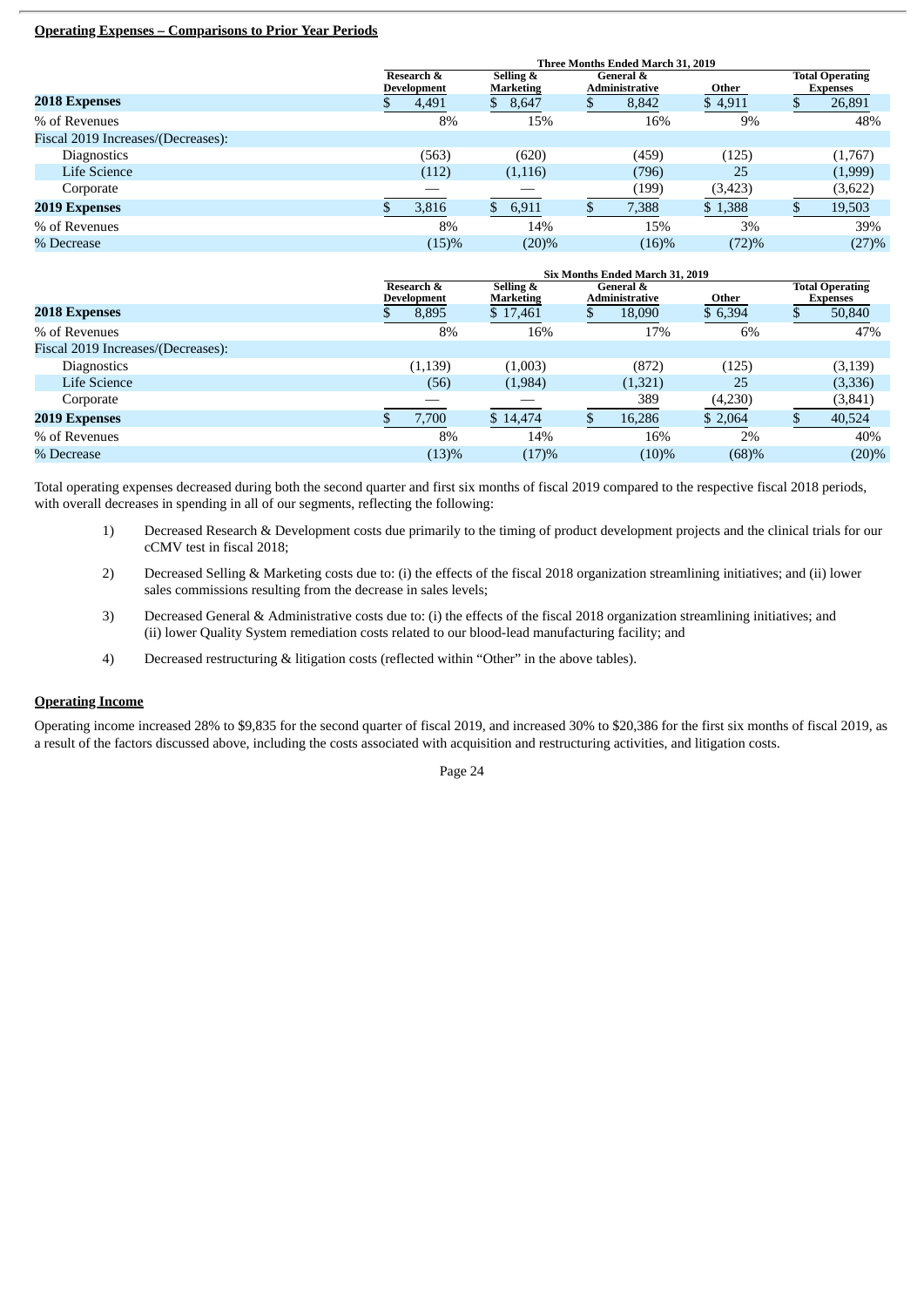#### **Income Taxes**

The effective rate for income taxes was 23% for both the fiscal 2019 second quarter and six month year-to-date period, compared to 27% and 22% during the corresponding fiscal 2018 periods. These fluctuations in tax rates result from the fact that the fiscal 2019 periods reflect the lower U.S. federal tax rate of 21% being fully phased-in, while the fiscal 2018 periods reflect the combined net impact of the following effects of the tax reform act (see Note 7, *"Income Taxes"* of the accompanying Condensed Consolidated Financial Statements):

- 1) Application of an approximate 24.5% blended rate due to the lowering of the applicable rate from 35% to 21% on a phased-in basis;
- 2) Recognizing in the first quarter a one-time \$1,695 tax benefit, including the re-measurement of deferred tax balances at the lower rate; and
- 3) Recording in the first quarter a provisional one-time \$854 tax expense related to the estimated repatriation transition tax on foreign earnings.

#### **Liquidity and Capital Resources**

#### *Comparative Cash Flow Analysis*

Our cash flow and financing requirements are determined by analyses of operating and capital spending budgets, debt service, and consideration of acquisition plans, including our pending acquisition of GenePOC (see Note 12, "*Subsequent Event"* of the accompanying Condensed Consolidated Financial Statements).

We have an investment policy that guides the holdings of our investment portfolio, which presently consists of bank savings accounts and institutional money market mutual funds. Our objectives in managing the investment portfolio are to: (i) preserve capital; (ii) provide sufficient liquidity to meet working capital requirements and fund strategic objectives such as acquisitions; and (iii) capture a market rate of return commensurate with market conditions and our policy's investment eligibility criteria. As we look forward, we will continue to manage the holdings of our investment portfolio with preservation of capital being the primary objective.

Considering the various worldwide geo-political and geo-economic conditions, we do not expect macroeconomic conditions to have a significant impact on our liquidity needs, financial condition or results of operations, although no assurances can be made in this regard. We intend to continue to fund our working capital requirements from current cash flows from operating activities and cash on hand. If needed, we also have an additional source of liquidity through our \$30,000 bank revolving credit facility. Our liquidity needs may change if overall economic conditions worsen and/or liquidity and credit within the financial markets tightens for an extended period of time, and such conditions impact the collectability of our customer accounts receivable, impact credit terms with our vendors, or disrupt the supply of raw materials and services.

As of March 31, 2019, our cash and equivalents balance is \$66,097 or \$9,697 higher than at the end of the fiscal 2018 second quarter, and \$6,334 higher than at September 30, 2018. This increase results in large part from the cash flows from operating activities being more than sufficient to cover capital expenditures and debt service. Net cash flows from operating activities and cash on hand are anticipated to be adequate to fund working capital requirements and capital expenditures during the next 12 months.

#### *Capital Resources*

In 2016, the Company entered into a \$60,000 five-year term loan and related interest rate swap agreement with a commercial bank, the details of which are set forth in Note 8, *"Bank Credit Arrangements"* of the accompanying Condensed Consolidated Financial Statements. In addition, we have a \$30,000 revolving credit facility (discussed above) with a commercial bank that expires March 31, 2021. As of April 30, 2019, there were no borrowings outstanding on this facility and we had 100% borrowing capacity available to us. We have had no borrowings outstanding under this revolving credit facility during the first six months of fiscal 2019 or during the full year of fiscal 2018.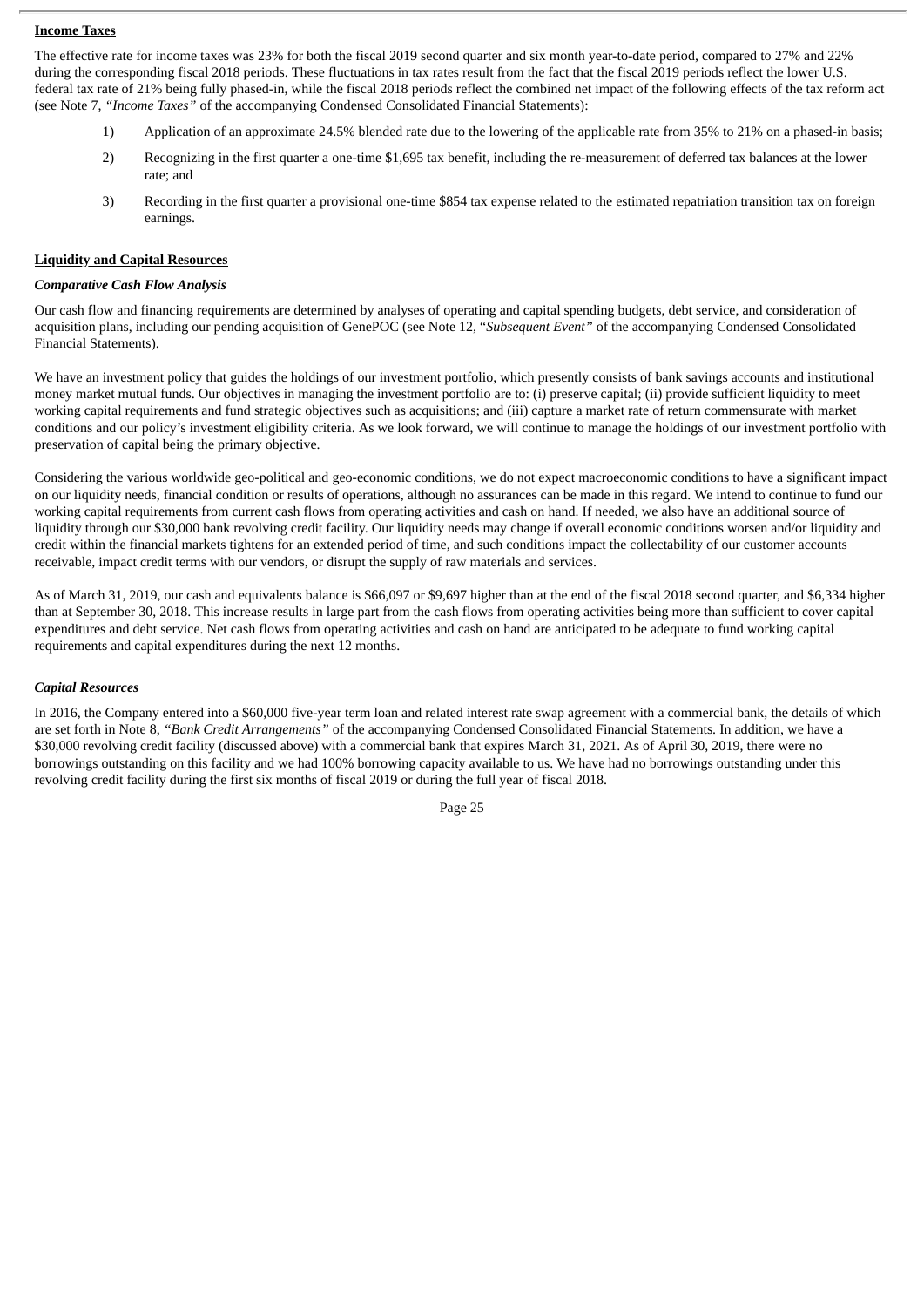Our capital expenditures are estimated to range between approximately \$4,000 to \$5,000 for fiscal 2019, with the actual amount dependent upon actual operating results and the phasing of certain projects. Such expenditures may be funded with cash and equivalents on hand, operating cash flows, and/or availability under the \$30,000 revolving credit facility discussed above.

We do not utilize special-purpose financing vehicles or have undisclosed off-balance sheet arrangements.

On April 29, 2019, we signed a definitive agreement to acquire substantially all of the assets, as well as selected liabilities, of GenePOC Inc., a molecular diagnostics company located in Quebec City, Quebec Province, Canada. This purchase will be included in our Diagnostics operating segment. The maximum purchase price is \$120,000, which consists of: (i) \$50,000 to be paid at closing (subject to a working capital adjustment and a \$5,000 hold-back to secure seller's post-closing obligations); (ii) up to \$20,000 to be paid in fiscal 2021, contingent upon the achievement of product development milestones; and (iii) up to \$50,000 to be paid in fiscal 2023 based on certain sales and profit margin thresholds to be measured in fiscal 2022. GenePOC's molecular diagnostics testing system is branded under the name revogene™, and currently includes three FDA-cleared assays (*C. difficile*, Group A Strep and Group B Strep). The purchase is expected to close no later than early fourth quarter fiscal 2019, pending the satisfaction of certain closing conditions.

In connection with the proposed acquisition of GenePOC, we also expect to execute a new five-year \$125,000 revolving credit facility that would replace our existing \$30,000 credit facility. We expect the new credit facility will be secured by substantially all of our assets and will include certain restrictive financial covenants. We expect to draw down approximately \$73,000 from this new facility and use approximately \$20,000 of cash on-hand to repay the existing term loan outstanding at March 31, 2019 and fund the closing payment for the acquisition of GenePOC.

Also, our Board of Directors suspended the declaration and payment of quarterly dividends by Meridian to invest in new product development activities for the revogene™ molecular diagnostics platform, among other investments in the business, and to preserve our capital resources and liquidity for general corporate purposes.

#### <span id="page-28-0"></span>ITEM 3. QUANTITATIVE AND QUALITATIVE DISCLOSURES ABOUT MARKET RISK

There have been no material changes in the Company's exposure to market risk since September 30, 2018.

#### <span id="page-28-1"></span>ITEM 4. CONTROLS AND PROCEDURES

#### **Evaluation of Disclosure Controls and Procedures**

Under the supervision and with the participation of the Company's management, including the Chief Executive Officer and Chief Financial Officer, we have evaluated the effectiveness of the Company's disclosure controls and procedures, as defined in Rules 13a-15(e) and 15d-15(e) under the Securities Exchange Act of 1934, as amended (the "Exchange Act"), as of March 31, 2019. Based on this evaluation, our Chief Executive Officer and Chief Financial Officer have concluded that the Company's disclosure controls and procedures were effective as of March 31, 2019.

#### **Changes in Internal Control over Financial Reporting**

There were no changes in our internal control over financial reporting (as that term is defined in Rules 13a-15(f) and 15d-15(f) under the Exchange Act) during the quarter ended March 31, 2019 that have materially affected, or are reasonably likely to materially affect, our internal control over financial reporting.

Page 26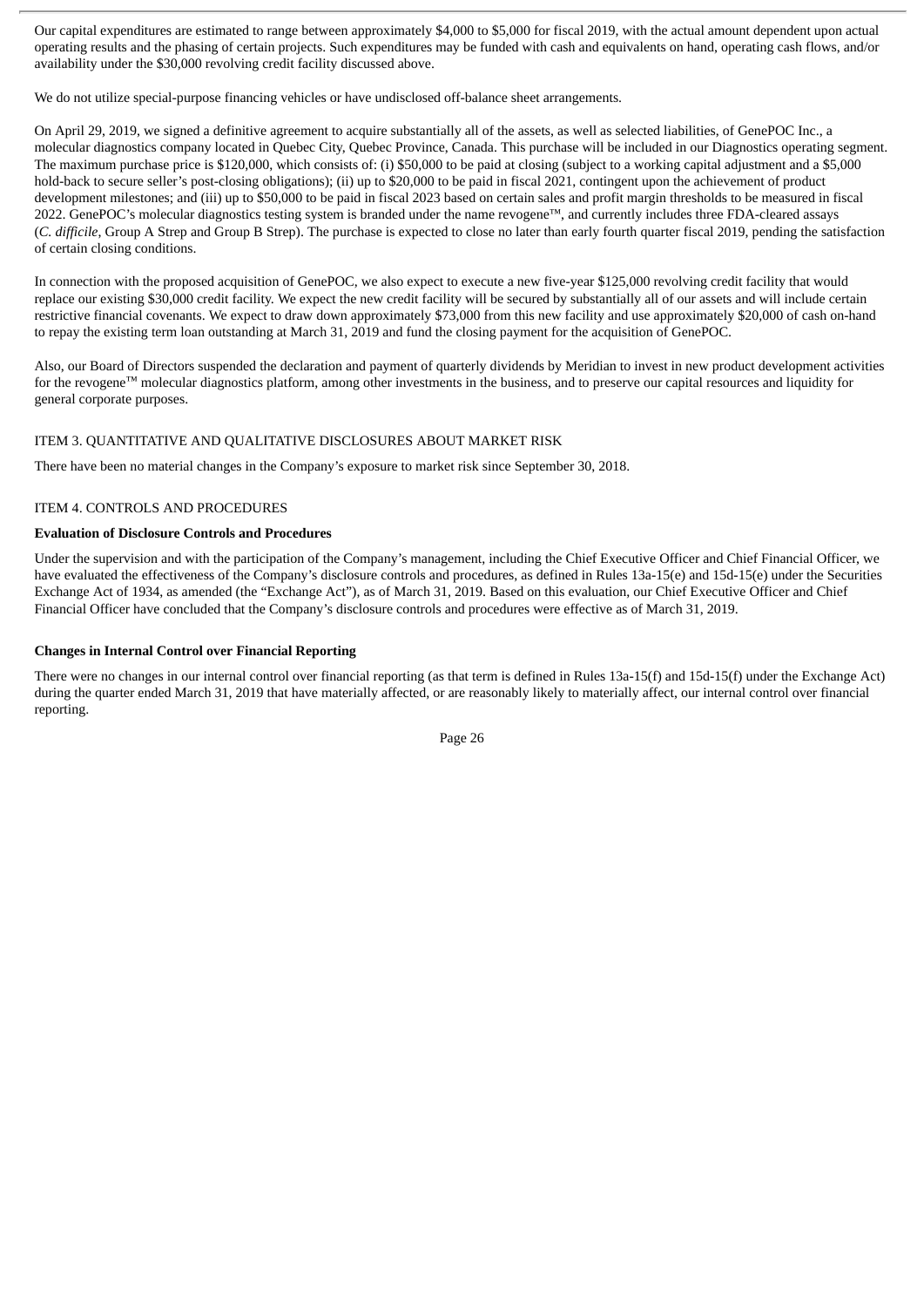#### <span id="page-29-0"></span>**PART II. OTHER INFORMATION**

#### <span id="page-29-1"></span>ITEM 1. LEGAL PROCEEDINGS

See Note 10, *"Litigation Matters"* of the accompanying Condensed Consolidated Financial Statements.

#### <span id="page-29-2"></span>ITEM 1A. RISK FACTORS

The following risk factor is added to the risk factors included in Item 1A of Part I of the Company's Annual Report on Form 10-K:

#### The United States Department of Justice and FDA are investigating our Magellan lead testing systems, and any adverse finding, allegation, or exercise of enforcement or regulatory discretion by the DOJ or FDA could materially and adversely affect our business, financial condition, or *results of operations.*

As previously disclosed, on June 29, 2017, the FDA, in connection with its Safety Notification related to Magellan's LeadCare testing systems for venous blood samples, issued to Magellan its Form 483, Inspectional Observations. The FDA issued a related Warning Letter on October 23, 2017. As also previously disclosed, on April 17, 2018, Magellan received a subpoena from the United States Department of Justice ("DOJ") regarding its LeadCare product line. The subpoena outlines documents to be produced, and we continue to cooperate with the DOJ in this matter, including responding to additional information requests and executing a tolling agreement to extend the statute of limitations.

Magellan submitted 510(k) applications in December 2018, seeking to reinstate venous blood sample-types for its LeadCare® II, LeadCare® Plus™ and LeadCare Ultra® testing systems. In the second fiscal quarter of 2019 the FDA informed Magellan that each of these 510(k) applications has been put on Additional Information hold. Further, while Magellan's LeadCare testing systems remain cleared for marketing by the FDA and permitted for use with capillary blood samples, the FDA advised that it has commissioned a third-party study of Magellan's LeadCare testing systems using both venous and capillary blood samples. According to the FDA, the results of the field study will be used in conjunction with other information to determine whether further action by FDA or the Centers for Disease Control and Prevention is necessary to protect the public health. Meridian intends to fully cooperate with the FDA as FDA completes its third-party study and continues to work to complete remediation actions at Magellan's blood–chemistry manufacturing facility to the FDA's full and complete satisfaction.

While we remain confident in the performance of the Magellan LeadCare testing systems, there can be no assurance that the ongoing investigation and study of the DOJ and FDA, respectively, or future exercise of their respective enforcement, regulatory, discretionary or other powers will not result in findings or alleged violations of federal laws that could lead to enforcement actions, proceedings or litigation and the imposition of damages, fines, penalties, restitution, other monetary liabilities, sanctions, settlements or changes to our business practices, product offerings or operations that could have a material adverse effect on our business, financial condition or results of operations; or eliminate altogether our ability to operate our lead testing business, or on terms substantially similar to those on which we currently operate.

#### <span id="page-29-3"></span>ITEM 6. EXHIBITS

The following exhibits are being filed or furnished as a part of this Quarterly Report on Form 10-Q:

- 2.1\*\* Share Purchase Agreement dated as of April 29, 2019 by and among GenePOC Inc., Meridian Bioscience Canada Inc., the shareholders of GenePOC Inc., Après-Demain Holding SA, as Shareholders' [Representative,](#page-31-0) and Meridian Bioscience, Inc.
- 31.1 Certification of Principal Executive Officer Pursuant to Securities Exchange Act Rule [13a-14\(a\)/15d-14\(a\)](#page-108-0)
- 31.2 Certification of Principal Financial Officer Pursuant to Securities Exchange Act Rule [13a-14\(a\)/15d-14\(a\)](#page-109-0)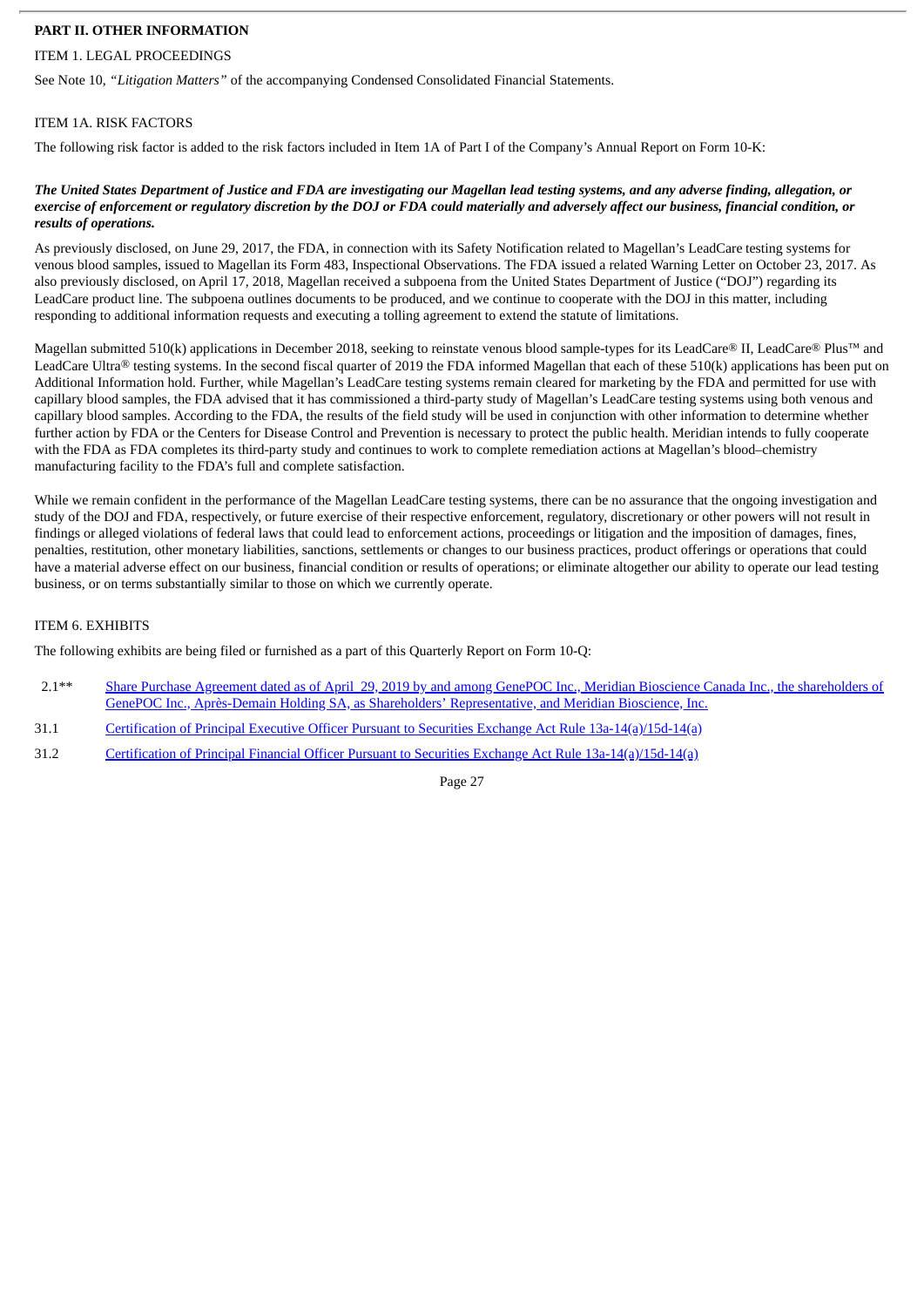- 32 Certification of Chief Executive Officer and Chief Financial Officer pursuant to 18 U.S.C. Section 1350, as Adopted Pursuant to Section 906 of the [Sarbanes-Oxley](#page-110-0) Act of 2002
- 101 The following financial information from Meridian Bioscience Inc.'s Quarterly Report on Form 10-Q for the quarter ended March 31, 2019 filed with the SEC on May 7, 2019, formatted in XBRL includes: (i) Condensed Consolidated Statements of Operations for the three and six months ended March 31, 2019 and 2018; (ii) Condensed Consolidated Statements of Comprehensive Income for the three and six months ended March 31, 2019 and 2018; (iii) Condensed Consolidated Statements of Cash Flows for the six months ended March 31, 2019 and 2018; (iv) Condensed Consolidated Balance Sheets as of March 31, 2019 and September 30, 2018; (v) Condensed Consolidated Statements of Shareholders' Equity for the three and six months ended March 31, 2019 and 2018; and (vi) the Notes to Condensed Consolidated Financial Statements
- Schedules to and certain portions of Exhibit 2.1 have been omitted pursuant to Item 601(b)(2) of Regulation S-K. The omitted information is not material and would likely cause competitive harm to the Registrant if publicly disclosed. The Registrant hereby agrees to furnish a copy of any omitted schedule or other portion to the SEC upon request.

#### **SIGNATURE**

<span id="page-30-0"></span>Pursuant to the requirements of the Securities Exchange Act of 1934, the Registrant has duly caused this report to be signed on its behalf by the undersigned thereunto duly authorized.

#### **MERIDIAN BIOSCIENCE, INC.**

Date: <u>May 7, 2019</u> By: /s/ Bryan T. Baldasare

Bryan T. Baldasare Senior Vice President, Corporate Controller, Treasurer and Chief Accounting Officer (Principal Accounting Officer)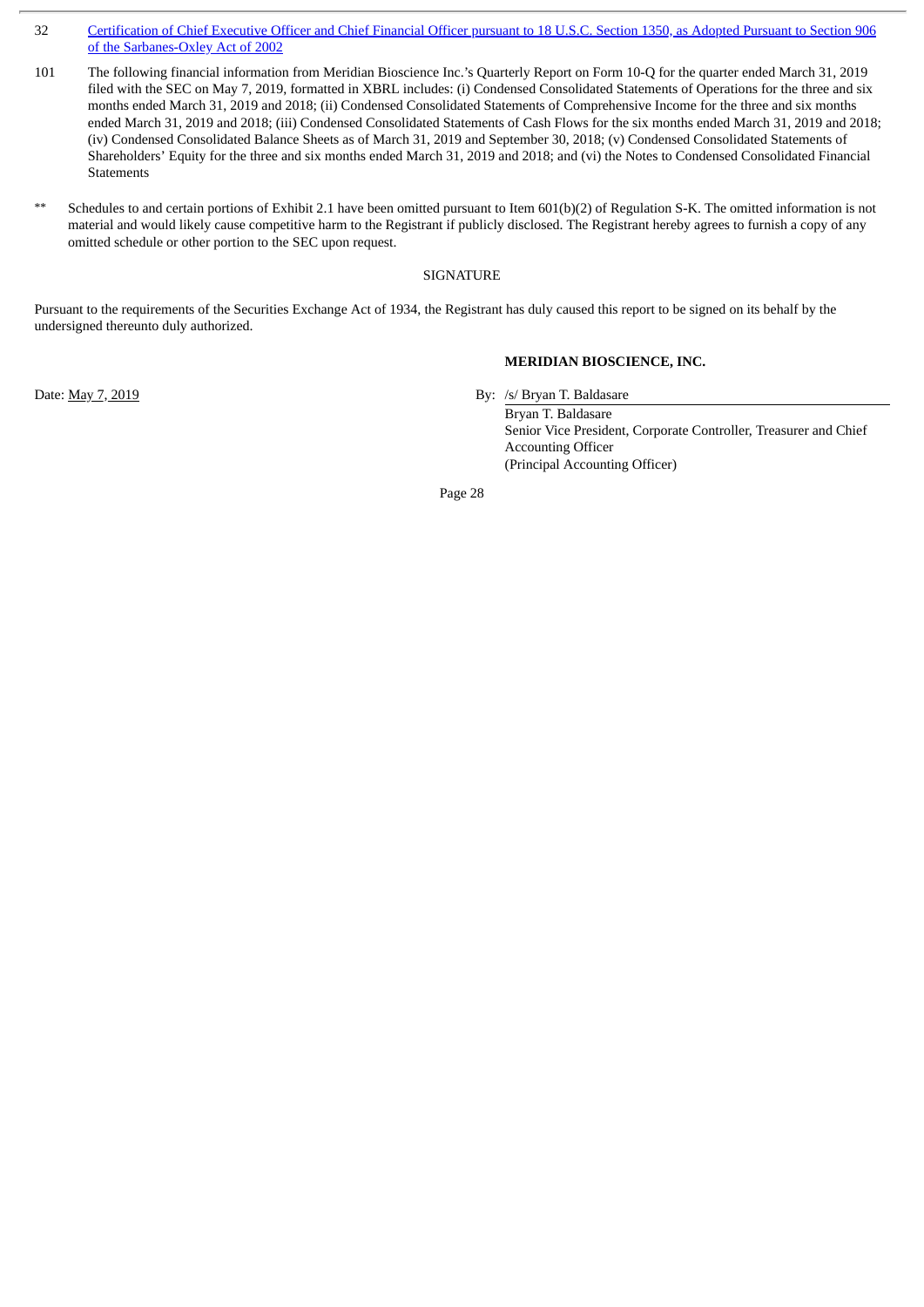#### <span id="page-31-0"></span>**CERTAIN IDENTIFIED INFORMATION HAS BEEN EXCLUDED FROM THIS EXHIBIT BECAUSE IT IS NOT MATERIAL AND WOULD LIKELY CAUSE COMPETITIVE HARM TO THE REGISTRANT IF PUBLICLY DISCLOSED. [\*\*\*]**

#### **SHARE PURCHASE AGREEMENT**

#### **by and among**

#### **GENEPOC INC.**

## **MERIDIAN BIOSCIENCE CANADA INC.,**

**The Shareholders of GenePoc Inc., solely for the purposes of Sections 5.03, 8.01 and 10.05 hereof**

**and**

**APRÈS-DEMAIN HOLDING SA, as Shareholders' Representative**

**and**

**MERIDIAN BIOSCIENCE, INC. solely for the purposes of Sections 2.06, 2.07 and 8.02 hereof**

**dated as of**

**April 29, 2019**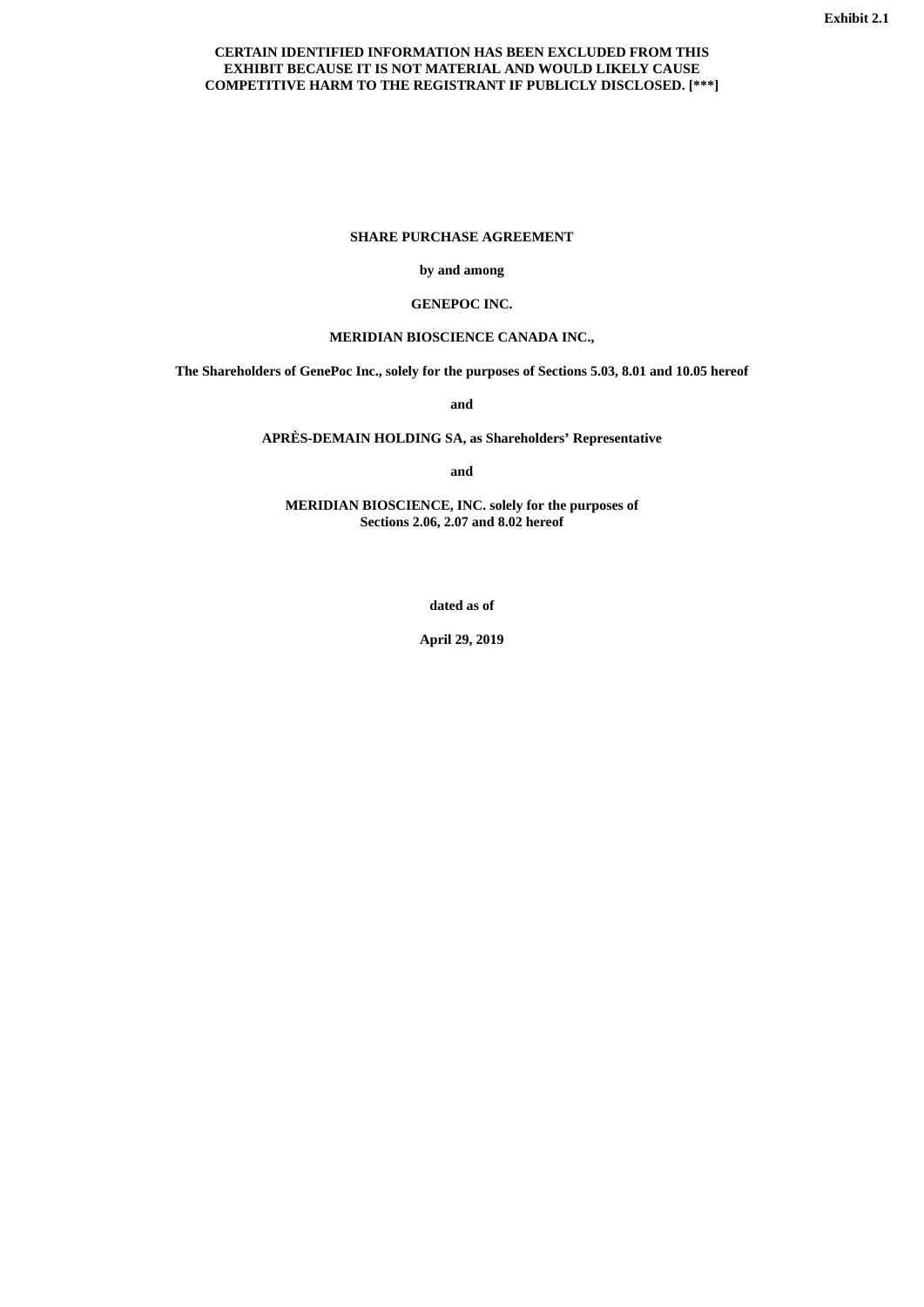$s<sub>s</sub>$  22

 $\frac{t}{2}$ 

 $s<sub>s</sub>$  38

1

1

1 6

1 6

6

6

1 7

19

20

2

24

2 6

2 7

27

28

28

28

28

29

29

31

3

33

33

34

6

37

37

37

38

8

39

| <b>TABLE OF CONTENTS</b> |  |  |
|--------------------------|--|--|
|                          |  |  |

#### **A[RT](#page-36-0)ICLE I DEFINITIONS**

|--|

- 2.01 Purchase and [S](#page-51-1)ale
- 2.02 Purchase Price [e.](#page-51-2) 16 and 10 and 10 and 10 and 10 and 10 and 10 and 10 and 10 and 10 and 10 and 10 and 10 and 10 and 10 and 10
- 2.0 3 Closing  $g_{\rm i}$  and the set of the set of the set of the set of the set of the set of the set of the set of the set of the set of the set of the set of the set of the set of the set of the set of the set of the set of the set of
- 2.04 Closing [D](#page-52-0)eliveries
- 2.0 5 Pro[m](#page-54-0)issory Note e. The state of the state of the state of the state of the state of the state of the state of the state of the state of the state of the state of the state of the state of the state of the state of the state of the state
- 2.0 6 **[G](#page-55-0)ross Sales Earnout** t.  $\frac{1}{2}$
- 2.0 7 **Additional Earnout [Te](#page-57-0)rms**
- 2.0 8 Purchase Price Adjust[m](#page-59-0)ent
- 2.0 9 [Wi](#page-61-0)re Transfer Instructions and Interests

#### <u>ARTICLE III REPRESEN[TAT](#page-62-0)IONS AND WARRANTIES OF SELLER</u>

- 3.0 1 Organization and [Q](#page-62-1)ualification <u>n.</u> 23
- 3.0 2 **[A](#page-63-0)uthority**; Board Approval  $\frac{1}{2}$
- 3.0 3 Capitalization [n.](#page-63-1) 28
- 3.0 4 No [C](#page-63-2)onflicts; Consents  $s$ . 28
- 3.0 5 Financial State[m](#page-63-3)ents  $s<sub>s</sub>$  28
- 3.0 6 [U](#page-64-0) n d i s c l o s e d L i a b i l i t i e s. 2
- 3.0 7 Absence of [C](#page-64-1)ertain Changes, Events and Conditions  $s$ . 29
- 3.0 8 [M](#page-66-0)aterial Contracts  $s<sub>s</sub>$  33
- 3.0 9 Contracts with Govern[m](#page-68-0)ental Authorities  $s<sub>s</sub>$  33
- 3.1 0 Condition; Sufficiency of [A](#page-68-1)ssets  $s<sub>s</sub>$  33
- 3.1 1 Title to [A](#page-68-2)ssets; Real Propert  $\frac{y}{2}$
- 3.1 2 **Intellectual Propert**  $\frac{y_2}{y_1}$  34
- 3.1 3 Inventory  $\frac{y_2}{y_1}$  36
- 3.1 4 [A](#page-72-0)ccounts Receivable and Accounts Payable e. 33
- 3.1 5 **Custo[m](#page-72-1)ers and Suppliers**  $s<sub>s</sub>$  33
- 3.16 <u>Insurance</u> [e.](#page-72-2) 33
- 3.1 7 Legal Proceedings; Govern[m](#page-73-0)ental Orders  $s$ . 38
- 3.1 8 Co[m](#page-73-1)pliance with Laws; Permits
- 3.1 9 **Environmental [M](#page-74-0)atters**  $s$ . 33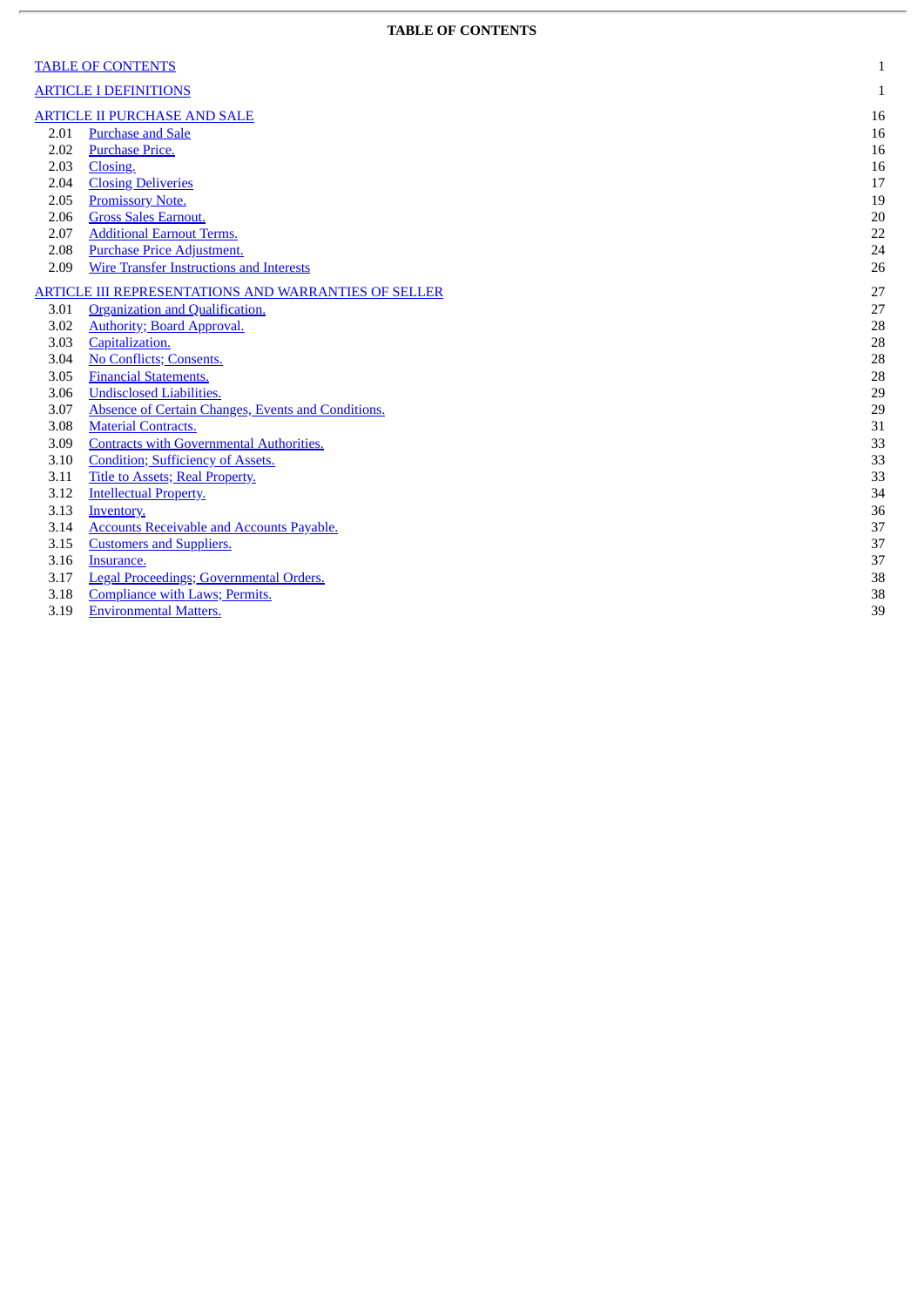| 3.20 | <b>Employee Benefit Matters.</b>                          | 40     |
|------|-----------------------------------------------------------|--------|
| 3.21 | <b>Employment Matters.</b>                                | 40     |
| 3.22 | <b>Healthcare Regulatory and Related Matters.</b>         | 41     |
| 3.23 | <b>Certain Business Practices.</b>                        | 44     |
| 3.24 | <b>Related Party Transactions.</b>                        | 45     |
| 3.25 | Reorganization.                                           | 45     |
| 3.26 | <b>Warranties</b> ; Product Liability.                    | 45     |
| 3.27 | <b>Investment Canada Act and Competition Act.</b>         | 46     |
| 3.28 | Privacy.                                                  | 46     |
| 3.29 | Brokers.                                                  | 46     |
| 3.30 | Non-Resident.                                             | 46     |
| 3.31 | <b>Full Disclosure.</b>                                   | 46     |
|      | <b>ARTICLE IV REPRESENTATIONS AND WARRANTIES OF BUYER</b> | 46     |
| 4.01 | <b>Organization and Authority of Buyer.</b>               | 46     |
| 4.02 | <b>No Conflicts; Consents</b>                             | 47     |
| 4.03 | <b>Investment Purpose</b>                                 | 48     |
| 4.04 | <b>Capitalization of the Company.</b>                     | 48     |
| 4.05 | <b>Accredited Investor Status</b>                         | 48     |
| 4.06 | <b>Brokers</b>                                            | 49     |
| 4.07 | <b>Legal Proceedings</b>                                  | 49     |
|      | <b>ARTICLE V COVENANTS</b>                                | 49     |
| 5.01 | Conduct of the Business Prior to the Closing.             | 49     |
| 5.02 | <b>Access to Information</b>                              | 49     |
| 5.03 | No Solicitation of Other Bids.                            | 50     |
| 5.04 | <b>Notice of Certain Events.</b>                          | $50\,$ |
| 5.05 | Maintenance and Access to Books and Records.              | 51     |
| 5.06 | <b>Public Announcements</b>                               | 52     |
| 5.07 | <b>Governmental Approvals and Consents.</b>               | 52     |
| 5.08 | Reorganization                                            | 54     |
| 5.09 | <b>Company IP Registrations; Products Warranties.</b>     | 54     |
| 5.10 | <b>Termination Costs.</b>                                 | 55     |
| 5.11 | Confidentiality.                                          | 55     |
| 5.12 | <b>Further Assurances</b>                                 | 56     |

- 2 -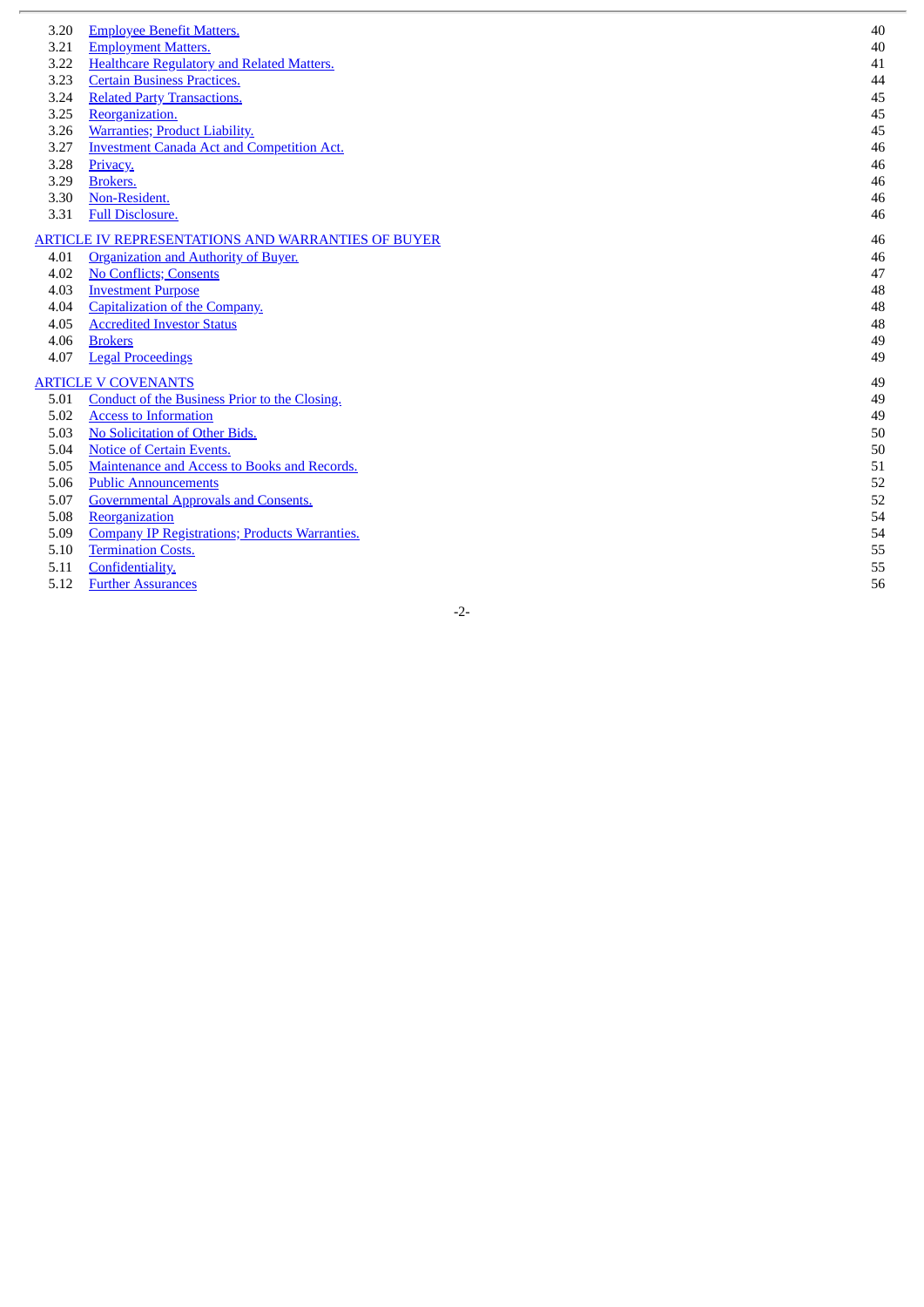|       | <b>ARTICLE VI CONDITIONS TO CLOSING</b>                          | 56     |
|-------|------------------------------------------------------------------|--------|
| 6.01  | <b>Conditions to Obligations of All Parties</b>                  | 56     |
| 6.02  | <b>Conditions to Obligations of Buyer</b>                        | 56     |
| 6.03  | Conditions to Obligations of the Seller.                         | 57     |
|       | <b>ARTICLE VII INDEMNIFICATION</b>                               | 58     |
| 7.01  | <b>Survival of Representations and Warranties of Seller.</b>     | 58     |
| 7.02  | <b>Survival of Representations and Warranties of the Buyer.</b>  | 58     |
| 7.03  | <b>Indemnification By Seller.</b>                                | 59     |
| 7.04  | <b>Indemnification by Buyer.</b>                                 | 59     |
| 7.05  | <b>Certain Limitations</b>                                       | 60     |
| 7.06  | <b>Indemnification Procedures</b>                                | 62     |
| 7.07  | Manner of Payment; Release Holdback.                             | 64     |
| 7.08  | <b>Tax Treatment of Indemnification Payments.</b>                | 64     |
| 7.09  | <b>Exclusive Remedies.</b>                                       | 64     |
|       | <b>ARTICLE VIII GUARANTORS</b>                                   | 65     |
| 8.01  | <b>Shareholders Guarantee.</b>                                   | 65     |
| 8.02  | Meridian ParentCo Guarantee                                      | 65     |
|       |                                                                  |        |
|       | <b>ARTICLE IX TERMINATION</b>                                    | 66     |
| 9.01  | Termination.                                                     | 66     |
| 9.02  | <b>Effect of Termination</b>                                     | 67     |
|       | <b>ARTICLE X MISCELLANEOUS</b>                                   | 67     |
| 10.01 | Expenses.                                                        | 67     |
| 10.02 | <b>Notices</b>                                                   | 67     |
| 10.03 | Interpretation                                                   | 69     |
| 10.04 | Headings.                                                        | 69     |
| 10.05 | <b>Shareholders' Representative</b>                              | 69     |
| 10.06 | Severability                                                     | 70     |
| 10.07 | <b>Entire Agreement</b>                                          | $70\,$ |
| 10.08 | <b>Successors and Assigns</b>                                    | $70\,$ |
| 10.09 | No Third-party Beneficiaries                                     | $70\,$ |
| 10.10 | <b>Amendment and Modification; Waiver.</b>                       | 70     |
| 10.11 | Governing Law; Submission to Jurisdiction; Waiver of Jury Trial. | $71\,$ |
| 10.12 | <b>Specific Performance</b>                                      | 71     |
| 10.13 | Counterparts.                                                    | 71     |

- 3 -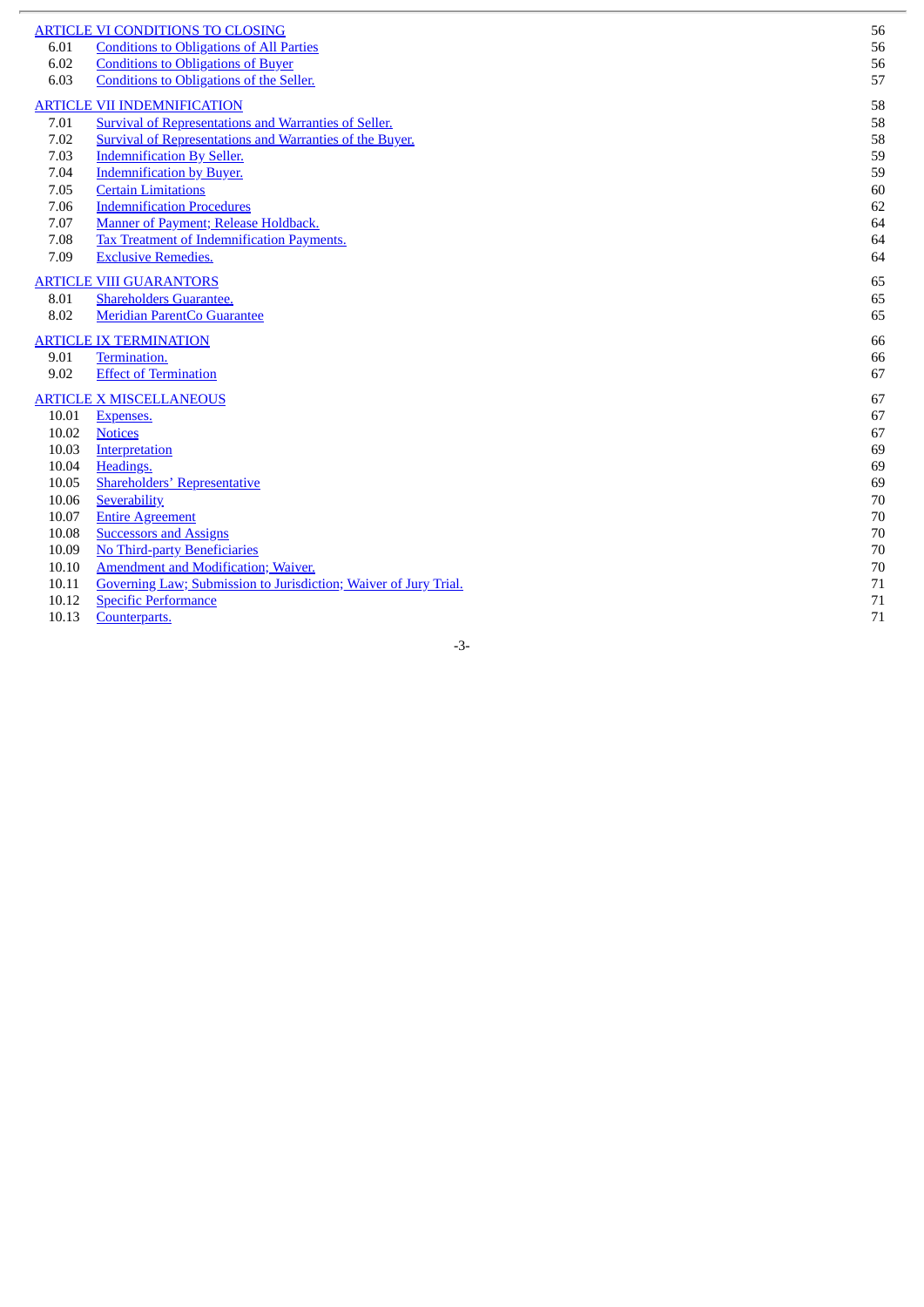10.14 [L](#page-106-3)anguage

[ \* \* \* ]

7 1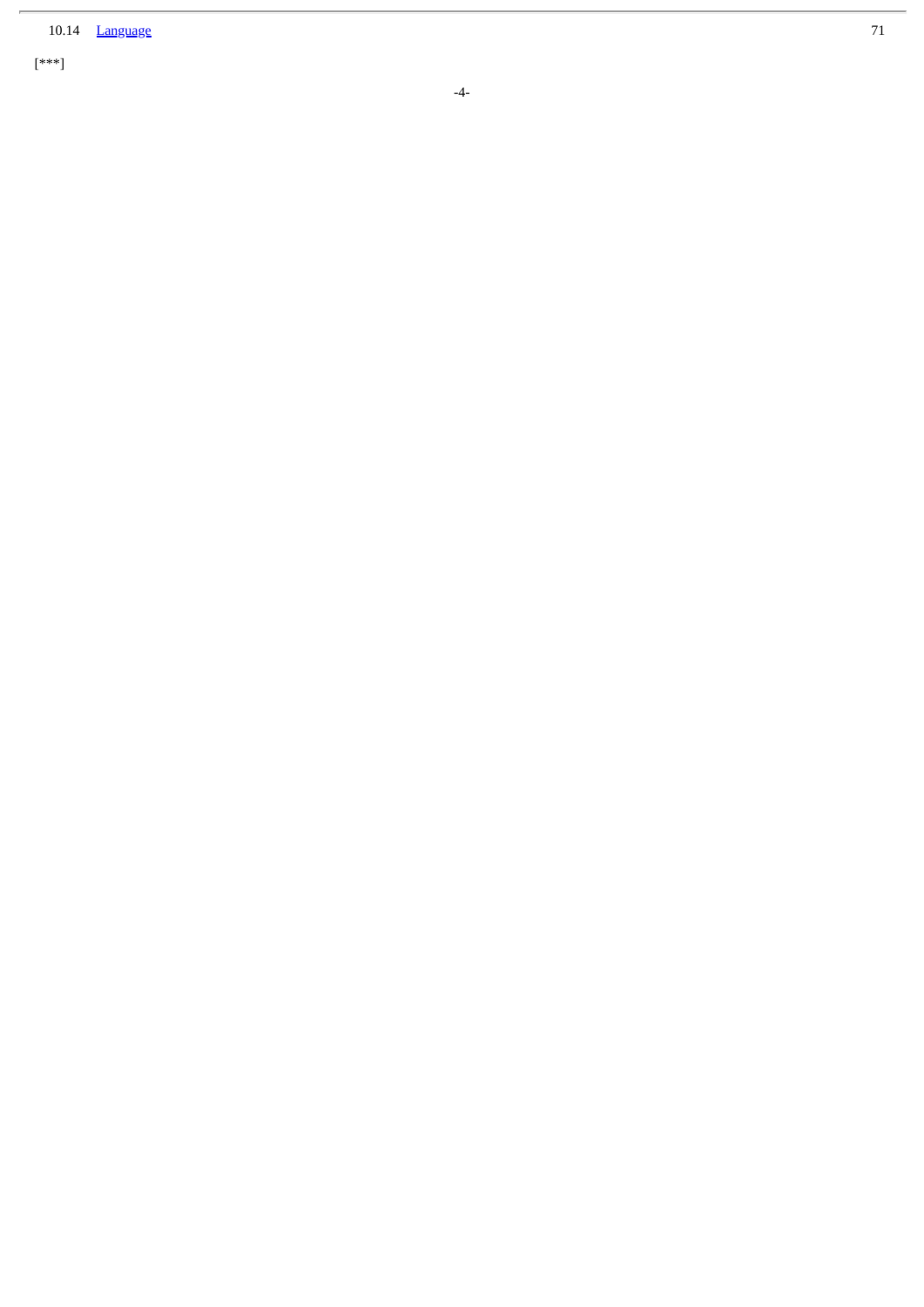### **SHARE PURCHASE AGREEMENT**

This SHARE PURCHASE AGREEMENT (the "Agreement"), dated as of April 29, 2019, is entered into between GENEPOC INC., a corporation incorporated under the laws of Canada ("Seller"), MERIDIAN BIOSCIENCE CANADA INC., a company incorporated under the laws of British Columbia ("Buyer"), the shareholders of Seller as listed in Schedule 1 attached hereto, solely for the purpose of Section 8.01 (the "Shareholders"), APRÈS-DEMAIN HOLDING SA, solely in the capacity of Shareholders' Representative (the "Shareholders' Representative"), and MERIDIAN BIOSCIENCE, INC. solely for the purpose of Sections 2.06, 2.07 and 8.02 ("Meridian ParentCo").

### **RECITALS**

WHEREAS, the Shareholders own all of the issued and outstanding equity interests of Seller and will directly benefit from the Contemplated Transactions;

WHEREAS, Meridian ParentCo is the sole Shareholder of the Buyer;

WHEREAS, prior to Closing, Buyer formed GenePoc Canada Inc., a company incorporated under the laws of British Columbia (the "Company");

WHEREAS, prior to the Closing Date, Seller will transfer substantially all of the assets of Seller and certain specified liabilities to the Company and obtain all material approvals and consents for such purpose (the "Reorganization") in exchange for the issuance to Seller by the Company of Class B shares of the Company (the "Purchased Shares"), which together with the initial Class A shares issued to Buyer on the organization of the Company, will constitute all of the issued and outstanding shares of the Company; and

WHEREAS, Seller wishes to sell to Buyer, and Buyer wishes to purchase from Seller, the Purchased Shares, subject to the terms and conditions set forth herein.

NOW, THEREFORE, in consideration of the mutual covenants and agreements hereinafter set forth and for other good and valuable consideration, the receipt and sufficiency of which are hereby acknowledged, the parties hereto agree as follows:

# **Article I DEFINITIONS**

The following terms have the meanings specified or referred to in this Article I:

"Accounts Payable" means the trade accounts payable of the Business incurred in the Ordinary Course on or before the Closing Date and are outstanding on the Closing Date and which relate to products purchased by, or services performed for the benefit of, the Business on or prior to the Closing Date.

"Accounts Receivable" means all accounts receivable billed and unpaid, including prepaid deposits from customers, for products sold or services provided by the Business prior to the Closing.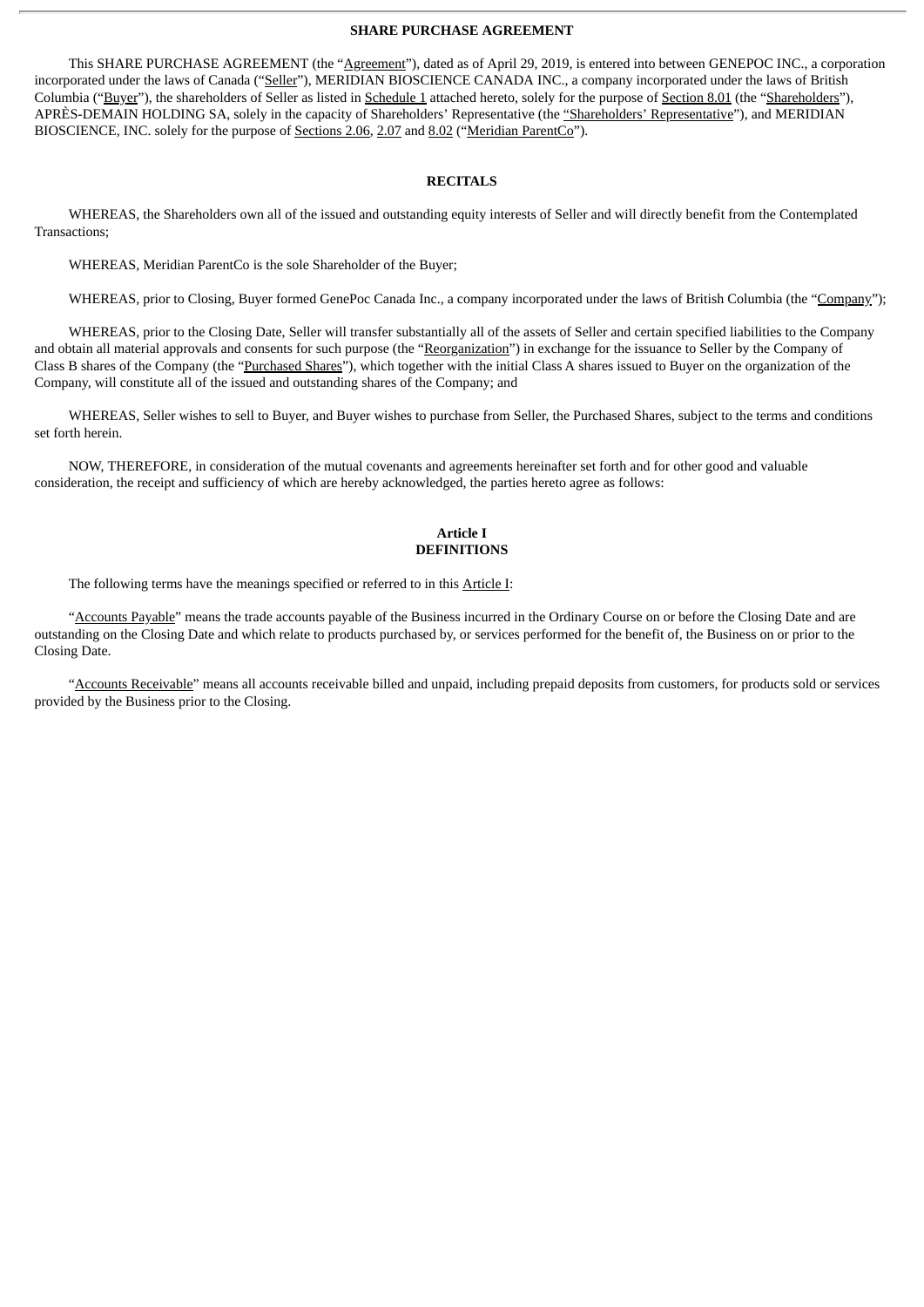"Accrued Liabilities" means all liabilities which have been incurred or accrued in relation to the Business (other than those relating to Taxes) as of the Closing Date, but have not then yet been paid or logged under Accounts Payable as of the Closing Date.

"Acquisition Proposal" means any inquiry, proposal or offer from any Person (other than Buyer or any of its Affiliates) relating to the direct or indirect disposition, whether by sale, merger, amalgamation or otherwise, of all or any portion of the Business, whether a sale of assets of the Seller (other than as contemplated herein through the Reorganization Documents), or as a sale of shares of the Seller or of the Class B shares of the Company held by Seller (except as contemplated herein).

"Action" means any claim, action, demand, lawsuit, arbitration, inquiry, audit, formal examination, notice of violation, proceeding, litigation, citation, Governmental Order, summons, formal investigation or subpoena of any nature, civil, criminal, administrative, regulatory or otherwise, whether at law or in equity.

"Affiliate" of a Person means any other Person that directly or indirectly, through one or more intermediaries, controls, is controlled by, or is under common control with, such Person. The term "control" (including the terms "controlled by" and "under common control with") means the possession, directly or indirectly, of the power to direct or cause the direction of the management and policies of a Person, whether through the ownership of voting securities, by contract or otherwise.

"**Agreement**" has the meaning set forth in the preamble.

"Applicable Rate" means the Daily LIBOR Rate plus 500 basis points (provided the Daily LIBOR Rate shall not be less than zero); Interest on the Daily LIBOR Rate is calculated daily and paid quarterly. For the purposes of the definition, the Daily Libor Rate shall mean, for any day, the rate per annum calculated by dividing (x) the Published Rate by (y) the number equal to 1:00 minus the percentage prescribed by the Federal Reserve for determining the maximum reserve requirement with respect to any Eurocurrency funding by banks on such day; for the purpose of this definition "Published Rate" shall mean the rate of interest published each day in the The Wall Street Journal "Money Rates" listing under the caption "London Interbank Offered Rates" for one month period (or, if no such rate is published therein for any reason, then the Published Rate shall be the Eurodollar rate for a one month period as published in another equivalent publication.

"Asset Transfer Agreement" means that certain Asset Transfer Agreement between Seller and the Company in the form attached as Exhibit A.

"Assumed Liabilities" shall have the meaning set forth in the Asset Transfer Agreement.

"Audited Financial Statements" has the meaning set forth in Section 3.05.

"Balance Sheet" has the meaning set forth in Section 3.05.

"Balance Sheet Date" has the meaning set forth in Section 3.05.

"Base Cash Payment" has the meaning set forth in Section 2.02(a).

-2-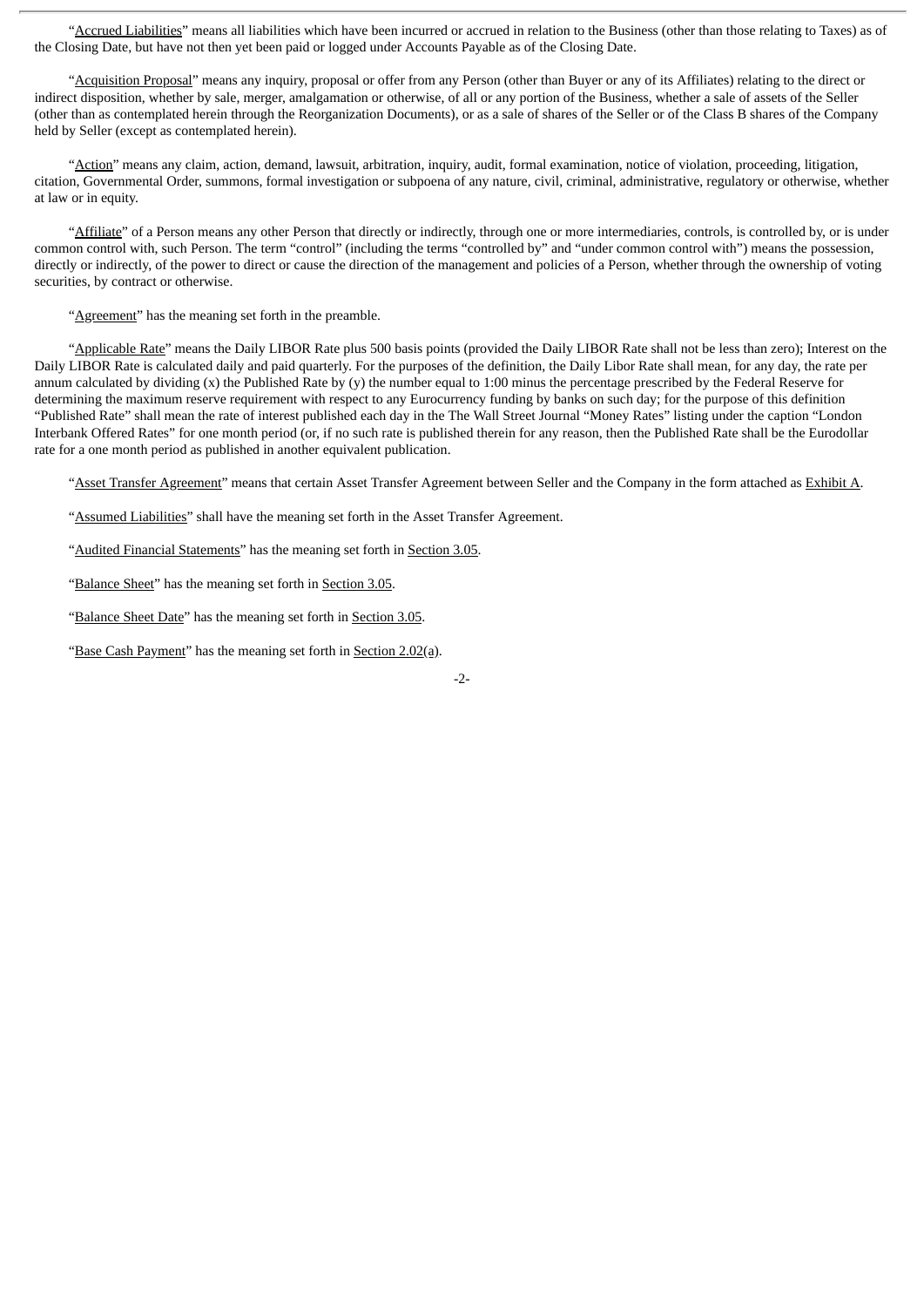"Base Cash Payment to be Paid at Closing" has the meaning set forth in Section 2.08(a).

"Base Purchase Price" has the meaning set forth in Section 2.02(a).

"Basket" has the meaning set forth in Section 7.05(a).

"Benefit Plan" has the meaning set forth in Section 3.20(a).

"Business" means the business of developing, manufacturing, distributing and selling molecular instruments and associated assays for the detection of infectious disease.

"Business Day" means any day except Saturday, Sunday or any other day on which commercial banks located in Cincinnati, Ohio or Quebec City, Quebec are authorized or required by Law to be closed for business.

"Buyer" has the meaning set forth in the preamble.

"Buyer's Fundamental Representations" has the meaning set forth in Section 7.02(a).

"Buyer's Indemnitees" has the meaning set forth in Section 7.03.

"Buyer's Obligations" has the meaning set forth in Section 8.02.

"Buyer's Accountants" means Grant Thornton, or such other accounting firm that Buyer may appoint from time to time.

"Buyer's Reorganization Documents" means any and all of the documents and filings of the Reorganization Closing Agenda prepared or made by the Company or the Buyer or under their responsibility.

"Buyer's Reorganization Portion" has the meaning set forth in Section 5.08.

"Buyer's Requested Consents" has the meaning set forth in Section 5.07(c).

"Cash" means all cash and cash equivalents determined in accordance with CASPE, plus, (i) deposits in transit to the extent there has been a reduction of accounts receivable used in determining the Closing Working Capital on account thereof, and (ii) petty cash, minus, outstanding cheques to the extent there has been a decrease in Accounts Payable used in determining the Closing Working Capital on account thereof.

"CASPE" means Canadian Accounting Standards for Private Enterprises applicable on a consolidated basis to private enterprises in effect as of a given date and applied on a basis consistent with that of preceding periods.

"Claims" means, collectively, Direct Claims and Third Party Claims.

"Clinical Trial Agreements" means any Contract between the Seller or the Company, as applicable, with any research institution and, where applicable, any investigator, whereby the

-3-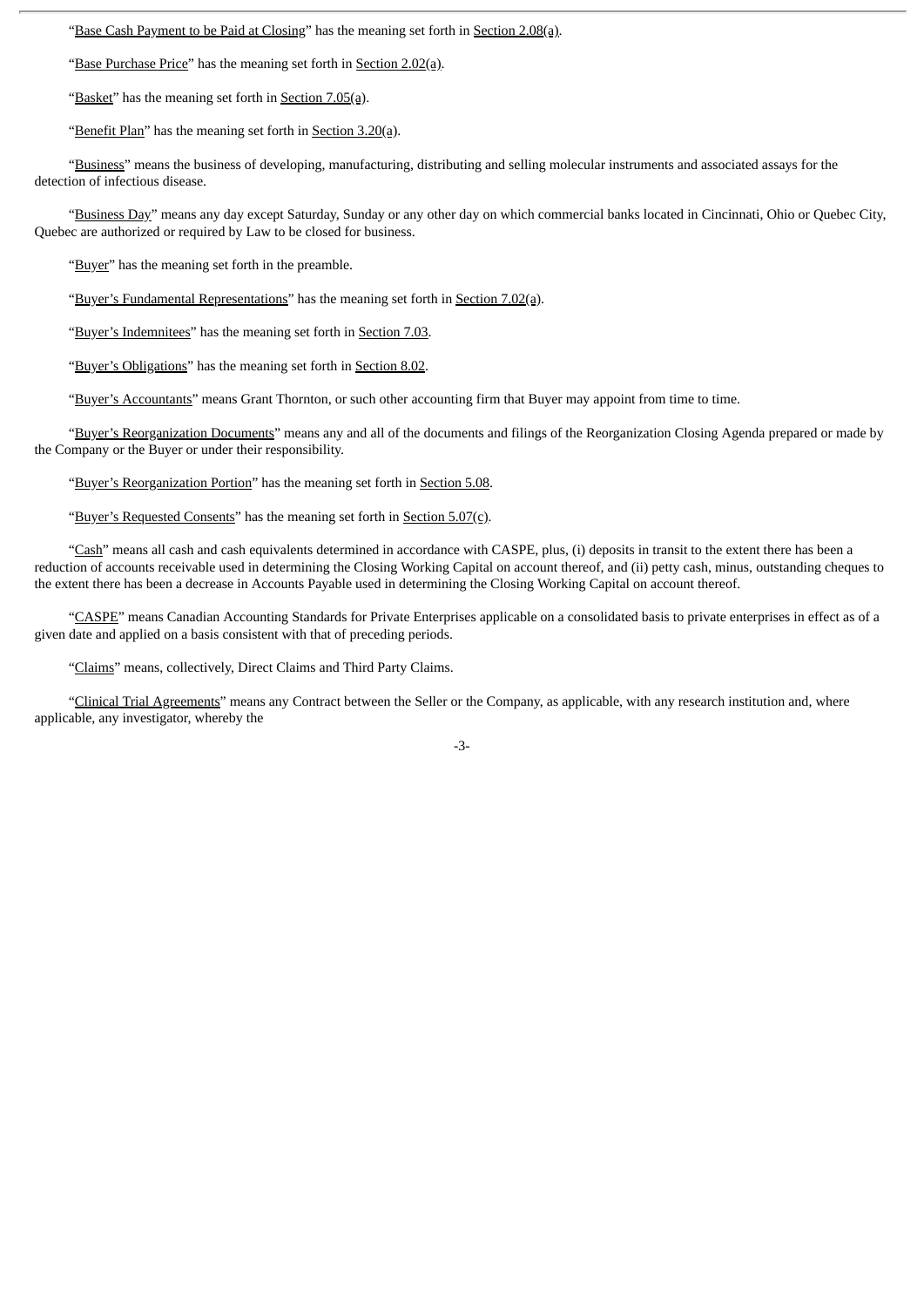Seller or the Company, as applicable, sponsors a clinical research conducted by such research institution or investigator.

"Closing" has the meaning set forth in Section 2.03.

"Closing Date" has the meaning set forth in Section 2.03.

"Closing Indebtedness" means the outstanding Indebtedness of the Company (giving effect to the Reorganization) as of the open of business on the Closing Date and assumed by the Company under the Asset Transfer Agreement.

"Closing Working Capital" means: (a) the Current Assets of the Company, acquired by the Company under the Asset Transfer Agreement, less (b) the Current Liabilities of the Company assumed by the Company under the Asset Transfer Agreement, determined as of the close of business on the date immediately prior to the Closing Date and assumed by the Company under the Asset Transfer Agreement; *provided, however*, that, for the avoidance of doubt, Closing Working Capital shall not include any Cash, any income Tax payable, any research and development Tax credits and receivables, any sales Taxes, as of the close of business on the date immediately prior to the Closing Date, the Indebtedness Payments and the Transaction Expenses. For greater certainty, Closing Working Capital will not include any assets or liabilities of the Company immediately prior to the Reorganization.

"Closing Working Capital Statement" has the meaning set forth in Section 2.08(b)(i).

"CMS" means the Centers for Medicare & Medicaid Services, a non-independent agency within the United States Department of Health and Human Services.

"Commercially Reasonable Efforts" shall mean, for the purposes of Section 2.07, with respect to the efforts and resources to be expended, or considerations to be undertaken, by Buyer and its Affiliates such reasonable, diligent and good faith continuous efforts and resources, consistent with applicable Laws, as a fully integrated diagnostic and life science company of a similar size and with similar revenues as Buyer and its Affiliates would normally use to accomplish a similar objective, activity or decision under similar circumstances, it being understood and agreed that with respect to the marketing, manufacture, seeking and obtaining regulatory approval, or commercialization of any product or product candidate, such efforts and resources shall be consistent with those efforts and resources commonly used by such a fully integrated diagnostic and life science company under similar circumstances for a similar product or product candidate owned by it, or to which it has similar rights, which product or product candidate is at a similar stage in its development or product life and is of similar market potential (taking into account all relevant factors, including: (i) issues of efficacy, safety, and expected and actual approved instructions for use, (ii) the expected and actual competitiveness of alternative products sold by third parties or Meridian ParentCo or any of its Affiliates in the marketplace, (iii) the expected and actual product performance, (iv) the expected and actual patent and other proprietary position of the product(s) or product candidate(s), (v) the likelihood and difficulty of obtaining regulatory approval given the regulatory structure involved, (vi) pending, actual or threatened legal proceedings with respect to the product(s) or product candidate(s), (vii) input from regulatory experts and any guidance or developments from the FDA, Health Canada or similar Governmental

-4-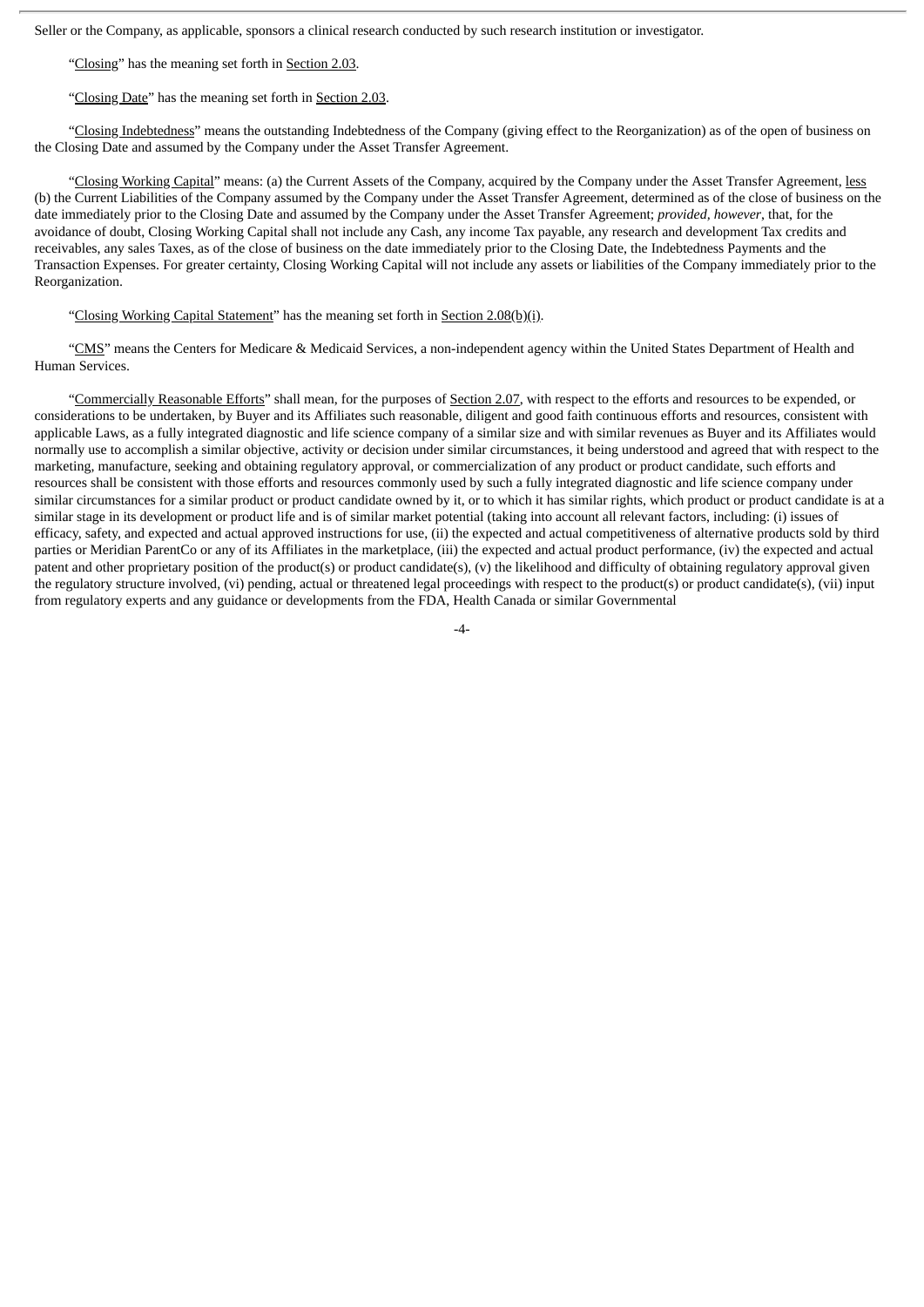Authority affecting the data required in order to [\*\*\*], or to obtain clearance from the FDA under Section 510(k) of the *U.S. Food, Drug and Cosmetic Act* or to obtain similar clearance from or approval by any other Governmental Authority, (viii) compliance with Healthcare Laws, (ix) the expected and actual profitability and return on investment of the product(s) or product candidate(s) taking into consideration, among other factors (x) third party costs and expenses incurred in the development of such product, (y) royalty, milestone and other payments owed based on the commercialization of such product (but not taking into account any amounts owed under this Agreement), and (z) expected and actual pricing and reimbursement relating to the product(s) or product candidate(s)), provided, in any event, that (i) with respect to the objective related to the [\*\*\*] Earnout [\*\*\*], all based on conditions prevailing at the time such efforts are due, and (ii) with respect to the objective related to the Gross Sales Earnout and Gross Margin Target, the application by Buyer, consistent with the exercise of its business judgement, of diligent efforts and resources to fulfill the obligation in issue, consistent with the level of efforts Buyer would normally devote to its own branded product of comparable commercial value at a similar stage in its product life as the Specified Products, taking into account competitive market conditions in the diagnostics solutions area, all based on conditions prevailing at the time such efforts are due, the whole taking into account.[\*\*\*]

"Company" has the meaning set forth in the Recitals.

"Company Intellectual Property" means the Owned Intellectual Property and the Licensed Intellectual Property.

"Company IP Agreements" means all settlements, coexistence agreements, covenants not to sue, and any other Contracts relating to Intellectual Property, but excluding Contracts relating to Licensed Intellectual Property.

"Company IP Registrations" means the IP Registrations for the Owned Intellectual Property and the [\*\*\*] IP.

"Confidential Information" has the meaning set forth in Section 5.11(a).

"Confidentiality Agreement" means that certain Non-Disclosure Agreement between Meridian ParentCo and Seller dated as of June 15, 2018, as amended as of December 9, 2018.

"Contemplated Transactions" means the transactions contemplated by this Agreement and the other Transaction Documents.

"Contracts" means all contracts, leases (including leases of real property), re-seller agreements, sales and purchase orders, deeds, mortgages, licenses, instruments, notes, commitments, undertakings, indentures, joint ventures and all other agreements, commitments and legally binding arrangements, that are currently outstanding or have ongoing rights or obligations pertaining to them and that have not expired or otherwise been terminated.

"Contracts with Governmental Authorities" has the meaning set forth in Section  $3.08(a)(x)$ .

"CRA" has the meaning set forth in Section 3.20(b).

-5-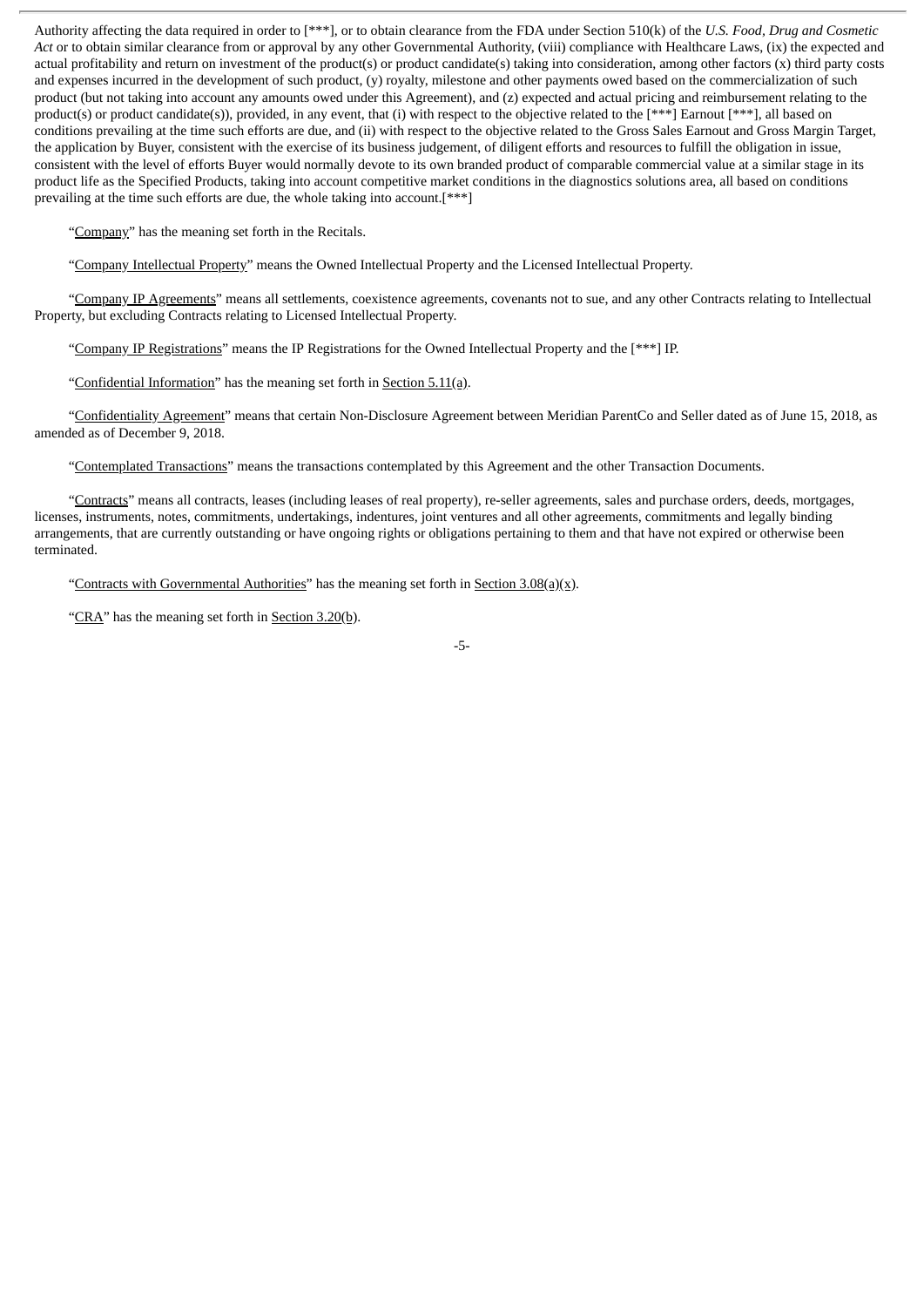"Current Assets" means Accounts Receivable, inventory and prepaid expenses, determined in accordance with CASPE applied using the same accounting methods, practices, principles, policies and procedures, with consistent classifications, judgments and valuation and estimation methodologies and adjustments that were used in the preparation of the Sample Working Capital Statement.

"Current Liabilities" means Accounts Payable and Accrued Liabilities, determined in accordance with CASPE applied using the same accounting methods, practices, principles, policies and procedures, with consistent classifications, judgments and valuation and estimation methodologies and adjustments that were used in the preparation of the Sample Working Capital Statement.

"Data Room" means the virtual data site hosted by Firmex.

"DEA" has the meaning set forth in Section 3.22(a).

"Designated Percentage" for each Shareholder means the percentage specified opposite the name of such Shareholder in Schedule 1 attached hereto:

"Direct Claim" has the meaning set forth in Section 7.06(c).

"Disclosure Schedules" means the Disclosure Schedules delivered by Seller and Buyer concurrently with the execution and delivery of this Agreement.

"Disputed Amounts" has the meaning set forth in Section 2.08(c)(iii).

"Dollars" or "\$" means the lawful currency of the United States. For the purposes of the representations and warranties given in Article III, US\$ amounts will be considered equivalent to Canadian dollar amounts based on a deemed exchange rate of US\$1.00 = CA\$1.00.

"Earnout Accounting Firm" has the meaning set forth in Section  $2.06(c)(iv)$ .

"Earnout Objection Statement" has the meaning set forth in Section  $2.06(c)(iv)$ .

"Earnout Period" means the twelve (12) month period ended September 30, 2022.

"Earnout Statement" has the meaning set forth in Section  $2.06(c)(i)$ .

"Election Not to Terminate" has the meaning set forth in Section 5.04(b);

[\*\*\*]

"Encumbrance" means any charge, hypothec, pledge, condition, equitable interest, lien (statutory or other), option, security interest, mortgage, easement, servitude, encroachment, right of way, right of first refusal/offer/negotiation, or similar restriction, including any restriction on use, voting, transfer, receipt of income or exercise of any other attribute of ownership, but for greater certainty, Encumbrances shall not be considered to mean licenses to Intellectual Property or settlements, Intellectual Property, Intellectual Property co-ownership or joint ownership

-6-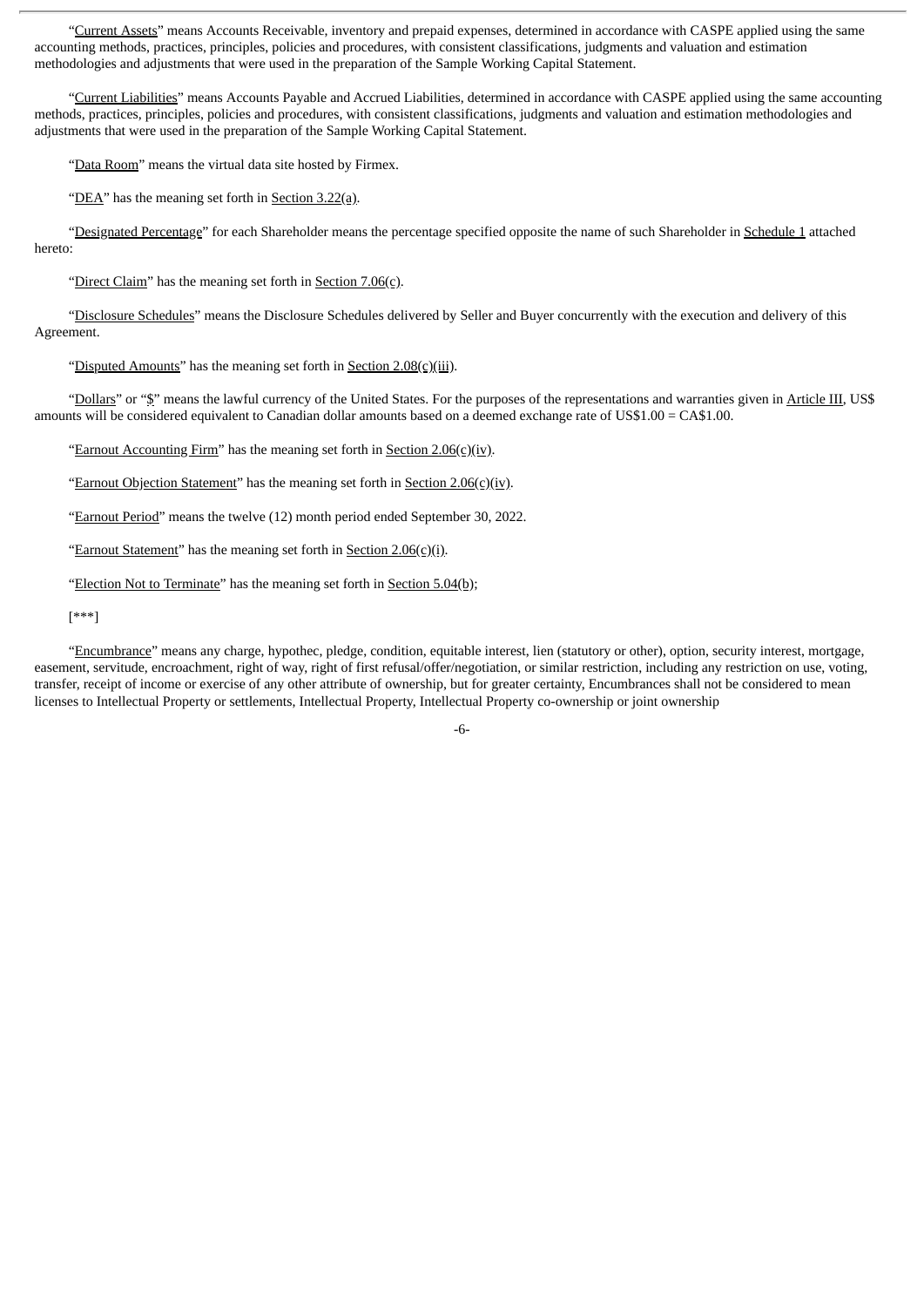agreements, Intellectual Property coexistence agreements, covenants not to sue in respect of Intellectual Property, or claims of infringement of third party Intellectual Property.

"Environmental Claim" means any action, suit, claim, investigation or other legal proceeding by any Person alleging liability of whatever kind or nature (including liability or responsibility for the costs of enforcement proceedings, investigations, cleanup, governmental response, removal or remediation, natural resources damages, property damages, penalties, contribution, indemnification and injunctive relief) arising out of, based on or resulting from: (a) the presence, Release of, or exposure to, any Hazardous Materials; or (b) any actual or alleged non-compliance with any Environmental Law or term or condition of any Environmental Permit.

"Environmental Law" means any applicable Law, and any Governmental Order or binding agreement with any Governmental Authority: (a) relating to pollution (or the cleanup thereof) or the protection of natural resources, endangered or threatened species, human health or safety, or the environment (including ambient air, soil, surface water or groundwater, or subsurface strata and all sewer systems); or (b) concerning the presence of, exposure to, or the management, manufacture, use, containment, storage, recycling, reclamation, reuse, treatment, generation, discharge, transportation, processing, production, disposal or remediation of any Hazardous Materials. The term "Environmental Law" includes, without limitation, the following (including their implementing regulations and any state analogs): *Environment Quality Act* (C.S.R Chapter Q-2), *Act Respecting Occupational Health* and Safety (C.S.R. Chapter S-2.1), Building Act (C.S.R. Chapter B-1.1), Act to affirm the collective nature of water resources and to promote better governance of water and associated environments (C.S.R. Chapter C-6.2), Canada Environmental Protection Act, 1999 (S.C. 1999, c.33), Fisheries Act (R.S.C., 1985, c. F-14), *Transportation of Dangerous Goods Act, 1992* (S.C. 1992, c. 34).

"Environmental Notice" means any directive, complaint, subpoena, governmental information request, summons, written notice, notice of violation or infraction, or notice respecting any Environmental Claim relating to actual or alleged non-compliance with any Environmental Law or any term or condition of any Environmental Permit.

"Environmental Permit" means any Permit, letter, clearance, consent, waiver, closure, exemption, decision or other action required under or issued, granted, given, authorized by or made pursuant to Environmental Law.

"Equipment" has the meaning set forth in Section 3.11(b).

"Estimated Closing Working Capital" has the meaning set forth in Section 2.08(a)(ii).

"Estimated Closing Working Capital Statement" has the meaning set forth in Section 2.08(a)(ii).

"Estimated Indebtedness" set forth in Section 2.08(a)(ii).

"Europe" means any country located, in whole or in part, on the European continent, namely the member states of the European Union as of the date of this Agreement, Iceland, Lichtenstein, Norway, Switzerland and the United Kingdom.

-7-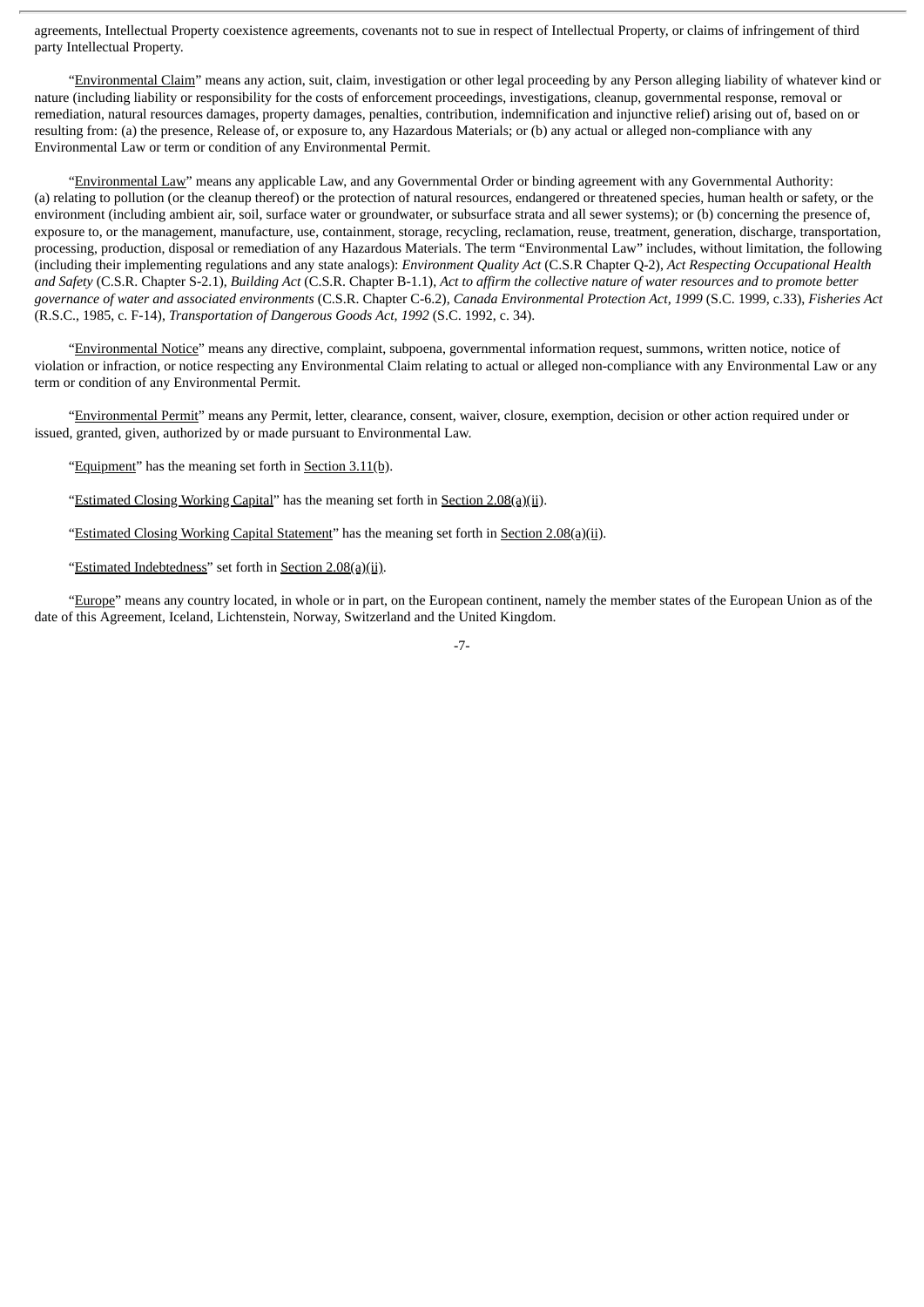"FDA" means the United States Food and Drug Administration.

"Final Base Purchase Price" means the Base Purchase Price as finally calculated pursuant to Section 2.08(b)(i).

"Financial Statements" has the meaning set forth in Section 3.05.

"First [\*\*\*] Milestone" has the meaning set forth in Section 2.05(a).

"First [\*\*\*] Milestone Payment" has the meaning set forth in Section 2.05(a).

"Fraud" means intentional fraud in the making of, or with respect to, any representation or warranty contained in this Agreement.

"General R&W Indemnity Cap" has the meaning set forth in Section 7.05(a).

"[\*\*\*] Assay" has the meaning set forth on Schedule 2.

"Global Cap" has the meaning set forth in Section 7.05(f).

"Government Bid" means any quotation, bid or proposal that, if accepted or awarded, would lead to a Government Contract.

"Government Contract" means, with respect to any Person, any prime contract, subcontract, facility contract, teaming agreement or arrangement, strategic alliance agreement, joint venture agreement, basic ordering agreement, pricing agreement, letter contract, purchase order, delivery order, task order or other contractual arrangement of any kind, as modified by binding modification or change order, in each case between such Person and any Governmental Authority.

"Governmental Authority" means any federal, provincial, state, local or foreign government or political subdivision thereof, or any agency or instrumentality of such government or political subdivision, or any self-regulated organization or other non-governmental regulatory authority or quasigovernmental authority (to the extent that the rules, regulations or orders of such organization or authority have the force of Law), or any arbitrator, court or tribunal of competent jurisdiction, which for the avoidance of doubt, includes the FDA and Health Canada.

"Governmental Order" means any order, writ, judgment, injunction, decree, stipulation, determination or award entered by or with any Governmental Authority.

"Gross Margin Target" means that the gross margin as determined in accordance with US GAAP, on the Gross Sales of the Specified Products for the Earnout Period is [\*\*\*]; an illustrative calculation of such gross margin is attached hereto as Schedule 3.

"Gross Sales" mean total invoiced revenues less freight, sales taxes, credited returns and credited rebates or price adjustments under local cost contracts with distributors; an illustrative calculation of such Gross Sales is attached hereto as Schedule 3.

-8-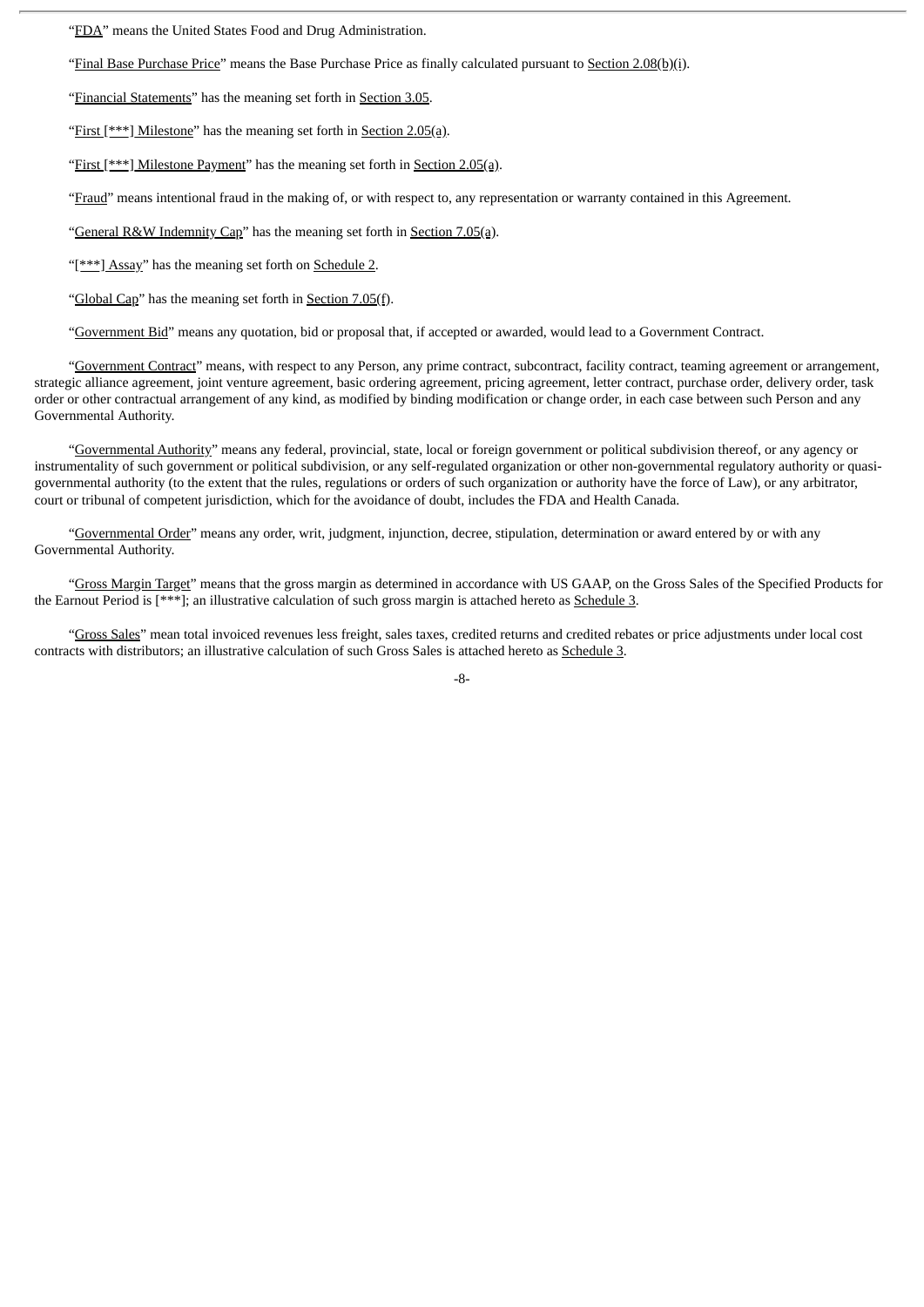"Gross Sales Earnout" has the meaning set forth in Section 2.06(a).

# "Gross Sales Earnout Plan" has the meaning set forth in Section 2.06(a).

"Hazardous Materials" means: (a) any material, substance, chemical, waste, product, compound, mixture, solid, liquid, mineral or gas, in each case, whether naturally occurring or man-made, that is regulated, listed, defined, classified or otherwise determined to be a pollutant, a contaminant, dangerous, hazardous, toxic, or words of similar import or regulatory effect under Environmental Laws; and (b) any petroleum or petroleum-derived products, radioactive materials or wastes, asbestos in any form, lead or lead-containing materials, urea formaldehyde foam insulation and polychlorinated biphenyls.

"Health Canada" means the federal Department of Health for which the Minister of Health in Canada is responsible, including all agencies, directorates and bureaus thereof, and any successor agency having similar jurisdiction.

"Healthcare Regulatory Authority" means Health Canada, CMS, FDA, federally recognized but privately operating accrediting organizations, or any other federal, provincial, state, local or foreign Governmental Authority, including such entities that are concerned with or regulate public health care programs.

"Healthcare Regulatory Authorizations" means all approvals, clearances, authorizations, medical device licenses, consents, waivers, registrations, certificates, licenses and permits granted by or required by any Healthcare Regulatory Authority and necessary to market and sell Revogene assays, instruments related to the Business in Canada, the United States and Europe, including participation agreements with governmental third-party payors, including by way of example, Medicare, Medicare Advantage, Medicaid, Tricare, FEHBP and any "federal health care program," as that term is defined in *Social Security Act* § 112B(f), quality management system certificates and International Organization of Standardization (ISO) certificates.

## "Holdback Amount" means Five Million Dollars (\$5,000,000).

"Indebtedness" means, as to any Person: (a) indebtedness created, issued or incurred by such Person for borrowed money (whether by loan or the issuance and sale of debt securities); (b) obligations of such Person to pay the deferred purchase or acquisition price of property or services, other than trade accounts payable arising and accrued expenses incurred, in the ordinary course of business; (c) indebtedness of others secured by an Encumbrance on the property of such Person, whether or not the respective indebtedness so secured has been assumed by such Person; (d) obligations of such Person in respect of letters of credit or similar instruments issued or accepted by banks and other financial institutions for the account of such Person; (e) long or short term obligations evidenced by notes, bonds, debentures or other similar instruments; (f) obligations by such Person under any derivative transaction, any commodity swap agreement, equity swap agreement, currency swap agreement, forward currency purchase agreement, interest rate swap, cap, collar or floor agreement or other interest rate management device or any arrangement or agreement similar to any of the foregoing; (g) capital lease obligations, (h) reimbursement obligations under any letter of credit, banker's acceptance or similar credit transactions, (i) indebtedness of others guaranteed by such Person and (j) any unpaid interest, prepayment

-9-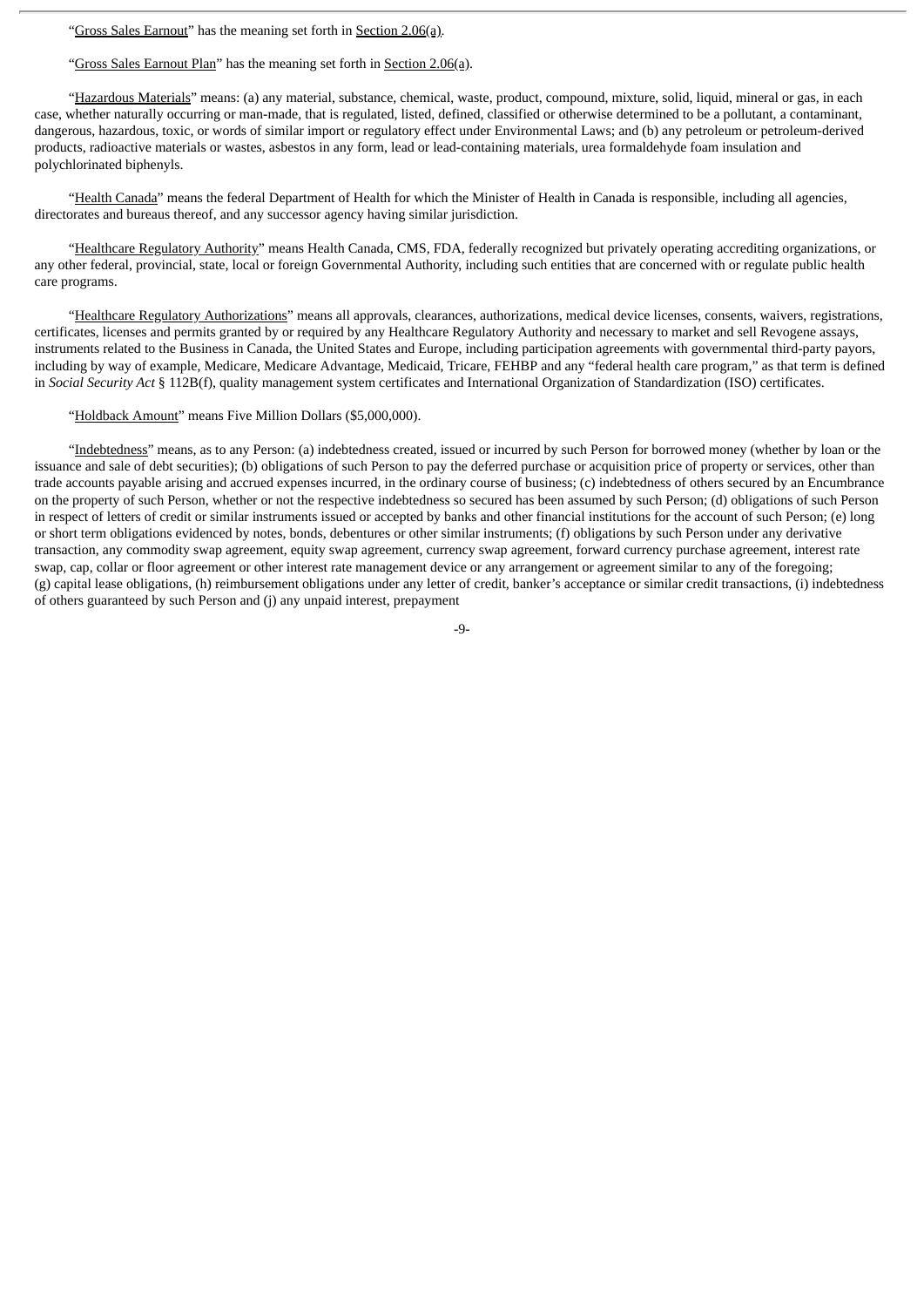penalties, premiums, costs and fees that would arise or become due as a result of the prepayment of any of the obligations referred to in the foregoing clauses (a) through (i). Notwithstanding the foregoing, Indebtedness shall not include any amount included in the calculation of the Closing Working Capital.

"Indebtedness Payment" means payments with respect to outstanding Indebtedness required to be repaid by the transactions contemplated hereby.

"Indemnified Party" has the meaning set forth in Section 7.06.

"Indemnifying Party" has the meaning set forth in Section 7.06.

"Independent Accountant" has the meaning set forth in Section  $2.08(c)$ (iii).

"Insurance Policies" has the meaning set forth in Section 3.16.

"Intellectual Property" means all intellectual property and assets, and all rights, interests and protections that are associated with or required for the exercise of any of the foregoing, however arising, pursuant to the Laws of any jurisdiction throughout the world, whether registered or unregistered, including any and all: (a) trademarks, service marks, trade names, brand names, logos, trade dress, design rights and other similar designations of source, sponsorship, association or origin, together with the goodwill connected with the use of and symbolized by, and all registrations, applications and renewals for, any of the foregoing; (b) internet domain names, whether or not trademarks, registered in any top-level domain by any authorized private registrar or Governmental Authority, web addresses, web pages, websites and related content, accounts with Twitter, Facebook and other social media companies and the content found thereon and related thereto, and URLs; (c) works of authorship, creative expressions, designs, audible, visual and/or sculptural works or designs, whether or not copyrightable, including copyrights, author, performer, moral and similar rights, and all registrations or patents, applications for registration or patents and renewals of such works, creative expressions, audible, visual and/or sculptural works or designs; (d) inventions (whether patentable or not), discoveries, trade secrets, business and technical information and know-how, databases, plans, documentation, manuals, data collections and other confidential and proprietary information and all rights therein; (e) patents (including all reissues, divisionals, provisionals, continuations and continuations-in-part, re-examinations, renewals, substitutions and extensions thereof), patent applications, and other patent rights and any other Governmental Authority-issued indicia of invention ownership (including inventor's certificates, petty patents and patent utility models); and (f) software and firmware, including data files, source code, object code, application programming interfaces, architecture, files, records, schematics, computerized databases and other related specifications and documentation.

"IP Registrations" means all Intellectual Property that is subject to any issuance, registration, application or other filing by, to or with any Governmental Authority or authorized private registrar in any jurisdiction, including registered trademarks, copyright registrations, industrial design registrations, domain names, issued and reissued patents and pending applications for any of the foregoing.

"Laws" means (i) all constitutions, treaties, laws, statutes, codes, ordinances, principles of common law, notices, orders, decrees, rules, regulations and municipal by-laws, whether domestic,

-10-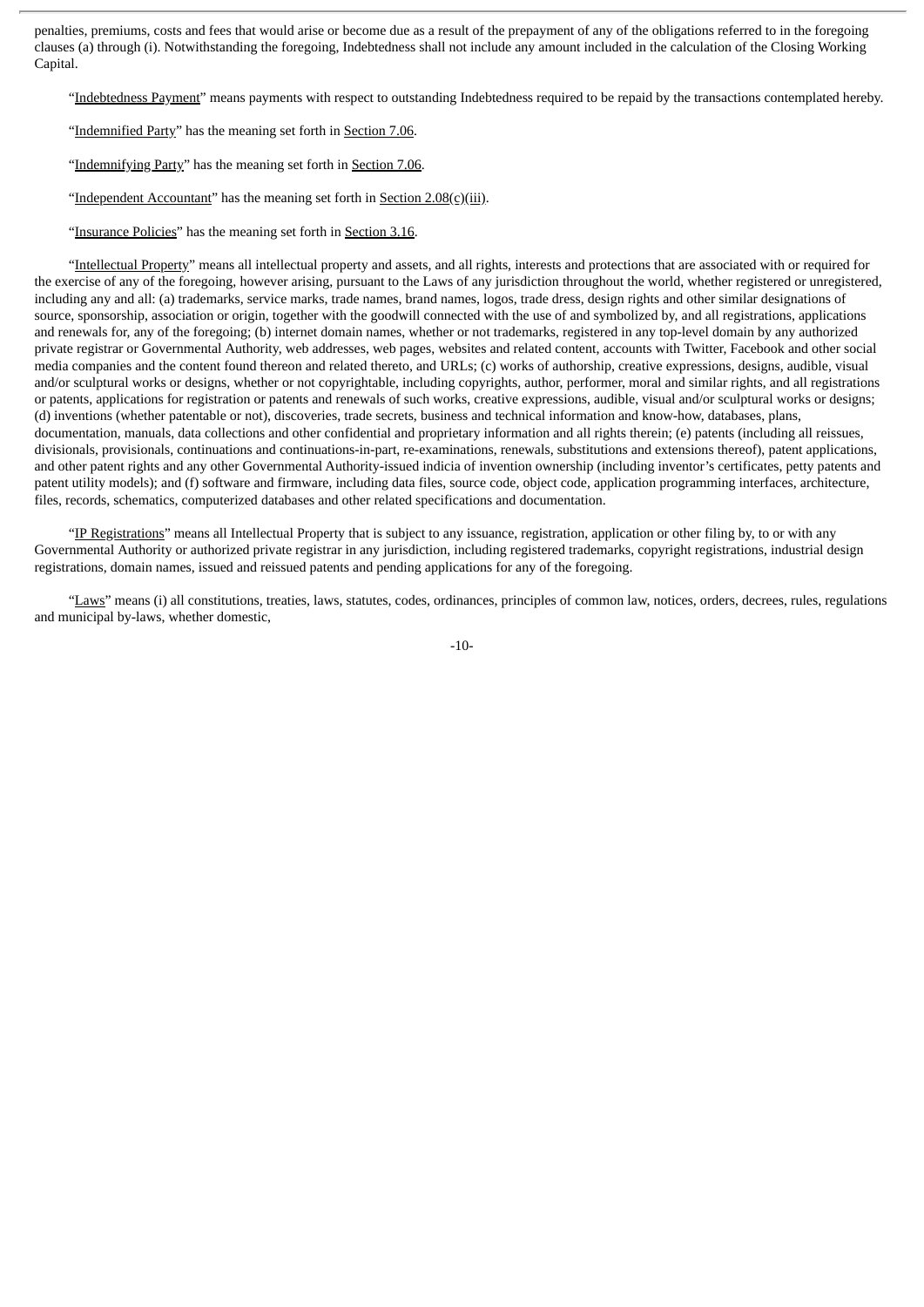foreign or international; (ii) all judgments, orders, writs, injunctions, decisions, rulings, decrees, sanctions and awards of any Governmental Authority; and (iii) all policies, practices and guidelines of any Governmental Authority which, although not actually having the force of law, are considered by such Governmental Authority as requiring compliance as if having the force of law or which establish the interpretative position of the Law by such Governmental Authority, in each case binding on or affecting the Person referred to in the context in which such word is used.

"Leases" has the meaning set forth in Section  $3.11(c)$ .

"Liabilities" has the meaning set forth in Section 3.06.

"Licensed Intellectual Property" means all Intellectual Property that is owned by a third party and used by the Seller (and upon consummation of the Reorganization, the Company) under licenses, sublicenses, consent to use agreements relating to Intellectual Property to which the Seller (and upon consummation of the Reorganization, the Company) is a party, beneficiary or otherwise bound, including the [\*\*\*] IP.

"Loss" and "Losses" means losses, damages, liabilities, interest, awards, penalties, fines, costs or expenses of whatever kind, including reasonable costs, fees and expenses of legal counsel (including extra-judicial fees and costs, which the parties agree are determinate, determinable and reasonable) in connection with enforcing any right to indemnification hereunder.

"Material Adverse Effect" means any event, occurrence, fact, condition or change that is, or could reasonably be expected to become, individually or in the aggregate, materially adverse to (a) the business, results of operations, condition (financial or otherwise) or assets of the Seller (and upon consummation of the Reorganization, the Company) taken as a whole, as applicable, or (b) the ability of Seller (and upon consummation of the Reorganization, the Company) to consummate the transactions contemplated hereby on a timely basis; *provided, however,* that "Material Adverse Effect" shall not include any event, occurrence, fact, condition or change, directly or indirectly, arising out of or attributable to: (i) general economic or political conditions; (ii) conditions generally affecting the industries in which the Seller (and upon consummation of the Reorganization, the Company) operates; (iii) any changes in financial or securities markets in general; (iv) acts of war (whether or not declared), armed hostilities or terrorism, or the escalation or worsening thereof; (v) any action required or permitted by this Agreement, except pursuant to Section 3.03; (vi) any changes in applicable Laws or accounting rules, including CASPE; or (vii) the public announcement, pendency, consummation or completion of the transactions contemplated by this Agreement and (viii) any of the matters listed in the Disclosure Schedules; *provided further, however,* that any event, occurrence, fact, condition or change referred to in clauses (i) through (iv) and (vi) immediately above shall be taken into account in determining whether a Material Adverse Effect has occurred or could reasonably be expected to occur to the extent that such event, occurrence, fact, condition or change has a material disproportionate effect on Seller or the Company compared to other participants in the industries in which the Seller (or at Closing, the Company) conducts its businesses.

"Material Contracts" has the meaning set forth in Section 3.08(a).

"Material Customer(s)" has the meaning set forth in Section 3.15(a).

-11-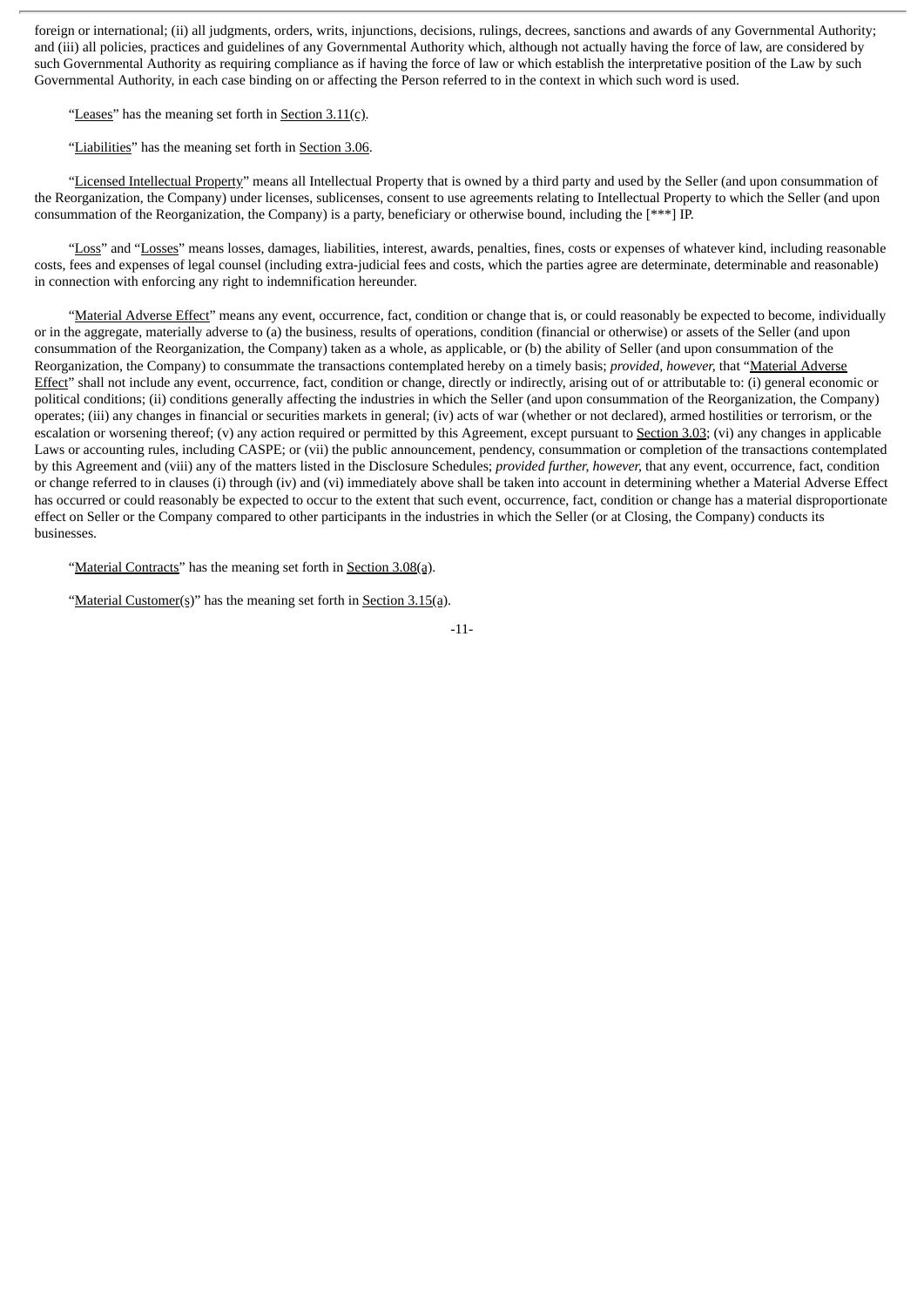"Material Suppliers" has the meaning set forth in Section 3.15(b).

"Material Transfer Agreement" means a Contract in which certain materials are transferred to the Seller or the Company or by the Seller or the Company to a third party.

"Medicaid" means the federal-state health program for the categorically and medically needy administered by the states pursuant to state plans with CMS pursuant to titles XI and XIX of the Social Security Act.

"Medicare" means the federal health insurance program administered by CMS pursuant to titles II, XI and XVIII of the Social Security Act, and includes Medicare Advantage as set forth in 42 C.F.R. pt. 422.

"Meridian ParentCo" has the meaning set forth in the preamble.

"OIG" means the office within the United States Department of Health and Human Services charged with, among other things, combating fraud, waste and abuse in federal health care programs.

"Ordinary Course" means, when used in relation to the conduct of the Business, any action which is taken in the ordinary course of the normal day-to-day operations of such the Seller or the Company, as applicable, in a commercially reasonable and businesslike manner.

"Outside Closing Date" has the meaning set forth in Section 9.01(b)(ii).

"Owned Intellectual Property" means the Intellectual Property rights owned or co-owned by the Seller on the date hereof and by the Company on the Closing Date.

"Payment Memorandum" has the meaning set forth in Section 2.04(b)(viii).

"Pending Claim" has the meaning set forth in Section 7.07(b).

"Permits" means all permits, licenses, franchises, approvals, authorizations, certificates, consents, waivers, orders and similar rights obtained from Governmental Authorities.

"Permitted Encumbrances" means (a) encumbrances of mechanics, labourers, workmen, builders, contractors, suppliers of material or architects or other similar encumbrances incidental to construction, maintenance or repair operations which have either been registered or filed pursuant to Laws against the Seller (or at Closing, the Company) or not yet registered or filed and which, in any such case, relate to obligations not due and payable; (b) statutory encumbrances relating to obligations not due and payable; (c) Encumbrances for Taxes, assessments, Governmental Authority charges or levies not due and payable as at the date hereof; (d) Encumbrances for public utilities not due and payable as at the date hereof; (e) rights of equipment lessors under equipment contracts provided the terms of such equipment contracts have been complied with up to and on the date hereof; (f) financing statements evidencing the rights of equipment lessors under equipment contracts in and to the equipment and vehicles which are subject to such contracts provided the terms of such equipment contracts have been complied with up to and on the date hereof; (g) any privilege in favour of any lessor, licensor or permitter for rent

-12-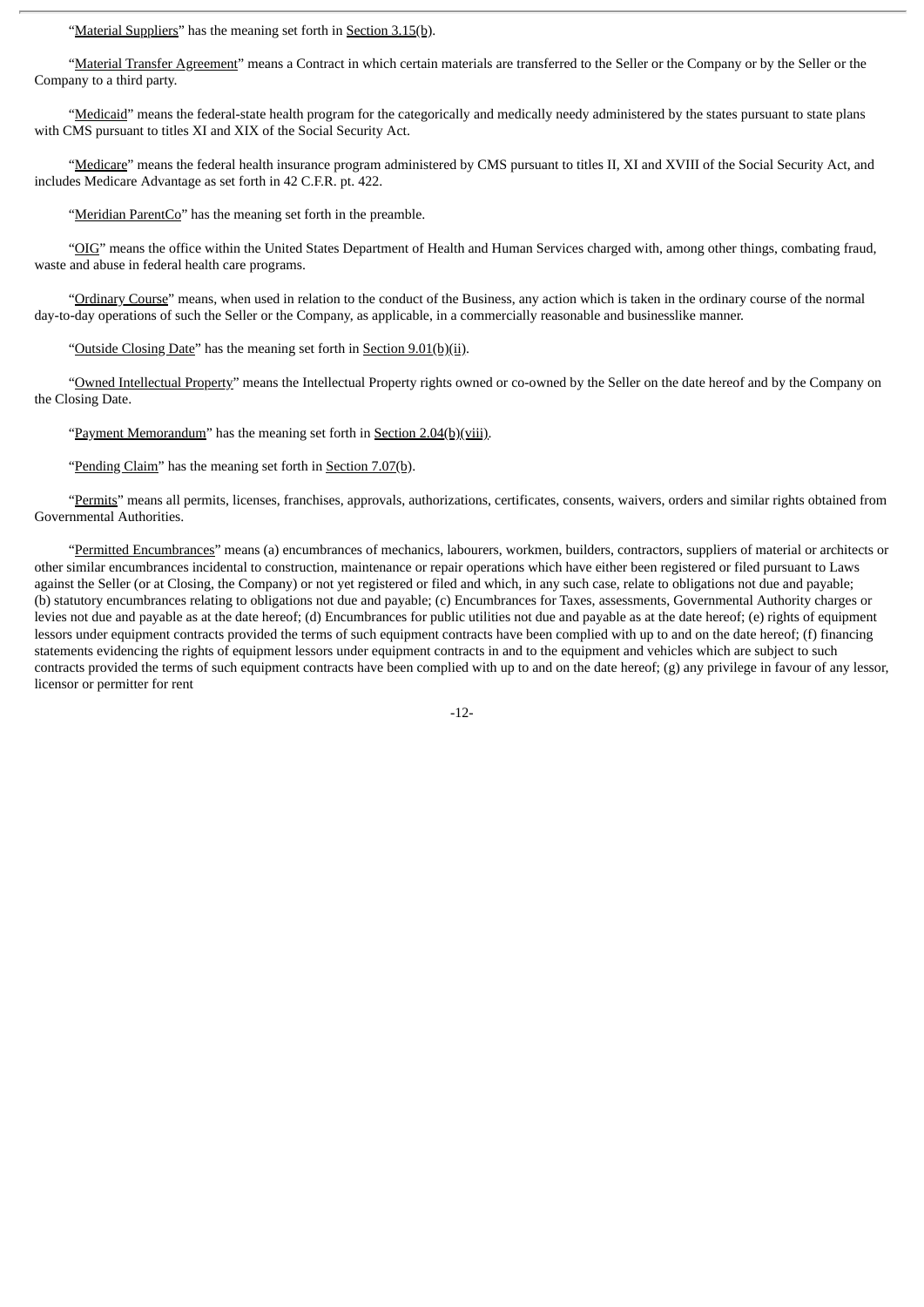to become due or for other obligations or acts, the performance of which is required under contracts so long as the payment of or the performance of such other obligation or act is not delinquent and provided that such Encumbrances or privileges do not affect the use or value of the assets affected thereby; and (h) the Encumbrances listed in Schedule 3.11.

"Person" means an individual, corporation, company, partnership, joint venture, limited liability company, Governmental Authority, unincorporated organization, trust, association or other entity.

"Post-Closing Adjustment" has the meaning set forth in Section 2.08(b)(ii).

"Post-Closing  $[***]$ " has the meaning set forth in Section 5.10(b).

[\*\*\*]

"Promissory Note" has the meaning set forth in Section 2.02(b)(ii).

"Purchase Price" has the meaning set forth in Section 2.02(a).

"Purchased Assets" shall have the meaning set forth in the Asset Transfer Agreement.

"Purchased Shares" has the meaning set forth in the Recitals.

"R&W Indemnity Cap" has the meaning set forth in Section 7.05(a).

"Real Property" means the real or immovable property and interests in real or immovable property leased, subleased, used or occupied, together with all buildings, structures and facilities located thereon.

"[\*\*\*] Earnout" has the meaning set forth in Section 2.02(a).

"[\*\*\*] Milestone Plan" has the meaning set forth in Section 2.05(d).

"Release" means any release, spilling, leaking, pumping, pouring, emitting, emptying, discharging, injecting, escaping, leaching, dumping, abandonment, disposing or allowing to escape or migrate into or through the environment (including, without limitation, ambient air (indoor or outdoor), surface water, groundwater, land surface or subsurface strata or within any building, structure, facility or fixture).

"Reorganization" has the meaning set forth in the Recitals.

"Reorganization Closing Agenda" means the Closing Agenda attached as Exhibit B.

"Reorganization Documents" means the Seller's Reorganization Documents and the Buyer's Reorganization Documents, collectively.

"Representative" means, with respect to any Person, any and all directors, officers, employees, consultants, financial advisors, counsel, accountants and other agents of such Person.

-13-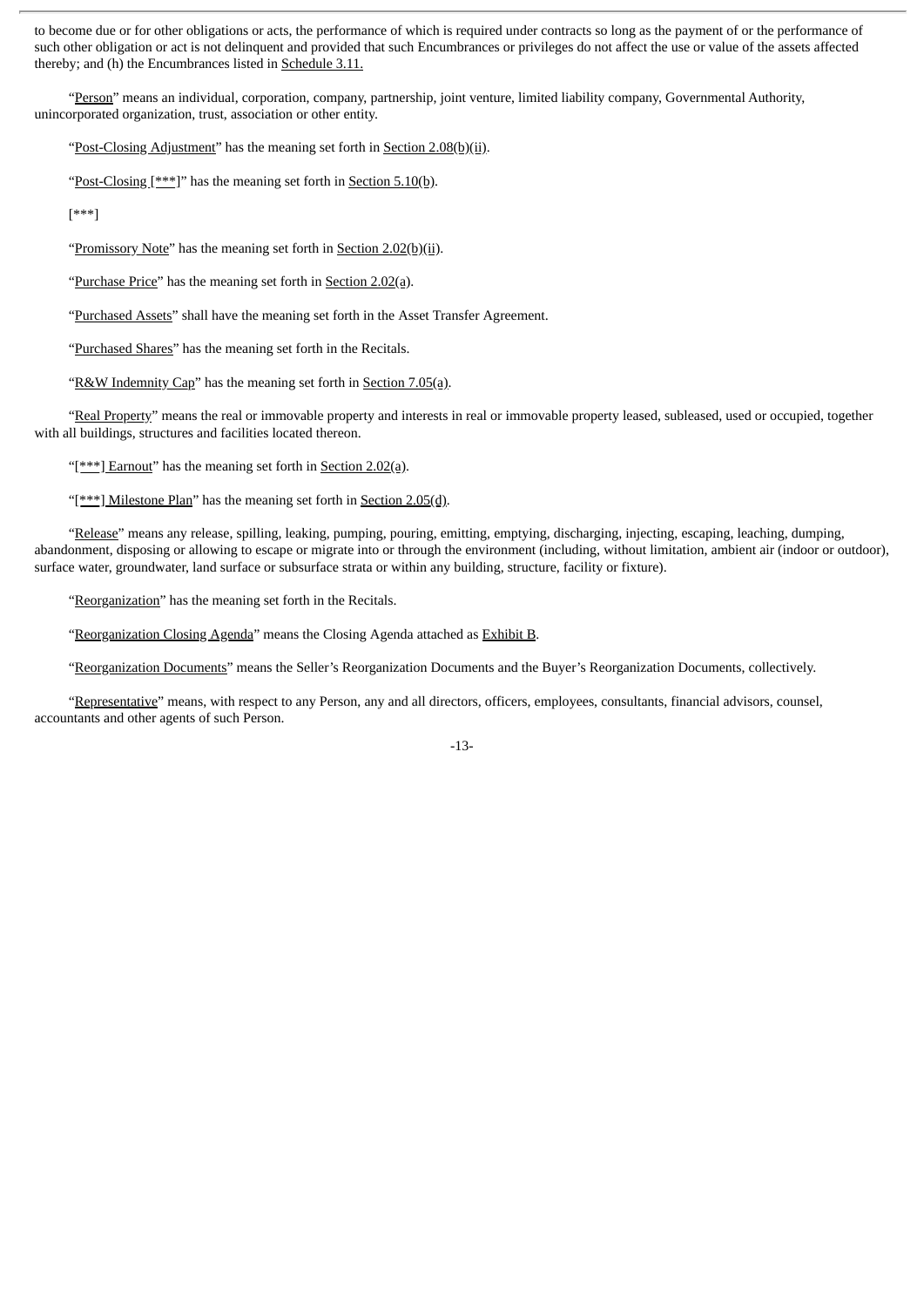"Resolution Period" has the meaning set forth in Section  $2.08(c)(ii)$ .

"Restrictive Covenant Agreements" means those certain Restrictive Covenant Agreements in favor of Buyer and Meridian ParentCo and executed by each Shareholder and in the form attached hereto as Exhibit C.

"Review Period" has the meaning set forth in Section 2.08(c)(i).

"[\*\*\*] Assay" has the meaning set forth on Schedule 2.

"Sample Working Capital Statement" means the sample calculation of Closing Working Capital set forth on Exhibit D.

"Second [\*\*\*] Milestone" has the meaning set forth in Section 2.05(b).

"Second [\*\*\*] Milestone Payment" has the meaning set forth in Section 2.05(b).

"Securities Act" means the *Securities Act of 1933*.

"Seller" has the meaning set forth in the preamble.

"Seller's Charter Documents" has the meaning set forth in Section 3.02(b).

"Seller's Indemnitees" has the meaning set forth in Section 7.04.

"Seller's Obligations" has the meaning set forth in Section 8.01.

"Seller's Accountants" means Raymond Chabot Grant Thornton, or such other accounting firm that the Seller may appoint from time to time.

"Seller's Fundamental Representations" has the meaning set forth in Section 7.01(a).

"Seller's Knowledge" or "Known to Seller" or any other similar knowledge qualification with respect to the Seller, means the actual knowledge of [\*\*\*], after a reasonable internal investigation or inquiry.

"Seller's Reorganization Documents" means any and all of the documents and filings of the Reorganization Closing Agenda prepared or made by the Seller or under its responsibility.

"Seller's Reorganization Portion" has the meaning set forth in Section 5.08(b).

"Seller's Requested Consents" has the meaning set forth in Section 5.07(b).

"Seller's Transaction Expenses Schedule" has the meaning set forth in Section 2.04(b)(vii).

"Shareholders" has the meaning set forth in the preamble.

"Shareholders' Representative" has the meaning set forth in the preamble.

-14-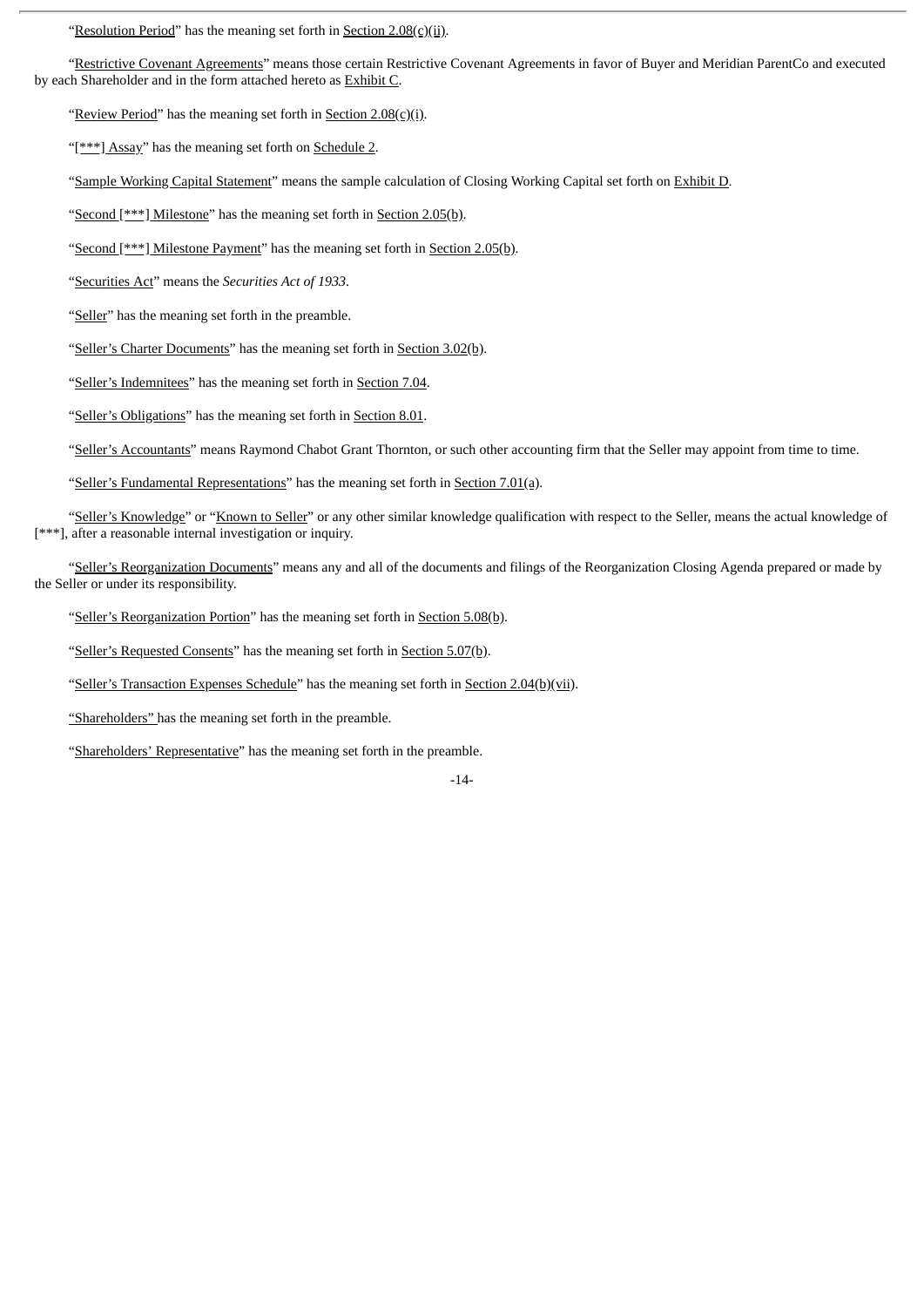"Specific Healthcare R&W Indemnity Cap" has the meaning in Section  $7.05(c)$ .

"Specific IP R&W Indemnity Cap" has the meaning in Section 7.05(b).

"Specified Products" means, collectively, (i) Revogene assays, instruments, (ii) Meridian ParentCo Illumigene C. difficile product, and (iii) Meridian ParentCo Strep A and B assays.

"Specified Products Sales Representatives" has the meaning set forth in Section 2.06(b).

"Statement of Objections" has the meaning set forth in Section 2.08(c)(ii).

"Subsequent Event" has the meaning set forth in Section 5.04(a)(iv).

"Target Working Capital" has the meaning set forth in Section 2.08(a)(i)(A).

"Tax Act" means the *Income Tax Act* (Canada) and the regulations thereunder, as amended.

"Tax Return" means any return, form, declaration, report, election, designation, claim for refund, information return or statement or other document relating to Taxes, including any schedule or attachment thereto, and including any amendment thereof.

"Taxes" means (i) any and all federal, provincial, state, municipal, local and foreign taxes, assessments, contributions and other governmental charges, duties, impositions and liabilities including Canada Pension Plan and provincial pension plan contributions, provincial health plan contributions, insurance contributions, unemployment insurance contributions, parental insurance premiums, worker's compensation and deductions at source, and including taxes based on or measured by gross receipts, income, profits, sales, capital, use, occupation, goods and services, value added, *ad valorem*, transfer, franchise, withholding, customs duties, payroll, contributions, premiums, recapture, employment, excise and property taxes; (ii) all interest, penalties, fines and additions to tax or other additional amounts imposed on or with respect to amounts of the type described in paragraph (i) above; and (iii) any liability for the payment of any amounts of the type described in paragraph (i) or (ii) above as a result of any express or implied obligation to indemnify any other Person or as a result of any obligations under any agreements or arrangements with any other Person with respect to such amounts or as a result of being a transferee, and including any liability for Taxes of a predecessor entity.

### "Third Party Claim" has the meaning set forth in Section 7.06(a).

"Transaction Documents" means this Agreement, the Promissory Note, the Restrictive Covenant Agreements, and any other agreements, certificates, instruments or documents entered into or delivered by any party in connection with this Agreement or the Contemplated Transactions, any exhibits, attachments or schedules to any of the foregoing and any other written agreement that is expressly identified as a "Transaction Document," as any of the foregoing is amended, supplemented or otherwise modified from time to time*.*

"Transaction Expenses" means the documented out-of-pocket fees and expenses (including the legal fees, investment banking fees, and any other deal-related expenses) incurred by Seller on or prior to the termination of this Agreement in connection with the Contemplated Transactions.

-15-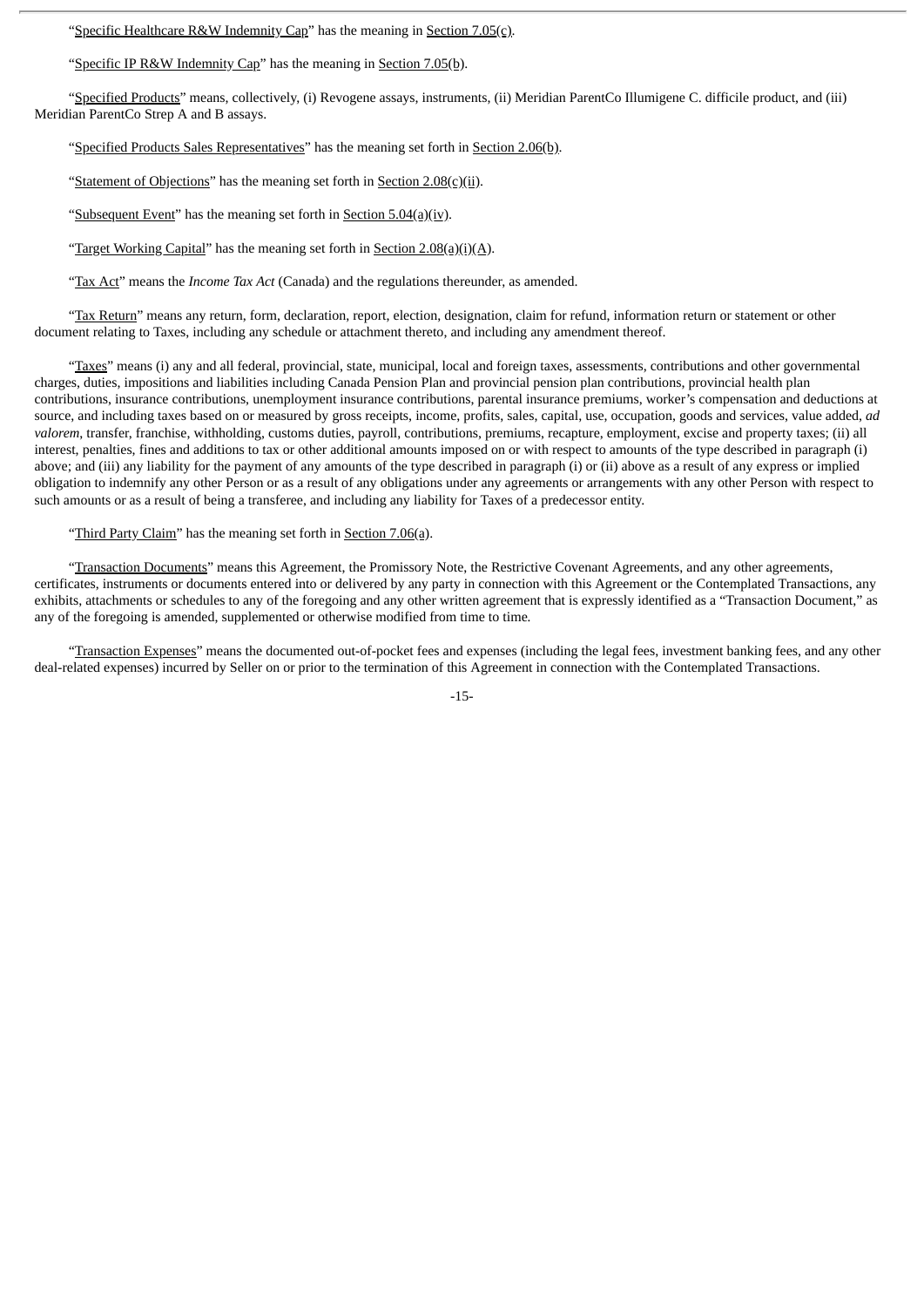"[\*\*\*] IP" means the patent rights licensed to the Company as set forth in Section 3.12(a) which are not Owned Intellectual Property.

"[\*\*\*] Amendment" has the meaning set forth in Section 6.02(h).

"Unaudited Financial Statements" has the meaning set forth in Section 3.05.

"Union" has the meaning set forth in Section 3.21(b).

"US GAAP" means generally accepted accounting standards in the United States.

# **Article II PURCHASE AND SALE**

**2.01 Purchase and Sale**. Subject to the terms and conditions set forth herein, at the Closing, Seller shall sell to Buyer, and Buyer shall purchase from Seller, the Purchased Shares, free and clear of all Encumbrances, for the consideration specified in Section 2.02.

#### **2.02 Purchase Price.**

(a) The aggregate purchase price for the Purchased Shares (the "Purchase Price") shall be (i) Fifty Million Dollars (\$50,000,000), subject to the adjustment set forth in Section 2.08 hereof (the "Base Cash Payment") plus (ii) Twenty Million Dollars (\$20,000,000) subject to the adjustment set forth in Section 2.05 (the "[\*\*\*] Earnout", together with the Base Cash Payment, the "Base Purchase Price"), plus (iii) the Gross Sales Earnout which shall be paid (if at all) pursuant to Section 2.06(a).

(b) The Base Purchase Price shall be payable as follows:

(i) by the payment of the Base Cash Payment, as adjusted pursuant to  $Section 2.08(a)$ , less the Holdback Amount, at the Closing, by wire</u> transfer of immediately available funds, as set forth in Section 2.04(a)(i) and Section 2.04(a)(ii); and

(ii) by the issuance, to the Seller, at the Closing of a non-interest bearing term promissory note in the form attached hereto as  $\frac{Exhibit E}{E}$  in the amount of the [\*\*\*] Earnout (the "Promissory Note").

#### **2.03 Closing.**

Subject to the terms and conditions of this Agreement, the purchase and sale of the Purchased Shares contemplated hereby shall take place at a closing (the "Closing") to be held at 10:00 a.m., Eastern Time, no later than two (2) Business Days after the last of the conditions to Closing set forth in Article VI have been satisfied or waived (other than conditions which, by their nature, are to be satisfied on the Closing Date), at the offices of Stikeman Elliott LLP (Montreal), or at such other time and place as Seller and Buyer may mutually agree upon in writing (the "Closing Date"). Notwithstanding the previous sentence, the Closing can take place virtually on the Closing Date by exchange of executed documents by facsimile, email, other electronic means or courier and payment by wire transfer of immediately available funds, with original documents

-16-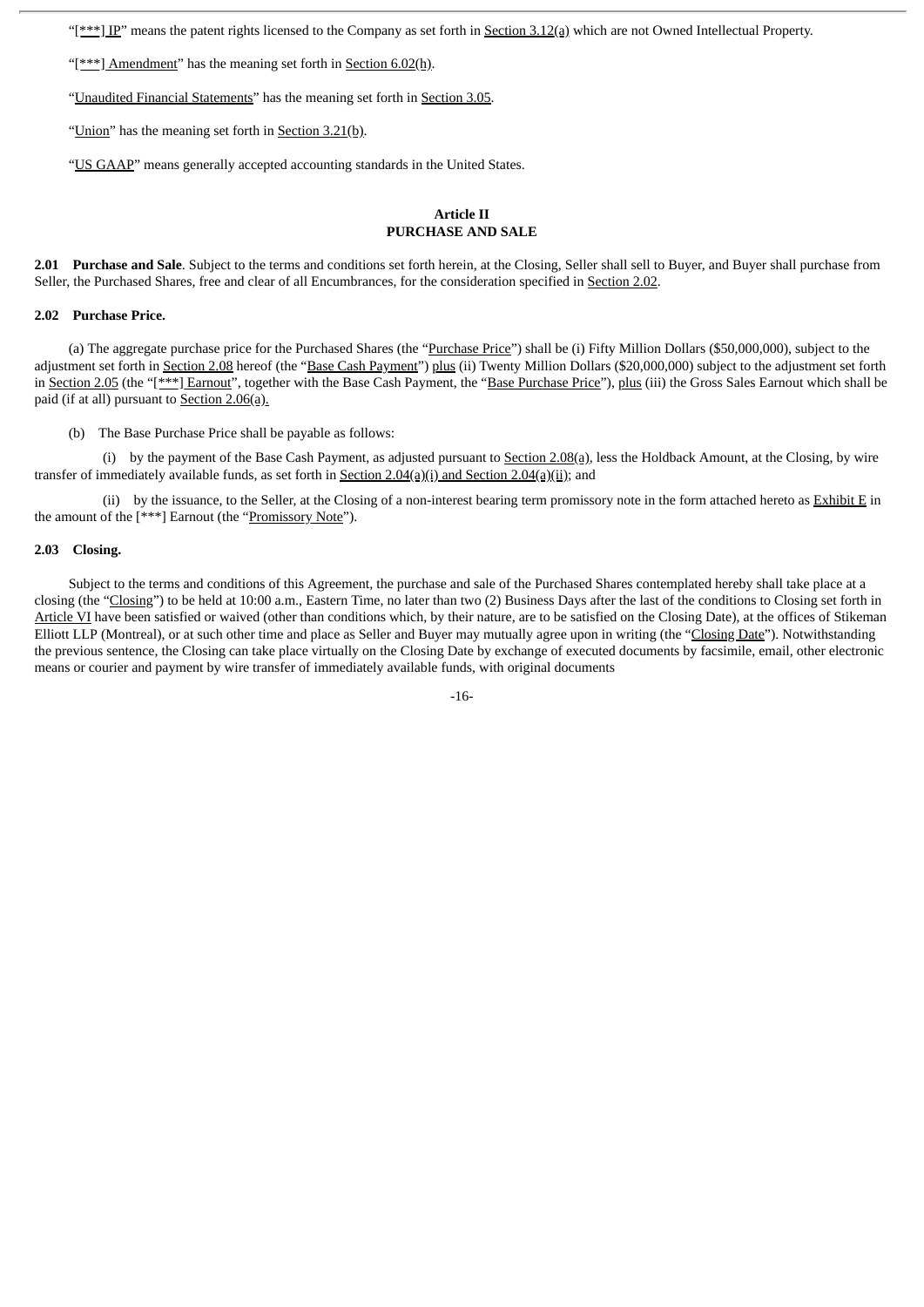to be exchanged by the parties as quickly as possible thereafter. The Closing shall be effective as of the first moment, Eastern Time, on the Closing Date.

### **2.04 Closing Deliveries**

(a) Prior to or at the Closing, Buyer shall deliver, or cause to be delivered, the following:

(i) to each Person designated on the Seller Transaction Expenses Schedule, to the account designated for such Person in the Payment Memorandum, an amount in cash equal to the outstanding amount owed to such Person as of the Closing Date set forth opposite such Person's name in the Payment Memorandum;

(ii) to Seller, the balance of the Base Cash Payment to be Paid at Closing (as calculated pursuant to Section 2.08(a)) after payment of the Transaction Expenses pursuant to Section 2.04(a)(i) and the retention of the Holdback Amount, by wire transfer of immediately available funds to the account set forth in the Payment Memorandum;

(iii) the Promissory Note duly executed by the Buyer;

(iv) to Seller, the full amount of the [\*\*\*] by wire transfer of immediately available funds to the account set forth in the Payment Memorandum;

(v) to Seller, a closing certificate, dated as of the Closing Date, executed by an executive officer of Buyer in the form attached as **Exhibit** G, certifying that (A) the representations and warranties of Buyer contained in Article IV are true and correct in all respects (in the case of any representation or warranty qualified by materiality or Material Adverse Effect) or in all material respects (in the case of any representation or warranty not qualified by materiality or Material Adverse Effect) as of the Closing Date, and (B) each of the obligations and covenants of the Buyer under this Agreement to be performed or complied with on or before the Closing Date have been performed or complied with in all material respects;

(vi) an officer's certificate, dated as of the Closing Date, executed by an executive officer of each of the Buyer and Meridian ParentCo, in the form attached as **Exhibit F**, certifying (A) the certificate of incorporation, as amended, for each of Buyer and Meridian ParentCo, (B) the bylaws (or equivalent), for each of Buyer and Meridian ParentCo, (C) approval by the Board of Directors for each of Buyer and Meridian ParentCo of this Agreement and the Contemplated Transactions, and (D) the incumbency and genuineness of the signatures of each officer of Buyer and Meridian ParentCo executing the Transaction Documents;

(vii) an officer's certificate, dated as of the Closing Date, executed by an executive officer of Company, in the form attached as Exhibit H certifying (A) the certificate of incorporation for the Company, (B) the articles for the Company, (C) approval by the Board of Directors of the Company of the issuance of the Purchased Shares, and (D) the incumbency and genuineness of the signatures of each officer of Company executing Transaction Documents and the Reorganization Documents to which it is a party;

-17-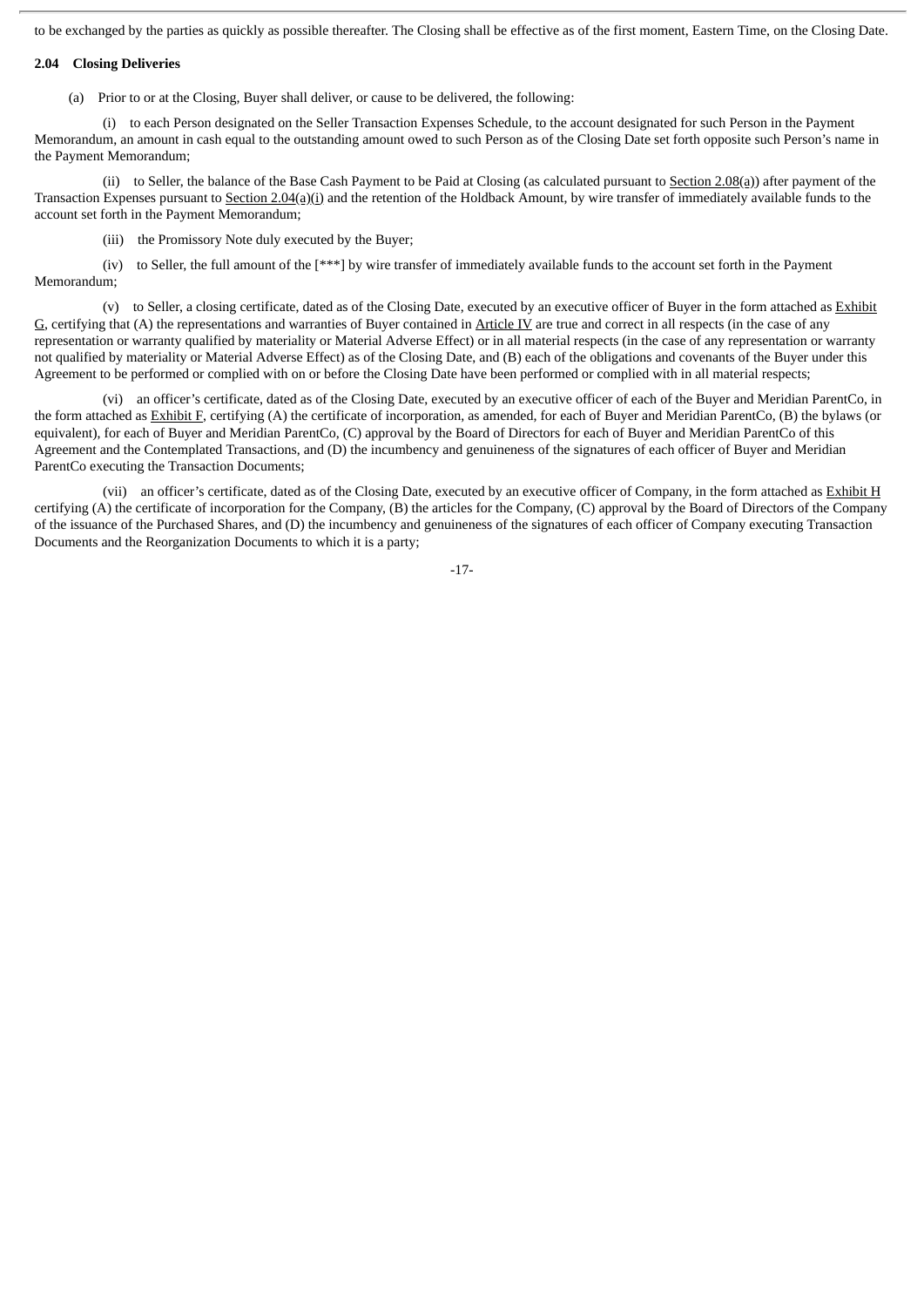(viii) a recent certificate of status, compliance, good standing or similar certificate with respect to each of Buyer and Meridian ParentCo issued by the appropriate government officials of its jurisdiction of incorporation;

(ix) the Buyer's Reorganization Documents executed by the Buyer and Company;

(x) a copy of each Transaction Document to which Buyer or the Company is a party duly executed by Buyer or the Company, as the case may be; and

(xi) all other agreements, documents, instruments or certificates required to be delivered by Buyer or the Company at or prior to the Closing in order to consummate the Contemplated Transactions.

(b) Prior to or at the Closing, Seller shall deliver, or caused to be delivered, to Buyer the following:

(i) share certificates evidencing the Purchased Shares, free and clear of all Encumbrances, duly endorsed in blank or accompanied by share powers or other instruments of transfer duly executed in blank;

(ii) the Seller's Reorganization Documents executed by the Seller;

(iii) all material consents and assignments necessary in connection with the Reorganization and the Contemplated Transactions as set forth on Schedule 2.04(b)(iii);

(iv) a closing certificate, dated as of the Closing Date, executed by an executive officer of Seller, in the form attached as  $\frac{Exhibit}{1}$ certifying that (A) the representations and warranties of Seller contained in Article III are true and correct in all respects (in the case of any representation or warranty qualified by materiality or Material Adverse Effect) or in all material respects (in the case of any representation or warranty not qualified by materiality or Material Adverse Effect) as of the Closing Date, and (B) each of the obligations and covenants of the Seller under this Agreement to be performed or complied with on or before the Closing Date have been performed or complied with in all material respects;

(v) an officer's certificate, dated as of the Closing Date, executed by an executive officer of each of Seller and Après-Demain Holdings SA, in the form attached as Exhibit J, certifying (A) the certificate of incorporation, as amended, for Seller and an equivalent document for Après-Demain Holding SA, (B) the bylaws, for Seller and an equivalent document for Après-Demain Holding SA, (C) approval by the Board of Directors of Seller and an equivalent document for Après-Demain Holdings SA of this Agreement and the Contemplated Transactions (and approval of the Shareholders of Seller of the Asset Transfer Agreement), and (D) the incumbency and genuineness of the signatures of each officer of Seller and Après-Demain Holdings SA executing the Transaction Documents;

(vi) a recent certificate of status, compliance, good standing or similar certificate with respect to the Seller issued by the appropriate government officials of its jurisdiction of incorporation and by the Registraire des entreprises (Quebec);

-18-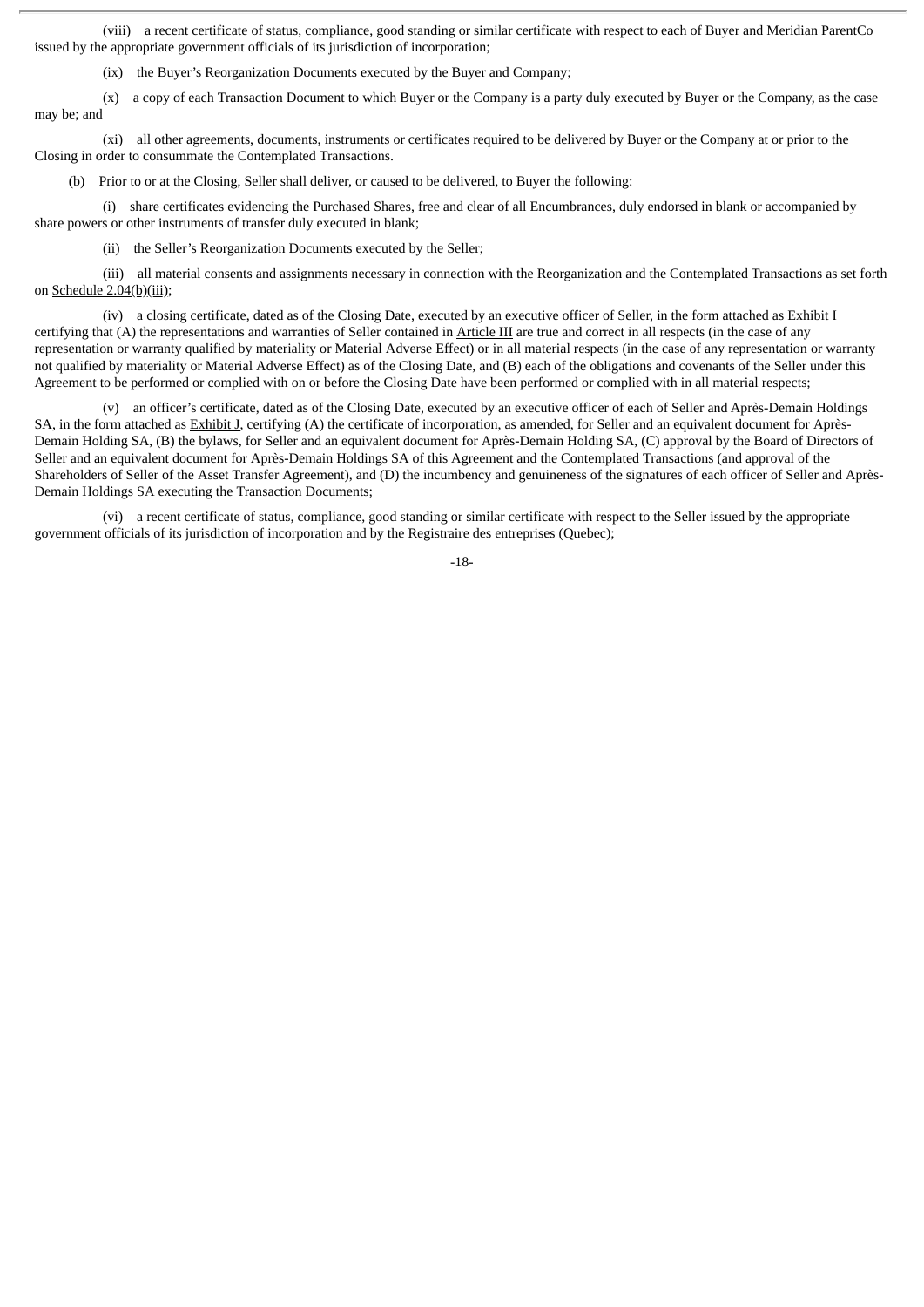(vii) a schedule prepared by Seller and signed by an executive officer of Seller (the "Seller's Transaction Expenses Schedule") that will reflect the amount of the Transaction Expenses of Seller;

(viii) a statement, executed by Seller, setting forth the recipients of the payments to be made pursuant to Section 2.04(a)(i) together with bank account information and instructions for such payments to be made by wire transfer at the Closing (the "Payment Memorandum");

- (ix) each Restrictive Covenant Agreement duly executed by each Shareholder;
- (x) evidence of the change of Seller's name to a name dissimilar to Genepoc; and

(xi) all other agreements, documents, instruments or certificates required to be delivered by Seller at or prior to the Closing in order to consummate the Contemplated Transactions.

**2.05 Promissory Note.** The Promissory Note shall be due and payable by the Buyer, upon the achievement of certain [\*\*\*] milestones as follows:

(a) An amount equal to Ten Million Dollars (\$10,000,000) (the "First [\*\*\*] Milestone Payment") shall be due and payable by the Buyer under the Promissory Note, following [\*\*\*] the First [\*\*\*] Milestone [\*\*\*]. Buyer shall pay Seller this amount, if the First [\*\*\*] Milestone is met, within forty-five (45) days of such [\*\*\*]; *provided, however* that in the event that the First [\*\*\*] Milestone is not met, the capital amount of the Promissory Note shall be deemed reduced by an amount equal to the First [\*\*\*] Milestone Payment as of October 1st, 2020; and

(b) Another amount equal to Ten Million Dollars (\$10,000,000) (the "Second [\*\*\*] Milestone Payment") shall be due and payable by the Buyer or any of its Affiliates under the Promissory Note, following [\*\*\*] the "Second [\*\*\*] Milestone [\*\*\*]. Buyer shall pay Seller this amount, if the Second [\*\*\*] Milestone is met, within forty-five (45) days of such [\*\*\*]; *provided, however,* that in the event that the Second [\*\*\*] Milestone is not met, the Promissory Note shall be deemed cancelled and of no further effect as of April 1st, 2021.

(c) In the event that the First [\*\*\*] Milestone or the Second [\*\*\*] Milestone is only achieved within thirty (30) days or less following [\*\*\*] (for the First [\*\*\*] Milestone) or following [\*\*\*] (for the Second [\*\*\*] Milestone), then the First [\*\*\*] Milestone Payment or the Second [\*\*\*] Milestone Payment, as the case may be, shall be reduced by an amount equal to one percent (1%) thereof per day of delay, up to a maximum of thirty percent (30%), provided that if such delay exceeds thirty (30) days then no payment shall be made to the Seller. Buyer shall pay any amount due and payable to the Seller, within forty-five (45) days from the date of achievement of First [\*\*\*] Milestone and Second [\*\*\*] Milestone, as applicable.

(d) A non-binding plan for the achievement of the First [\*\*\*] Milestone and Second [\*\*\*] Milestone developed in good faith by Buyer and Seller is attached hereto as Schedule 4 (the "[\*\*\*] Milestone Plan"). Each of Buyer and Seller hereby warrants and represents that as of the date of this Agreement it has no knowledge of any fact or circumstances that is reasonably likely to make the [\*\*\*] Milestone Plan unachievable by Buyer following the Closing. During the period

-19-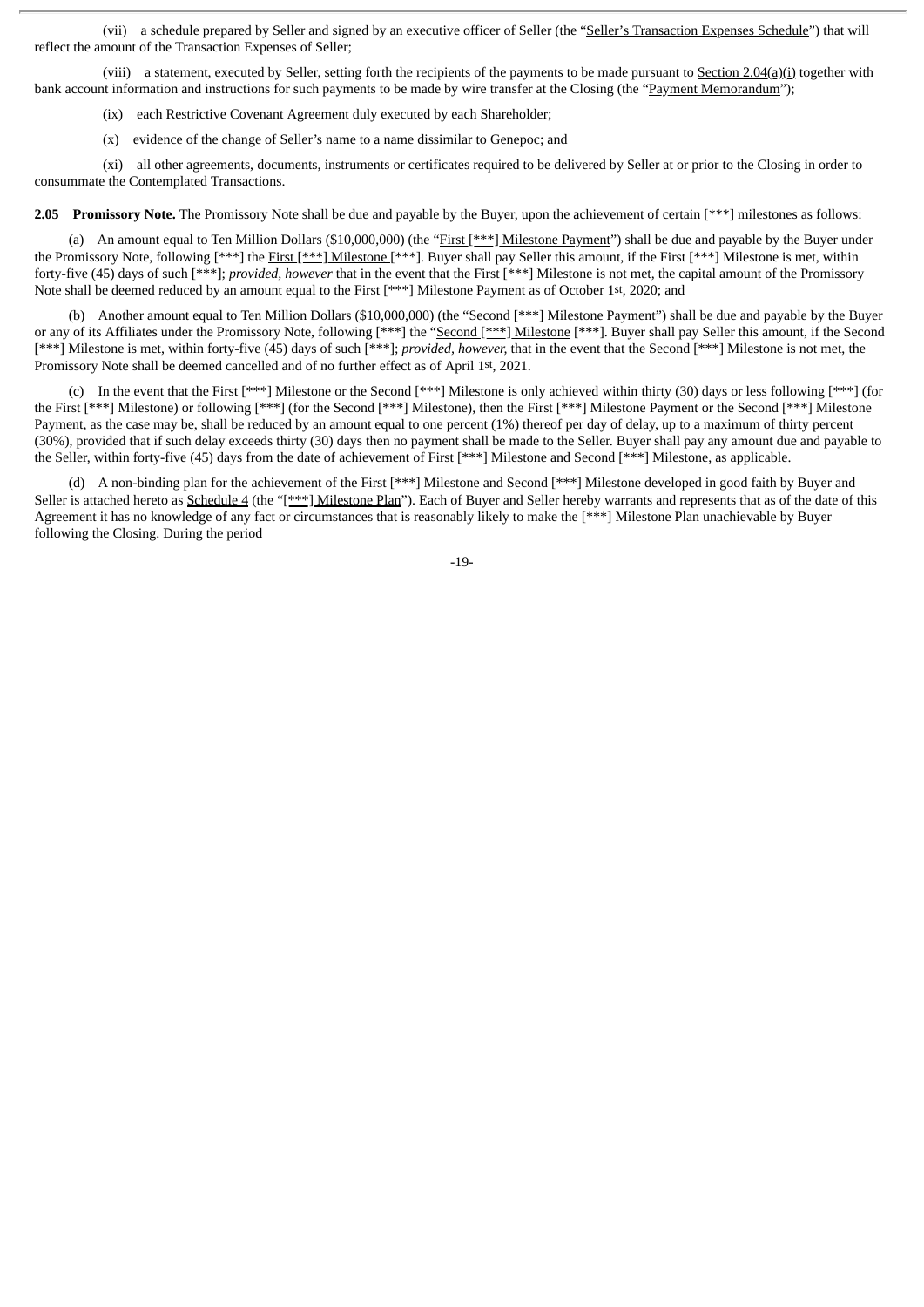beginning on the Closing Date and ending upon the full payment or cancellation of the Promissory Note, Buyer shall provide Seller with quarterly reports detailing Buyer's progress towards achievement of the First [\*\*\*] Milestone and Second [\*\*\*] Milestone in accordance with the [\*\*\*] Milestone Plan or any revised [\*\*\*] Milestone Plan, as applicable. If Buyer's report indicates a material departure from the [\*\*\*] Milestone Plan, the report shall also include a revised non-binding [\*\*\*] Milestone Plan developed by Buyer in good faith and describing Buyer's good faith plan for achieving the First [\*\*\*] Milestone and Second [\*\*\*] Milestone despite the material departure from the original [\*\*\*] Milestone Plan. For the avoidance of doubt and without limiting the other obligations of Buyer and its Affiliates under this Agreement, Buyer's failure or inability to comply with the [\*\*\*] Milestone Plan attached hereto or as revised shall not be deemed a breach of Buyer's obligations under this Agreement.

**2.06 Gross Sales Earnout.** In addition to the Base Cash Payment payable as stated above, Seller shall have the right to receive an additional cash payment, which shall be earned and paid in accordance with this Section 2.06.

(a) Gross Sales Earnout. Buyer shall pay Seller up to Fifty Million Dollars (\$50,000,000) (the "Gross Sales Earnout") based on the achievement of certain milestones related to the Gross Sales of the Specified Products by Buyer or any of its Affiliates (including, without limitation, the Company) during the Earnout Period as follows:

(i) if such Gross Sales are less than [\*\*\*] Dollars (\$[\*\*\*]), no Gross Sales Earnout shall be paid hereunder;

(ii) if such Gross Sales are equal to or greater than [\*\*\*] Dollars (\$[\*\*\*]), but less than [\*\*\*] Dollars (\$[\*\*\*]), the Gross Sales Earnout payable hereunder shall be determined on a proportionate sliding scale between [\*\*\*] Dollars (\$[\*\*\*]) and [\*\*\*] Dollars (\$[\*\*\*]) calculated in a manner consistent with Schedule 2.06(a)(ii) attached hereto;

(iii) if such Gross Sales are equal to or greater than [\*\*\*] Dollars (\$[\*\*\*]) but less than [\*\*\*] Dollars (\$[\*\*\*]), the Gross Sales Earnout payable hereunder shall be equal to (x)  $[***]$  Dollars (\$ $[***]$ ) plus (y) if the Gross Margin Target has been met, an amount determined on a proportionate sliding scale between  $[***]$  Dollars ( $\mathbb{S}$ [\*\*\*]) and [\*\*\*] Dollars ( $\mathbb{S}$ [\*\*\*]) and calculated in a manner consistent with Schedule 2.06(a)(iii) attached hereto; or

(iv) if such Gross Sales are equal to or greater than  $[***]$  Dollars ( $\frac{1}{2}$ [if \*\*\*]), the Gross Sales Earnout payable hereunder shall be equal to (x) [\*\*\*] Dollars (\$[\*\*\*]) plus (y) if the Gross Margin Target has been met, [\*\*\*] Dollars (\$[\*\*\*]).

For the avoidance of doubt, the Gross Sales Earnout shall be paid, if at all, under one of Section 2.06(a)(ii), (iii), or (iv).

(b) During the period beginning on the Closing Date and ending on the last day of the Earnout Period, Buyer shall provide Seller with quarterly reports detailing [\*\*\*] during the applicable quarter, along with [\*\*\*]. Buyer will engage Buyer's Accountants pursuant to agreed upon procedures to confirm the accuracy of such quarterly report within a reasonable period of time following the end of each quarter. Additionally, Meridian ParentCo will provide written notice to Seller in the event that [\*\*\*].

-20-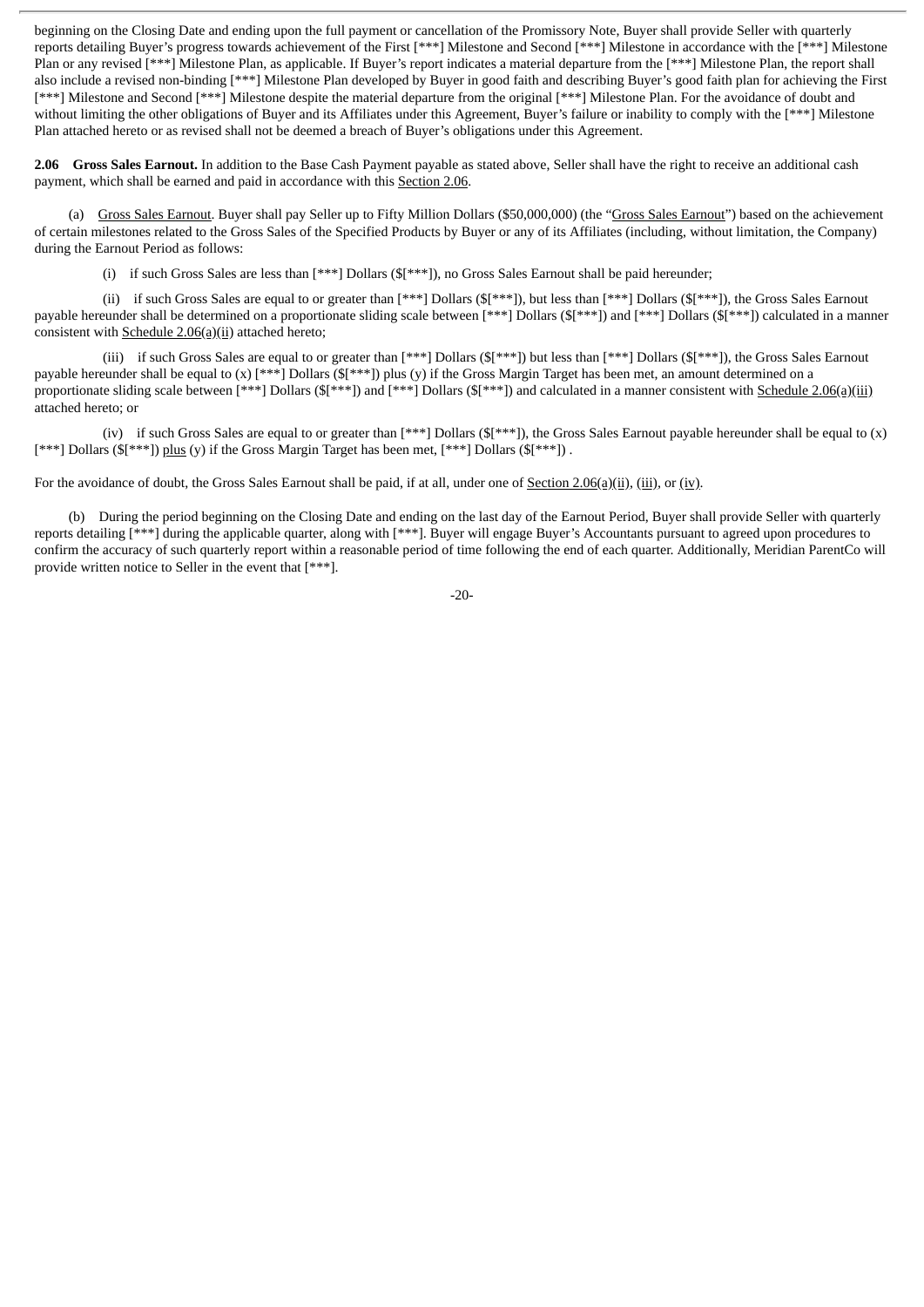## (c) Payment of Gross Sales Earnout.

(i) Buyer shall provide the Seller, within sixty (60) days after the end of the Earnout Period, (A) a written report indicating, on a product-by-product basis, the calculation of Gross Sales of the Specified Products by Buyer and its Affiliates and the calculation of Gross Margin Target (if applicable) during the Earnout Period, and (B) Buyer's calculation of the Gross Sales Earnout, if any, (the "Earnout Statement"), together with and a certificate of the Chief Financial Officer of the Buyer certifying (without personal liability) that the Earnout Statement was prepared in accordance with US GAAP applied using the same accounting methods, practices, principles, policies and procedures, with consistent classifications, judgments and valuation and estimation methodologies that were used in the preparation of Meridian ParentCo's financial statements for the most recent fiscal year end. Buyer will engage Buyer's Accountants pursuant to agreed upon procedures to confirm the accuracy of the Earnout Statement within sixty (60) days after the end of the Earnout Period.

(ii) All such amounts shall be expressed in U.S. dollars, and such reports shall include the rates of exchange used in accordance with US GAAP to convert to U.S. dollars from the currency in which such sales were made or payments received.

(iii) On or before the tenth (10th) Business Day following the date on which the Seller accepts Buyer's calculation of the Gross Sales Earnout and Gross Margin Target (if applicable) (either by delivering written notice of acceptance to Buyer or by deemed acceptance under Section 2.06(c)(iv) below) or the date the Gross Sales Earnout and Gross Margin Target (if applicable) is finally determined under Section 2.06(c)(iv) below, Buyer shall pay Seller the Gross Sales Earnout by wire transfer of immediately available funds to an account designated by Seller.

(iv) Buyer shall and shall cause its Affiliates to keep complete, true and accurate books of account and records supporting its calculation of any Gross Sales Earnout earned hereunder, including, without limitation, on a product-by-product basis, Buyer's calculation of Gross Sales for the Specified Products during the Earnout Period and Gross Margin Target (if applicable). Buyer shall and shall cause its Affiliates to provide Seller and or any of its Affiliates and designated Representatives with reasonable access during normal business hours to the books, records (including work papers, schedules, memoranda and other documents), supporting data and employees of Buyer to the extent reasonably requested to verify the calculation of any Gross Sales Earnout and Gross Margin Target (if applicable). If Seller has any objections to the Earnout Statement, the Seller shall deliver to Buyer a statement setting forth, in reasonable detail, its objections thereto (each, an "Earnout Objection Statement"). If an Earnout Objection Statement is not delivered to Buyer within forty-five (45) Business Days after delivery of the Earnout Statement, the Earnout Statement as prepared by Buyer shall be deemed irrevocably accepted by the Seller and be final, binding and non-appealable by the parties. The Seller and Buyer shall negotiate in good faith to resolve the objections raised in any Earnout Objection Statement, but if they do not reach a final resolution within thirty (30) days after the delivery of an Earnout Objection Statement to Buyer, any unresolved disputes shall be submitted to the office of an impartial nationally recognized firm of independent certified public accountants (other than Seller's Accountants and Buyer's Accountants or any other firm that provides services to the Buyer or the Seller or any of their Affiliates) mutually selected by Buyer and the Seller, or failing an agreement, by the court (the "Earnout Accounting Firm") who, acting as experts and not

-21-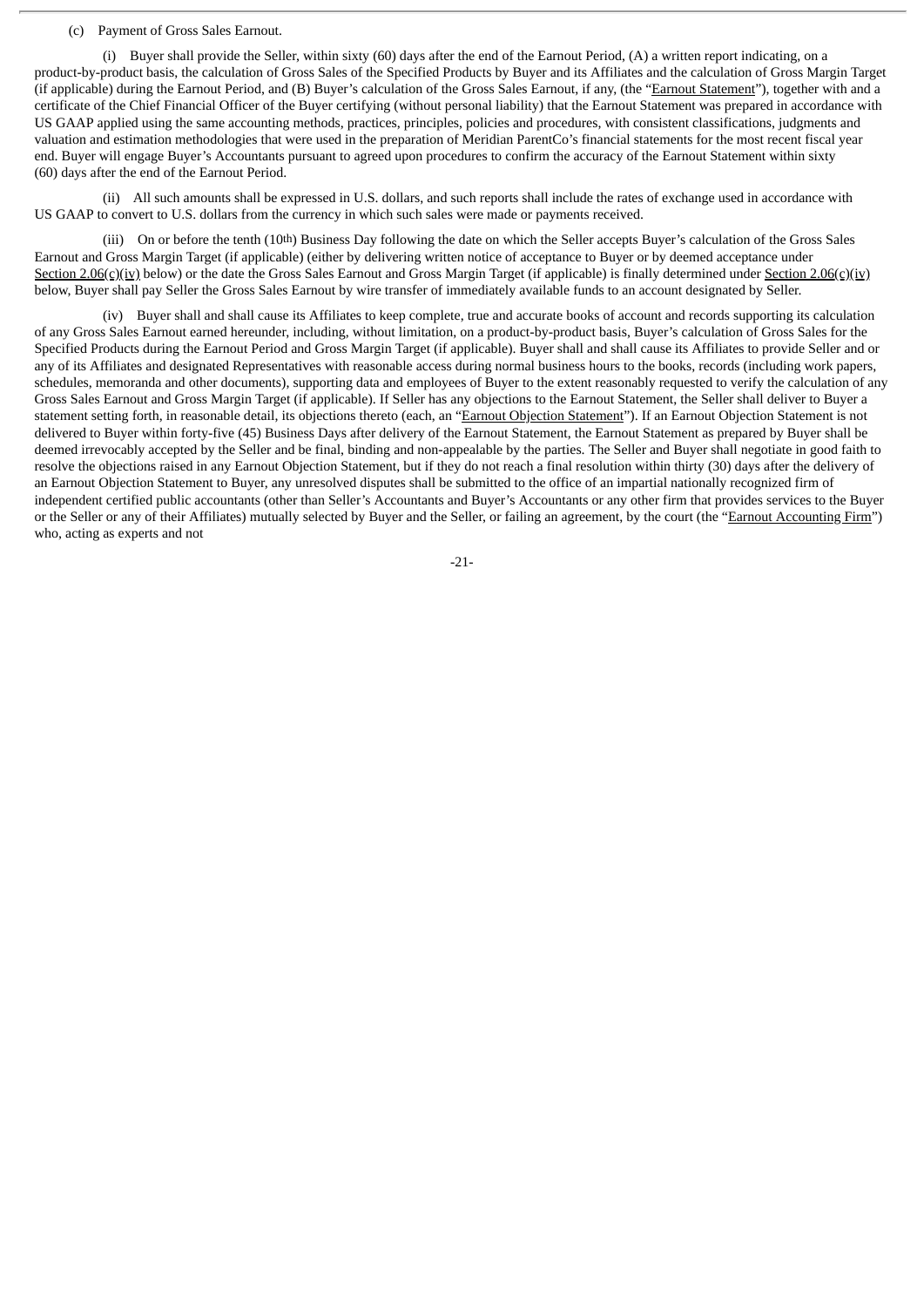arbitrators, shall resolve the disputed amounts only and make any adjustments to the Earnout Statement, as the case may be. In the event any such dispute is submitted to the Earnout Accounting Firm, each party shall be permitted to submit a statement setting forth its calculation of the applicable Gross Sales Earnout, together with such supporting documentation as it deems appropriate, to the Earnout Accounting Firm. The Seller and Buyer shall use their respective commercially reasonable efforts to cause the Earnout Accounting Firm to resolve such dispute as soon as practicable, but in any event within thirty (30) days after the date on which the Earnout Accounting Firm receives the applicable statements prepared by the Seller and Buyer. The calculation of any Gross Sales Earnout and Gross Margin Target (if applicable) as finally determined by the Earnout Accounting Firm (which such determination shall be made in a manner consistent with the terms of this Agreement and shall not, for any Gross Sales Earnout, be less than the amount set forth in the applicable Earnout Statement nor exceed the amount set forth in the applicable Earnout Objection Statement) shall be final, binding and non-appealable among the parties. The parties hereto agree that all adjustments shall be made without regard to materiality. Each party shall bear its own costs and expenses in connection with the resolution of such dispute by the Earnout Accounting Firm. All costs and expenses of the Earnout Accounting Firm, if any, shall be paid by the parties proportionately based on the difference of each party's calculation of the applicable Gross Sales Earnout as compared to the final determination of the Earnout Accounting Firm. For example, if Buyer proposes a Gross Sales Earnout of \$100, the Seller proposes a Gross Sales Earnout of \$200, and the final determination of the Earnout Accounting Firm is \$160, then sixty percent (60%) of the costs of the Earnout Accounting Firm's review would be borne by Buyer and forty percent (40%) of such costs would be borne by Seller.

## **2.07 Additional Earnout Terms.**

(a) All payments required pursuant to Section 2.06 shall be deemed to be adjustments for Tax purposes to the aggregate Purchase Price paid by Buyer pursuant to this Agreement, unless otherwise required by applicable Law.

(b) In order to maximize the possibility for the achievement and full payment of the Gross Sales Earnout in accordance with Section 2.06 above, from the Closing Date until the date that is sixty (60) days following the end of the Earnout Period, the Buyer undertakes and covenants in favor of the Seller and acknowledges that the Seller is relying upon such undertakings and covenants to complete the transactions:

(i) to, and cause its Affiliates (including, without limitation, the Company) to use Commercially Reasonable Efforts to sell the Specified Products with regard to the achievement of the Gross Sales Earnout and Gross Margin Target (if applicable); *provided*, *however*, the obligation of Buyer to use, or cause its Affiliates to use, such Commercially Reasonable Efforts shall not be deemed a guarantee or assurance of any kind that any Gross Sales Earnout will be earned or paid;

(ii) to use commercially reasonable efforts to secure all financings necessary for the operation of Meridian ParentCo;

(iii) not to change any accounting principle, method, practice or policy relating to the calculation of Gross Sales or Gross Margin Target unless (A) such change is recommended

-22-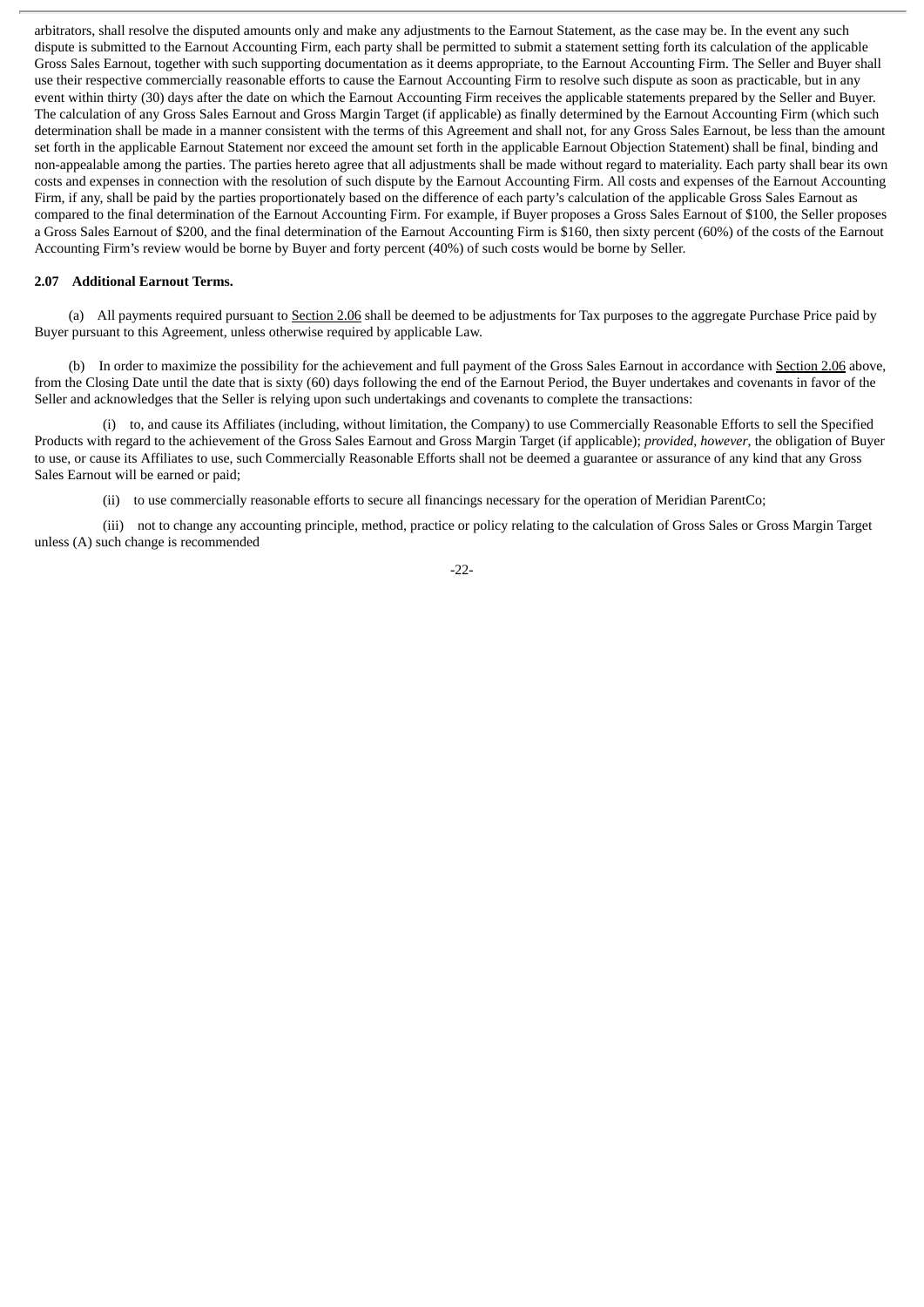by Buyer's accountants as a result of a change in US GAAP, and (B) Meridian ParentCo gives written notice of such change to Seller, which notice shall provide a reasonably detailed description of the change;

(iv) not to and to cause Meridian ParentCo not to initiate any voluntary proceedings under applicable bankruptcy and insolvency laws and similar laws affecting creditors' rights generally; and

(v) not to proceed with the sale, assignment, lease or exchange of all or substantially all of the assets of the Company as of the date hereof to a third party not affiliated with the Buyer or its Affiliates without Seller's consent, which consent will not be unreasonably withheld, conditioned or delayed (it being acknowledged that the Company and Buyer intend to amalgamate on or shortly after Closing), and provided the acquiring third party undertakes to be bound by the terms of this Agreement related to Gross Sales Earnout, including the payment of the Gross Sales Earnout; for greater certainty any Affiliates of the Company who intends to dispose of all or substantially all of the assets of the Company as of the date hereof will be bound by the same obligation as set forth in this paragraph*;*

provided that, in the event that any transaction or restriction set forth in this Section 2.07(b) occurs, the Buyer shall pay to the Seller the full amount of the Gross Sales Earnout within ten (10) Business Days following any such occurrence.

(c) In order to maximize the possibility for the achievement and full payment of the [\*\*\*] Earnout, in accordance with Section 2.05 above, from the Closing Date until the satisfaction or cancellation of the Promissory Note the Buyer undertakes and covenants in favor of the Seller and acknowledges that the Seller is relying upon such undertakings and covenants to complete the transactions:

(i) to, and cause its Affiliates (including, without limitation, the Company) to operate its business in Commercially Reasonable Efforts with respect to achievement of the [\*\*\*] Earnout; *provided*, *however*, the obligation of Buyer to use or cause its Affiliates to use Commercially Reasonable Efforts shall not be deemed a guarantee or assurance of kind that the [\*\*\*] Earnout will be earned or paid;

(ii) not to change the specifications of the [\*\*\*] Assay and the [\*\*\*] Assay in accordance with **Schedule 2**, respectively, unless such change is required to secure the approval of any Governmental Authority and approved by Seller;

(iii) to use commercially reasonable efforts to secure all financings necessary for the operation of Meridian ParentCo;

(iv) not to and to cause Meridian ParentCo not to initiate any voluntary proceedings under applicable bankruptcy and insolvency laws and similar laws affecting creditors' rights generally; and

(v) not to proceed with the sale, assignment, lease or exchange of all or substantially all of the assets of the Company as of the date hereof to a third party not affiliated with the Buyer or its Affiliates without Seller's consent, which consent will not be unreasonably

-23-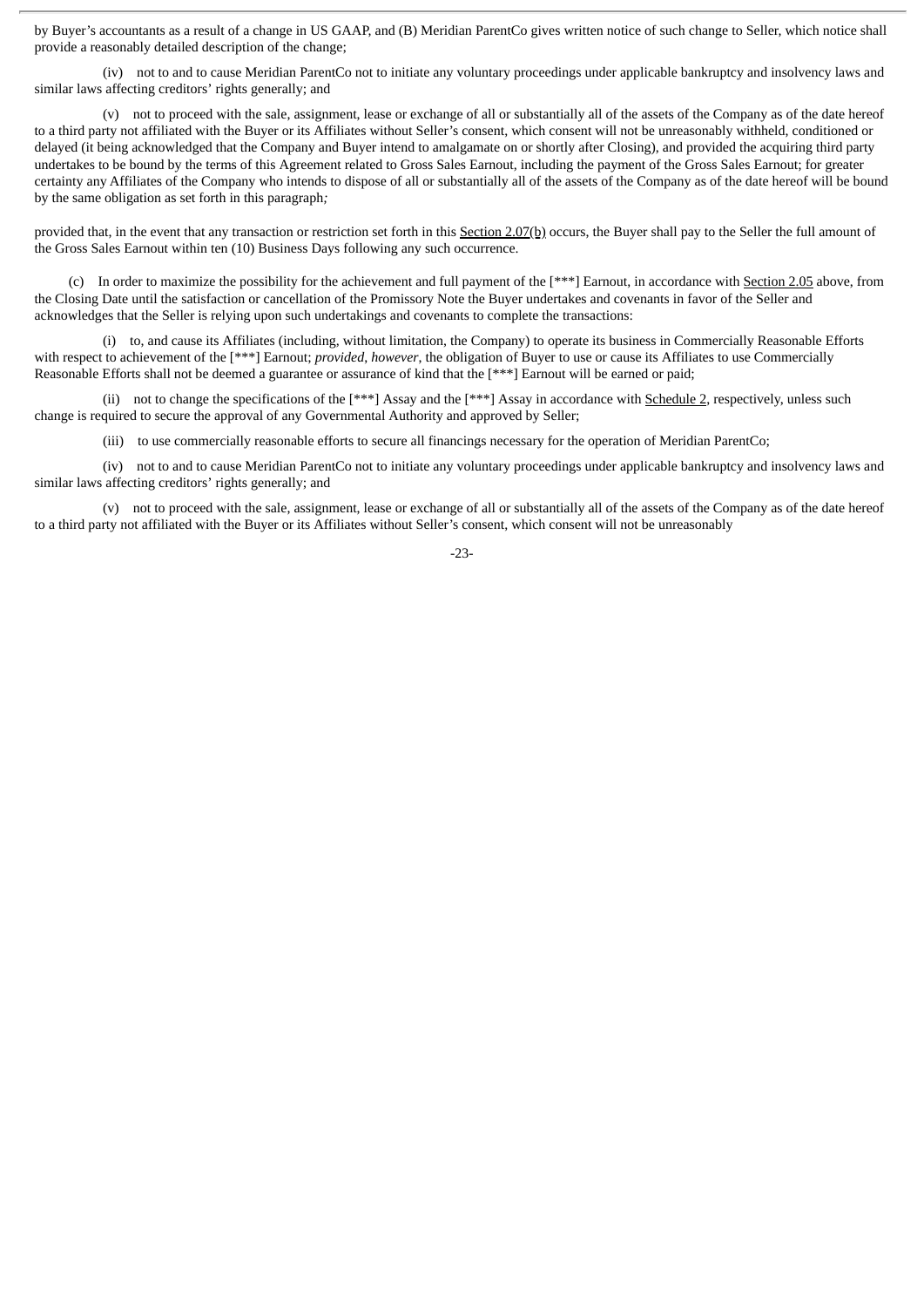withheld, conditioned or delayed (it being acknowledged that the Company and Buyer intend to amalgamate on or shortly after Closing), and provided the acquiring third party undertakes to be bound by the terms of this Agreement related to the [\*\*\*] Milestones, including to the payment of the [\*\*\*] Milestones, in a form acceptable to the Buyer acting reasonably; for greater certainty any Affiliates of the Company who intends to dispose of all or substantially all of the assets of the Company as of the date hereof will be bound by the same obligation as set forth in this paragraph*;*

provided that, in the event that any transaction or restriction set forth in this Section 2.07(c) occurs, the Buyer shall pay to the Seller the full amount of the [\*\*\*] Earnout within ten (10) Business Days following any such occurrence.

### **2.08 Purchase Price Adjustment.**

- (a) Closing Adjustment.
	- (i) At the Closing, the Base Purchase Price shall be adjusted in the following manner:

(A) either (1) an increase by the amount, if any, by which the Estimated Closing Working Capital (as determined in accordance with Section 2.08(a)(ii)) is greater than  $[***]$  (the "Target Working Capital"), or (2) a decrease by the amount, if any, by which the Estimated Closing Working Capital is less than the Target Working Capital;

(B) a decrease by the amount of Estimated Indebtedness.

The net amount after giving effect to the adjustments listed above shall be the actual "Base Cash Payment to be paid at Closing".

(ii) At least three (3) Business Days before the Closing, Seller shall prepare and deliver to Buyer a statement setting forth its good faith estimate of Closing Indebtedness assumed by the Company under the Asset Transfer Agreement (the "Estimated Indebtedness") and Closing Working Capital transferred to the Company under the Asset Transfer Agreement (the "Estimated Closing Working Capital"), and a certificate of the Chief Financial Officer of the Seller (without personal liability) that the calculation of Estimated Indebtedness and the Estimated Closing Working Capital Statement were prepared in accordance with CASPE applied using the same accounting methods, practices, principles, policies and procedures, with consistent classifications, judgments and valuation and estimation methodologies that were used in the preparation of the Audited Financial Statements for the most recent fiscal year end.

(b) Post-Closing Adjustment.

(i) Within ninety (90) days after the Closing Date, Buyer shall prepare and deliver to Seller a statement setting forth its calculation of Closing Indebtedness and Closing Working Capital, which statement shall contain a balance sheet of the Company as of the Closing Date (after giving effect to the Reorganization), its calculation of Closing Working Capital and Closing Indebtedness which shall be prepared in accordance with CASPE applied consistent with the practices that were used in the preparation of the Sample Working Capital Statement, and its

 $-24$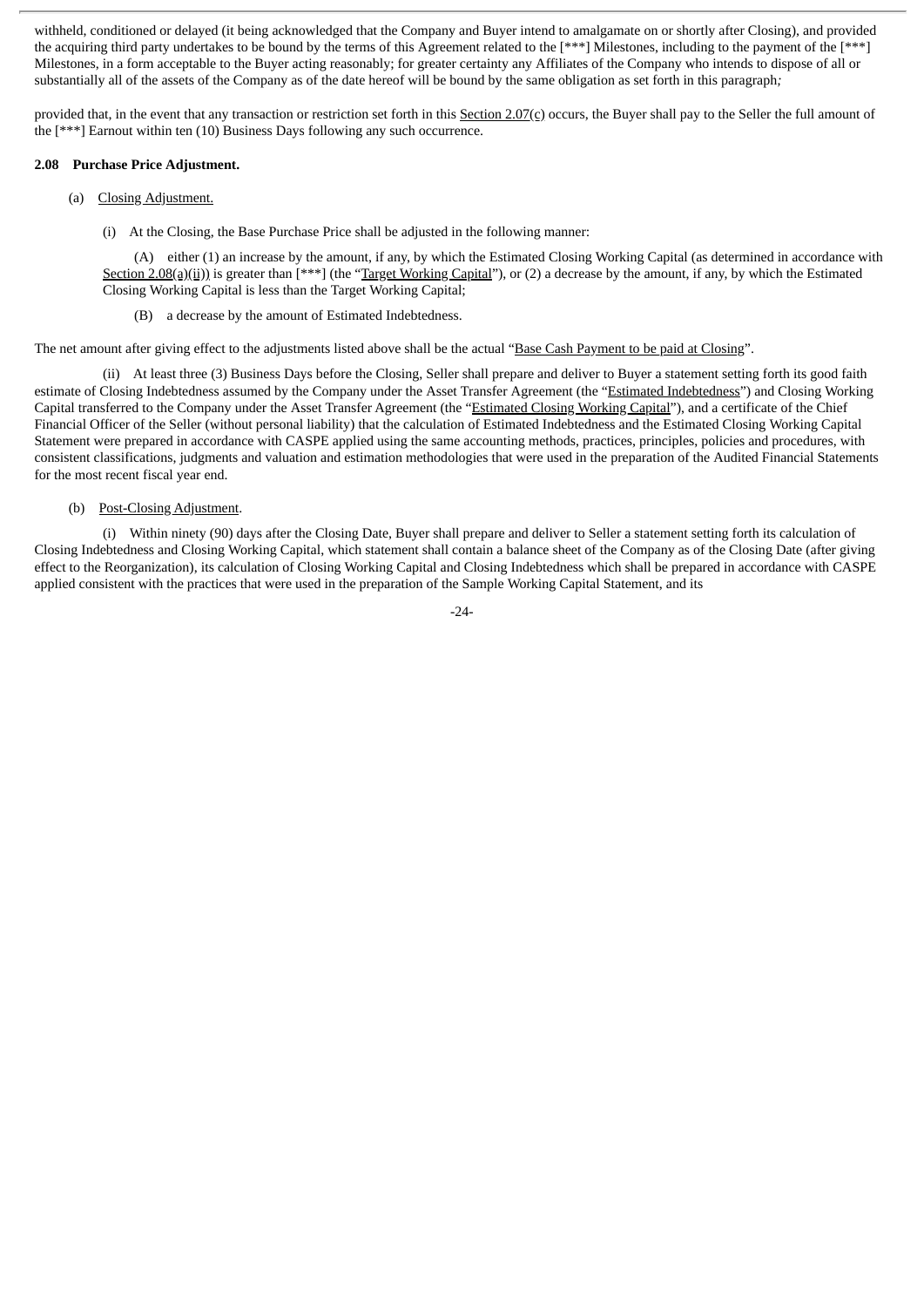calculation of the adjusted Purchase Price, after taking into consideration the foregoing Closing Working Capital and Closing Indebtedness (collectively, the "Closing Working Capital Statement"), and a certificate of the Chief Financial Officer of the Buyer that the Closing Working Capital Statement was prepared in accordance with CASPE applied using the same accounting methods, practices, principles, policies and procedures, with consistent classifications, judgments and valuation and estimation methodologies that were used in the preparation of the Audited Financial Statements for the most recent fiscal year end.

(ii) The Purchase Price shall be (A) increased by the amount (if any) by which the Closing Working Capital is greater than the Estimated Closing Working Capital or decreased by the amount (if any) by which the Closing Working Capital is less than the Estimated Closing Working Capital and (B) increased by the amount (if any) by which the Closing Indebtedness is less than the Estimated Indebtedness and decreased by the amount (if any) by which Closing Indebtedness is more than the Estimated Indebtedness (the "Post-Closing Adjustment").

# (c) Examination and Review.

(i) **Examination**. After receipt of the Closing Working Capital Statement, Seller shall have thirty (30) Business Days (the "Review Period") to review the Closing Working Capital Statement. During the Review Period, Seller and Seller's Accountants shall have access to the books and records of the Company, the personnel of, and work papers prepared by, Buyer and/or Buyer's Accountants relating to the Closing Working Capital Statement as Seller may reasonably request for the purpose of reviewing the Closing Working Capital Statement and to prepare a Statement of Objections (defined below).

(ii) **Objection**. On or prior to the last day of the Review Period, Seller may object to the Closing Working Capital Statement by delivering to Buyer a written statement setting forth Seller's objections in reasonable detail, indicating each disputed item or amount and the basis for Seller's disagreement therewith (the "Statement of Objections"). If Seller fails to deliver the Statement of Objections before the expiration of the Review Period, the Closing Working Capital Statement and the Post-Closing Adjustment reflected in the Closing Working Capital Statement, as the case may be, shall be deemed to have been accepted by Seller. If Seller delivers the Statement of Objections before the expiration of the Review Period, Buyer and Seller shall negotiate in good faith to resolve such objections within thirty (30) days after the delivery of the Statement of Objections (the "Resolution Period"), and, if such objections are so resolved within the Resolution Period, the Closing Working Capital Statement and the Post-Closing Adjustment, as the case may be, with such changes as may have been previously agreed in writing by Buyer and Seller, shall be final and binding.

(iii) **Resolution of Disputes**. If Seller and Buyer fail to reach an agreement with respect to all of the matters set forth in the Statement of Objections before expiration of the Resolution Period, then any amounts remaining in dispute (the "Disputed Amounts") shall be submitted for resolution to the office of an impartial nationally recognized firm of independent certified public accountants (other than Seller's Accountants, Buyer's Accountants or any other accounting firm that regularly provides services to the Buyer or the Seller or any of their Affiliates) appointed by mutual agreement of Buyer and Seller, or failing an agreement, appointed by the court (the "Independent Accountant") who, acting as experts and not arbitrators, shall resolve the

-25-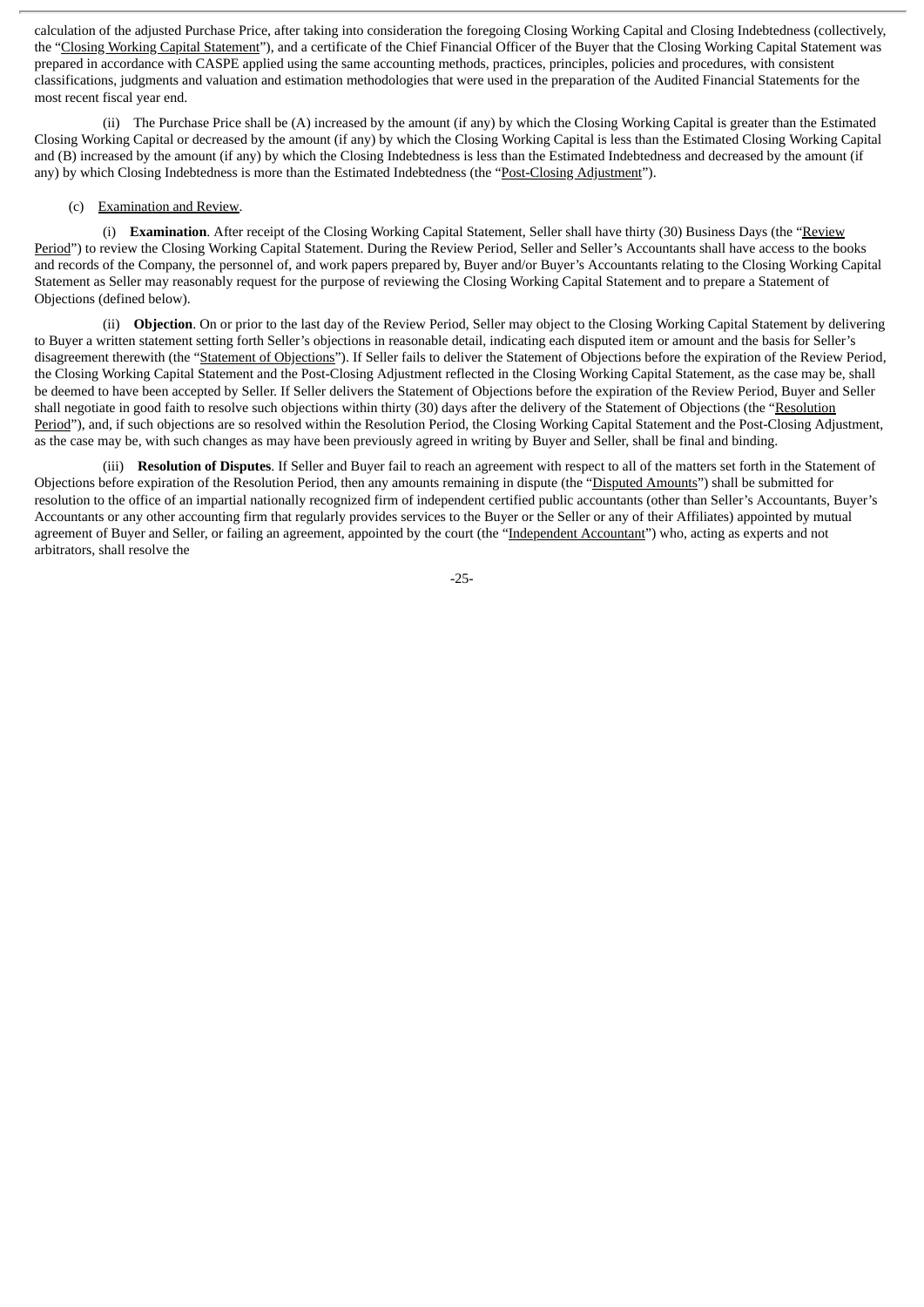Disputed Amounts only and make any adjustments to the Closing Working Capital Statement and the Post-Closing Adjustment, as the case may be. The parties hereto agree that all adjustments shall be made without regard to materiality. The Independent Accountant shall only decide the specific items under dispute by the parties and their decision for each Disputed Amount must be within the range of values assigned to each such item in the Closing Working Capital Statement and the Statement of Objections, respectively. The Buyer and the Seller shall cooperate fully in the preparation of the Closing Working Capital Statement and the Post-Closing Adjustment. While the Independent Accountant is making its determination hereunder, the Buyer and the Seller shall not communicate with the Independent Accountant on the subject matter of its review, except by joint conference call, joint meeting or letter with copy simultaneously delivered to the other party.

(iv) **Fees of the Independent Accountant**. The fees and expenses of the Independent Accountant shall be split based on the difference of each party's calculation of the Post-Closing Adjustment. For example, if Buyer proposes a Post-Closing Adjustment of \$100, the Seller proposes a Post-Closing Adjustment of \$200, and the final determination of the Independent Accountant is \$160, then sixty percent (60%) of the costs of the Independent Accountant's review would be borne by Buyer and forty percent (40%) of such costs would be borne by Seller.

(v) **Determination by Independent Accountant**. The Buyer and the Seller shall deploy their respective commercially reasonable efforts to cause the Independent Accountant to make a determination as soon as practicable, but in any event within thirty (30) days (or such other time as the parties hereto shall agree in writing) after their engagement, and their resolution of the Disputed Amounts and their adjustments to the Closing Working Capital Statement and/or the Post-Closing Adjustment shall be conclusive and binding upon the parties hereto.

## (d) Payments of Post-Closing Adjustment.

(i) Except as otherwise provided herein, any payment of the Post-Closing Adjustment shall be due (A) within five (5) Business Days of acceptance of the applicable Closing Working Capital Statement or (B) if there are Disputed Amounts, then within five (5) Business Days of the resolution described in Section 2.08(c)(v), in each case as described below.

(ii) If the Final Base Purchase Price is greater than the Base Cash Payment to be Paid at Closing, then the amount of such surplus shall be paid by Buyer to Seller by wire transfer of immediately available funds to the accounts designated in writing by Seller at or prior to the date of such payment.

(iii) If the Final Base Purchase Price is less than Base Cash Payment to be Paid at Closing, then the amount of such deficiency shall reduce the Holdback Amount and shall be deemed retained by Buyer.

(e) Adjustments for Tax Purposes. Any surplus or deficiency determined pursuant to this Section 2.08 shall be deemed to be an adjustment for Tax purposes of the aggregate Final Base Purchase Price paid by Buyer pursuant to this Agreement.

# **2.09 Wire Transfer Instructions and Applicable Rate**

-26-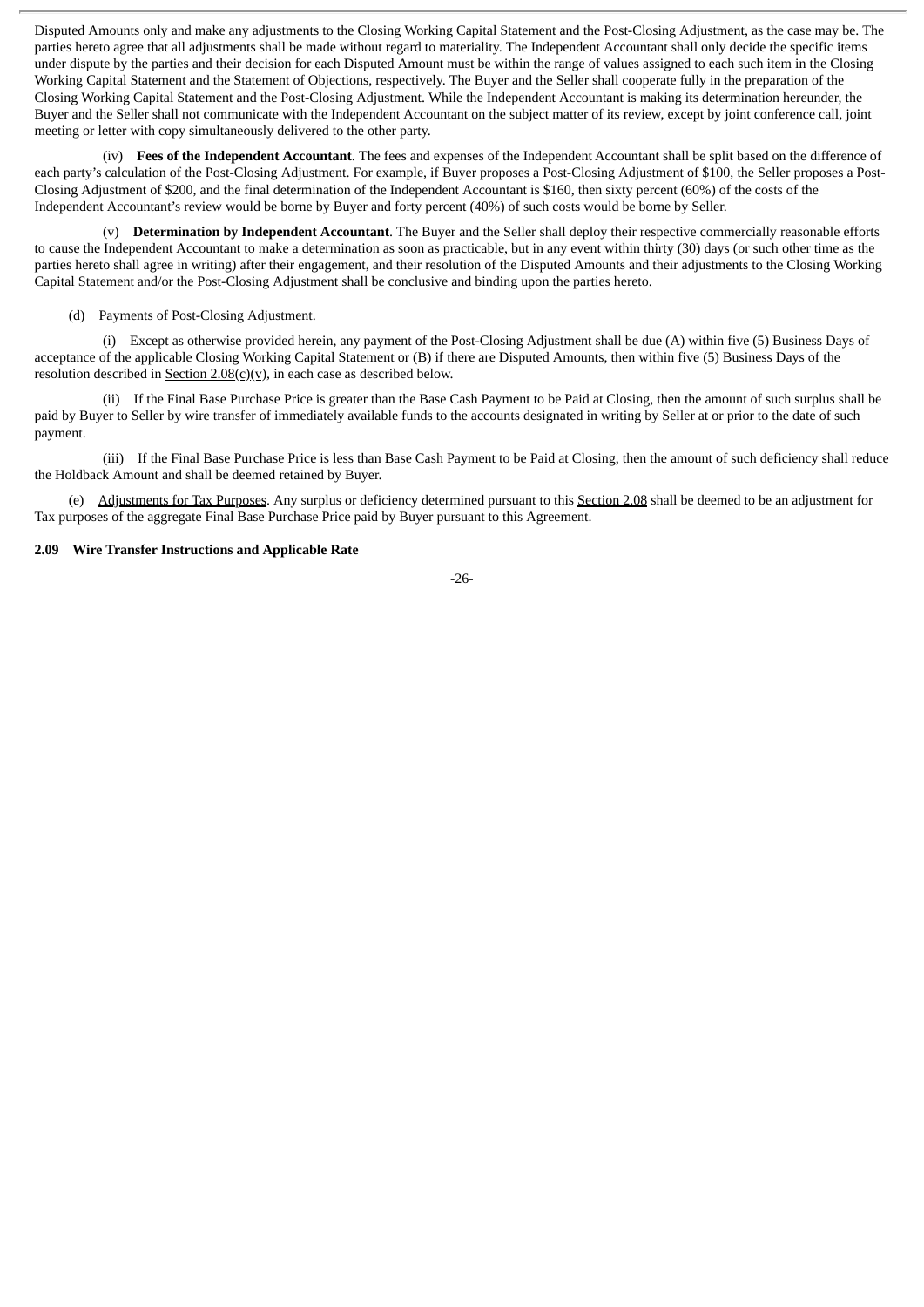Any amounts payable by Buyer to Seller by wire transfer pursuant to this Article II shall be paid by wire transfer or delivery of other immediately available funds to such accounts specified in the Payment Memorandum or to such accounts as otherwise specified in writing by Seller at least three (3) Business Days prior to the applicable payment date. All amounts payable by Buyer to Seller pursuant to this Article II, including under the Promissory Note, shall bear interest at a rate per annum equal to the Applicable Rate, calculated daily both before and after judgement, from the date on which the amount is due to the date of payment by the Buyer to the Seller (it being acknowledged and agreed by the parties that the [\*\*\*] Earnout and Gross Sales Earnout are not deemed to be due until they have been earned and become payable pursuant to Sections 2.05 and 2.06 above).

## **Article III REPRESENTATIONS AND WARRANTIES OF SELLER**

Except as set forth in the correspondingly numbered Disclosure Schedules, Seller represents and warrants to Buyer that the statements contained in this Article III are true and correct as of the date hereof and as of Closing, and acknowledges and agrees that Buyer is relying upon such representations and warranties in connection with the purchase by Buyer of the Purchased Shares notwithstanding any investigation by or on behalf of Buyer. Notwithstanding the foregoing sentence, the parties hereby acknowledge and confirm that all representations and warranties contained in this Article III with respect to or pertaining to the Company, shall be deemed made or given by the Seller after giving effect to the Reorganization and as of the Closing Date. Notwithstanding anything to the contrary herein, the representations and warranties set forth in Sections  $3.11(c)$ ,  $3.12$ ,  $3.13$ ,  $3.14$ ,  $3.15$ , 3.18, 3.19, 3.20, 3.21, 3.22 and 3.26 regarding the Seller or the Business as conducted by Seller prior to the Reorganization which, by their nature, would apply to the Company following Reorganization shall be deemed to also apply to the Company and the Business following the Reorganization as of the Closing Date.

The specification of any dollar amount in the representations or warranties contained in this Agreement or the inclusion of any specific item in any Schedule hereto is not intended to imply that such amounts, or higher or lower amounts, or the items so included or other items, are or are not material, and no party hereto shall use the fact of the setting of such amounts or the inclusion of any such item in any dispute or controversy between the parties as to whether any obligation, item or matter not described herein or included in a Schedule is or is not material for the purposes of this Agreement. No disclosure relating to any possible breach or violation of any contracts or laws shall be construed as an admission or indication that such breach or violation exists or has actually occurred.

# **3.01 Organization and Qualification.**

(a) Seller is a corporation duly organized, validly existing and in good standing under the Laws of Canada and has full corporate power and authority to own, operate or lease the properties and assets now owned, operated or leased by it and to carry on its business as it has been and is currently conducted. Schedule 3.01 sets forth each jurisdiction in which the Seller is registered to do business, and the Seller is duly licensed or qualified to do business and is in good standing in each such jurisdiction.

-27-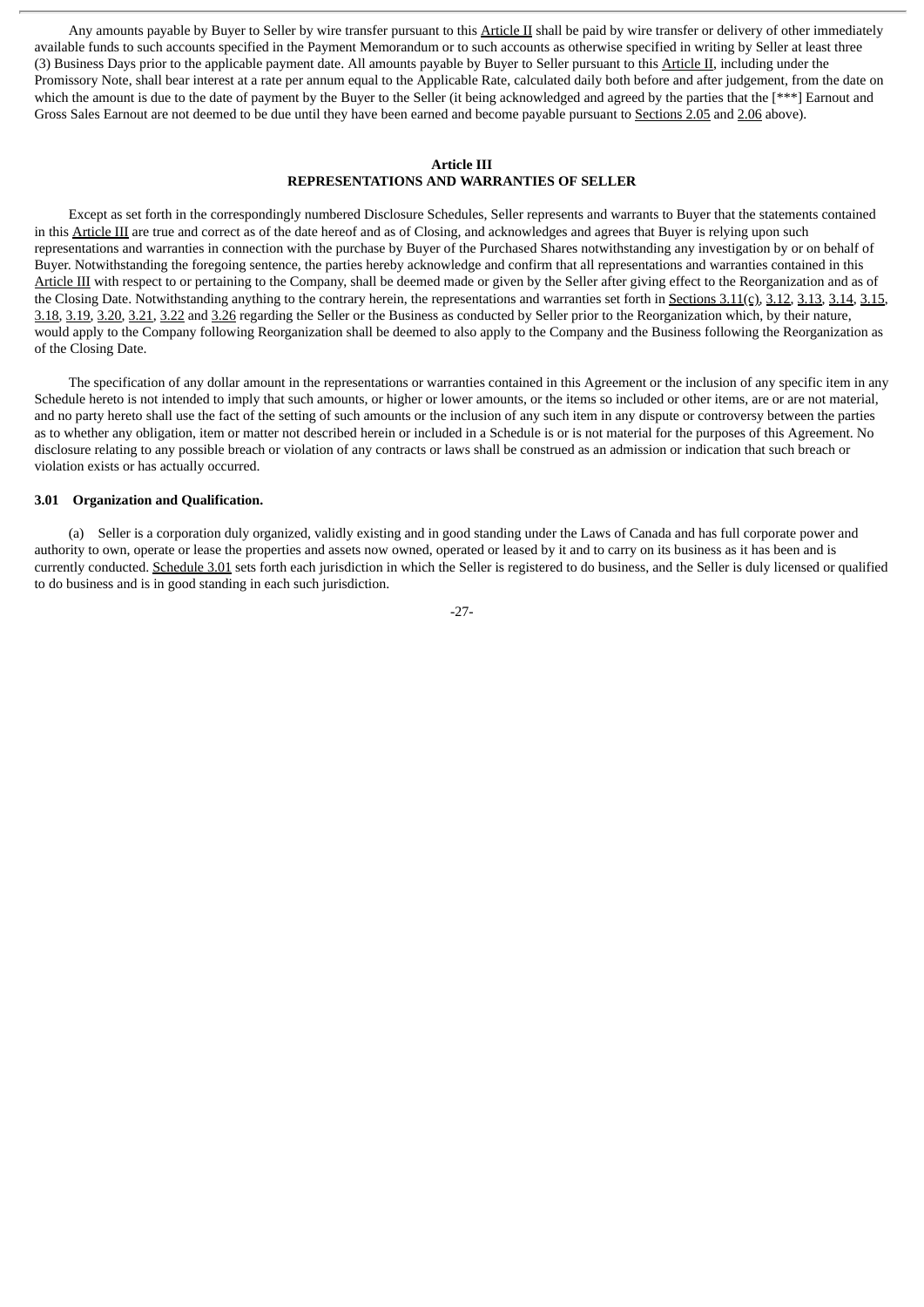# (b) The sole shareholders of the Seller are listed in Schedule 3.01.

# **3.02 Authority; Board Approval.**

(a) Seller has full corporate power and authority to enter into and perform its obligations under this Agreement and the Transaction Documents to which it is a party and to consummate the transactions contemplated hereby and thereby. The execution, delivery and performance by Seller of this Agreement and any Transaction Document to which it is a party and the consummation by Seller of the transactions contemplated hereby and thereby have been duly authorized by all requisite corporate action on the part of Seller and no other corporate proceedings on the part of Seller are necessary to authorize the execution, delivery and performance of this Agreement or to consummate the Reorganization and the other transactions contemplated hereby and thereby. This Agreement has been duly executed and delivered by Seller, and (assuming due authorization, execution and delivery by each other party hereto) this Agreement constitutes a legal, valid and binding obligation of Seller enforceable against Seller in accordance with its terms, subject to bankruptcy, insolvency and other similar Laws affecting creditors' rights generally.

(b) Seller has made available to Buyer true, correct and complete copies of Seller's certificate of incorporation, bylaws and other organizational documents as currently in effect. Seller's certificate of incorporation, bylaws and other organizational documents are in full force and effect (the "Seller's Charter Documents").

**3.03 Capitalization**. As of Closing, the Purchased Shares shall be owned beneficially by Seller, free and clear of all Encumbrances. Upon consummation of the Contemplated Transactions, Buyer shall own all of the Purchased Shares, free and clear of any Encumbrances.

**3.04 No Conflicts; Consents.** The execution, delivery and performance by Seller of this Agreement, the Reorganization Documents, and the Transaction Documents to which it is a party, and the consummation of the transactions contemplated hereby and thereby, including the Reorganization, do not: (i) conflict with or result in a violation or breach of, or default under, any provision of the Seller Charter Documents; (ii) conflict with or result in a violation or breach of any provision of any Law or Governmental Order applicable to Seller; (iii) except as set forth in Schedule 3.04, require the consent, notice or other action by any Person under, conflict with, result in a violation or breach of, constitute a default or an event that, with or without notice or lapse of time or both, would constitute a default under, result in the acceleration of or create in any party the right to accelerate, terminate, modify or cancel any Material Contract to which Seller is a party or by which the Seller is bound or to which any of its properties and assets are or will be subject or any Permit that as of Closing will affect the properties, assets or business of the Seller; or (iv) result in the creation or imposition of any Encumbrance other than Permitted Encumbrances on any properties or assets of Seller or as of Closing the Company. No consent, approval, Permit, Governmental Order, declaration or filing with, or notice to, any Governmental Authority will be required by or with respect to the Seller in connection with the execution, delivery and performance of this Agreement and the Transaction Documents and the consummation of the transactions contemplated hereby and thereby, except as set forth in Schedule 3.04.

**3.05 Financial Statements.** Complete copies of Seller's audited financial statements (including all notes and schedules thereto and all supplemental information) consisting of the balance sheet

-28-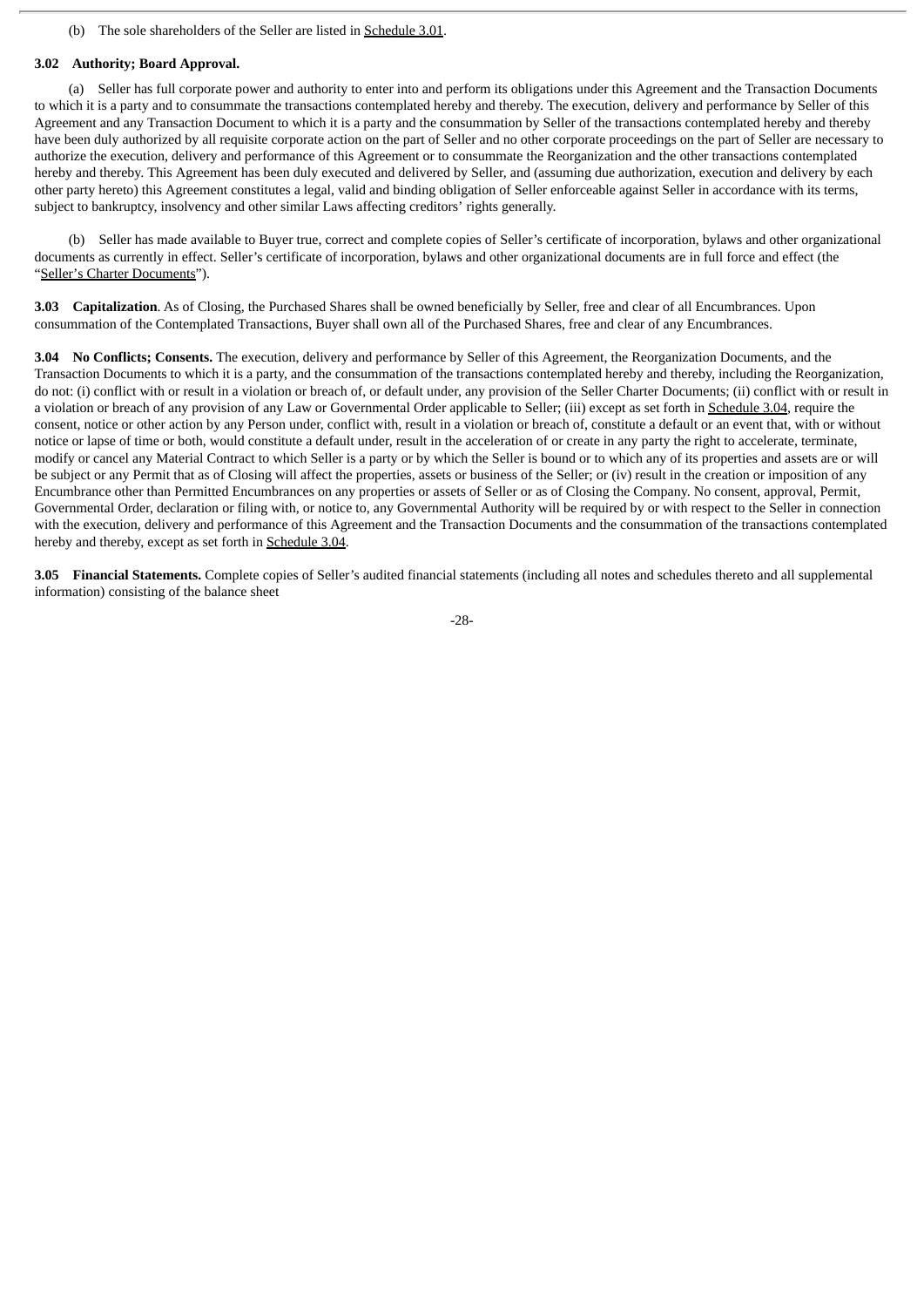of the Seller as at December 31, 2016, December 31, 2017 and December 31, 2018 and the related statements of income and retained earnings, shareholders' equity and cash flow for the year then ended (the "Audited Financial Statements"), and unaudited financial statements consisting of the balance sheet of the Seller as at March 31, 2019 and the related statements of income and retained earnings, shareholders' equity and cash flow for the two-month period then ended (the "Unaudited Financial Statements" and together with the Audited Financial Statements, the "Financial Statements") have been delivered to Buyer. The Financial Statements have been prepared in accordance with CASPE applied on a consistent basis throughout the period involved, subject, in the case of the Unaudited Financial Statements, to normal and recurring year-end adjustments (the effect of which will not be materially adverse) and the absence of notes (that, if presented, would not differ materially from those presented in the Audited Financial Statements). The Financial Statements are based on the books and records of Seller, and fairly present in all material respects the financial position of Seller as of the respective dates they were prepared and the results of the operations of Seller for the periods indicated. The balance sheet of Seller as of March 31, 2019 is referred to herein as the "Balance Sheet" and the date thereof as the "Balance Sheet Date". Seller maintains a standard system of accounting established and administered in accordance with CASPE.

**3.06 Undisclosed Liabilities.** Seller, or as of the Closing Date and to Seller's Knowledge, Company, has no liability of the nature required to be disclosed in a balance sheet in accordance CASPE except (a) those of Seller which are adequately reflected or reserved against in the Balance Sheet as of the Balance Sheet Date and which will be specifically assumed by the Company pursuant to the Asset Transfer Agreement, (b) those which have been incurred in the Ordinary Course consistent with past practice since the Balance Sheet Date and which will be specifically assumed by the Company pursuant to the Asset Transfer Agreement, and (c) those which are described in the notes to the Financial Statements.

**3.07 Absence of Certain Changes, Events and Conditions.** Since the Balance Sheet Date, (1) except as set forth on Schedule 3.07, (2) other than in the Ordinary Course consistent with past practice, and (3) other than the Reorganization, there has not been, with respect to Seller or to Seller's Knowledge the Company (following the Reorganization), any:

(a) event, occurrence or development that has had, or could reasonably be expected to have, individually or in the aggregate, a Material Adverse Effect;

- (b) amendment of the certificate of incorporation, bylaws, or other organizational documents;
- (c) split, combination or reclassification of any shares of its share capital or other equity interests, as applicable;

(d) issuance, sale or other disposition of any of its share capital or other equity interests, as applicable, or grant of any options, warrants or other rights to purchase or obtain (including upon conversion, exchange or exercise) any of its share capital or other equity interests, as applicable;

-29-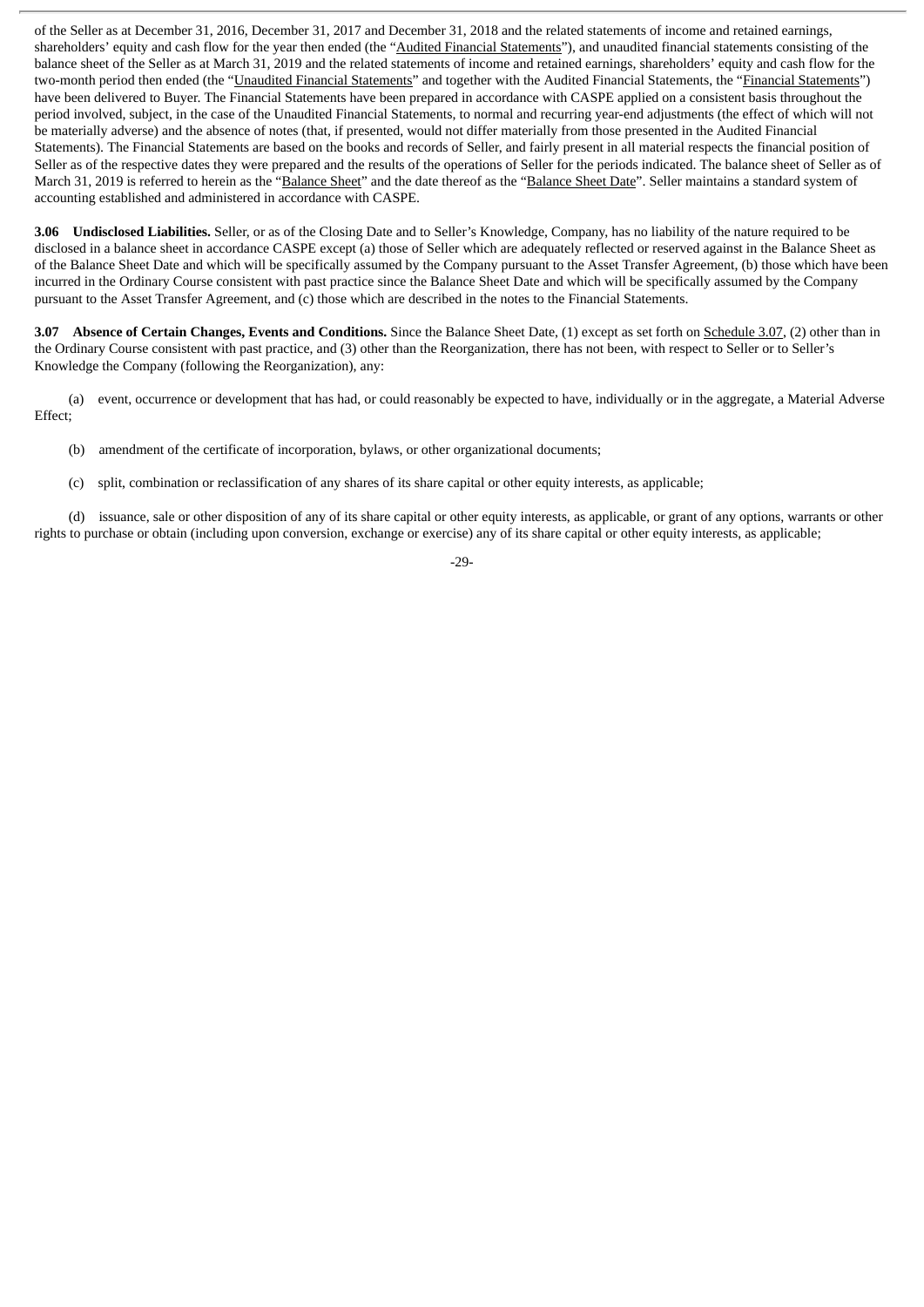(e) declaration or payment of any dividends or distributions on or in respect of any of its share capital or other equity interests, as applicable or redemption, purchase or acquisition of its share capital or other equity interests, as applicable;

(f) change in any method of accounting or accounting practice, except as required by CASPE or as disclosed in the notes to the Financial Statements;

(g) change in cash management practices and its policies, practices and procedures with respect to collection of accounts receivable, establishment of reserves for uncollectible accounts, accrual of accounts receivable, inventory control, prepayment of expenses, payment of trade accounts payable, accrual of other expenses, deferral of revenue and acceptance of customer deposits;

- (h) entry into any Contract that would constitute a Material Contract;
- (i) acceleration, termination, material modification to or cancellation of any Material Contract to which it is a party or by which it is bound;

(j) incurrence, assumption or guarantee of any indebtedness for borrowed money except unsecured current obligations and Liabilities incurred in the ordinary course of business consistent with past practice;

(k) any writing up or writing down of any of the assets or re-evaluation of inventory of;

(l) transfer, assignment, sale or other disposition of any of the assets shown or reflected in the Balance Sheet or cancellation of any debts or entitlements;

(m) transfer, assignment or grant of any license or sublicense of any material rights under or with respect to any Company Intellectual Property or Company IP Agreements;

- (n) material damage, destruction or loss (whether or not covered by insurance) to its property;
- (o) increase in the compensation of its employees, other than as provided for in any written agreements or in the ordinary course of business;
- (p) any capital investment in, or any loan to, any other Person;
- (q) adoption, material modification or termination of any Benefit Plan;

(r) any loan to (or forgiveness of any loan to), or entry into any other transaction with, any of its shareholders or current or former directors, officers and employees;

(s) entry into a new line of business or abandonment or discontinuance of existing lines of business;

-30-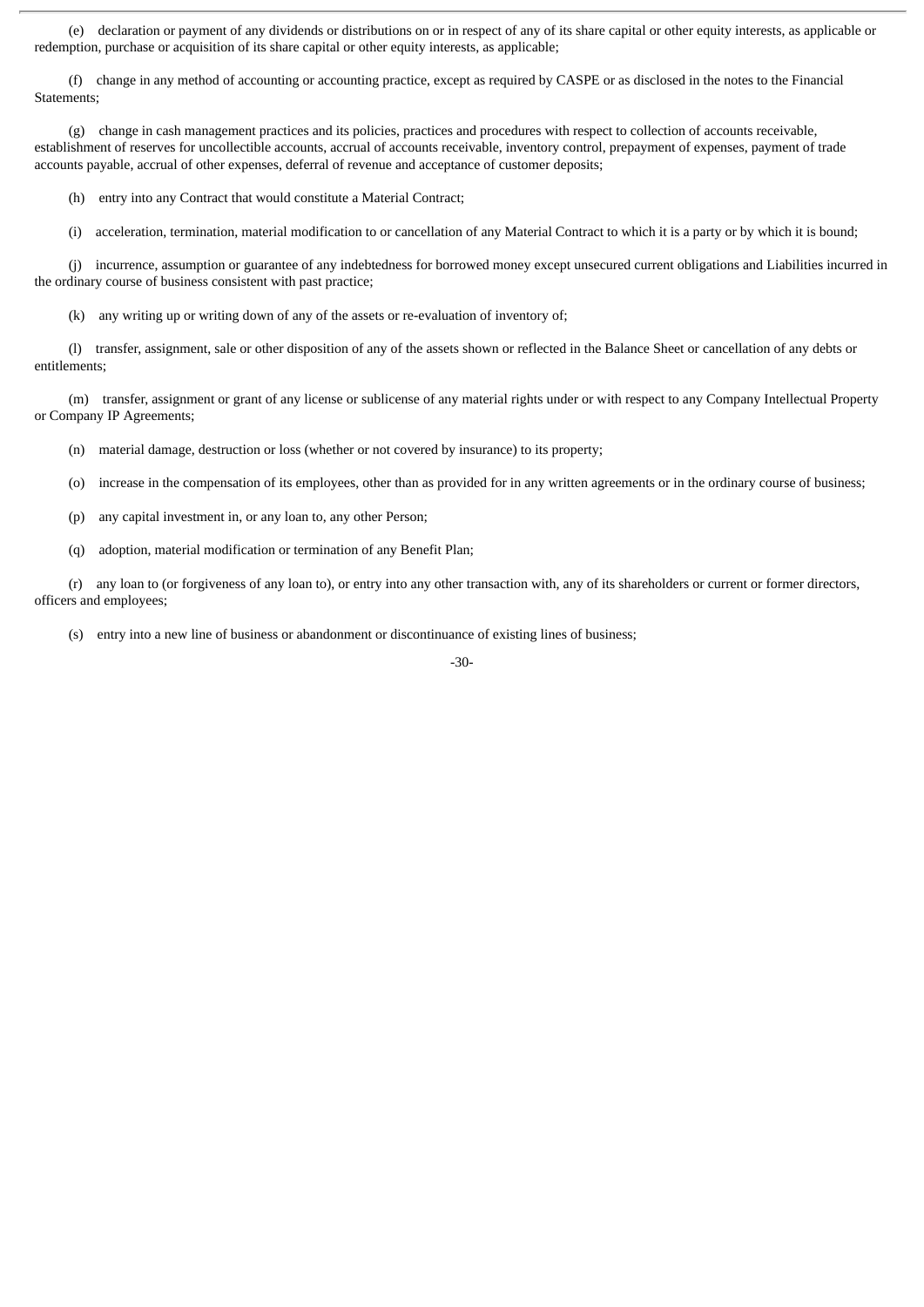(t) adoption of any plan of merger, arrangement, consolidation, reorganization, liquidation or dissolution or filing of a petition in bankruptcy under any provisions of federal, provincial or state bankruptcy Law or consent to the filing of any bankruptcy petition against it under any similar Law;

(u) grant of any bonuses, whether monetary or otherwise, or increase in any wages, salary, severance, pension or other compensation or benefits in respect of its current or former employees, officers, directors, independent contractors or consultants, other than as provided for in any written agreements or in the Ordinary Course or required by applicable Law, (ii) material change in the terms of employment for any employee or any termination of any officers or Key employees, or (iii) action to accelerate the vesting or payment of any compensation or benefit for any current or former employee, officer, director, independent contractor or consultant, except as required by written agreement or in the Ordinary Course or required by applicable Law;

(v) hiring or promoting any person as or to (as the case may be) an officer or hiring or promoting any employee below officer except to fill a vacancy in the ordinary course of business;

(w) other than in the Ordinary Course consistent with past practices or as may be required by applicable Law, adoption, modification or termination of any: (i) employment, severance, retention or other agreement with any current or former employee, officer, director, independent contractor or consultant, (ii) Benefit Plan or (iii) collective bargaining or other agreement with a Union, in each case whether written or oral;

(x) purchase, lease or other acquisition of the right to own, use or lease any property or assets for an amount in excess of \$25,000, individually (in the case of a lease, per annum) or \$75,000 in the aggregate (in the case of a lease, for the entire term of the lease, not including any option term), except for purchases of inventory or supplies in the Ordinary Course consistent with past practice;

(y) imposition of any Encumbrance, other than a Permitted Encumbrance, upon any of its properties, shares or assets, tangible or intangible;

(z) acquisition by merger, amalgamation or consolidation with, or by purchase of a substantial portion of the assets or shares of, or by any other manner, any business or any Person or any division thereof; or

(aa) any agreement to do any of the foregoing, or any action or omission that would result in any of the foregoing.

#### **3.08 Material Contracts.**

(a) Schedule 3.08(a) lists each of the following Contracts of the Seller and, as of Closing, the Company (such Contracts, together with all Contracts concerning the occupancy, management or operation of any Real Property listed or otherwise disclosed in Schedule 3.11(c)) and all Intellectual Property related Contracts set forth in Schedule 3.12(c), being "Material Contracts", provided that for the purposes hereof and of the certificate in Section 2.04(b)(iv), the term Material Contracts shall include only those Material Contracts that would have been effectively transferred to the Company of the Closing Date):

$$
-31-
$$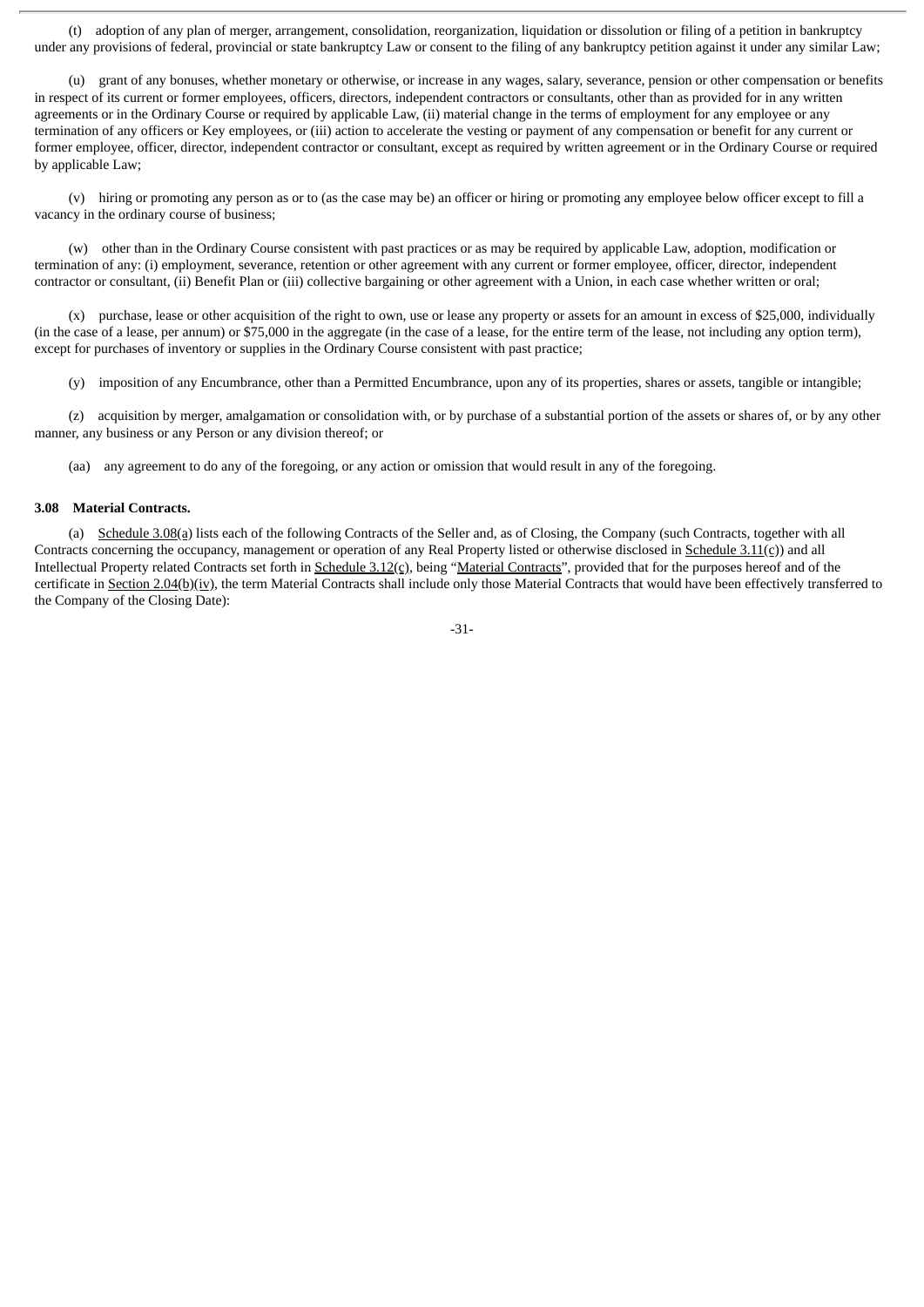(i) each Contract involving aggregate consideration in excess of \$100,000 and which, in each case, cannot be cancelled by the Company or Seller, as applicable, without penalty or without more than sixty (60) days' notice;

- (ii) all Clinical Trial Agreements;
- (iii) all Material Transfer Agreements;
- (iv) all research and development agreements;
- (v) all Company IP Agreements;

(vi) all Contracts that require the Company or Seller to purchase its total requirements of any product or service from a third party or that contain "take or pay" provisions;

(vii) all Contracts that relate to the acquisition or disposition of any business, a material amount of stock or assets of any other Person (whether by merger, sale of stock, sale of assets or otherwise);

(viii) all broker, distributor, dealer, manufacturer's representative, franchise, agency, sales promotion, market research, marketing consulting and advertising Contracts to which the Company or Seller is a party;

(ix) all employment agreements for the employees in Canada of the Seller or as of the Closing Date of the Company and Contracts with independent contractors or consultants (or similar arrangements) to which the Seller is a party and to which the Company will be a party as of the Closing Date and which provide for a length of notice or termination or severance payment required to terminate employment or services, other than such as results by Law from the employment of an employee without an agreement as to notice, termination or severance;

(x) all Contracts with any Governmental Authority to which the Company or Seller is a party, including without limitation any loan or funding Contract ("Contracts with Governmental Authorities");

(xi) any Contracts to which the Company or Seller is a party that provide for any joint venture, partnership or similar arrangement by the Company or Seller;

(xii) all collective bargaining agreements or Contracts with any Union to which the Company or Seller is a party;

(xiii) each Contract with a Material Customer or a Material Supplier;

(xiv) each Contract under which Seller or Company has directly or indirectly made any advance, loan, mortgage, note, bond, extension of credit or capital contribution to, or other investment in, or guaranteed the obligations of, any Person (other than extensions of credit to customers in the ordinary course of business);

-32-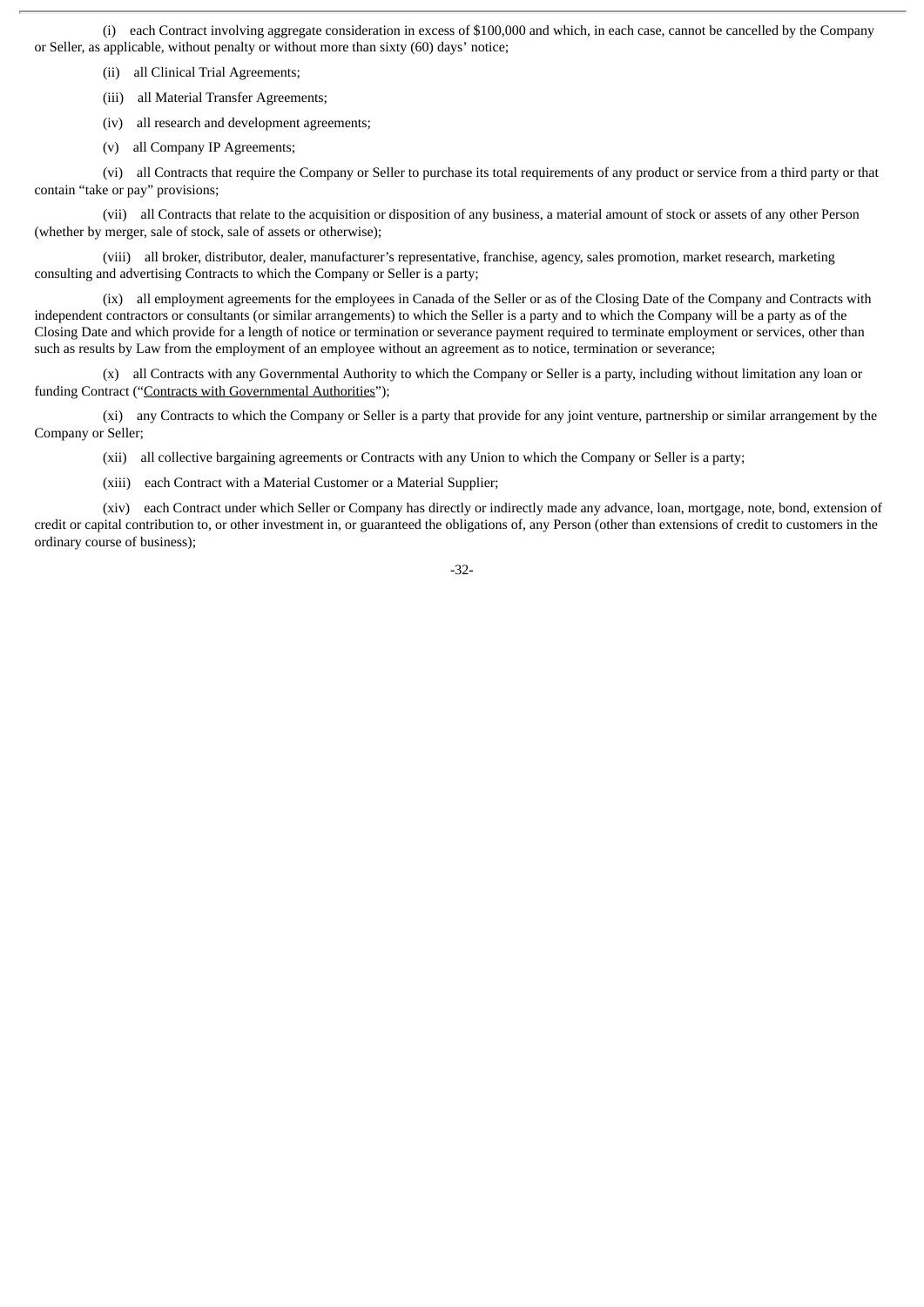(xv) except for Contracts relating to trade receivables, all Contracts relating to Indebtedness (including, without limitation, guarantees) of Seller or Company;

(xvi) each Contract pledging or otherwise placing an Encumbrance (other than a Permitted Encumbrance) on any assets or properties of Seller or Company;

(xvii) all Contracts between or among Seller and/or Company on the one hand and any Affiliate of Seller and/or Company on the other hand, except for any Contracts with Après-Demain Holding SA and its Affiliates which will be terminated prior to Closing;

(xviii) any Contract limiting the freedom of the Seller or the Company to engage in any line of business, compete with any other Person or solicit employees or clients.

(b) Each Material Contract is valid and binding on the Seller and, as of Closing, the Company, in accordance with its terms and is in full force and effect, subject to bankruptcy, insolvency and other similar Laws affecting creditors' rights generally. None of Seller (and, as of Closing, the Company) or, to Seller's Knowledge, any other party thereto is in breach of or default under (or, to Seller's Knowledge, is alleged to be in breach of or default under) in any material respect, or has provided or received any written notice of any intention to terminate, any Material Contract. No event or circumstance has occurred that, with notice or lapse of time or both, would reasonably constitute a material event of default under any Material Contract or result in a termination thereof or would cause or permit the acceleration or other changes of any material right or obligation or the loss of any material benefit thereunder. Complete and correct copies of each Material Contract (including all modifications, amendments and supplements thereto and waivers thereunder) have been made available to Buyer.

## **3.09 Contracts with Governmental Authorities.**

(a) Except as set forth on Schedule 3.09, neither Seller nor to Seller's Knowledge the Company (a) is a party to any Government Contract currently in effect, (b) has been a party to any Government Contract which was in effect at any time during the three (3) years prior to the date hereof except Contracts with Governmental Authorities set forth on  $S$ chedule  $3.08(a)(x)$  or (c) has submitted or participated in any Government Bid since January 1, 2017.

(b) Neither the Seller nor to Seller's Knowledge the Company has been, and to Seller's Knowledge, there are no grounds upon which either of them may be refused the award or the renewal of any Contracts with Governmental Authorities.

**3.10 Condition; Sufficiency of Assets.** The assets of the Seller and, as of Closing, the assets of the Seller transferred to the Company under the Asset Transfer Agreement, are in good operating condition subject to normal wear and tear, are operating in compliance with all Permits and Laws, in all material respects, and are adequate to operate the Business immediately following the Closing in substantially the same manner as currently carried on.

## **3.11 Title to Assets; Real Property.**

(a) Neither Seller nor to the Knowledge of the Seller, the Company has ever owned any Real Property.

-33-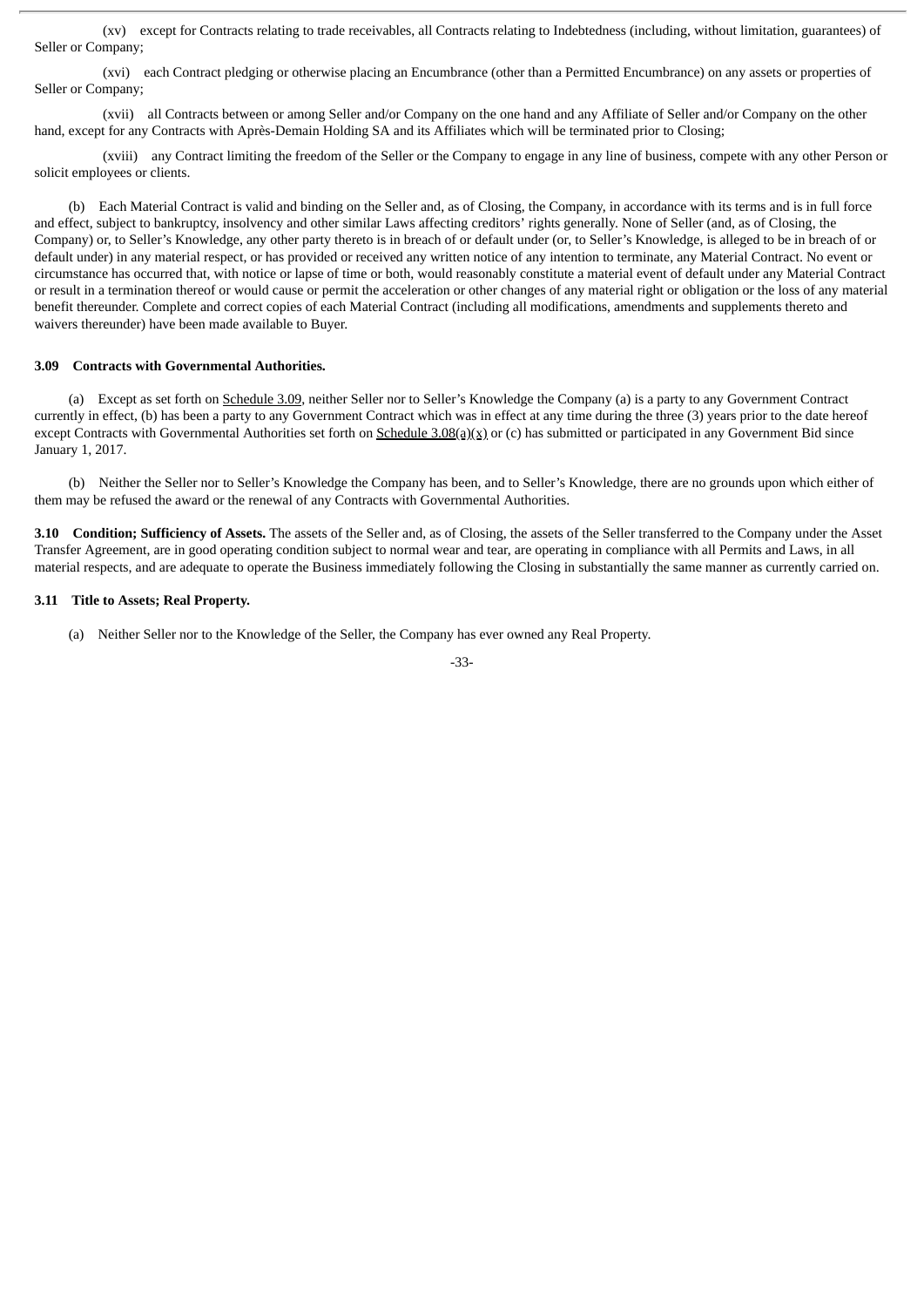(b) Seller has good and valid title to, or a valid leasehold or license interest in, all Real Property leased by the Seller and all of the tangible personal and movable property, assets and equipment (collectively, "Equipment") and other assets reflected on the Balance Sheet or acquired after the Balance Sheet Date, other than properties and assets sold or otherwise disposed of in the Ordinary Course consistent with past practice since the Balance Sheet Date or excluded assets under the Reorganization Documents. All such properties and assets (including leasehold interests) are free and clear of Encumbrances, except for Permitted Encumbrances, and to the extent transferred to the Company under the Asset Transfer Agreement, Company will have good and valid title to, or a valid leasehold or license interest in such properties and assets.

(c) Schedule 3.11(c) lists the street address of each parcel of Real Property leased by the Seller (or as of Closing, the Company). Seller has delivered or made available to Buyer true, complete and correct copies of leases, subleases and other agreements in nature of a lease or right of occupancy of real property to which the Seller (or as of Closing, the Company) is a party (the "Leases"). All the Leases are in full force and effect. Seller and, to Seller's Knowledge, the other parties to any such Lease are not in material default thereunder and there are no matters that, with the notice or passage of time, would be material defaults thereunder. All rental and other amounts due and payable by the Seller (or as of Closing, to Seller's Knowledge, the Company) under any Lease have been paid in full.

# **3.12 Intellectual Property.**

(a) Schedule 3.12(a) lists all (i) Company IP Registrations and (ii) software, trademarks, and trade secrets, that are not registered but that are part of the Company Intellectual Property and that are material to the Business as currently conducted (excluding commercially available off the shelf software licensed to Seller on a non-exclusive basis). All required filings and fees related to the Company IP Registrations have been timely filed with and paid to the relevant Governmental Authorities and authorized registrars, and all Company IP Registrations are otherwise in good standing, and are subsisting and enforceable, and the Company IP Registrations (excluding the [\*\*\*] IP) were validly applied for, and the Company IP Registrations (excluding the [\*\*\*] IP) which have been issued are valid in Canada, the United States and Europe, and to the Seller's Knowledge the Company IP Registrations (excluding the [\*\*\*] IP) which have been issued are valid in the rest of the world.

(b) Seller, and as of Closing upon transfer of the same to the Company under the Asset Transfer Agreement, the Company, owns or otherwise has the right to use, pursuant to a valid license, all Intellectual Property used in the Business in Canada, the United States and Europe, free and clear of Encumbrances, other than Permitted Encumbrances, as such Business is conducted on or before the Closing Date. To Seller's Knowledge, Seller, and as of Closing, the Company, owns or otherwise has the right to use, pursuant to a valid license, all Intellectual Property used in the Business in the rest of the world, as such Business is conducted on or before the Closing Date, free and clear of Encumbrances, other than Permitted Encumbrances. Seller is the sole and exclusive owner (or as disclosed in Schedule 3.12(b), a co-owner) of all right, title and interest in and to the Owned Intellectual Property free and clear of any Encumbrances other than Permitted Encumbrances, including as the owner of record (or as disclosed in Schedule 3.12(b), a co-owner of record) in relation to all Company IP Registrations (except for the [\*\*\*] IP), and the Seller, and as of the Closing Date the Company, has the right to use the Licensed Intellectual Property for the

-34-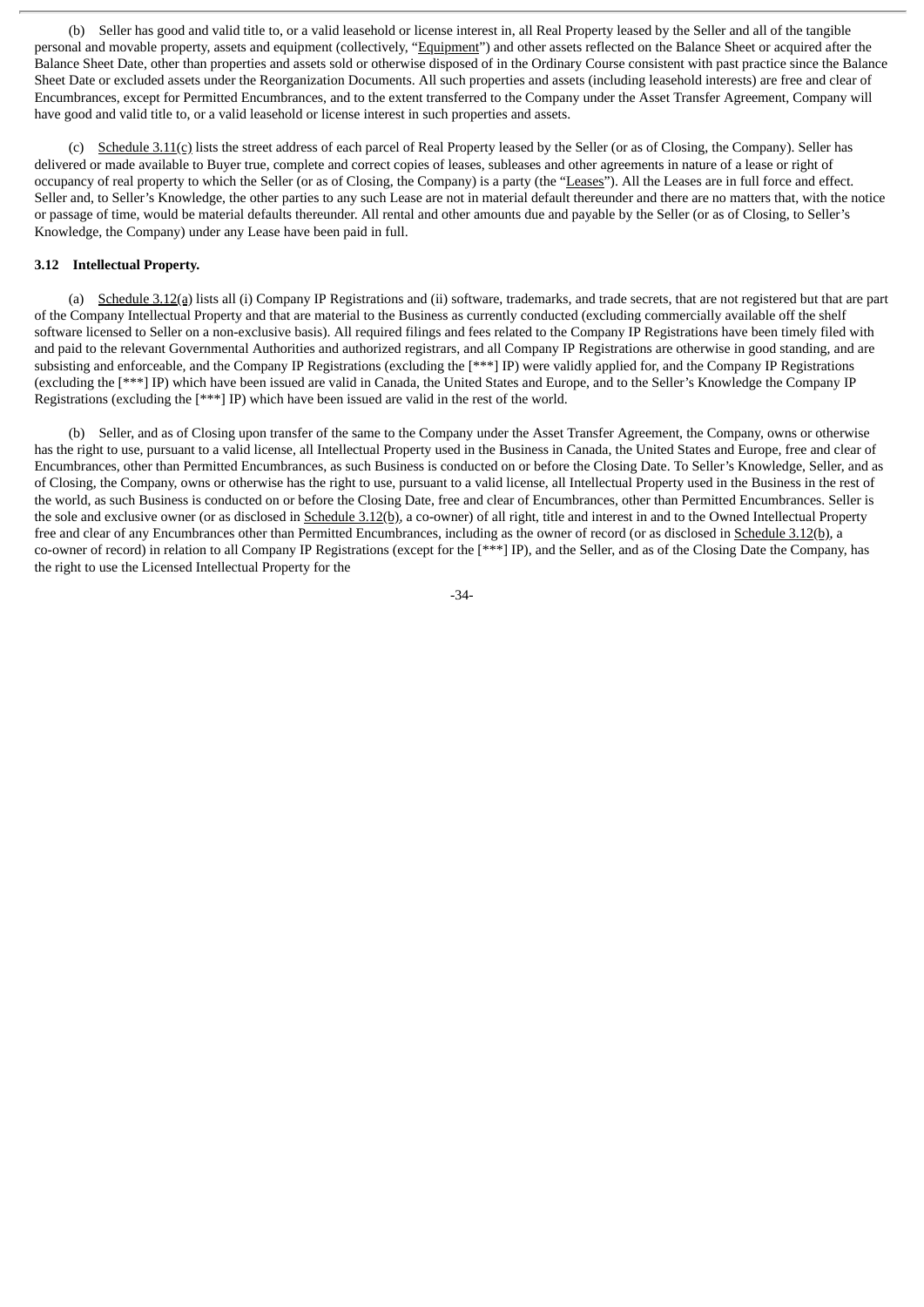conduct of the Business as such Business is conducted on or before the Closing Date, pursuant to the relevant Contracts, which Contracts will remain valid and in full force and effect on and immediately after the time of Closing free and clear of Encumbrances other than Permitted Encumbrances.

(c) Schedule 3.12(c) lists all Company IP Agreements and Contracts relating to Licensed Intellectual Property, other than licenses for commercially available off the shelf software licensed to the Seller on a non-exclusive basis, and Seller has provided Buyer with true and complete copies of all such Contracts, including all modifications, amendments and supplements thereto and waivers thereunder.

(d) Except where Schedule 3.12(d) specifies that there is co-ownership, Seller is, and as of Closing, the Company will be, the sole and exclusive legal and beneficial owner of all right, title and interest in and to the Owned Intellectual Property, including as the owner of record in relation to all Company IP Registrations (except for the [\*\*\*] IP). Seller has the valid right to use the Company Intellectual Property for the conduct of Seller's business or operations in Canada, the United States and Europe, as such Business is conducted as of the Closing Date, in each case, free and clear of Encumbrances other than Permitted Encumbrances, other than as specified in Schedule 3.12(d). To Seller's Knowledge, Seller has the valid right to use the Company Intellectual Property for the conduct of Seller's business or operations in the rest of the world, as such Business is conducted as of the Closing Date, in each case, free and clear of Encumbrances other than Permitted Encumbrances, other than as specified in Schedule 3.12(d). Without limiting the generality of the foregoing and, except as set forth in Schedule 3.12(d), Seller, and as of the Closing Date the Company, has entered into binding, written agreements with every current employee of the Seller, and with every current contractor of the Seller, in each case where such individual developed Company Intellectual Property, or made contributions to the Company Intellectual Property, whereby such employees and contractors (i) acknowledge the Seller's, and as of the Closing Date the Company's, exclusive ownership of all Owned Intellectual Property and (ii) have waived all non-assignable rights in and to the Owned Intellectual Property, including all moral rights therein, in favor of the Seller, and as of the Closing Date the Company, and its successors and assigns. Seller has provided Buyer with copies of all of such agreements

(e) Except as set forth in Schedule 3.12(e), Seller, and as of the Closing Date the Company, has taken all commercially reasonable steps to maintain the Company Intellectual Property and to protect and preserve the confidentiality of all trade secrets included in the Company Intellectual Property, including requiring all Persons having access thereto to execute written non-disclosure agreements.

(f) Except as may be set forth in Schedule 3.12(f), the consummation of the transactions contemplated hereunder will not result in the loss or impairment of or payment of any additional amounts with respect to, nor require the consent of any other Person in respect of, the Seller's right to own, use or hold for use any Intellectual Property as owned, used or held for use under license in the conduct of the Seller's business or operations as currently conducted, including all Company Intellectual Property.

(g) The current and former conduct of the Business in Canada, the United States and Europe, and the current and former products, processes and services of Seller have not infringed,

-35-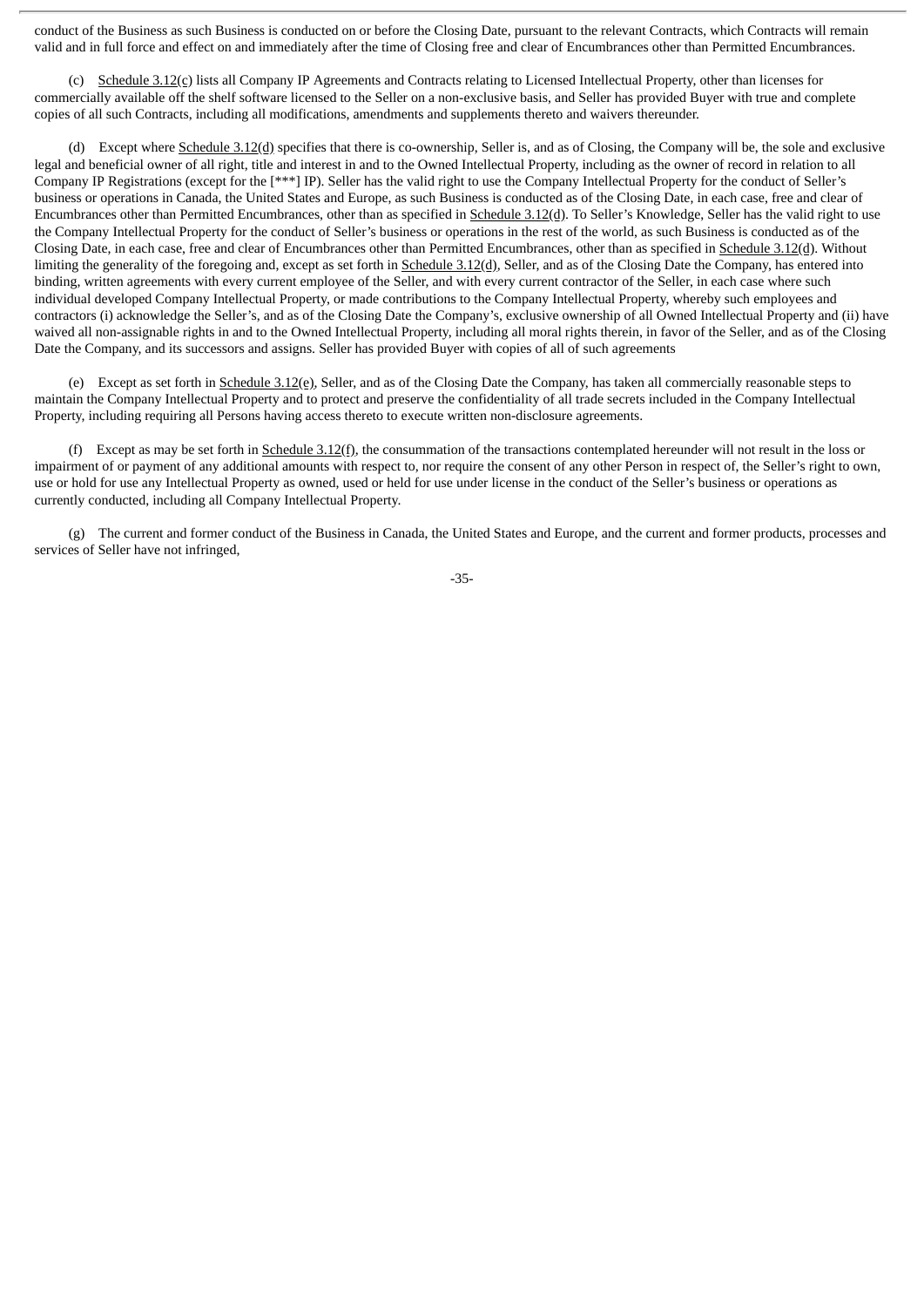misappropriated, diluted or otherwise violated, and do not and will not infringe, dilute, misappropriate or otherwise violate the Intellectual Property or other rights of any Person. To Seller's Knowledge, the conduct of the Business in Canada, the United States and Europe as currently and formerly conducted, and the current and former products, processes and services of the Company, have not infringed, misappropriated, diluted or otherwise violated, and do not and will not infringe, dilute, misappropriate or otherwise violate the Intellectual Property or other rights of any Person. To Seller's Knowledge, the current and former conduct of the Business in the rest of the world, and the products, processes and services of Seller and to Seller's Knowledge the Company, have not infringed, misappropriated, diluted or otherwise violated, and do not and will not infringe, dilute, misappropriate or otherwise violate the Intellectual Property or other rights of any Person. To Seller's Knowledge, no Person has infringed, misappropriated, diluted or otherwise violated, or is currently infringing, misappropriating, diluting or otherwise violating, any Company Intellectual Property.

(h) Except as set forth on Schedule 3.12(h), there are no Actions (including any oppositions, interferences or re-examinations) settled, pending, or to Seller's Knowledge threatened (including in the form of offers to obtain a license): (i) alleging any infringement, misappropriation, dilution or violation of the Intellectual Property of any Person by Seller, and as of the Closing Date and to Seller's Knowledge the Company; (ii) challenging the validity, enforceability, registrability or ownership of any Company Intellectual Property or Seller's, and as of the Closing Date the Company's, rights with respect to any Company Intellectual Property; or (iii) by Seller, and as of the Closing Date and to Seller's Knowledge the Company, or any other Person alleging any infringement, misappropriation, dilution or violation by any Person of the Company Intellectual Property. Seller, and as of the Closing Date and to Seller's Knowledge the Company, is not subject to any outstanding or prospective Governmental Order (including any motion or petition therefor) that does or would restrict or impair the use of any Company Intellectual Property.

(i) Except as set forth in Schedule 3.12(i), the Seller has not received any government funding (such as funding through the Industrial Research Assistance Program).

(j) For the purpose of this Section 3.12, the expression "as such Business is conducted on or before the Closing Date" or "the current and **former conduct of the Business**" means the business of developing, manufacturing, distributing and selling molecular instruments and associated assays for the detection of infectious disease as conducted by the Seller immediately prior to the Reorganization and by the Company as of the Reorganization. For clarity, the business conducted by the Seller immediately prior to the Reorganization and by the Company as of the Reorganization: (i) is deemed to cover the exercise of the Company Intellectual Property for the field of molecular diagnostic testing based on nucleic acid detection on a centripetal platform; and (ii) is not limited to a territorial limitation unless a specific provision of this Agreement provides such limitation.

**3.13 Inventory.** All inventory of Seller, and as of the Closing Date the Company to the extent transferred under the Asset Transfer Agreement, whether or not reflected in the Balance Sheet, consists of a quality and quantity usable and salable in the Ordinary Course consistent with past practice, except for obsolete, damaged, defective or slow-moving items that have been written off or written down to fair market value or for which adequate reserves have been established. As of

-36-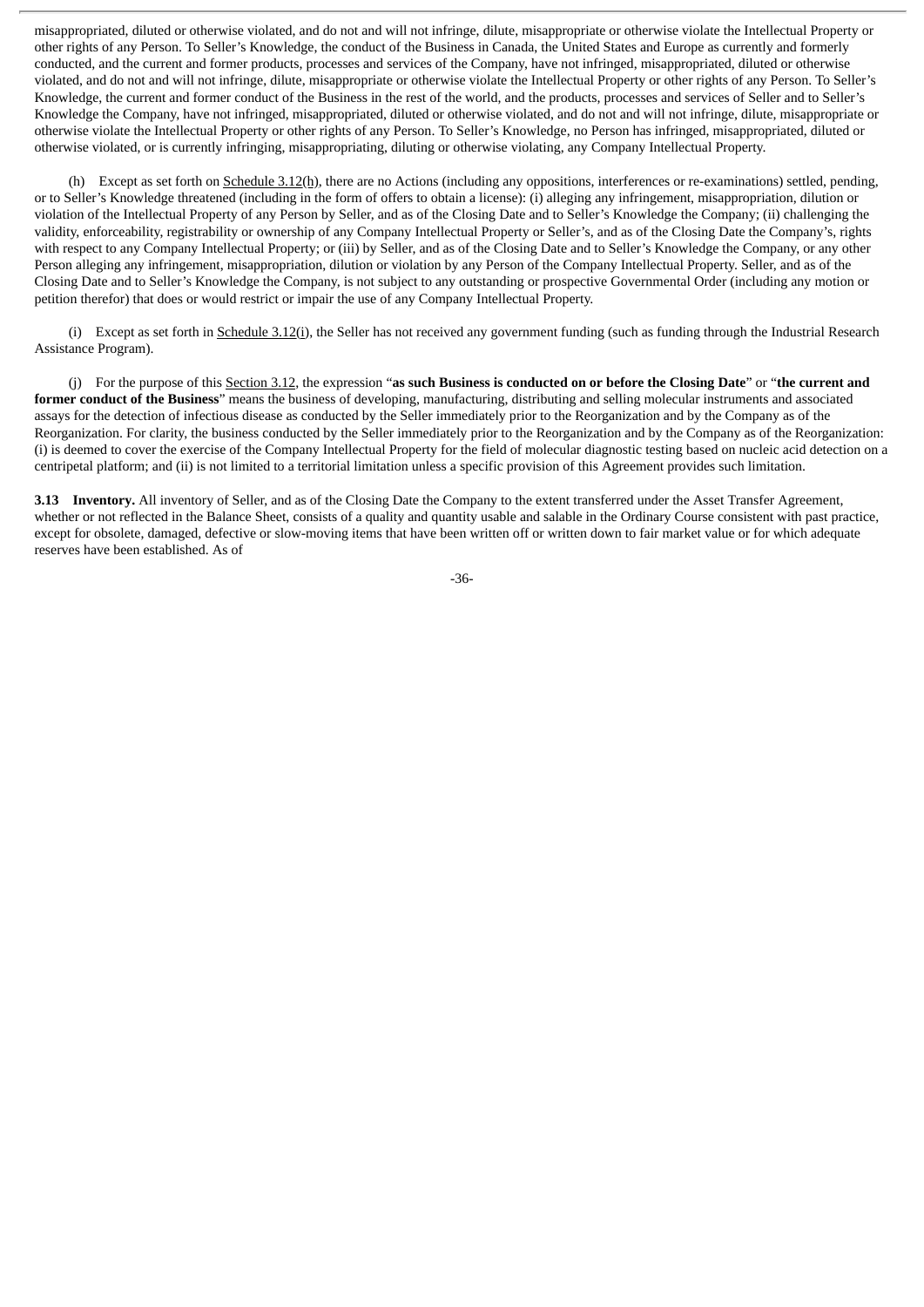the date hereof, all such inventory is owned by Seller, and as of Closing to the extent transferred under the Asset Transfer Agreement will be owned by the Company, free and clear of all Encumbrances, and no inventory is held on a consignment basis. The quantities of each item of inventory (whether raw materials, work-in-process or finished goods) are reasonable in the present circumstances of Seller or the Company, as applicable.

### **3.14 Accounts Receivable and Accounts Payable.**

(a) The Accounts Receivable reflected on the Balance Sheet and the accounts receivable arising after the date thereof (i) have arisen from bona fide transactions entered into by Seller, and as of the Closing Date, to the extent transferred under the Asset Transfer Agreement, the Company, involving the sale of goods or the rendering of services in the Ordinary Course consistent with past practice and (ii) constitute only valid, undisputed claims of Seller, and as of the Closing Date, to the extent transferred under the Asset Transfer Agreement, the Company, not subject to claims of set-off or other defenses or counterclaims other than normal cash discounts accrued in the Ordinary Course consistent with past practice. The reserve for bad debts shown on the Balance Sheet or, with respect to accounts receivable arising after the Balance Sheet Date, on the accounting records of Seller, and as of the Closing Date the Company, have been determined in accordance with CASPE, consistently applied, subject to normal year-end adjustments and the absence of disclosures normally made in footnotes.

(b) The Accounts Payable of Seller, and as of the Closing Date, to the extent transferred under the Asset Transfer Agreement, the Company are properly reflected on the Financial Statements and arose from bona fide transactions with non-Affiliated third parties in the Ordinary Course.

### **3.15 Customers and Suppliers.**

(a) Schedule 3.15(a) sets forth (i) each customer who has paid aggregate consideration to Seller for goods or services rendered in an amount greater than or equal to \$50,000 for each of the two (2) most recent fiscal years (collectively, the "Material Customers"); and (ii) the amount of consideration paid by each Material Customer during such periods. Seller has not received any notice, and to Seller's Knowledge, none of the Material Customers has ceased or intends to cease after the Closing, to use its goods or services or to otherwise terminate or materially reduce its relationship with the Seller, or the Company after the implementation of the Reorganization.

(b) Schedule 3.15(b) sets forth (i) each supplier to whom Seller has paid consideration for goods or services rendered in an amount greater than or equal to \$100,000 for each of the two (2) most recent fiscal years (collectively, the "Material Suppliers"); and (ii) the amount of purchases from each Material Supplier during such periods. Seller has not received any notice, and to Seller's Knowledge, none of the Material Suppliers has ceased, or intends to cease, to supply goods or services to Seller or to otherwise terminate or materially reduce its relationship with the Seller, or the Company after the implementation of the Reorganization.

**3.16 Insurance.** Schedule 3.16 sets forth a true and complete list of all insurance policies maintained by Seller, or with respect to which Seller is a named insured or otherwise the beneficiary of coverage (collectively, the "Insurance Policies") and true and complete copies of

-37-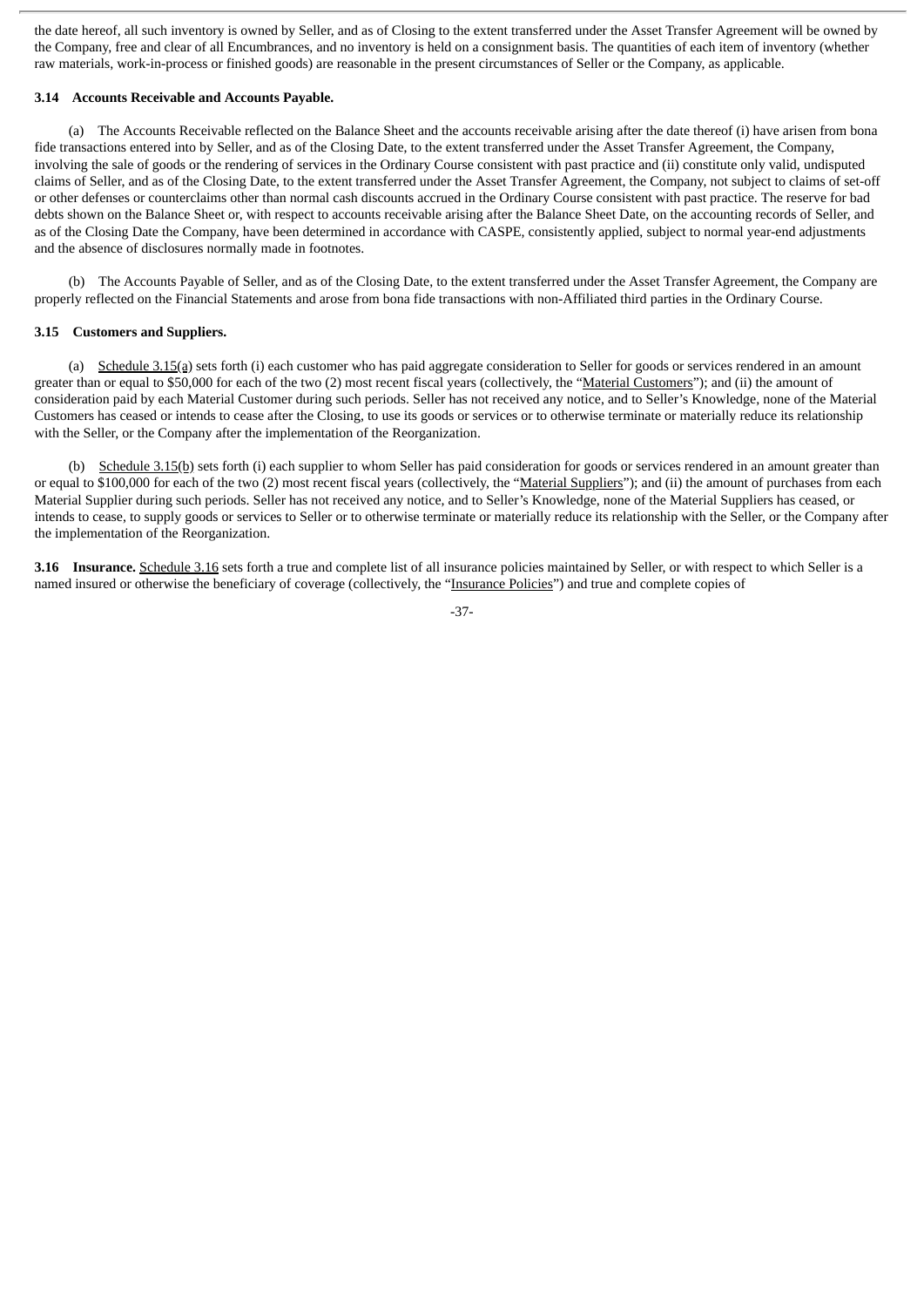such Insurance Policies have been made available to Buyer. Such Insurance Policies are in full force and effect. There are no claims by Seller, brought under any of the Insurance Policies as to which any insurance company is denying liability.

## **3.17 Legal Proceedings; Governmental Orders.**

(a) Except as set forth in Schedule 3.17, there are no Actions pending or, to Seller's Knowledge, threatened (a) against or by Seller or to Seller's Knowledge the Company arising out of the Business or to Seller's Knowledge affecting the Real Property or affecting any of its Intellectual Property, Permits, Material Contracts, or Current Assets; or (b) against or by Seller or to Seller's Knowledge the Company that challenges or seeks to prevent, enjoin or otherwise delay the transactions contemplated by this Agreement. To Seller's Knowledge, no event has occurred or circumstances exist that may give rise to, any such Action.

(b) There are no outstanding Governmental Orders and no unsatisfied judgments, penalties or awards against or affecting the Seller or any of its properties or assets.

### **3.18 Compliance with Laws; Permits.**

(a) Seller has complied since January 1, 2014, and is now complying, in each case in all material respects, with all Laws and Permits (provided that for the purposes of the certificate in Section 2.04(b)(iv), the term Permit, as used in this Section 3.18, shall include only those Permits that would have been effectively transferred to the Company as of the Closing Date) applicable to it or the Business.

(b) The studies, tests and nonclinical, preclinical, safety, and clinical studies and testing, if any, conducted by Seller relating to any product of Seller, and, if still pending, are being conducted, in all material respects, in accordance with standard and accepted medical and professional scientific research procedures and all applicable Laws; the descriptions of the results of such studies, tests and trials provided to Buyer are accurate in all material respects; Seller has not received any written notices or correspondence from any applicable Governmental Authority requiring the termination, suspension, material modification or clinical hold of any such studies, tests or trials conducted by or on behalf of Seller.

(c) All material Permits required for Seller to conduct its business have been obtained by it and are valid and in full force and effect, and all renewal applications for such Permits have been timely submitted. Schedule  $3.18(c)$  lists all current material Permits issued to Seller, including the names of the Permits and their respective dates of issuance and expiration. To Seller's Knowledge, no event has occurred that, with or without notice or lapse of time or both, would reasonably be expected to result in the revocation, suspension, lapse or limitation of any Permit set forth in Schedule 3.18(c) of the Disclosure Schedules, except where the failure to be so registered will not, individually or in the aggregate, result in a Material Adverse Effect. Except for the fees and charges relating to the registrations pursuant to Section 5.09(a), all fees and charges due and payable with respect to such Permits have been paid in full.

(d) None of the representations and warranties in this Section 3.18 shall be deemed to relate to Environmental matters (which are governed by Section 3.19), to Tax matters (which are governed by Section 3.21(c)), to employment matters (which are governed by Section 3.21), to

-38-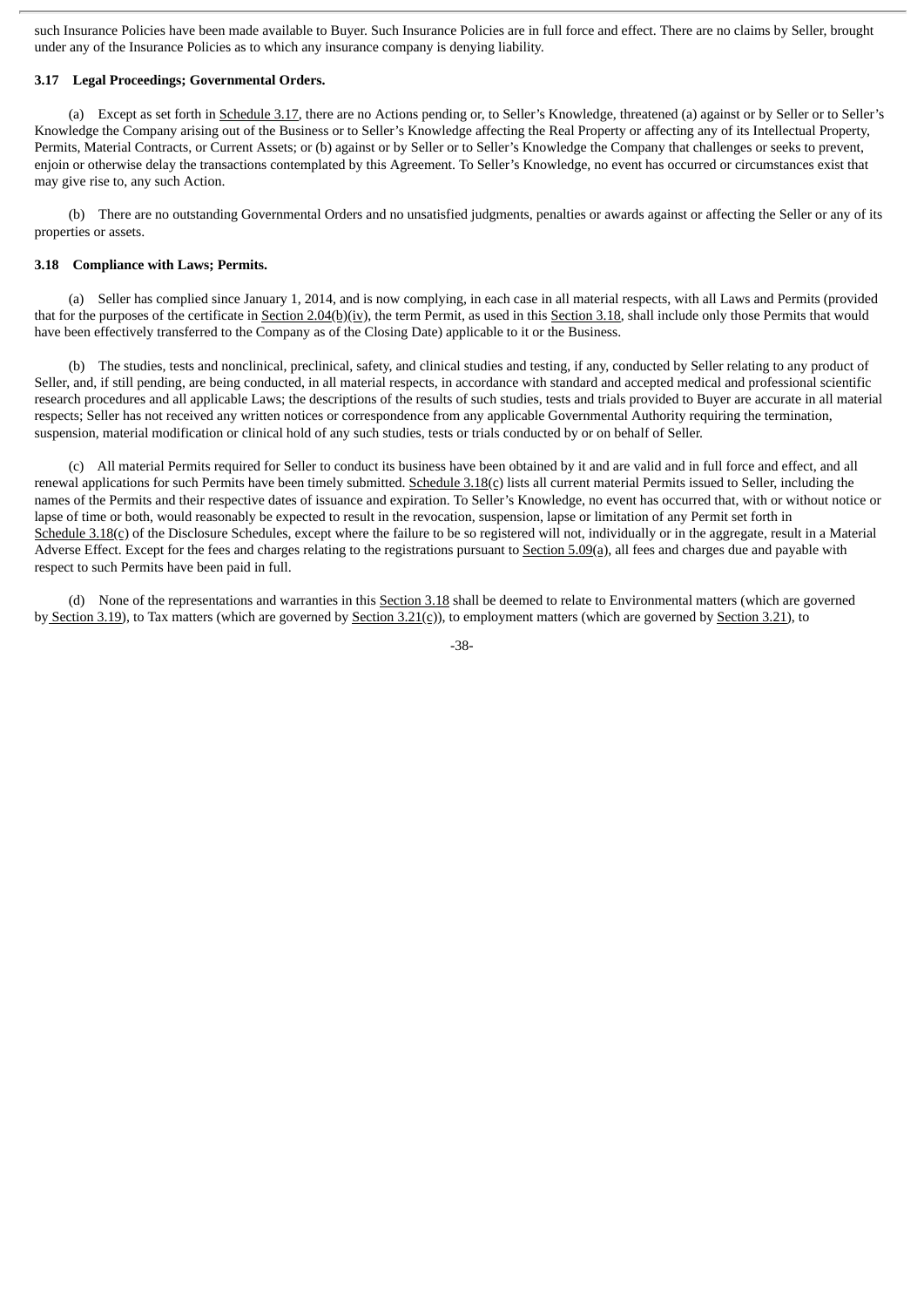Employee Benefits matters (which are governed by Section 3.20), to Intellectual Property matters (which are governed by Section 3.12), to Healthcare Regulatory matters (which are governed by Section 3.22) and to Privacy matters (which are governed by Section 3.28).

#### **3.19 Environmental Matters.**

(a) The Seller has, and is now complying, in all material respects, with all applicable Environmental Laws and Seller has not received from any Person any (i) Environmental Notice which, either remains pending or unresolved, or is the source of ongoing obligations or requirements as of the Closing Date.

(b) There are no pending or, to Seller's Knowledge, threatened Environmental Claims against or with respect to Seller, as of Closing Date and to Seller's Knowledge the Company, and, except as set forth on Schedule 3.19(b), the Seller has not received any Environmental Notice or, to Seller's Knowledge, has been threatened with any action from any Person alleging any liability under Environmental Laws relating to Seller or any violation of any Environmental Law by Seller which would reasonably be expected to result in an Environmental Claim against, or a violation of Environmental Laws or term of any Environmental Permit by Seller.

(c) The Seller, and as of Closing Date the Company, has obtained and is in material compliance with all Environmental Permits (each of which is disclosed in Schedule  $3.19(c)$ ) necessary for the ownership, lease, operation or use of the business or assets of Seller. Subject to Buyer fulfilling its collaboration undertakings hereunder, as of Closing, the Company shall hold each Environmental Permit.

(d) There has been no Release of Hazardous Materials in contravention of Environmental Laws with respect to the Business or to Seller's Knowledge any Real Property currently or formerly operated or leased by Seller, and as of Closing Date and to Seller's Knowledge the Company.

(e) To Seller's Knowledge, none of the Real Property currently operated or leased contains, any of the following: (i) underground storage tanks used for storage of Hazardous Materials; (ii) a dump, landfill or any unit for the disposal of wastes regulated under Environmental Laws; (iii) PCBs; (iv) mold that poses a threat to human health; or (v) asbestos-containing materials.

(f) Except as set forth in Schedule 3.19(f), Seller, and as of Closing Date and to Seller's Knowledge the Company, is not subject to any order, decree, injunction or other directive of any Governmental Authority relating to an Environmental Claim and Seller, and as of Closing Date and to Seller's Knowledge the Company, is not subject to any agreement that requires it to pay to, reimburse, guarantee, pledge, defend, indemnify or hold harmless any Person for or against any Environmental Claim or Liability pursuant to Environmental Laws.

(g) Seller has previously made available to Buyer in the Data Room any and all environmental reports, studies, audits, records, sampling data, site assessments and other similar documents and material documents pertaining to environmental matters with respect to the business or assets of Seller or any currently or formerly operated or leased Real Property which are in the possession or control of Seller.

-39-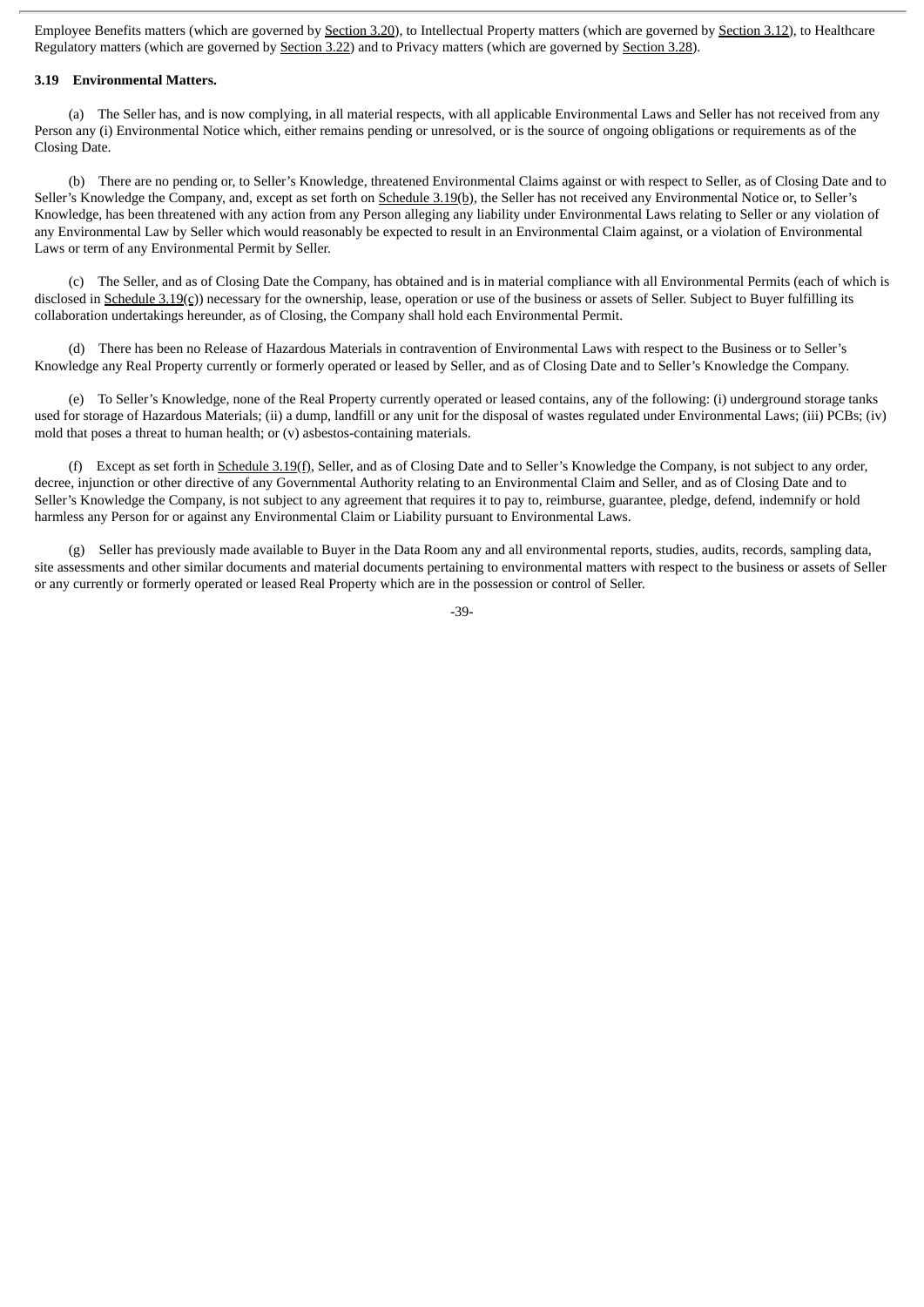## **3.20 Employee Benefit Matters.**

(a) Schedule 3.20(a) contains a list of each benefit, retirement, employment, compensation, incentive, bonus, stock option, restricted stock, stock appreciation right, phantom equity, change in control, severance, vacation, paid time off, welfare and fringe-benefit agreement, plan, policy and program, in effect and covering one or more employees, former employees of Seller, current or former directors of Seller or the beneficiaries or dependents of any such employees or directors, that is maintained, sponsored, contributed to, or required to be contributed to by Seller, and as of Closing Date by the Company with respect to the employees listed in Schedule 3.21(a), or under which Seller, and as of Closing Date the Company with respect to the employees listed in Schedule 3.21(a), has any material liability for premiums or benefits (as listed on Schedule 3.20(a), each, a "Benefit Plan"), other than government sponsored statutory plans.

(b) Each Benefit Plan and related trust complies with all applicable Laws in all material respects. Each Benefit Plan that is intended to be registered under the Tax Act is registered with the Canada Revenue Agency (the "CRA") and the trust related thereto are exempt from Canadian income Tax pursuant to paragraph 149(1)(r) of the Tax Act, and, to Seller's Knowledge, nothing has occurred that could reasonably be expected to cause the revocation of such registration with the CRA. All benefits, contributions and premiums required by and due under the terms of each Benefit Plan or applicable Laws have been timely paid in accordance with the terms of such Benefit Plan.

(c) No Benefit Plan that provides benefits to employees residing or employed in Canada is a pension plan subject to pension legislation. Except as disclosed in Schedule 3.20(c), no Benefit Plan provides post-employment or post-retirement benefits*.*

(d) Seller has made available to Buyer a true, correct and complete copy of each Benefit Plan, including: (i) each writing constituting a part of such Benefit Plan, including all amendments thereto; (ii) the current summary plan description and any material modifications thereto, if any; and (iii) the most recent registration letter from the CRA, if any.

## **3.21 Employment Matters.**

(a) Schedule 3.21(a) contains a list of all persons who are, in Canada, employees of Seller, and as of Closing Date and to Seller's Knowledge of the Company (identified by employee number and position and not by name) or independent contractors or consultants of Seller, and as of Closing Date and to Seller's Knowledge of the Company including any employee who is on a leave of absence of any nature, paid or unpaid, authorized or unauthorized, and sets forth for each such individual the following: (i) employee number; (ii) title or position (including whether full or part time); (iii) hire date; (iv) current annual base compensation rate; (v) commission, bonus or other incentive-based compensation; (vi) a description of the fringe benefits provided to each such individual as of the date hereof; and (vii) location of employment. As of the date hereof, and other than amounts accrued between payroll dates in the Ordinary Course and amounts that are not yet payable to employees or independent contractors or consultants (such as commissions and bonuses), estimates of which are set forth on Schedule 3.21(a), all compensation, including wages, commissions and bonuses, payable to all employees, independent contractors or consultants of Seller as of the date hereof, and of the Company as of Closing Date regarding such employees, for

 $-40-$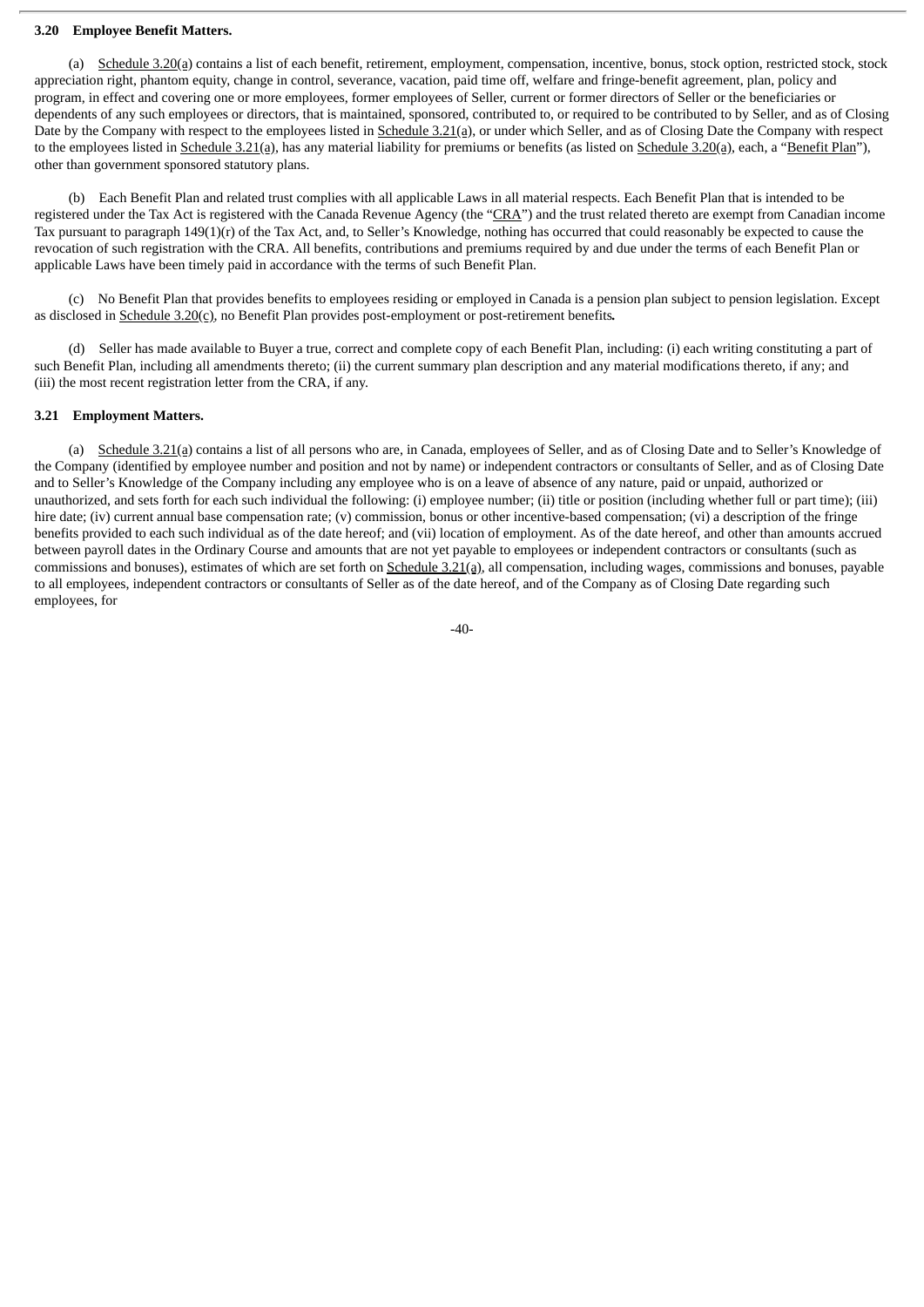services performed on or prior to the date hereof have been paid in full and there are no outstanding agreements, understandings or commitments of Seller with respect to any compensation, commissions or bonuses.

(b) Seller, and as of Closing Date and to Seller's Knowledge the Company, is not, and has not been for the past five (5) years, a party to, bound by, or negotiating any collective bargaining agreement or other Contract with a union or labor organization (collectively, "Union"), and there is not, and has not been for the past five (5) years, any Union representing or purporting to represent any employee of Seller, and as of Closing Date and to Seller's Knowledge the Company, and, to Seller's Knowledge, no Union or group of employees is seeking or within the past five (5) years has sought to organize employees for the purpose of collective bargaining. Within the past five (5) years, there has not been, nor has there been any threat of, any strike, slowdown, work stoppage, lockout, concerted refusal to work overtime or other similar labor disruption or dispute affecting Seller or any of its employees. Seller, and as of Closing Date and to Seller's Knowledge the Company, has no duty to bargain with any Union.

(c) Seller, and as of Closing Date and to Seller's Knowledge the Company, is, and within the past three (3) years has been, in compliance in all material respects with all applicable Laws pertaining to employment and employment practices, including all Laws relating to labor relations, labor standards, fair employment practices, employment discrimination, pay equity, French language, harassment, reasonable accommodation, termination of employees, immigration, privacy, health and safety, workers' compensation and unemployment insurance. Each independent contractor has been properly classified by Seller, and as of Closing Date by the Company with respect to such independent contractors, as an independent contractor and Seller has not received, nor are there any pending or threatened notices from any Person disputing such classification. There are no Actions against Seller pending, or to the Seller's Knowledge, threatened to be brought or filed, by or with any Governmental Authority or arbitrator in connection with the employment of any current or former applicant, employee, consultant, intern or independent contractor of Seller, including, without limitation, any claim relating to unfair labor practices, employment discrimination, harassment, retaliation, equal pay, wage and hours, prohibited practice, unjustified dismissal, or any other employment-related matter arising under applicable Laws.

#### **3.22 Healthcare Regulatory and Related Matters.**

(a) Seller is and has been, in compliance in all material respects with (i) all Laws (including all rules, regulations and policies) of Health Canada, CMS, FDA, OIG, Drug Enforcement Administration ("DEA") and other Healthcare Regulatory Authorities, including by way of example only, the Food, Druq, and Cosmetic Act, the Food and Druq Act (Canada), the Public Health Service Act, the Health Insurance Portability and Accountability Act of 1996, the Health Information Technology for Economic and Clinical Health (HITECH) Act, the Federal Health Care Program Anti-Kickback Act (Social Security Act § 1128B(b)), the Anti-Inducement Act (Social Security Act § 1128A(a)(5)), the Ethics in Patient Referrals Act of 1989, as amended (*Social Security Act* § 1877), the other provisions of the *Social Security Act* and all implementing regulations, and (ii) all Healthcare Regulatory Authorizations, including all requirements of Health Canada, CMS, FDA, DEA and all other Healthcare Regulatory Authorities, that are applicable to Seller, or by which any property, product (if any), service or other asset of the Seller is bound or

 $-41-$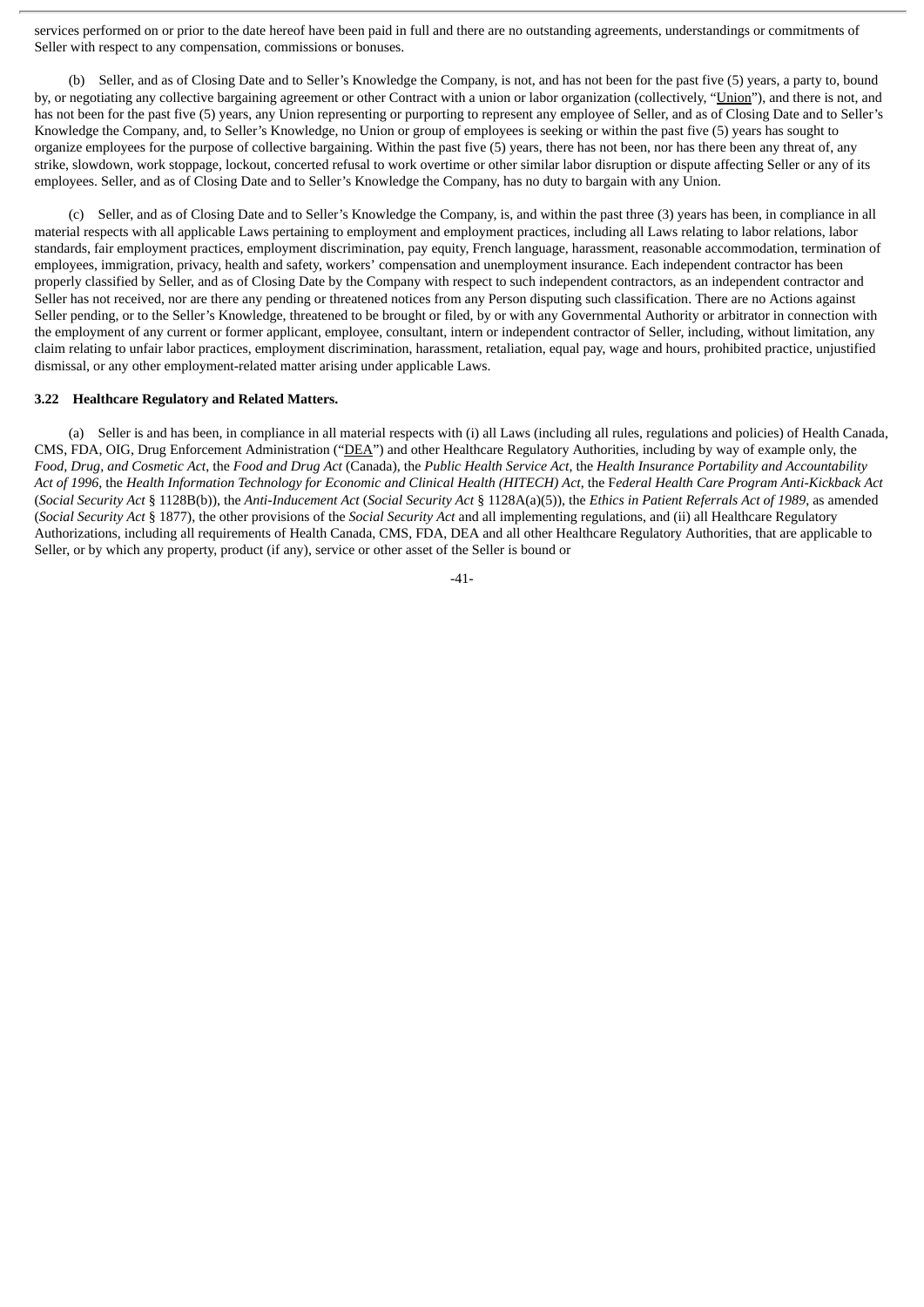affected. Schedule 3.22(a) sets out all Healthcare Regulatory Authorizations issued to the Seller and all applications for Healthcare Regulatory Authorizations made by the Seller that are pending on the date of this Agreement. The Revogene assays, instruments related to the Business have been exclusively marketed and sold by Seller in Canada, the United States Australia and Europe. The Seller has and maintains all Healthcare Regulatory Authorizations necessary to conduct its business and each such Healthcare Regulatory Authorization is valid, subsisting and in good standing.

(b) Seller has not received any notification of any pending or, to Seller's Knowledge, threatened, revocation of any state, provincial or federal license or permit, suspension or exclusion from any federal health care program, imposition of civil money penalties, or other claim, suit, proceeding, hearing, enforcement, audit, investigation, or action initiated by any Healthcare Regulatory Authority.

(c) Seller has held and maintained in full force and effect all material Healthcare Regulatory Authorizations required for the conduct of its business, and, subject to any regulatory condition imposed by Law or by a Healthcare Regulatory Authority, as described on Schedule 3.22(c), all such Healthcare Regulatory Authorizations are in full force and effect. Except as set forth in Schedule 3.22(c), no event has occurred which allows, or after notice or lapse of time would allow, revocation or termination thereof or results in any other impairment of the material rights of the holder of any such Healthcare Regulatory Authorization.

(d) No applications or notifications made or other materials submitted by Seller to any Healthcare Regulatory Authority contained an untrue statement of material fact, or omitted to state a material fact required to be stated therein or necessary in order to make the statements contained therein, in light of the circumstances under which they were made, not misleading on a material matter.

(e) Seller does not manufacture, distribute, import, or sell any medical device or drug that is required to be, but which has not been, approved, cleared or waived by the FDA, Health Canada or any other Healthcare Regulatory Authority.

(f) Seller has not received any material written information since January 1, 2012 from any Healthcare Regulatory Authority with jurisdiction over the marketing, importation, distribution, sale, use, handling and control, safety, efficacy, reliability or manufacturing or provision of products offered or to be offered by Seller, if any, which would reasonably be expected to lead to the revocation, withdrawal, suspension, termination, or denial of any Healthcare Regulatory Authorization or any application for a Healthcare Regulatory Authorization, including any marketing approval, before such Healthcare Regulatory Authority. As of the date hereof, there are no facts or circumstances relating to the Seller and as of the Closing Date and to Seller's Knowledge, the Company, or their operations, facilities, services or products, or Health Regulatory Authorizations, that would reasonably be expected to result in (i) the recall, market withdrawal or replacement of any product sold by the Seller, or to Seller's Knowledge, the Company (ii) a change in the marketing classification or a material change in the labelling of any products sold by the Seller. The Seller has not voluntarily or involuntarily initiated, conducted or issued, or caused to be initiated, conducted or issued, nor is there currently under consideration by Seller or, to Seller's Knowledge, any Healthcare Regulatory Authority, any recall, market

 $-42-$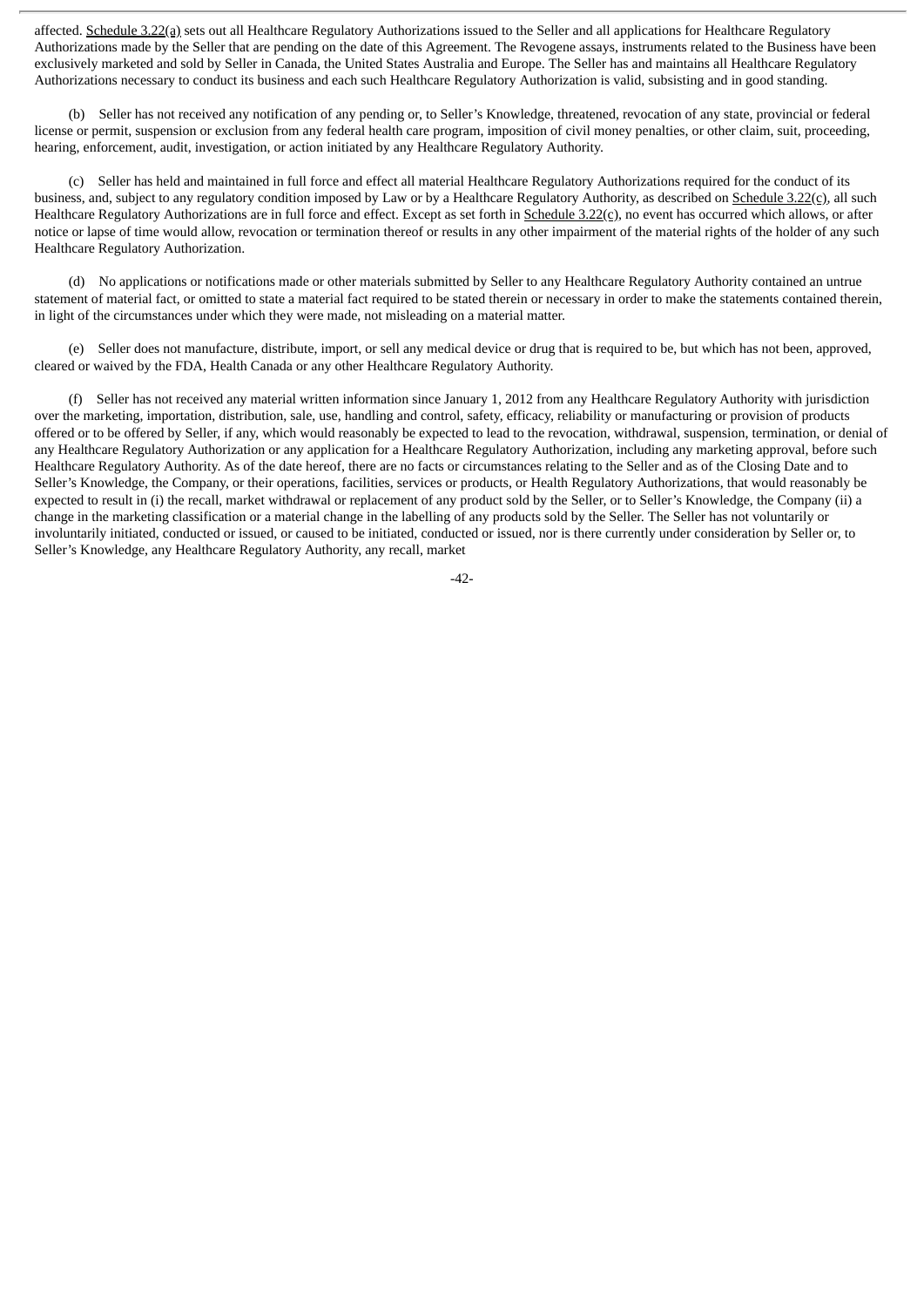withdrawal or replacement, field alerts, field corrections, safety alert, warning or other notice of action related to an alleged misbranding, adulteration, lack of safety, efficacy or regulatory compliance of any of the Seller's products or any other form of product retrieval from the marketplace in respect of any such products or any revocation or suspension of a Healthcare Regulatory Authorization with respect to such products.

(g) Seller has made available to Buyer all material reports, documents, claims, notices, filings, minutes, transcripts, recordings and other material correspondence between the Seller, on the one hand, and any Healthcare Regulatory Authority, on the other hand.

(h) All material reports, documents, claims, applicable registration files and dossiers, notices and similar filings required to be filed, maintained, or furnished to any Healthcare Regulatory Authority by Seller, including all adverse event reports and mandatory problem reports, have been filed, maintained or furnished in compliance with all applicable Laws and, were complete and correct in all material respects on the date filed (or were corrected in or supplemented by a subsequent filing).

(i) All clinical testing conducted by or on behalf of Seller is being and has been conducted in accordance with the Clinical Laboratory Improvement Amendments of 1988, 42 U.S.C. § 263a et seq and/or, as applicable, any applicable Canadian or foreign equivalents, the *Food and Drugs Act* (Canada), good clinical practices, all rules, policies, and guidelines administered by the competent Healthcare Regulatory Authority, and all applicable industry standards.

(j) Seller has not received any Form FDA 483, notice of adverse finding, warning letters, untitled letters or other notices alleging a lack of safety or efficacy from any Healthcare Regulatory Authority, and (ii) there is no action or proceeding pending or, to Seller's Knowledge, threatened by any such Healthcare Regulatory Authority, contesting the approval of, the uses of, or the labeling (if any) or promotion of, or otherwise alleging any violation of Law with respect to, a product if any, manufactured, distributed or marketed by or on behalf of Seller.

(k) Seller is not the subject of any pending or, to the Seller's Knowledge, threatened investigation regarding Seller, any Seller services or any Seller products, if any, by the FDA pursuant to its "Fraud, Untrue Statements of Material Facts, Bribery, and Illegal Gratuities" Final Policy set forth in 56 Fed. Reg. 46191 (Sept. 10, 1991) (commonly known as the Application Integrity Policy) and any amendments thereto, or otherwise. Neither Seller, nor, to Seller's Knowledge, any officer, employee, agent or distributor of Seller, has been convicted of any crime or engaged in any conduct for which such Person could be excluded from participating in the federal health care programs under Section 1128 of the *Social Security Act* or any similar Law or could be executed. As of the date hereof, no claims, actions, proceedings or investigations that would reasonably be expected to result in a material debarment or exclusion of Seller is pending or, to Seller's Knowledge, threatened, against Seller or, to Seller's Knowledge, any of its directors, officers, employees or agents.

(l) Seller has not taken or agreed to take any action or has any Seller's Knowledge of any fact or circumstance that Seller believes is reasonably likely to materially impede or delay

-43-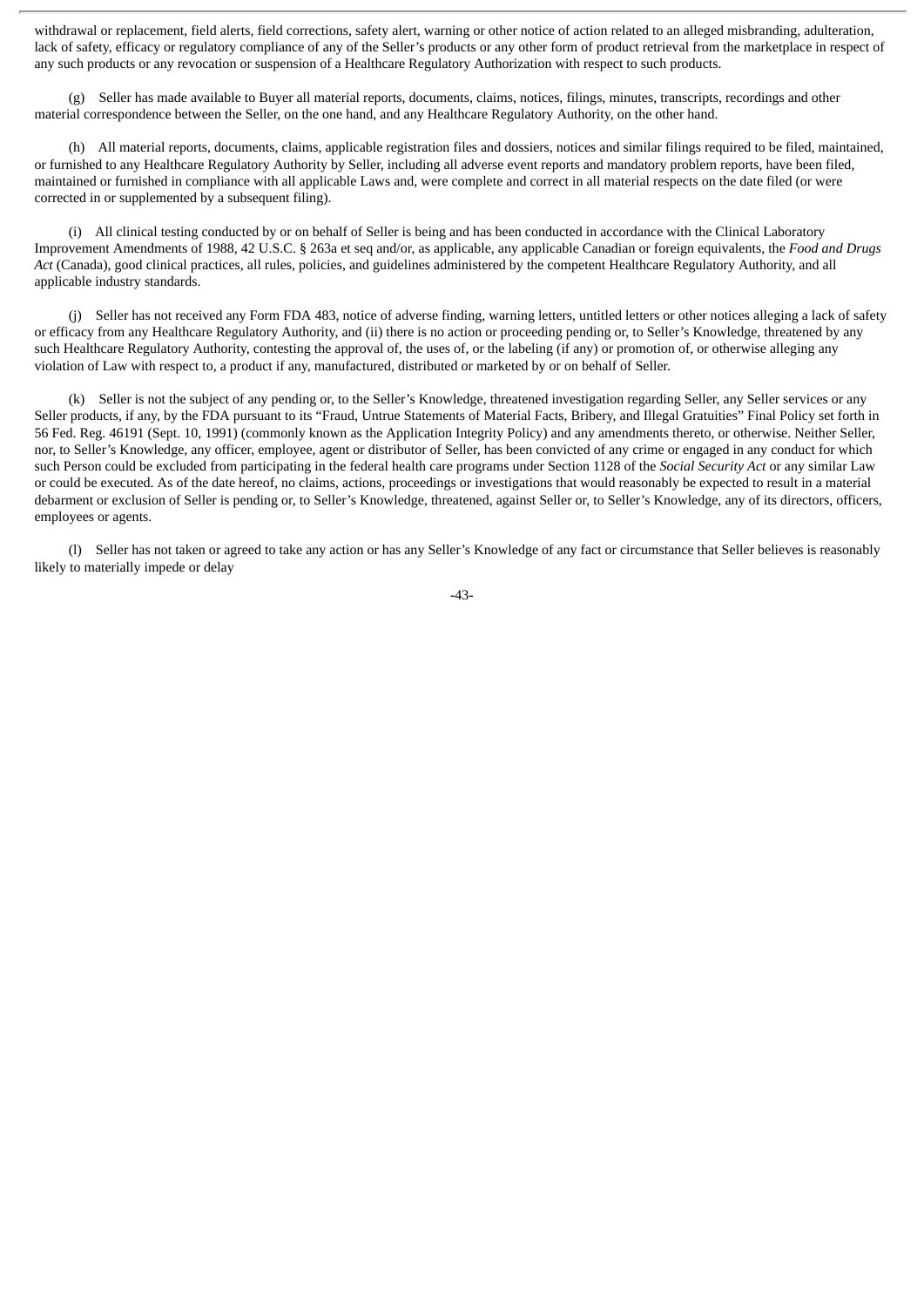receipt of any consent of any Governmental Authority necessary to consummate the Reorganization or the other transactions contemplated by this Agreement.

(m) Neither Seller nor any of its laboratories has received any Civil Investigative Demand or subpoena from the Department of Justice or any OIG subpoena or demand, nor does the does the Seller have reason to suspect that it has been named as a defendant in a *False Claims Act* case, whether sealed or unsealed.

### **3.23 Certain Business Practices.**

(a) Seller has not and, to Seller's Knowledge, no agent, employee or other person with or acting on behalf of Seller has, directly or indirectly:

(i) made any unlawful contributions, gifts, entertainment or other unlawful expenditures relating to political activity and related in any way to Seller's business;

(ii) made or offered any payment or transfer of anything of value to any foreign or domestic government official or employee, foreign or domestic political party or campaign, official or employee of any public international organization, or official or employee of any government-owned enterprise or institution (including any government hospitals or academic institutions) to obtain or retain business improperly or secure an improper advantage;

(iii) violated any provision of the *Foreign Corrupt Practices Act of 1977*, as amended, *Corruption of Foreign Public Officials Act* (Canada) or any other applicable statute or regulation that prohibits bribery or similar payments or transfers with corrupt intent;

(iv) established or maintained any unlawful fund of corporate monies or other properties; or,

(v) solicited, made, proposed to make, or receive any unlawful bribe, influence payment, kickback, unlawful rebate, or other similar unlawful payment or unlawful inducement of any nature, including to healthcare providers or those employed by any governmental institutions.

(b) Seller has not unlawfully:

(i) offered, paid, solicited or received anything of value paid directly or indirectly, overtly or covertly, in cash or in kind (excluding fair market value payments for equipment, services or supplies) to or from any physician, family member of a physician, or an entity in which a physician or physician family member has an ownership or investment interest, including, but not limited to:

(ii) payments for the use of premises leased to or from a physician, a family member of a physician or an entity in which a physician or family member has an ownership or investment interest; or

(iii) payments for the acquisition or lease of equipment, goods or supplies from a physician, a family member of a physician or an entity in which a physician or family member has an ownership or investment interest.

 $-44-$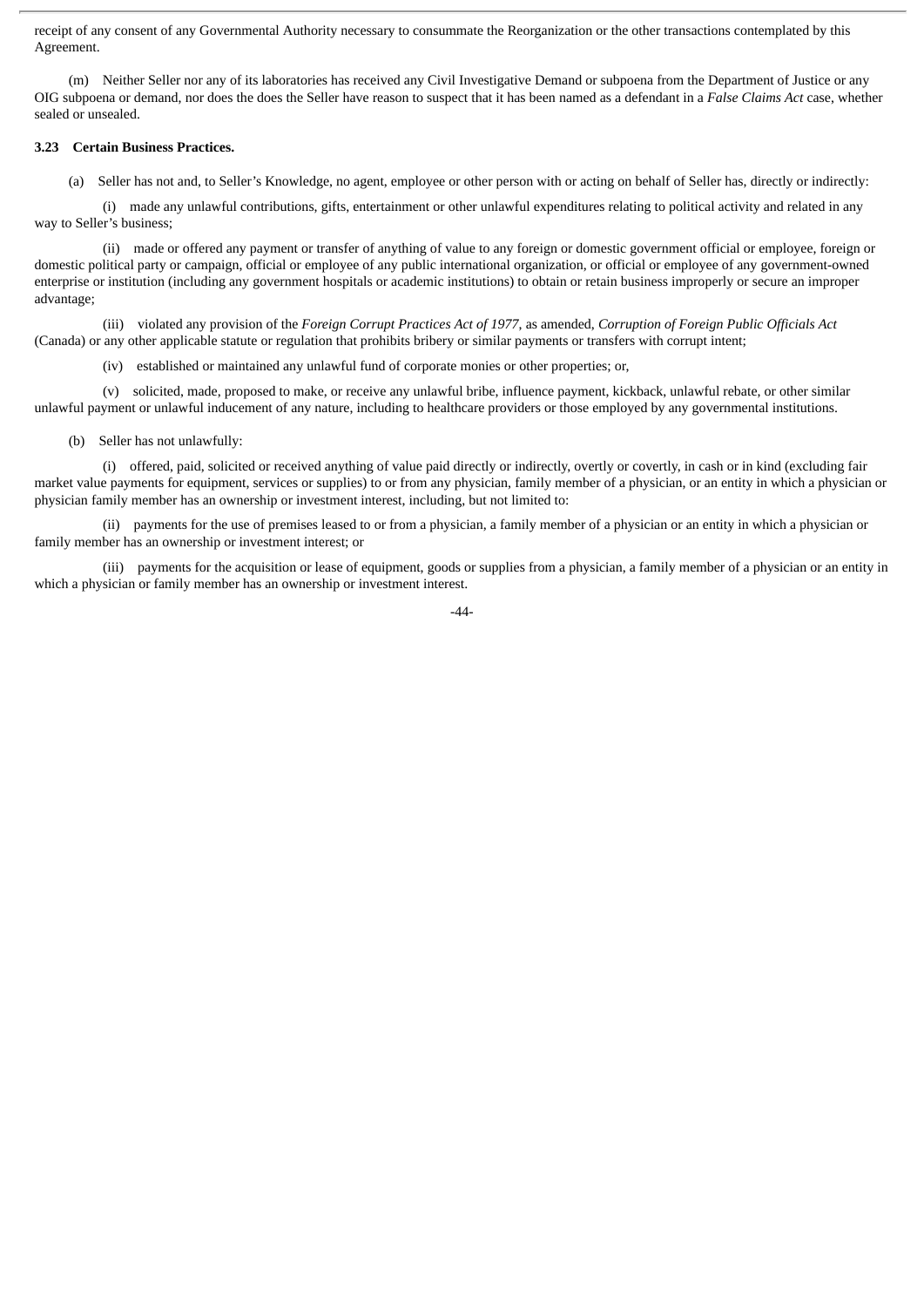(iv) entered into any joint venture, partnership, co-ownership or other arrangement involving any ownership or investment interest by any physician, or family member of a physician, or an entity in which a physician or physician family member has an ownership or investment interest directly or indirectly, through equity, debt, or other means, including, but not limited to, an interest in an entity providing goods or services to Seller; or entered into any joint venture, partnership, co-ownership or other arrangement involving any ownership or investment interest by any person or entity including, but not limited to, a hospital, pharmacy, laboratory, review board, regulatory body, drug or equipment supplier, distributor or manufacturer, that is or was in a position to make or influence referrals, furnish items or services to, or otherwise general business for Seller.

**3.24 Related Party Transactions.** Except (i) as set forth on Schedule 3.24, (ii) employment agreements, services agreements or consulting agreements with any employee, officer, independent contractors or consultant of Seller, (iii) amounts payable in reimbursement of expenses each incurred in the Ordinary Course consistent with past practices, and (iv) any Benefit Plan, no executive officer or director of Seller and no person owning five percent (5%) or more of shares in the capital of Seller (or any of such person's immediate family members or Affiliates or associates) is a party to any Contract with or binding upon Seller or any of its assets, rights or properties or has any interest in any property owned by Seller or has engaged in any transaction with any of the foregoing within the last twenty-four (24) months.

## **3.25 Reorganization.**

(a) Subject to the obligations of the Buyer set forth in Section 5.08 and provided the Seller obtains the material consents and assignment set forth in Schedule 2.04(b)(iii), the Company, following consummation of the Reorganization as provided in the Reorganization Closing Agenda, shall be capitalized with such assets pursuant to the Asset Transfer Agreement to ensure that the Company is able to conduct the Business in substantially the same manner as conducted by Seller immediately prior to the Reorganization.

(b) The Real Property, the Company Intellectual Property, the Equipment and other Purchased Assets constitute all of the assets that are necessary to permit Buyer to operate the Business immediately after the Closing Date in substantially the same manner as such operations have been conducted by Seller prior to the date of the Reorganization.

**3.26 Warranties; Product Liability.** Seller has not made any oral or written warranties, guarantees or indemnities with respect to the quality or absence of defects of the products which it has manufactured, redesigned, sold, distributed, marketed, delivered or otherwise provided or the services which it has performed, in each case, which are in force as of the date hereof, except for those warranties, guarantees and indemnities which are described in Schedule 3.26 and other than legal or statutory guarantees. Except as set forth in Schedule 3.26, there are no claims pending,

-45-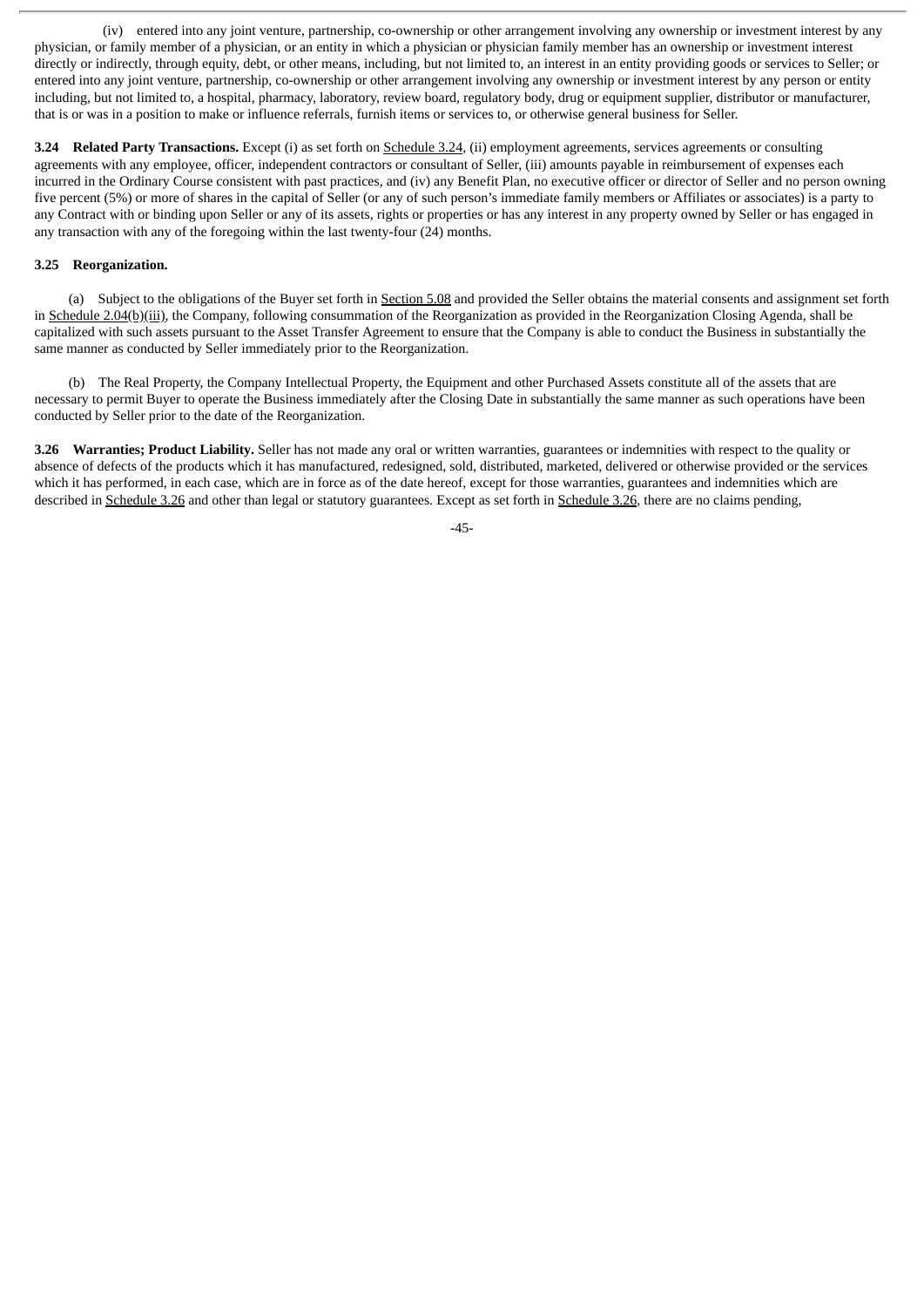or to Seller's Knowledge, threatened, with respect to the quality of or defects relating to Seller's products and services.

#### **3.27 Investment Canada Act and Competition Act.**

(a) Seller, and as of the Closing Date and to Seller's Knowledge, the Company, does not provide any of the services, or engage in any of the activities of a "cultural business" within the meaning of the Investment Canada Act.

(b) For the purposes of Section 110(3) of the Competition Act, each of (i) the total value of the Seller's assets in Canada and as of the Closing Date, to Seller's Knowledge, the Company's assets, plus the assets in Canada that are owned by corporations that are controlled by the Seller and as of the Closing Date, to the Seller's Knowledge, the Company, and (ii) the gross revenues from sales in or from Canada generated from the assets referred to in paragraph (i) above; measured in accordance with the Competition Act, are less than \$96 million.

**3.28 Privacy.** Except as set forth in Schedule 3.28, Seller is and has always been conducting its business in compliance with all applicable Laws governing privacy and the protection of personal information, including the *Personal Information Protection and Electronic Documents Act* and the *Act respecting the protection of personal information in the private sector* (Quebec) other than acts of non-compliance which individually or in the aggregate are not material. Schedule 3.28 contains a complete and accurate list of Seller's written privacy policy governing its collection, use and disclosure of personal information. Seller is in compliance in all material respects with such policy.

**3.29 Brokers.** Except as set forth on Schedule 3.29, no broker, finder or investment banker is entitled to any brokerage, finder's or other fee or commission in connection with the transactions contemplated by this Agreement or any Transaction Document based upon arrangements made by or on behalf of the Seller.

**3.30 Non-Resident.** Seller is not a non-resident of Canada for purposes of the Tax Act.

**3.31 Full Disclosure.** This Agreement does not contain any untrue statement of a material fact by Seller or omit to state a material fact necessary to make the statements made herein by Seller not misleading.

### **Article IV REPRESENTATIONS AND WARRANTIES OF BUYER**

Buyer represents and warrants to Seller that the statements contained in this Article IV are true and correct as of the date hereof and as of the Closing, and acknowledges and agrees that Seller is relying upon such representations and warranties in connection with the sale by Seller of the Purchased Shares notwithstanding any investigation by or on behalf of Seller.

#### **4.01 Organization and Authority of Buyer.**

-46-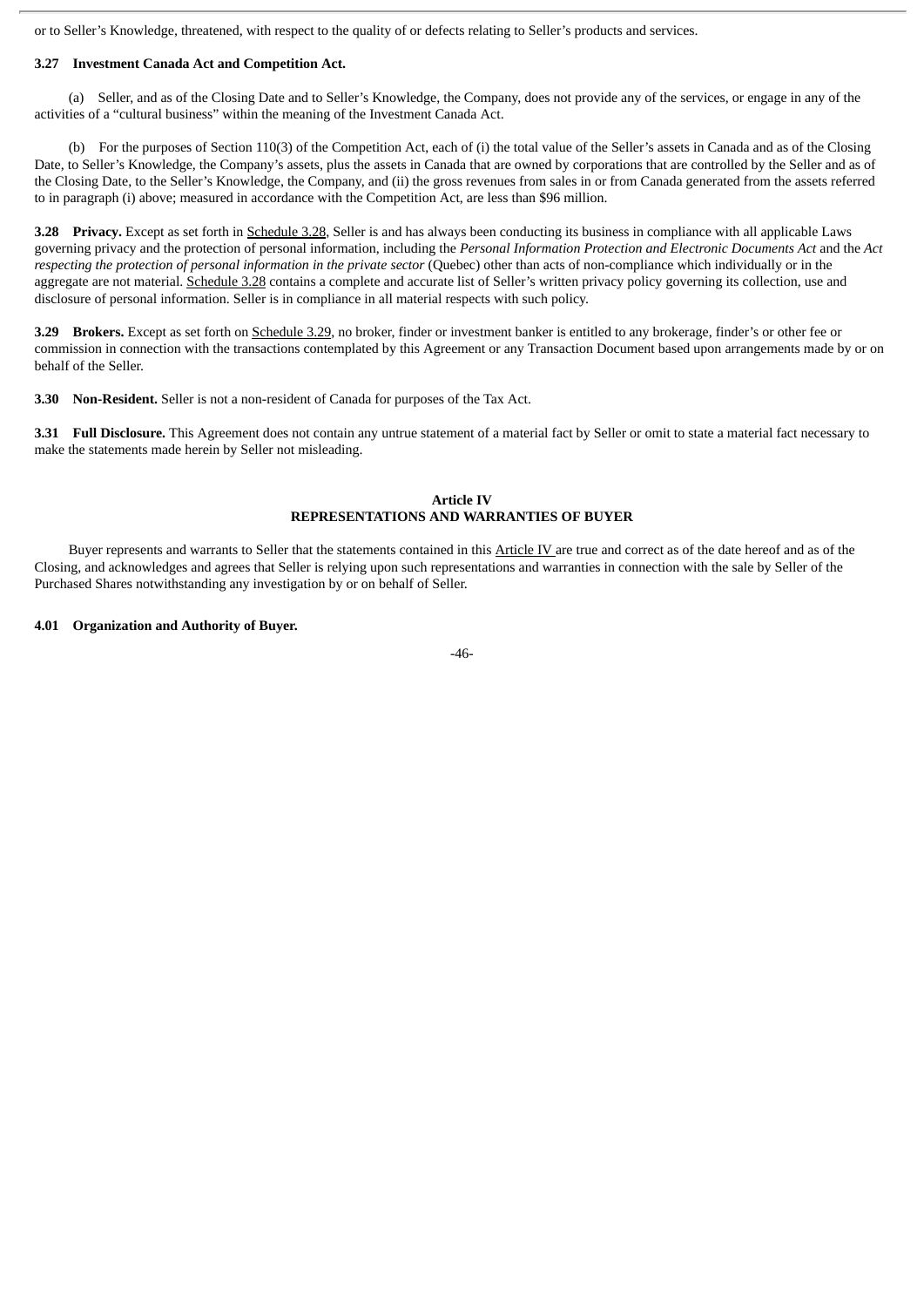(a) Buyer is a corporation duly organized, validly existing and in good standing under the Laws of British Columbia, Buyer has full corporate power and authority to enter into this Agreement and the other Transaction Documents to which Buyer is a party, to carry out its obligations hereunder and thereunder and to consummate the Contemplated Transactions. The execution and delivery by Buyer of this Agreement and any other Transaction Document to which Buyer is a party, the performance by Buyer of its obligations hereunder and thereunder and the consummation by Buyer of the Contemplated Transactions have been duly authorized by all requisite corporate action on the part of Buyer. This Agreement has been duly executed and delivered by Buyer, and (assuming due authorization, execution and delivery by Seller) this Agreement constitutes a legal, valid and binding obligation of Buyer enforceable against Buyer in accordance with its terms, subject to bankruptcy, insolvency and other similar Laws affecting creditors' rights generally. When each other Transaction Document to which Buyer is or will be a party has been duly executed and delivered by Buyer (assuming due authorization, execution and delivery by each other party thereto), such Transaction Document will constitute a legal and binding obligation of Buyer enforceable against it in accordance with its terms, subject to bankruptcy, insolvency and other similar Laws affecting creditors' rights generally.

(b) As of Closing, the Company is a corporation duly organized, validly existing and in good standing under the Laws of British Columbia and has full corporate power and authority to own, operate or lease the properties and assets owned, operated or leased by it.

(c) The sole shareholders of the Company are listed in Schedule 4.01.

(d) Company has full corporate power and authority to enter into and perform its obligations under the Transaction Documents and Reorganization Documents to which it is a party and to consummate the transactions contemplated thereby. The execution, delivery and performance by Company of any Transaction Document or Reorganization Document to which it is a party and the consummation by Company of the transactions contemplated thereby have been duly authorized by all requisite corporate action on the part of Company and no other corporate proceedings on the part of Company are necessary to authorize the execution, delivery and performance of such Transaction Documents or Reorganization Documents or to consummate the Contemplated Transactions or the Reorganization and the other transactions contemplated thereby. Assuming due authorization, execution and delivery by each other party hereto, the Transaction Documents and Reorganization Documents to which Company is a party constitutes a legal, valid and binding obligation of Company enforceable against Company in accordance with its terms, subject to bankruptcy, insolvency and other similar Laws affecting creditors' rights generally.

**4.02 No Conflicts; Consents**. The execution, delivery and performance by Buyer of this Agreement and the other Transaction Documents and Reorganization Documents to which it is a party, and the consummation of the Contemplated Transactions and of the Reorganization, do not and will not: (a) conflict with or result in a violation or breach of, or default under, any provision of the certificate of incorporation, bylaws or other organizational documents of Buyer; (b) conflict with or result in a violation or breach of any provision of any Law or Governmental Order applicable to Buyer; or (c) require the consent, notice or other action by any Person under any Contract to which Buyer is a party. No consent, approval, Permit, Governmental Order, declaration or filing with, or notice to, any Governmental Authority is required by or with respect to Buyer in connection with the execution and delivery of this Agreement and the other Transaction

-47-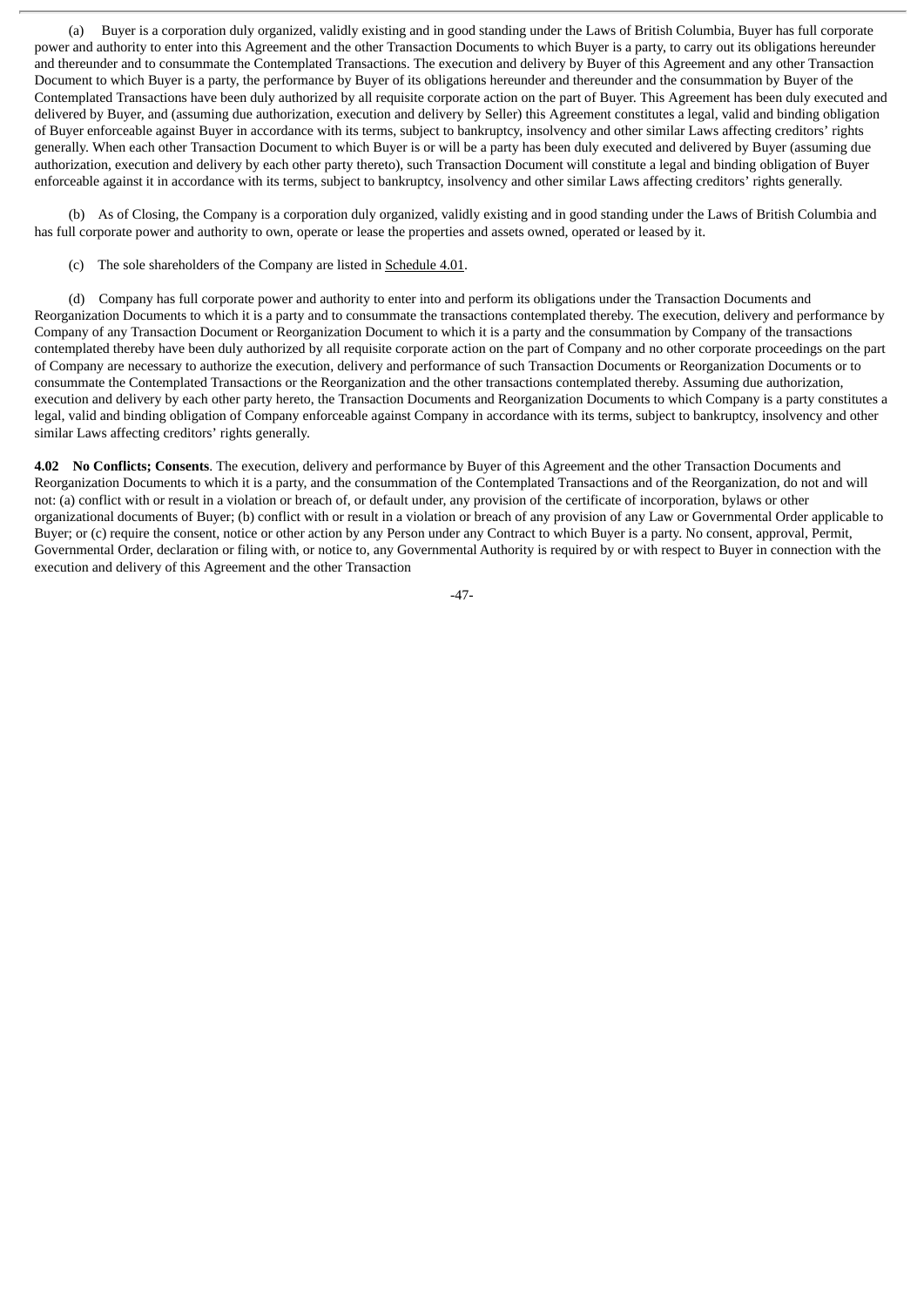Documents and the consummation of the Contemplated Transactions, other than a Notice of Investment under the *Investment Canada Act* to be filed by Buyer within thirty (30) days of the Closing Date.

**4.03 Investment Purpose**. Buyer is acquiring the Purchased Shares solely for its own account for investment purposes and not with a view to, or for offer or sale in connection with, any distribution thereof. Buyer acknowledges that the Purchased Shares are not registered under the Securities Act, or any state or provincial securities laws, and that the Purchased Shares may not be transferred or sold except pursuant to the registration provisions of the Securities Act or provincial securities laws or pursuant to an applicable exemption therefrom and subject to state securities laws and regulations, as applicable. Buyer is able to bear the economic risk of holding the Purchased Shares for an indefinite period (including total loss of its investment), and has sufficient knowledge and experience in financial and business matters so as to be capable of evaluating the merits and risk of its investment.

### **4.04 Capitalization of the Company.**

(a) As of Closing, the Purchased Shares (i) will have been duly authorized, (ii) validly issued, fully paid and non-assessable and (iii) owned of record by Seller.

(b) As of Closing, all of the Purchased Shares are issued in compliance with all applicable Laws, and none of the Purchased Shares are issued, in violation of any agreement, arrangement or commitment to which the Company is a party or is subject to or in violation of any preemptive or similar rights of any Person.

(c) As of Closing, there is no outstanding or authorized options, warrants, convertible securities, calls, commitments, rights of exchange, subscriptions, claims of any character, agreements, obligations, convertible or exchangeable securities or other rights, agreements, arrangements or commitments, contingent or otherwise, of any character relating to the capital stock of the Company or obligating the Company to issue or sell any shares of capital stock of, or any other interest in, the Company.

(d) As of Closing (i) the Company has no outstanding or authorized any stock appreciation, phantom stock, profit participation or similar rights, (ii) has no voting trusts, shareholder agreements, proxies or other agreements or understandings in effect with respect to the voting or transfer of any of the Purchased Shares, (iii) has no outstanding Contracts of the Company, Seller or any other Person to purchase, redeem or otherwise acquire any outstanding shares in the capital of the Company, or securities or obligations of any kind convertible into any shares in the capital of the Company, and (iv) there are no dividends which have accrued or been declared but remain unpaid on the shares in the capital of the Company.

(e) As of Closing, the Company is a "private issuer" within the meaning of *National Instrument 45-106 – Prospectus Exemptions*.

**4.05 Accredited Investor Status**. Buyer is an "accredited investor" within the meaning of *National Instrument 45-106 – Prospectus Exemptions*.

-48-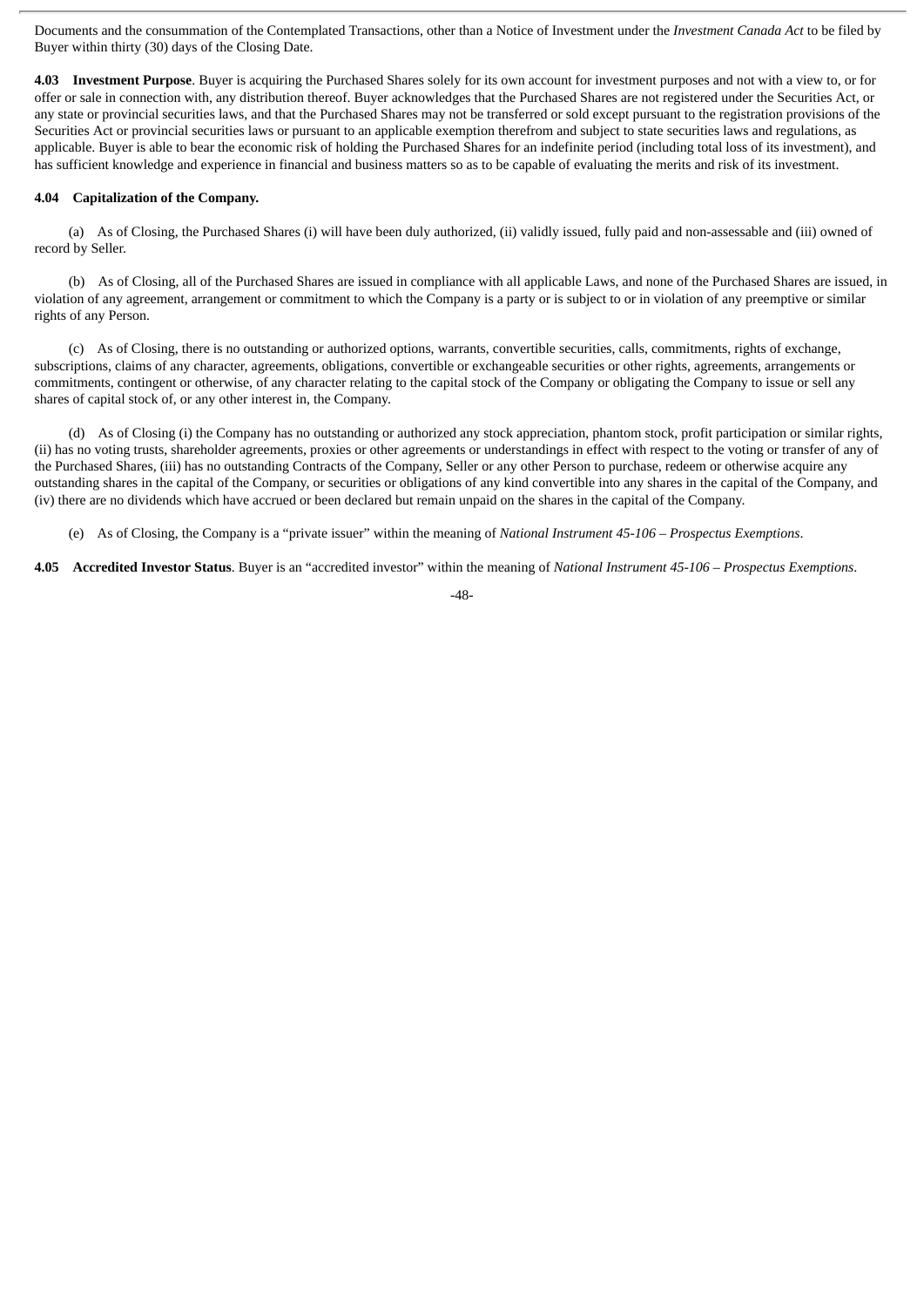**4.06 Brokers**. No broker, finder or investment banker is entitled to any brokerage, finder's or other fee or commission in connection with the Contemplated Transactions based upon arrangements made by or on behalf of Buyer or Company.

**4.07 Legal Proceedings**. There are no Actions pending or, to Buyer's knowledge, threatened against or by Buyer or any Affiliate of Buyer that challenge or seek to prevent, enjoin or otherwise delay the Contemplated Transactions. No event has occurred or circumstances exist that may give rise to, or serve as a basis for, any such Action.

#### **Article V COVENANTS**

**5.01 Conduct of the Business Prior to the Closing.** From the date hereof until the Closing, except for the Reorganization, or as otherwise provided in this Agreement or consented to in writing by Buyer (which consent shall not be unreasonably withheld or delayed), Seller shall (x) conduct the Business in the Ordinary Course consistent with past practice; and (y) use commercially reasonable efforts to maintain and preserve intact its current Business organization, operations and franchise and to preserve the rights, franchises, goodwill and relationships of its employees, customers, lenders, suppliers, regulators and others having relationships with the Business. Without limiting the foregoing, from the date hereof until the Closing Date, Seller shall:

- (a) preserve and maintain all Permits and Healthcare Regulatory Authorizations required for the conduct of the Business as currently conducted;
- (b) pay the debts, Taxes and other obligations of the Business when due;
- (c) continue to collect Accounts Receivable in a manner consistent with past practice;
- (d) continue in full force and effect without modification all Insurance Policies, except as required by applicable Law; and

(e) use commercially reasonable efforts to defend and protect the properties and assets included in the Purchased Assets from infringement or usurpation and maintain the same in the same condition as they were on the date of this Agreement, subject to reasonable wear and tear; and

(f) not take or permit any action that would cause any of the changes, events or conditions described in Section 3.07 to occur without Buyer's prior written consent which shall not be unreasonably withheld, and provided that such consent shall be deemed given if Buyer fails to respond to such request within five (5) Business Days following written request for consent from Seller.

**5.02 Access to Information**. From the date hereof until the Closing, Seller shall (a) afford Buyer and its Representatives, during regular business hours, full and free access to and the right to inspect all of the Real Property, properties, assets, premises, books and records, Contracts and other documents and data related to the Business; (b) furnish Buyer and its Representatives with

-49-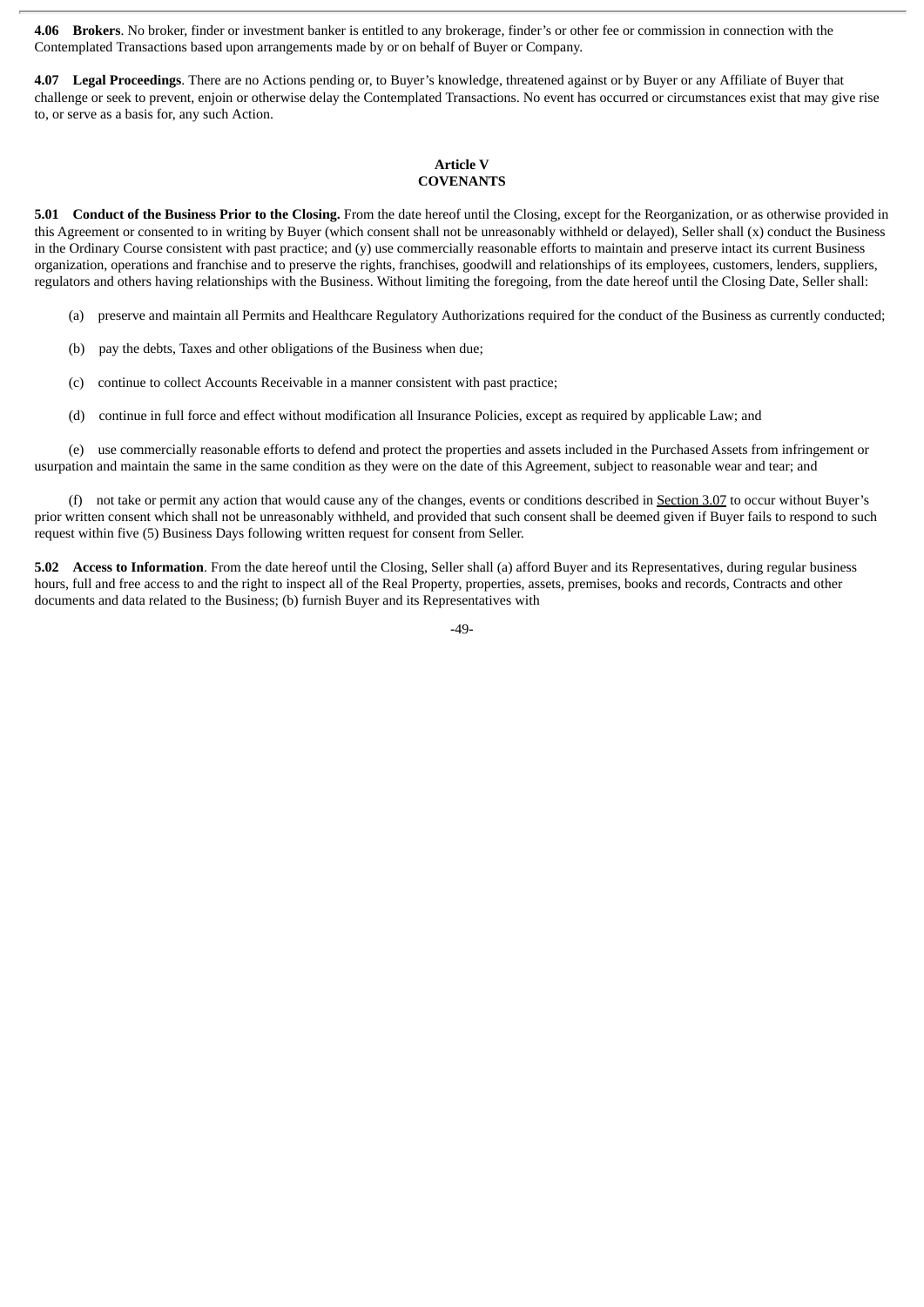such financial, operating and other data and information related to the Business as Buyer or any of its Representatives may reasonably request; and (c) instruct the Representatives of Seller to cooperate with Buyer in its investigation of the Business. Without limiting the foregoing, Seller shall permit Buyer and its Representatives to conduct environmental due diligence of the Real Property to the extent not prohibited by the lease for the Real Property. Any investigation pursuant to this Section 5.02 shall be conducted in such manner as not to interfere unreasonably with the conduct of the Business or any other businesses of Seller. Seller shall provide a draft of the Reorganization Documents to the Buyer prior to the consummation of the Reorganization for its review and approval, such approval not to be unreasonably withheld.

### **5.03 No Solicitation of Other Bids.**

(a) Neither Seller nor the Shareholders shall, and neither shall authorize or permit any of their Affiliates or any of its or their Representatives to, directly or indirectly, (i) encourage, solicit, initiate, facilitate or continue inquiries regarding an Acquisition Proposal; (ii) enter into discussions or negotiations with, or provide any information to, any Person concerning a possible Acquisition Proposal; or (iii) enter into any agreements or other instruments (whether or not binding) regarding an Acquisition Proposal. Seller and each Shareholder shall immediately cease and cause to be terminated, and shall cause its Affiliates and all of its and their Representatives to immediately cease and cause to be terminated, all existing discussions or negotiations with any Persons conducted heretofore with respect to, or that could lead to, an Acquisition Proposal.

(b) In addition to the other obligations under this Section 5.03, Seller and each Shareholder shall promptly (and in any event within two (2) Business Days after receipt thereof by Seller, a Shareholder or their Representatives) advise Buyer orally and in writing of any Acquisition Proposal, any request for information with respect to any Acquisition Proposal, or any inquiry with respect to or which could reasonably be expected to result in an Acquisition Proposal, the material terms and conditions of such request, Acquisition Proposal or inquiry, and the identity of the Person making the same.

(c) Seller and each Shareholder agrees that the rights and remedies for noncompliance with this Section 5.03, shall include having such provision specifically enforced by any court having equity jurisdiction, it being acknowledged and agreed that any such breach or threatened breach shall cause irreparable injury to Buyer and that money damages would not provide an adequate remedy to Buyer.

# **5.04 Notice of Certain Events.**

(a) From the date hereof until the Closing, Seller shall promptly notify Buyer in writing of:

(i) any fact, circumstance, event or action the existence, occurrence or taking of which (A) has had, or could reasonably be expected to have, individually or in the aggregate, a Material Adverse Effect, (B) has resulted in, or could reasonably be expected to result in, any representation or warranty made by Seller hereunder not being true and correct or (C) has resulted in, or could reasonably be expected to result in, the failure of any of the conditions set forth in Section 6.02 to be satisfied;

-50-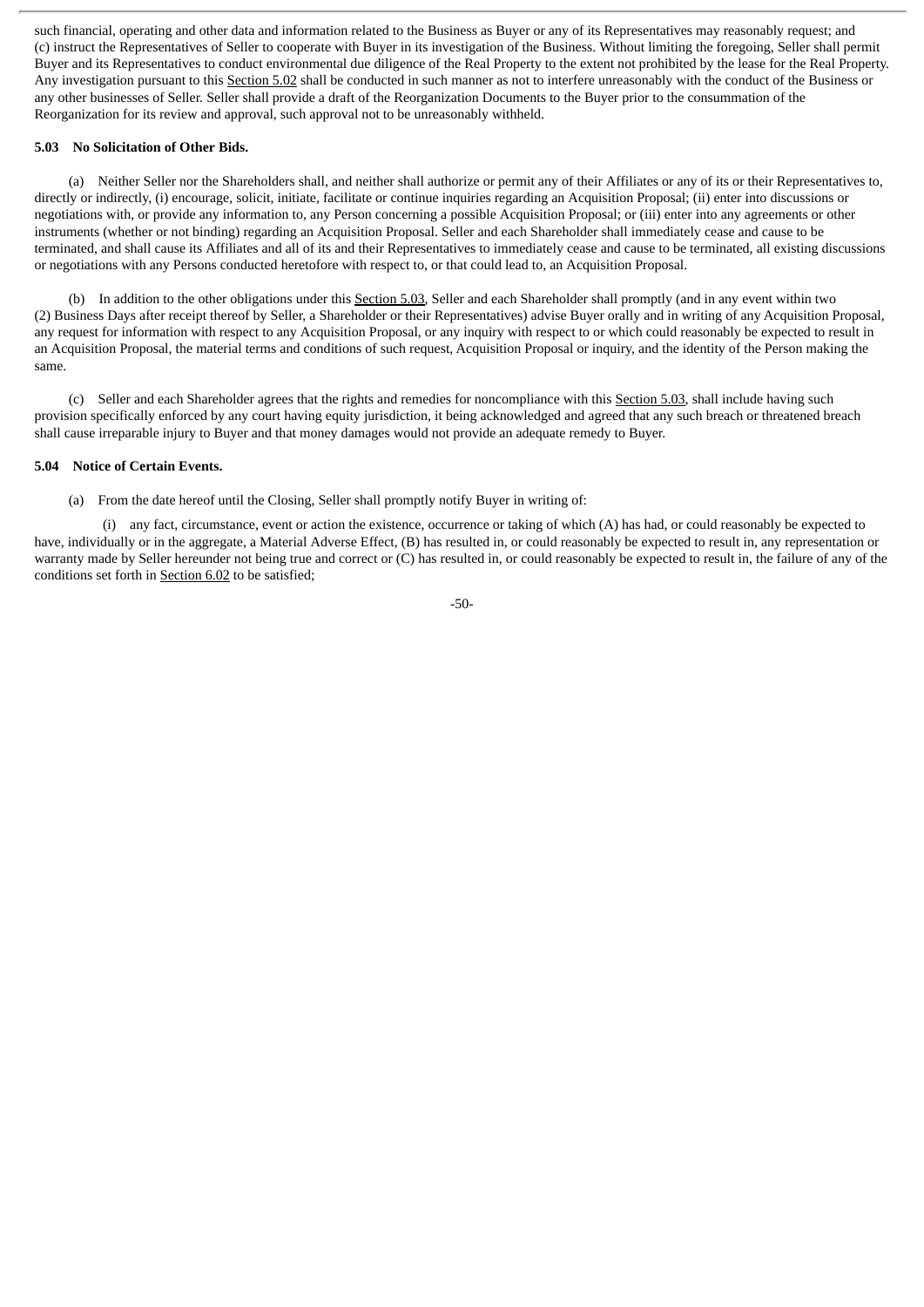(ii) any notice or other communication from any Person alleging that the consent of such Person is or may be required in connection with the transactions contemplated by this Agreement;

(iii) any notice or other communication from any Governmental Authority in connection with the transactions contemplated by this Agreement; and

(iv) any Actions commenced or, to Seller's Knowledge, threatened against, relating to or involving or otherwise affecting the Business, the Purchased Assets or the Assumed Liabilities that, if pending on the date of this Agreement, would have been required to have been disclosed pursuant to Section 3.17 or that relates to the consummation of the transactions contemplated by this Agreement

(with any of the event in Sections  $5.04(a)(i)$  through  $5.04(a)(iv)$  being a "Subsequent Event"). Any fact, circumstance, event or action existing, occurring or taking place prior to the date of this Agreement shall not constitute a Subsequent Event, even if knowledge thereof only occurs after the date of this Agreement.

(b) In the event of a Subsequent Event, the Seller will deliver a written notice to the Buyer that: (i) identifies the Subsequent Event and describes it; (ii) and contains an express affirmative statement by the Seller that the Buyer will have the right to terminate this Agreement pursuant to Section 9.01(b) as a result of a failure of a condition to the Closing set forth in Section 6.02. The Buyer will have ten (10) days from receipt of such written notice to elect, in its sole discretion, whether or not to terminate this Agreement pursuant to Section 9.01(b). In the event that the Buyer does not elect to terminate this Agreement pursuant to Section 9.01(b) and this Section 5.04(b) or fails to respond to the Seller's written notice during such ten (10) day period (any such election or failure by the Buyer, an "Election Not to Terminate"), the Subsequent Event described in the written notice will not be taken into account in determining whether or not the conditions set forth in Section 6.02 have been satisfied.

(c) Notwithstanding anything in this Agreement to the contrary, in the event of an Election Not to Terminate, following the Closing, the Seller will not have any liability under Article VII of this Agreement to any Buyer Indemnitee in respect of any Losses that, but only to the extent that such Losses, directly resulted from the Subsequent Event described in the written notification delivered to the Buyer pursuant to Section 5.04(b).

## **5.05 Maintenance and Access to Books and Records.**

(a) Buyer agrees that it will retain all books and records (or copies thereof of) relating to the Business and the Purchased Assets delivered to it by the Seller and relating to any period ending on or prior to the Closing Date for a period of seven (7) years following the date of such information or if not reasonably apparent, seven (7) years from the Closing Date. So long as such books and records are retained by the Buyer, the Seller or its authorized Representatives shall have reasonable access thereto, at reasonable times and upon reasonable advance written notice, and to the extent reasonably required for the preparation of financial statements or Tax returns or the defense of litigation), provided that any such access rights shall be at Seller's expense and

-51-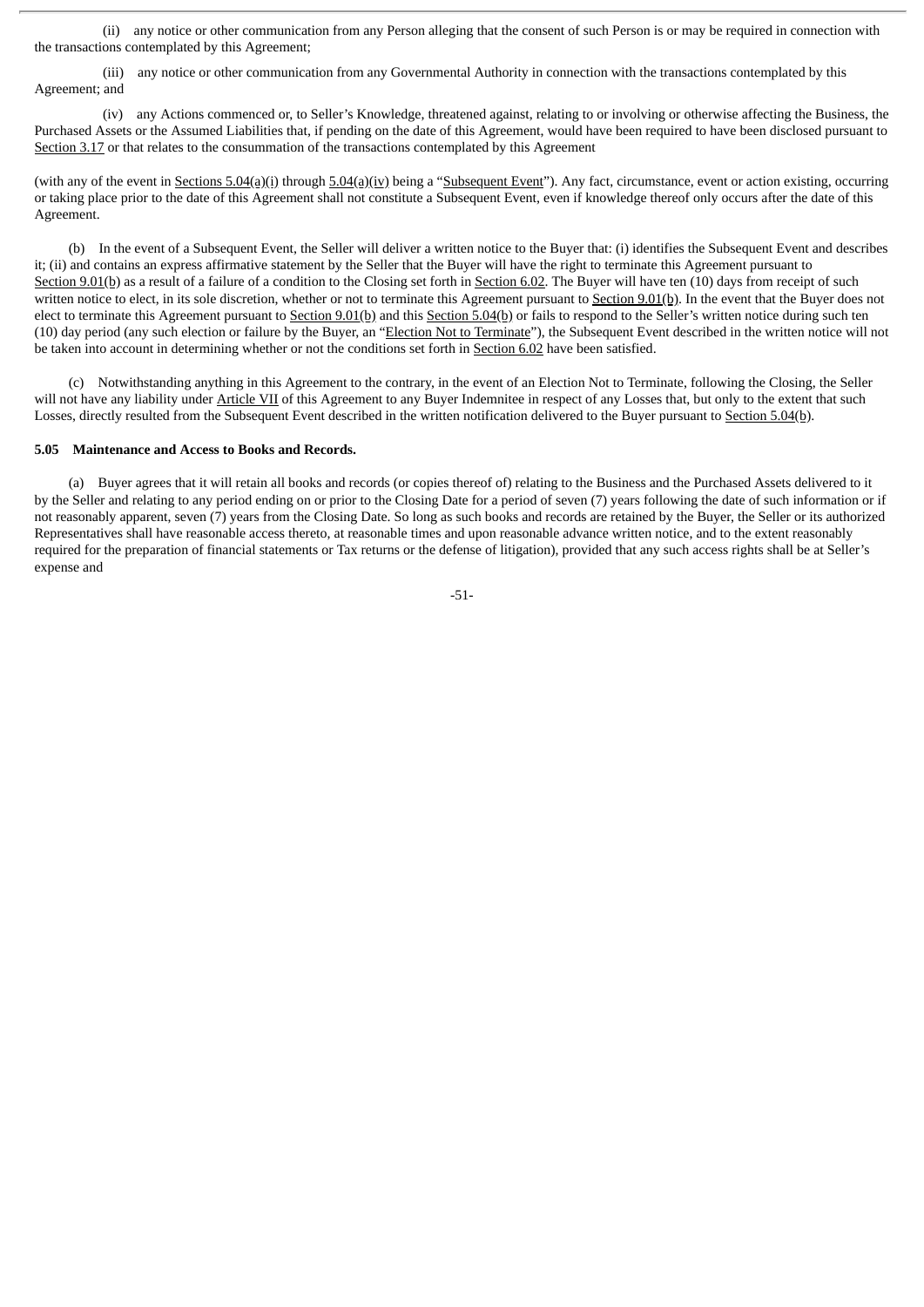exercised in such manner as not to interfere with the conduct of the business of the Company, Buyer or any of their Affiliates.

(b) Seller agrees that it will retain all books and records relating to the Business and the Purchased Assets, to the extent such books and records do not constitute Purchased Assets, and relating to any period ending on or prior to the Closing Date for a period of seven (7) years following the date of such information or if not reasonably apparent, seven (7) years from the Closing. So long as such books and records are retained by the Seller, Buyer or its authorized Representatives shall have reasonable access thereto, at reasonable times and upon reasonable advance written notice, and to the extent reasonably required for the preparation of financial statements or Tax returns, or defense of litigation) provided that any such access rights shall be at Buyer's expense and exercised in such manner as not to interfere with the conduct of the business of Seller or any of its Affiliates.

**5.06 Public Announcements**. No party hereto shall issue any press release or otherwise make public statements or filings with respect to this Agreement or the Closing Documents, or the transactions contemplated herein or therein, without the consent of the other party which consent shall not be unreasonably withheld, delayed or conditioned. Notwithstanding the foregoing, each party shall have the right to override such obligation in order to make any disclosure or filing required under applicable Laws or stock exchange listing requirements, in which case the party making any such disclosure shall use commercially reasonable efforts to give prior oral or written notice to the other party and reasonable opportunity for the other party to review or comment on the disclosure or filing (other than with respect to confidential information contained in such disclosure or filing), and if such prior notice is not possible, to give such notice immediately following the making of any such disclosure or filing.

### **5.07 Governmental Approvals and Consents.**

(a) Each party hereto shall, as promptly as possible, (i) make, or cause or be made, all filings, notifications and submissions required under any Law applicable to such party or any of its Affiliates; and (ii) use commercially reasonable efforts to obtain, or cause to be obtained, all consents, authorizations, orders and approvals from all Governmental Authorities that may be or become necessary for its execution and delivery of this Agreement and the performance of its obligations pursuant to this Agreement and the Reorganization Documents. Each party shall cooperate fully with the other party and its Affiliates in promptly seeking to obtain all such consents, authorizations, orders and approvals. The parties hereto shall not willfully take any action that will have the effect of delaying, impairing or impeding the receipt of any required consents, authorizations, orders and approvals.

(b) Seller shall use commercially reasonable efforts to give all notices to, and obtain all consents from, all third parties that are described in Schedule 3.04 ("Seller's Requested Consents"), except for the consents identified by a reference to this Section 5.07(b).

(c) Seller and Buyer acknowledge that Buyer shall, at its sole own costs and expenses and provided that Seller shall not be required to expend any money or make any payment to obtain such consents, have the option to request all consents required from third parties from whom Buyer need consent as a result of its plans for the Business after Closing ("Buyer's Requested Consents")

-52-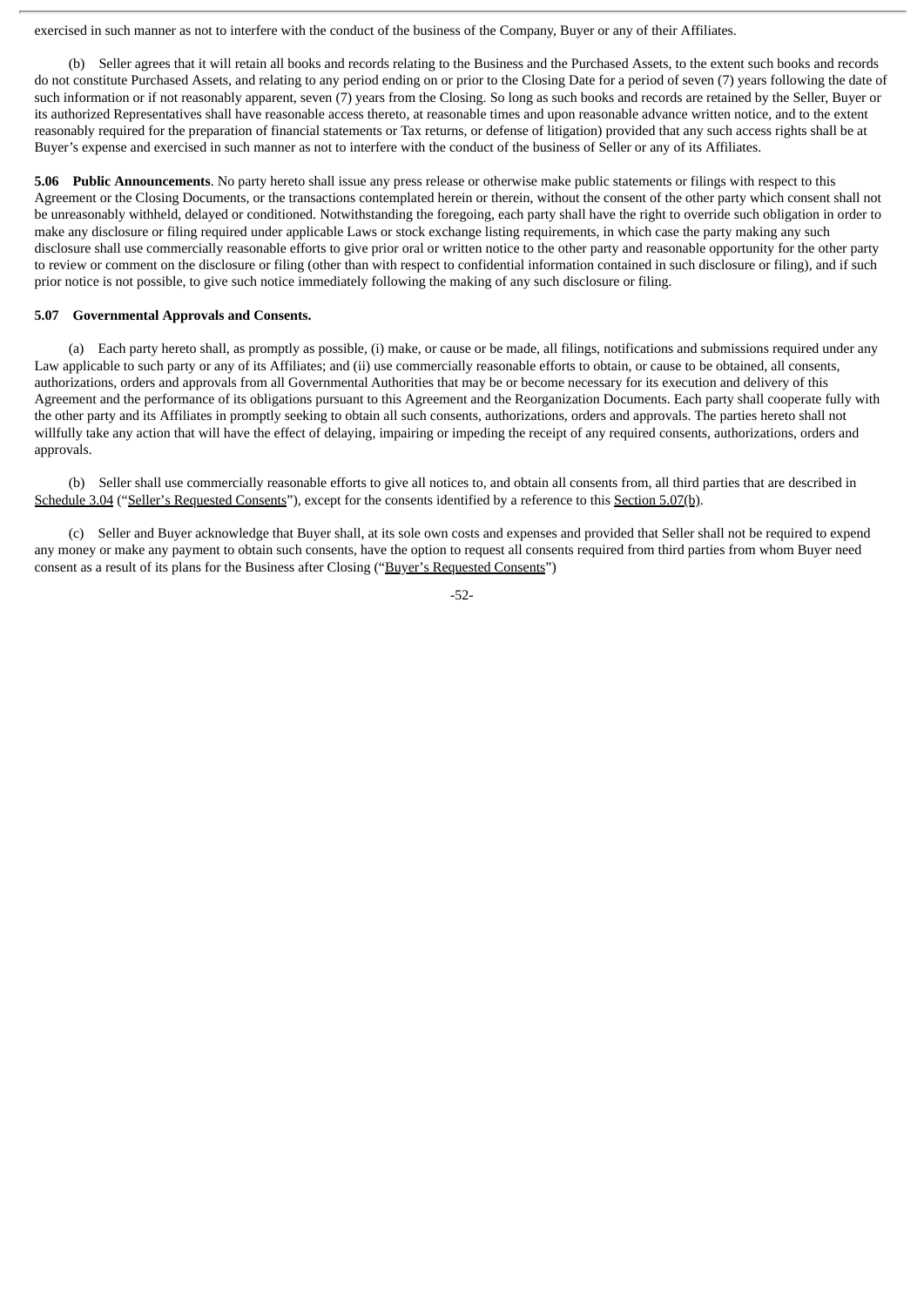at the same time as the Seller request, at the same time as the Seller's request of the consents described in Schedule 3.04 and identified expressly by a reference to this Section 5.07(c), provided however that Buyer shall make such requests under separate cover, and provided further that in the event of any issues or delay of more than twenty-one (21) days regarding the Buyer's Requested Consents, while the Seller's Requested Consents have been approved (or would be approved if it was not for the Buyer's Requested Consents), then the Closing shall not be delayed and Buyer shall rescind the request(s) for the Buyer Requested Consents and limit its intervention to the transfer of the relevant contract only.

(d) If the Buyer elects to waive Seller's obligation to obtain the consents from the third parties listed in Section 5.07(c) as of the Outside Date as set forth in Section 6.02(f), Seller and Buyer shall share equally any money or payment required by such third parties as a result of the failure to obtain the required consents in connection with the Reorganization and the Contemplated Transaction and the Buyer acknowledges that it will have no right of indemnification under Section 7.03(b) related to the fact that the relevant consents will not have been obtained by the Seller as of the Closing Date or thereafter;

(e) Without limiting the generality of the parties' undertakings pursuant to subsections (a) and (b) above, each of the parties hereto shall use all commercially reasonable efforts to:

(i) respond to any inquiries by any Governmental Authority regarding antitrust or other matters with respect to the transactions contemplated by this Agreement and the Reorganization Documents;

(ii) avoid the imposition of any order or the taking of any action that would restrain, alter or enjoin the transactions contemplated by this Agreement and the Reorganization Documents; and

(iii) in the event any Governmental Order adversely affecting the ability of the parties to consummate the transactions contemplated by this Agreement and the Reorganization Documents has been issued, to have such Governmental Order vacated or lifted.

(f) If any consent, approval or authorization necessary to preserve any right or benefit under any Contract to which the Seller is a party is not obtained prior to the Closing, Seller shall, subsequent to the Closing, cooperate with Buyer and the Company in attempting to obtain such consent, approval or authorization as promptly thereafter as practicable. If such consent, approval or authorization cannot be obtained, Seller shall use its commercially reasonable efforts to provide the Company with the rights and benefits of the affected Contract for the term thereof, and, if Seller provides such rights and benefits, the Company shall assume all obligations and burdens thereunder.

(g) All analyses, appearances, meetings, discussions, presentations, memoranda, briefs, filings, arguments, and proposals made by or on behalf of either party before any Governmental Authority or the staff or regulators of any Governmental Authority, in connection with the transactions contemplated hereunder (but, for the avoidance of doubt, not including any interactions between Seller or the Company with Governmental Authorities in the ordinary course of business, any disclosure which is not permitted by Law or any disclosure containing confidential

-53-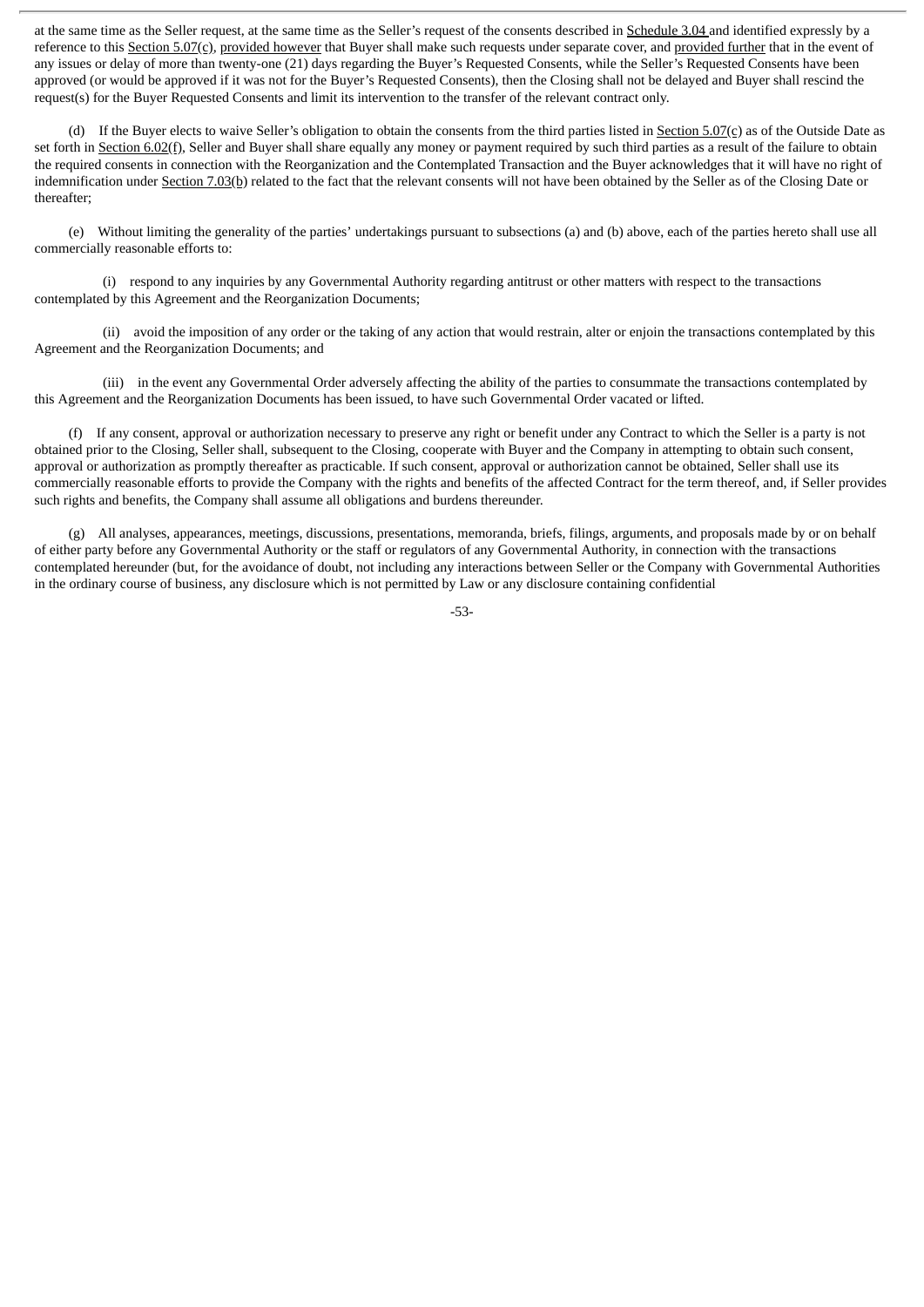information) shall be disclosed to the other party hereunder in advance of any filing, submission or attendance, it being the intent that the parties will consult and cooperate with one another, and consider in good faith the views of one another, in connection with any such analyses, appearances, meetings, discussions, presentations, memoranda, briefs, filings, arguments, and proposals. Each party shall give notice to the other party with respect to any meeting, discussion, appearance or contact with any Governmental Authority or the staff or regulators of any Governmental Authority, with such notice being sufficient to provide the other party with the opportunity to attend and participate in such meeting, discussion, appearance or contact.

#### **5.08 Reorganization**.

(a) Buyer hereby undertakes to, and cause the Company to, cooperate and collaborate with the Seller in the preparation and implementation of the Reorganization, as well as for the preparation and implementation of the Closing, in each case, including but not limited to obtaining all consents, authorizations, orders and approvals from all Governmental Authorities or Persons that may be or become necessary for the Reorganization and the Closing, drafting, review and finalization of documents related to the Reorganization and the Closing, obtaining tax numbers, opening bank accounts, setting up accounting systems and all similar activities.

(b) Seller shall take all steps required for it to complete the Seller's Reorganization Documents and actions items under the responsibility of the Seller in the Reorganization Closing Agenda, in the manner contemplated thereunder and thereby the day before the Closing Date at the latest (the "Seller's Reorganization Portion").

(c) Buyer shall, and shall cause the Company, to take all steps required for it and the Company to complete the Buyer's Reorganization Documents and actions items under the responsibility of the Buyer and the Company in the Reorganization Closing Agenda, in the manner contemplated thereunder and thereby the day before the Closing Date at the latest (the "Buyer's Reorganization Portion")**.**

(d) In the event that the Closing does not occur, as contemplated under this Agreement, Buyer undertakes to forthwith (but no later than five (5) days) following the termination of this Agreement pursuant to Article IX take all actions (and cause the Company) to take all actions necessary to change the name of the Company to a name that does not include the word "Genepoc".

(e) Furthermore, Buyer hereby acknowledges and undertakes that the Company, from the date of its incorporation until the Closing Date, shall not carry-on any active business, have any employees, have any property or assets, of any nature or kind whatsoever, have any material obligations, liabilities (whether actual or contingent) or indebtedness to any Person, other than (i) cash, (ii) as contemplated or in connection with the Reorganization including applications for permits and authorizations, or (iii) related to the financing contemplated by Buyer set forth in Section 6.02(e).

#### **5.09 Company IP Registrations; Products Warranties.**

(a) At Closing, Seller shall deliver to Buyer executed assignment documents appropriate to transfer all Company Intellectual Property to the Company. Upon Closing, Buyer,

$$
-54-
$$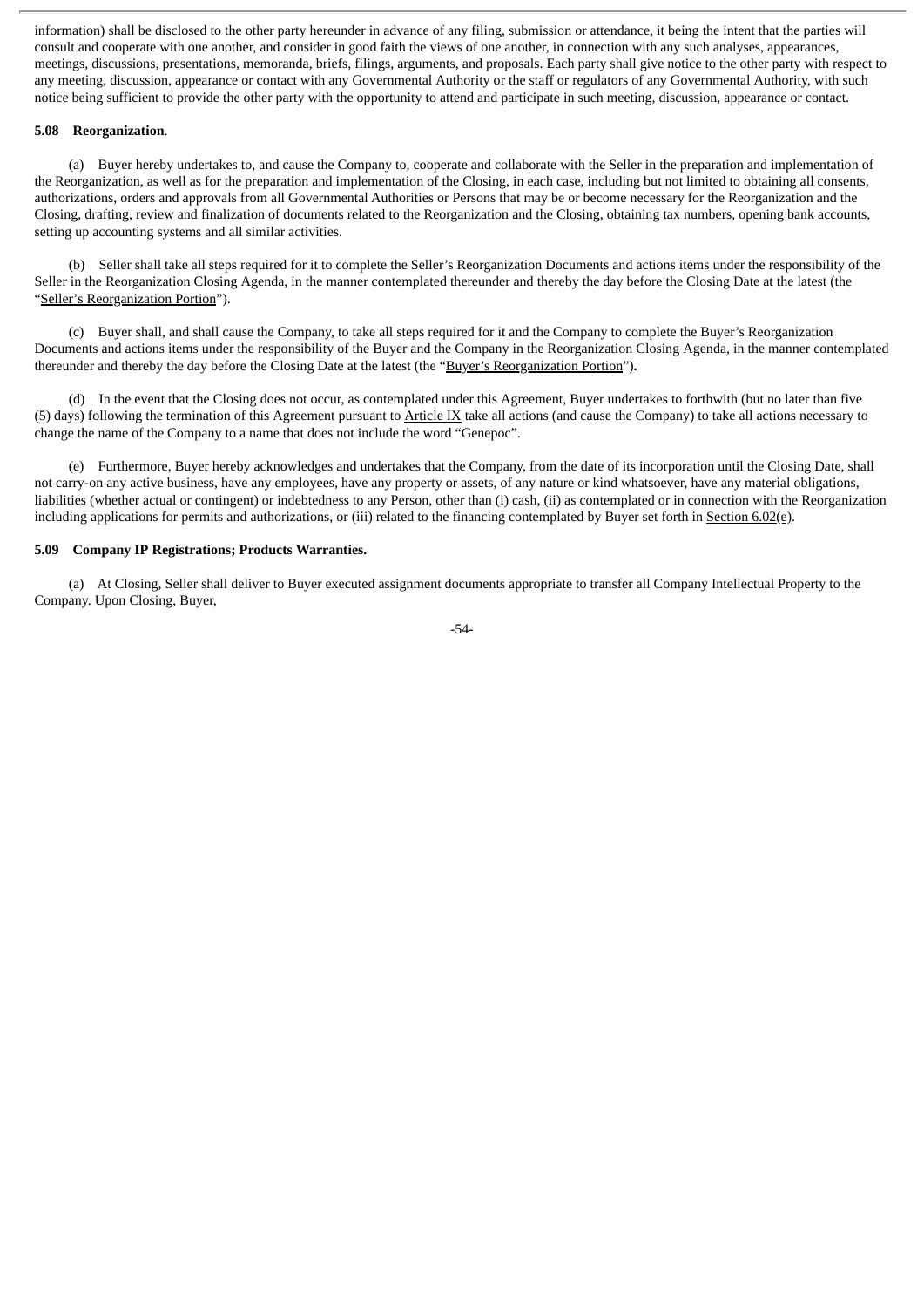shall, at its own costs and expenses, have all relevant Company Intellectual Property, including all Company IP Registrations, be registered in the name of the Company and all title records for the Company IP Registrations be updated with all respective Governmental Authorities in the name of the Company.

(b) After the Closing, but without limitation to Buyer's rights pursuant to Section 7.03(f), Buyer shall continue to honor the warranties set out in Schedule 3.26 which apply to any products of the Business sold by the Seller to third parties as at the Closing Date*.*

#### **5.10 Termination Costs.**

(a) Seller and Buyer hereby acknowledge and agree, that prior to Closing, Seller shall, at Buyer's costs and expenses [\*\*\*] shall be paid by Buyer to Seller at Closing in accordance with Section 2.04(a)(iv).

(b) The Buyer hereby acknowledges and agrees that any and all [\*\*\*] shall be done after the Closing and at Buyer's sole costs, expense and responsibility [\*\*\*].

#### **5.11 Confidentiality.**

(a) As used in this Section 5.10, the "Confidential Information" of a party shall mean all information concerning or related to the business, operations, financial condition or prospects of such party or any of its Affiliates, regardless of the form in which such information appears and whether or not such information has been reduced to a tangible form, and shall specifically include (i) all information regarding the officers, directors, employees, equity holders, customers, suppliers, distributors, sales representatives and licensees of such party and its Affiliates, in each case whether present or prospective, (ii) all inventions, discoveries, trade secrets, processes, techniques, methods, formulae, ideas and know-how of such party and its Affiliates, (iii) all financial statements, audit reports, budgets and business plans or forecasts of such party and its Affiliates, and (iv) any information disclosed under the Confidentiality Agreement; *provided*, *however*, that the Confidential Information of a party shall not include (A) information which is or becomes generally known to the public through no act or omission of the other party or (B) information which has been or hereafter is lawfully obtained by the other party from a source other than the party to whom such Confidential Information belongs (or any of its Affiliates or their respective officers, directors, employees, equity holders or agents) so long as, in the case of information obtained from a third party, such third party was or is not, directly or indirectly, subject to an obligation of confidentiality owed to the party to whom such Confidential Information belongs or any of its Affiliates at the time such Confidential Information was or is disclosed to the other party.

(b) Except as otherwise permitted by subsection (c) below, each party agrees that it will not, without the prior written consent of the other party, disclose or use for its own benefit any Confidential Information of the other party.

(c) Notwithstanding subsection (b) above, each of the parties shall be permitted to:

(i) disclose Confidential Information of the other party to its officers, directors, employees, equity holders, lenders, agents and Affiliates and legal, accounting or other advisors,

-55-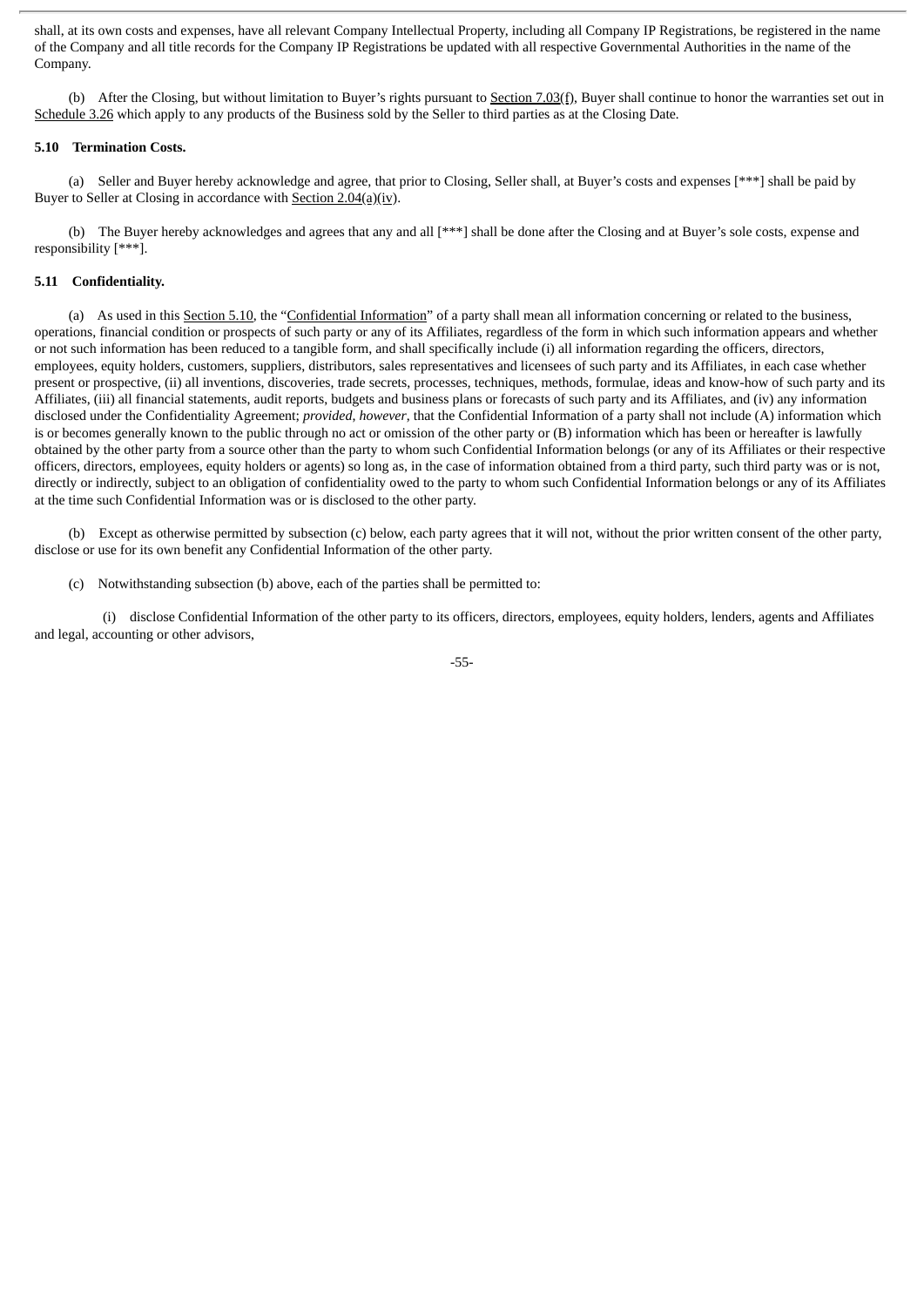but only to the extent reasonably necessary in order for such party to perform its obligations and exercise its rights and remedies under this Agreement, and such party shall take all such action as shall be necessary or desirable in order to ensure that each of such Persons maintains the confidentiality of any Confidential Information that is so disclosed; and

(ii) disclose Confidential Information of the other party to the extent, but only to the extent, required by Law; provided, that prior to making any disclosure pursuant to this subparagraph, the disclosing party shall notify the affected party of the same, and the affected party shall have the right to participate with the disclosing party in determining the amount and type of Confidential Information of the affected party, if any, which must be disclosed in order to comply with Law.

**5.12 Further Assurances**. Following the Closing, each of the parties hereto shall, and shall cause their respective Affiliates to, execute and deliver such additional documents, instruments, conveyances and assurances and take such further actions as may be reasonably required to carry out the provisions hereof and give effect to the Contemplated Transactions. Without limiting the generality of the foregoing, Seller shall provide such reasonable assistance as Buyer may request from time to time to accomplish the transfer of all Permits and Health Regulatory Authorizations held by Seller prior to the Closing Date to the Company as set forth in the Reorganization Closing Agenda.

#### **Article VI CONDITIONS TO CLOSING**

**6.01 Conditions to Obligations of All Parties**. The obligations of each party to consummate the transactions contemplated by this Agreement shall be subject to the fulfillment, at or prior to the Closing, of each of the following conditions:

(a) No Governmental Authority shall have enacted, issued, promulgated, enforced or entered any Governmental Order which is in effect and has the effect of making the transactions contemplated by this Agreement illegal, otherwise restraining or prohibiting consummation of such transactions or causing any of the transactions contemplated hereunder to be rescinded following completion thereof.

(b) No Action shall have been commenced against Buyer, Seller, or the Company, which would prevent the Closing.

**6.02 Conditions to Obligations of Buyer**. The obligations of Buyer to consummate the transactions contemplated by this Agreement shall be subject to the fulfillment or Buyer's waiver, at or prior to the Closing, of each of the following conditions:

(a) The Seller shall have duly performed and complied in all material respects with all agreements, covenants and conditions required by this Agreement and each of the Transaction Documents to be performed or complied with by them prior to or on the Closing Date.

(b) From the date of this Agreement, there shall not have occurred any Material Adverse Effect, nor shall any event or events have occurred that, individually or in the aggregate,

-56-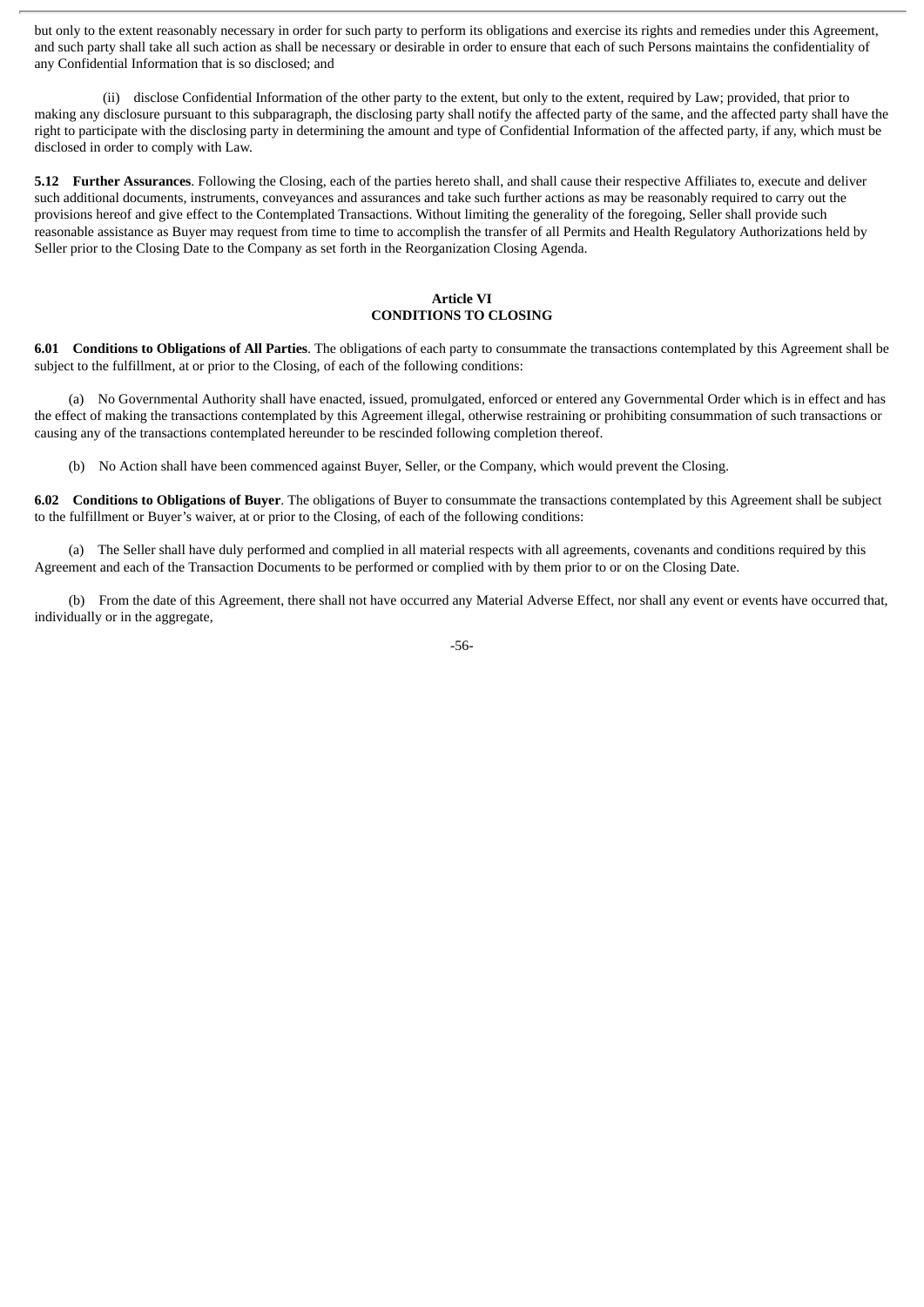with or without the lapse of time, could reasonably be expected to result in a Material Adverse Effect.

- (c) The Seller shall have delivered each of the closing deliverables set forth in Section 2.04(b).
- (d) Meridian ParentCo Board of Directors shall have duly authorized the execution and performance of this Agreement.

(e) Buyer shall have obtained financing necessary to fulfill its obligations under this Agreement on terms and conditions substantially similar to those set forth in the commitment letter attached as Exhibit K hereto.

(f) All material consents and assignments necessary in connection with the Reorganization and the Contemplated Transactions as set forth on Schedule 2.04(b)(iii) shall have been obtained provided, however, that Buyer shall not waive Seller's obligation to obtain any such material consent or assignment prior to the Outside Closing Date.

(g) Evidence of completion of the Seller Reorganization Portion in accordance with the Reorganization Closing Agenda.

(h) The Seller shall have obtained a fully executed amendment to [\*\*\*] Amendment

(i) The Seller shall have entered into [\*\*\*] agreements in form and substance satisfactory to Buyer in its reasonable discretion [\*\*\*], which costs, expenses and liability will be assumed by the Buyer exclusively.

**6.03 Conditions to Obligations of the Seller.** The obligations of Seller to consummate the transactions contemplated by this Agreement shall be subject to the fulfillment or the Seller's waiver, at or prior to the Closing, of each of the following conditions:

(a) The Buyer and the Company shall have duly performed and complied in all material respects with all agreements, covenants and conditions required by this Agreement and each of the Transaction Documents to be performed or complied with by it prior to or on the Closing Date.

(b) Evidence of completion of the Buyer Reorganization Portion in accordance with the Reorganization Closing Agenda.

(c) The Seller and the Buyer shall have agreed on the valuation of the Business and allocation of the purchase price of the assets subject to the Asset Transfer Agreement part of the Reorganization (without giving effect to the Reorganization).

(d) The Seller and the Buyer shall have agreed on the description of the authorized capital of the Company.

#### -57-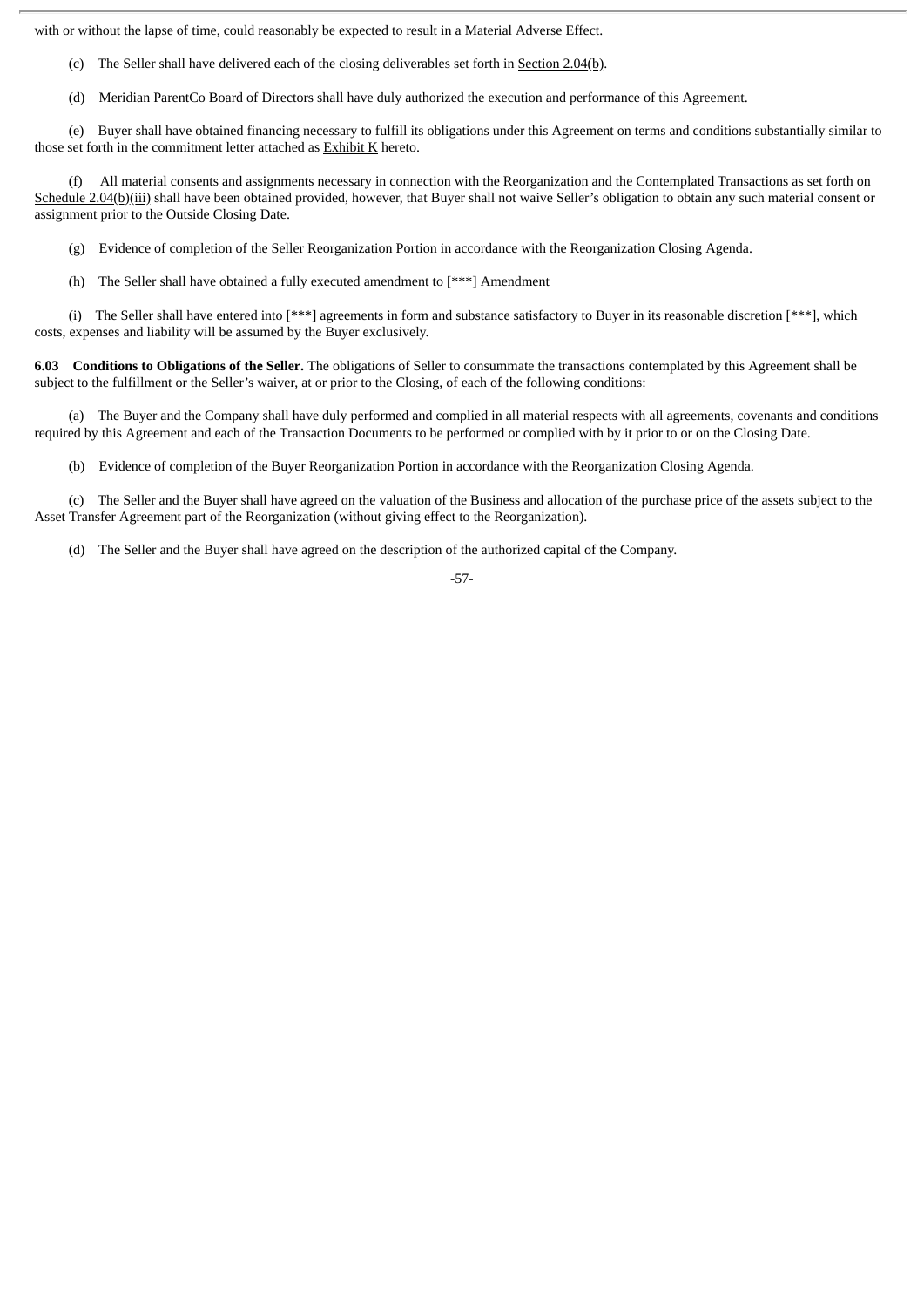#### **Article VII INDEMNIFICATION**

**7.01 Survival of Representations and Warranties of Seller.** All representations and warranties made by the Seller in and pursuant to this Agreement shall survive the Closing and continue as follows:

(a) the representations and warranties in Sections  $3.01$ ,  $3.02$ ,  $3.03$ ,  $3.04(i)$  and  $(ii)$ ,  $3.11(b)$ ,  $3.29$  and  $3.30$  (the "Seller's Fundamental Representations") shall survive the Closing and continue without time limit after the Closing;

(b) the representations and warranties set forth in Section 3.19 (Environmental Matters) shall survive the Closing and continue for a period ending sixty (60) days following the expiration of all prescription or reassessment periods pursuant to applicable Laws;

(c) the representations and warranties in Section 3.12 (Intellectual Property) shall survive Closing and continue for a period of  $[***]$  from the Closing Date and the representations and warranties in Section 3.22 (Healthcare Regulatory and Related Matters) shall survive Closing and continue for a period of [\*\*\*];

(d) all of the other representations and warranties of the Seller in this Agreement shall survive the Closing and continue for a period of [\*\*\*] from the Closing Date;

(e) any claim for any breach or inaccuracy of any representations and warranties of the Seller in this Agreement involving Fraud will survive the Closing and continue in full force and effect without time limit after the Closing; and

(f) the covenants, obligations and agreements of the Seller contained in this Agreement shall survive the Closing and continue in accordance with their respective term, as applicable, or without time limit after the Closing.

**7.02 Survival of Representations and Warranties of the Buyer.** All representations and warranties made by the Buyer in and pursuant to this Agreement shall survive the Closing as follows:

(a) the representations and warranties set forth in Sections 4.01, 4.02, 4.04 and 4.06 (the "Buyer's Fundamental Representations") shall survive the Closing and continue without time limit after the Closing;

(b) all of the other representations and warranties of the Seller in this Agreement shall survive the Closing and continue for a period of eighteen (18) months from the Closing Date;

(c) any claim for any breach or inaccuracy of any representations and warranties of the Buyer in this Agreement Fraud, will survive the Closing and continue in full force and effect without time limit after the Closing;

-58-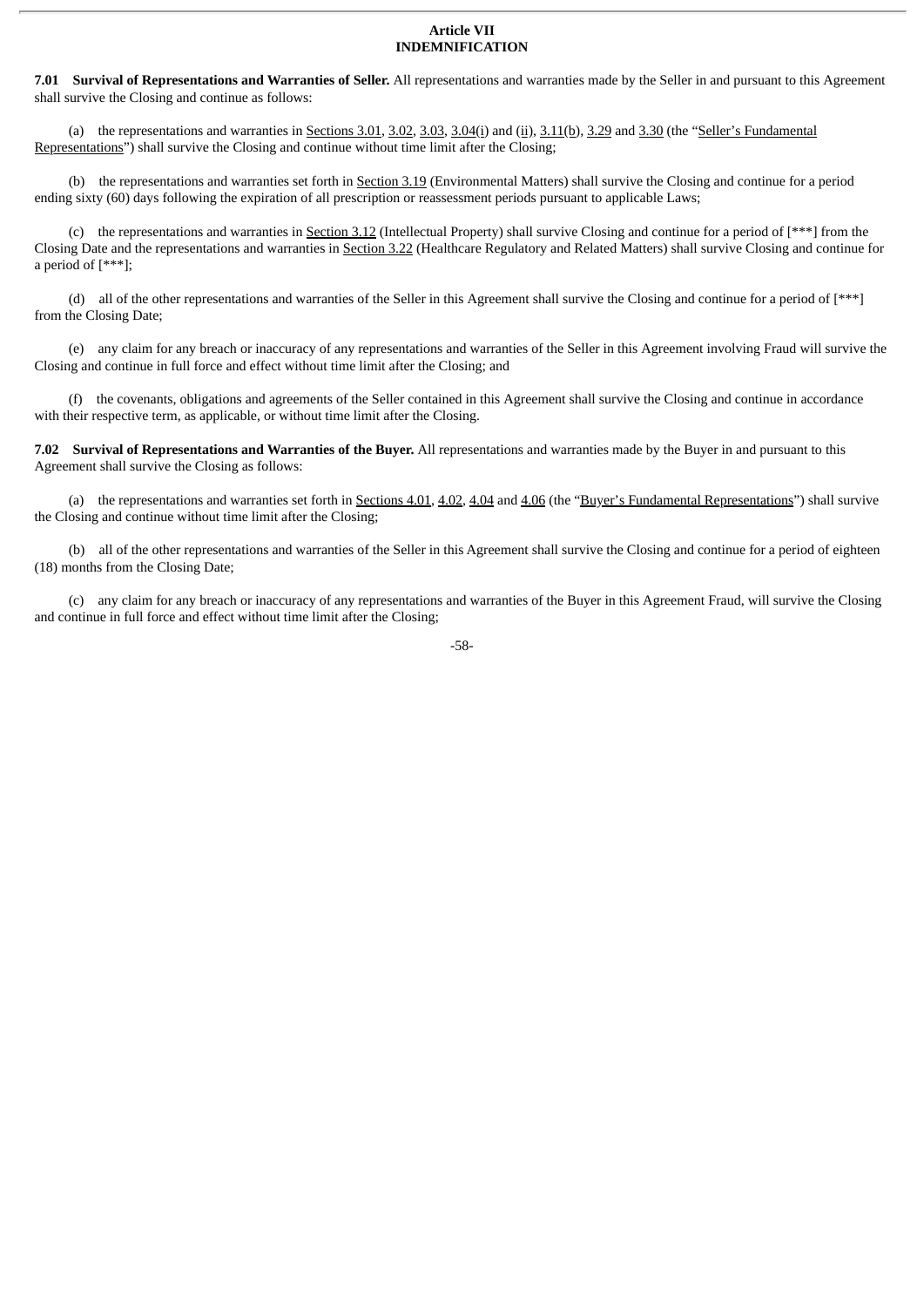(d) the covenants, obligations and agreements of the Buyer contained in this Agreement shall survive the Closing and continue in accordance with their respective term, as applicable, or without time limit after the Closing.

**7.03 Indemnification By Seller.** Subject to the other terms and conditions of this Article VII, Seller shall indemnify and defend each of Buyer and its Affiliates (including the Company) and their respective Representatives (collectively, the "Buyer's Indemnitees") against, and shall hold each of them harmless from and against any and all Losses incurred or sustained by, or imposed upon, the Buyer Indemnitees based upon, arising out of, with respect to or by reason of:

(a) any inaccuracy in or breach of any of the representations or warranties of Seller contained in this Agreement or any other Transaction Document to which it is a party [\*\*\*];

(b) any breach or non-fulfillment of any covenant, agreement or obligation to be performed by Seller pursuant to the Asset Transfer Agreement, this Agreement or any other Transaction Document to which it is a party;

(c) the Seller's Reorganization Portion (but for greater certainty, excluding to the extent related to Section 3.25 and the matters set forth in Schedule  $7.03(c)$ );

(d) any criminal liabilities arising from actions taken or omitted to be taken by Seller prior to the Closing in connection with this Agreement or any other Transaction Document;

- (e) any Third Party Claim or any claim by Buyer as a result of the matters set forth on Schedule 7.03(e);
- (f) any amounts incurred by Buyer in fulfilling its obligations pursuant to  $Section 5.09(b)$ ;
- (g) any Third Party Claim based upon, resulting from or arising out of the operation of the Business, before the Closing Date; or

(h) any unpaid Transaction Expenses or the amount of any Closing Indebtedness, in each case to the extent not taken into account in the determination of the Final Base Purchase Price.

**7.04 Indemnification by Buyer.** Subject to the other terms and conditions of this Article VII, Buyer shall indemnify and defend each of Seller and its Affiliates and their respective Representatives (collectively, the "Seller's Indemnitees") against, and shall hold each of them harmless from and against any and all Losses incurred or sustained by, or imposed upon, the Seller Indemnitees based upon, arising out of, with respect to or by reason of:

(a) any inaccuracy in or breach of any of the representations or warranties of Buyer contained in this Agreement or any other Transaction Document to which it is a party;

(b) any breach or non-fulfillment of any covenant, agreement or obligation to be performed by Buyer pursuant to the Asset Transfer Agreement, this Agreement or any other Transaction Document to which it is a party;

-59-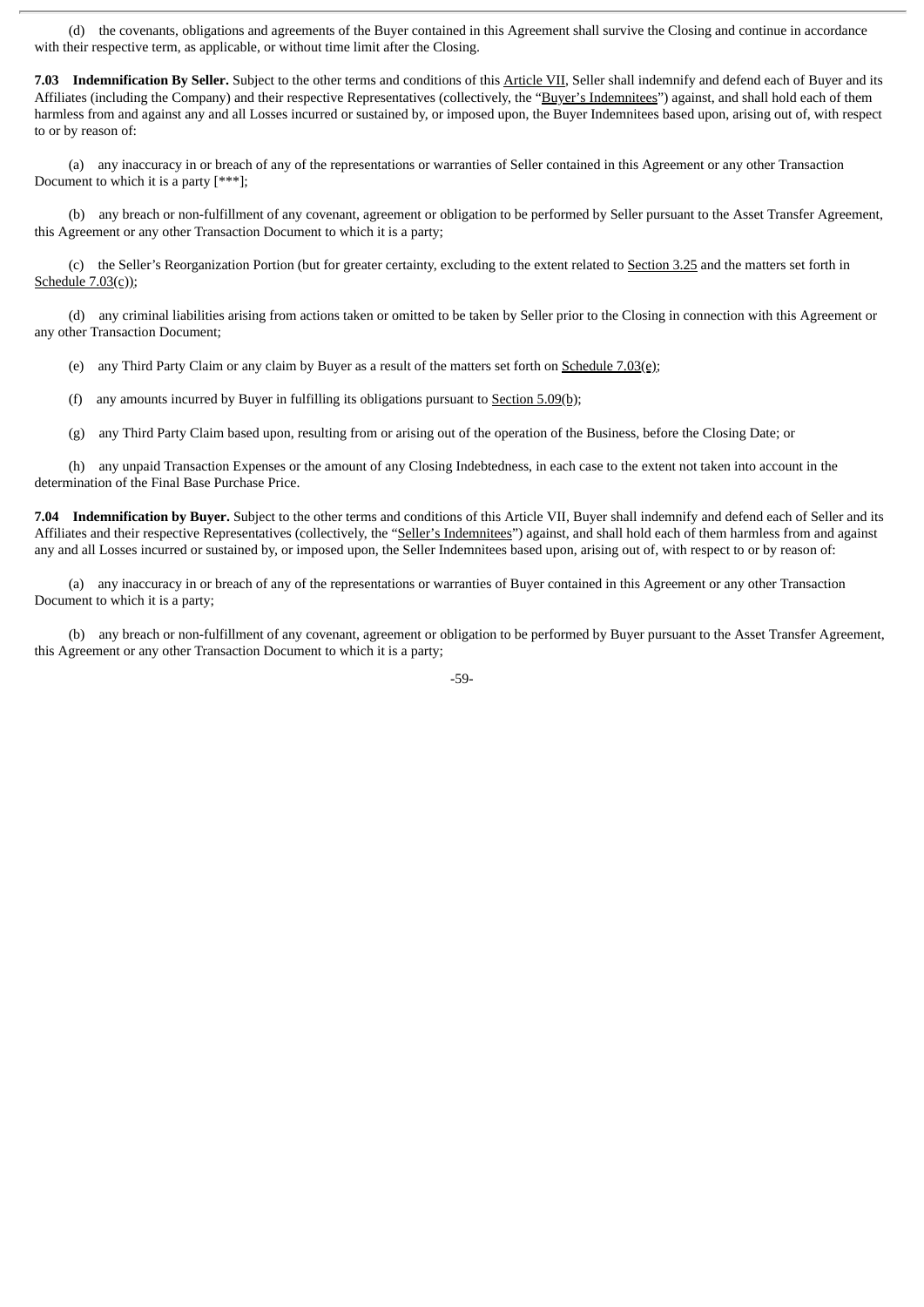(c) any criminal liabilities arising from actions taken or omitted to be taken by Buyer prior to the Closing in connection with this Agreement or any other Transaction Document; or

(d) the Buyer's Reorganization Portion;

- (e) any Third Party Claim or any claim by Seller as a result of the matters set forth on Schedule 7.04(e);
- (f) any liability resulting from or arising out of the  $[***]$ ;
- (g) any Third Party Claim based upon, resulting from or arising out of the operation of the Business, after the Closing Date.

**7.05 Certain Limitations**. The indemnification provided for in Sections 7.03 and 7.04 shall be subject to the following limitations:

(a) With respect to any claim as to which the Indemnified Party may be entitled to indemnification under Section 7.03(a) or Section 7.04(a), as the case may be, the Indemnifying Party shall not be liable until the aggregate Losses incurred relating thereto exceed Three Hundred Seventy Five Thousand Dollars (\$375,000) (the "Basket"), in which event the Indemnifying Party shall be required to pay and be liable for all Losses (beginning at the first dollar). Subject to Sections 7.05(b), 7.05(c) and 7.05(f), the aggregate amount of all Losses for which Seller shall be liable pursuant to Section 7.03(a) shall not exceed [\*\*\*].

(b) Subject to Sections 7.05(a),  $7.05(c)$  and  $7.05(f)$  and taking into account any amount paid under these Sections, the aggregate amount of all Losses for which Seller shall be liable hereunder with respect to the representations and warranties in Section 3.12 (Intellectual Property) shall (i) not exceed [\*\*\*].

(c) Subject to Sections 7.05(a), 7.05(b) and 7.05(f) and taking into account any amount paid under these Sections, the aggregate amount of all Losses for which Seller shall be liable hereunder with respect to the representations and warranties in Section 3.22 (Healthcare Regulatory and Related Matters), shall not exceed [\*\*\*].

(d) For greater certainty, the Global Cap, the General R&W Indemnity Cap, the Specific IP R&W Indemnity Cap and the Specific Healthcare R&W Indemnity Cap are not in addition to one another such that in the event that the General R&W Warranty Indemnity Cap has been attained under Section 7.05(a), then any indemnification payment under Section 7.05(b) shall take into account and include all payments made in accordance with Section 7.05(a) or under Section 7.05(f).

(e) Notwithstanding the foregoing, the Basket, the R&W Indemnity Cap, the Specific IP R&W Indemnity Cap, and the Specific Healthcare R&W Indemnity Cap shall not apply to Losses based upon, arising out of, with respect to or by reason of any inaccuracy in or breach of any of Seller's Fundamental Representations or Buyer's Fundamental Representations, claims of criminal activity or Fraud.

-60-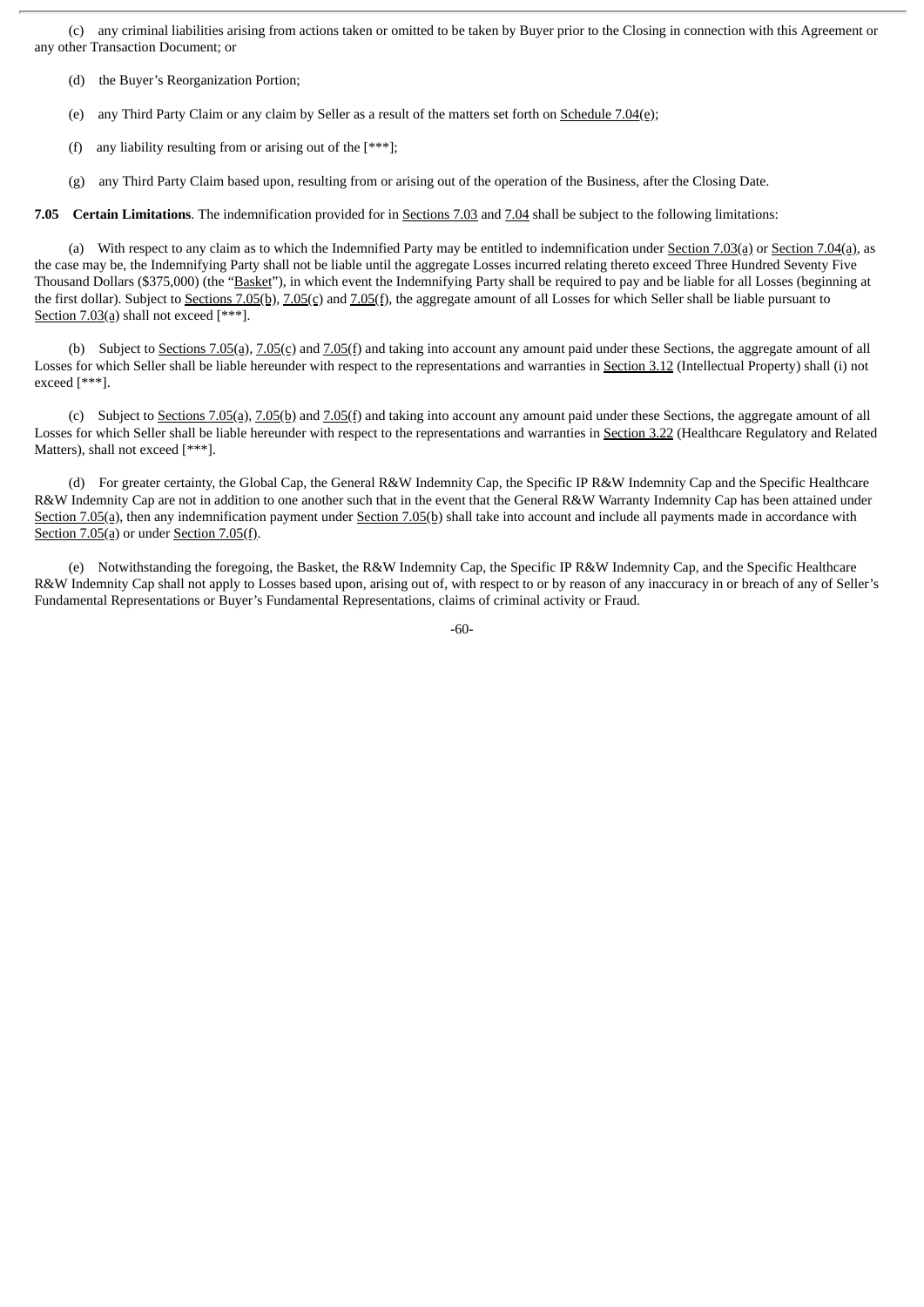(f) The aggregate amount of all Losses for which Seller, on the one hand, and Buyer, on the other hand, shall be liable for under Section 7.03(a) for the Seller and with respect to Seller's Fundamental Representations and Section 7.04(a) for the Buyer and with respect to Buyer's Fundamental Representations shall not exceed, in the aggregate, an amount equal to the aggregate of the final aggregate Purchase Price actually paid to and received by the Seller taking (the "Global Cap") taking into account an indemnity paid under Section 7.05(a) and 7.05(b).

(g) For greater certainty, no limitations shall apply to (i) Sections 7.03(b) through  $7.03(h)$ , (ii) Sections  $7.04(h)$  through  $7.04(g)$  or (iii) in the case of Fraud.

(h) In no event shall any Indemnifying Party be liable to any Indemnified Party for any punitive damages except to the extent actually awarded and payable to a third party pursuant to a Third Party Claim.

(i) Each Indemnified Party shall take, and cause its Affiliates to take, all commercially reasonable steps to mitigate any Loss upon becoming aware of any event or circumstance that would be reasonably expected to, or does, give rise thereto.

(j) No Indemnified Party shall be entitled to recover from any Indemnifying Party pursuant to this Article VII to the extent (i) such Losses have already been indemnified pursuant to the terms hereof such that any additional recovery would result in a "double" recovery for such Losses or (ii) the fact, matter, event or circumstance giving rise to such Loss is included in the calculation of Closing Working Capital as finally determined in Section 2.06, but only up to the amount of Losses so included.

(k) The amount of any recovery by the Buyer Indemnitees pursuant to this Article VII shall be net of any insurance proceeds received under any insurance policy, directly or indirectly, by the Buyer Indemnitees or Seller that results from the Losses that is the subject of the indemnity and indemnity recovery.

(l) For purposes of this Article VII, for purposes of determining the amount of losses resulting therefrom, such determination shall be made without regard to any materiality, Material Adverse Effect or other similar qualification contained in or otherwise applicable to such representation or warranty.

(m) In addition to the right provided to the Indemnifying Party to participate in or assume control of the defense of a Third Party Claim as provided in Section 7.06, the Indemnified Party shall not knowingly permit any right of appeal in respect of any Third Party Claim to terminate without giving the Indemnifying Party notice thereof and an opportunity to contest such Third Party Claim.

(n) The Indemnified Party shall not be entitled to indemnification for a breach of representation and warranty in respect of any Loss to the extent that this Agreement or the Schedules describe facts or events, which make it reasonable to understand that an exception to the representation or warranty, which gave rise to the claim, is made herein or in the Schedules.

(o) Notwithstanding anything to the contrary in this Agreement, the right to indemnification, payment, reimbursement, or other remedy based upon any such representation,

-61-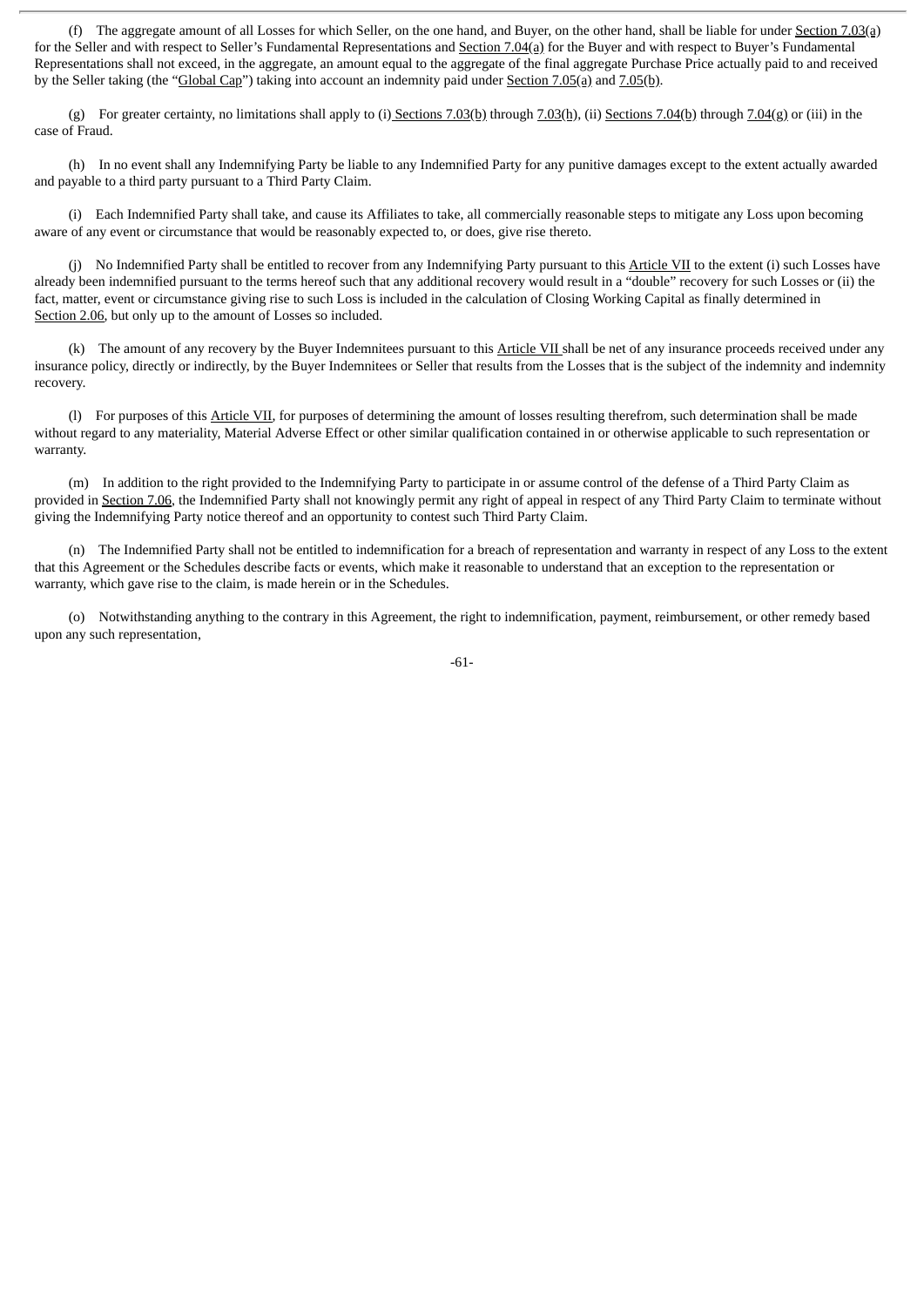warranty, covenant, or obligation will not be affected by any investigation conducted or any knowledge acquired at any time, whether before or after the execution and delivery of this Agreement or the Closing Date, with respect to the accuracy or inaccuracy of, or compliance with, such representation, warranty, covenant, or obligation.

(p) To the extent that any breach of representation or warranty contained in this Agreement is capable of remedy, the Indemnified Party shall afford the Indemnifying Party a reasonable opportunity to remedy the matter complained of, provided that the Indemnified Party shall not be obligated to offer the Indemnifying Party such opportunity where the breach is continuing and the Business suffers or may reasonably be expected to suffer continuing material harm or prejudice as a result of such breach and the Buyer make prompt commercially reasonable efforts to mitigate such harm or prejudice.

(q) The Indemnifying Party shall have no obligation to indemnify the Indemnified Party to the extent that the amount of Losses for which a claim of indemnification is made was taken into account and reduced the final Purchase Price dollar-for-dollar pursuant to Section 2.08(b).

(r) The obligation of indemnification shall be reduced to the extent the Indemnified Party actually receives a Tax benefit in the taxation year in which the Loss occurs, including the reduction of any income Tax by reason of the Losses being claimed as a deduction or reduction of the income Tax payable.

**7.06 Indemnification Procedures**. The party making a claim under this Article VII is referred to as the "Indemnified Party," and the party against whom such claims are asserted under this Article VII is referred to as the "Indemnifying Party".

(a) **Third Party Claims**. If any Indemnified Party receives notice of the assertion or commencement of any Action made or brought by any Person who is not a party to this Agreement or an Affiliate of a party to this Agreement or a Representative of the foregoing (a "Third Party Claim") against such Indemnified Party with respect to which the Indemnifying Party is obligated to provide indemnification under this Agreement, the Indemnified Party shall give the Indemnifying Party reasonably prompt written notice thereof, but in any event not later than thirty (30) calendar days after receipt of such notice of such Third Party Claim. A delay on the part of the Indemnified Party in giving any such notice of a Third Party Claim shall relieve the Indemnifying Party of any indemnification obligations hereunder only to the extent that, and only to the amount by which, the Indemnifying Party is prejudiced by such delay. Such notice by the Indemnified Party shall describe the Third Party Claim in reasonable detail, shall include copies of all material written evidence thereof and shall indicate the estimated amount, if reasonably practicable, of the Loss that has been or may be sustained by the Indemnified Party. The Indemnifying Party shall have the right to participate in, or by giving written notice to the Indemnified Party and subject to the Indemnifying Party assuming full responsibility for all Losses resulting from any such Third Party Claim and satisfying its obligations under Section 7.07, to assume the defense of any Third Party Claim at the Indemnifying Party's expense and by the Indemnifying Party's own counsel, and the Indemnified Party shall cooperate in good faith in such defense. In the event that the Indemnifying Party assumes the defense of any Third Party Claim, subject to Section 7.06(b), it shall have the right to take such action as it deems necessary to avoid,

-62-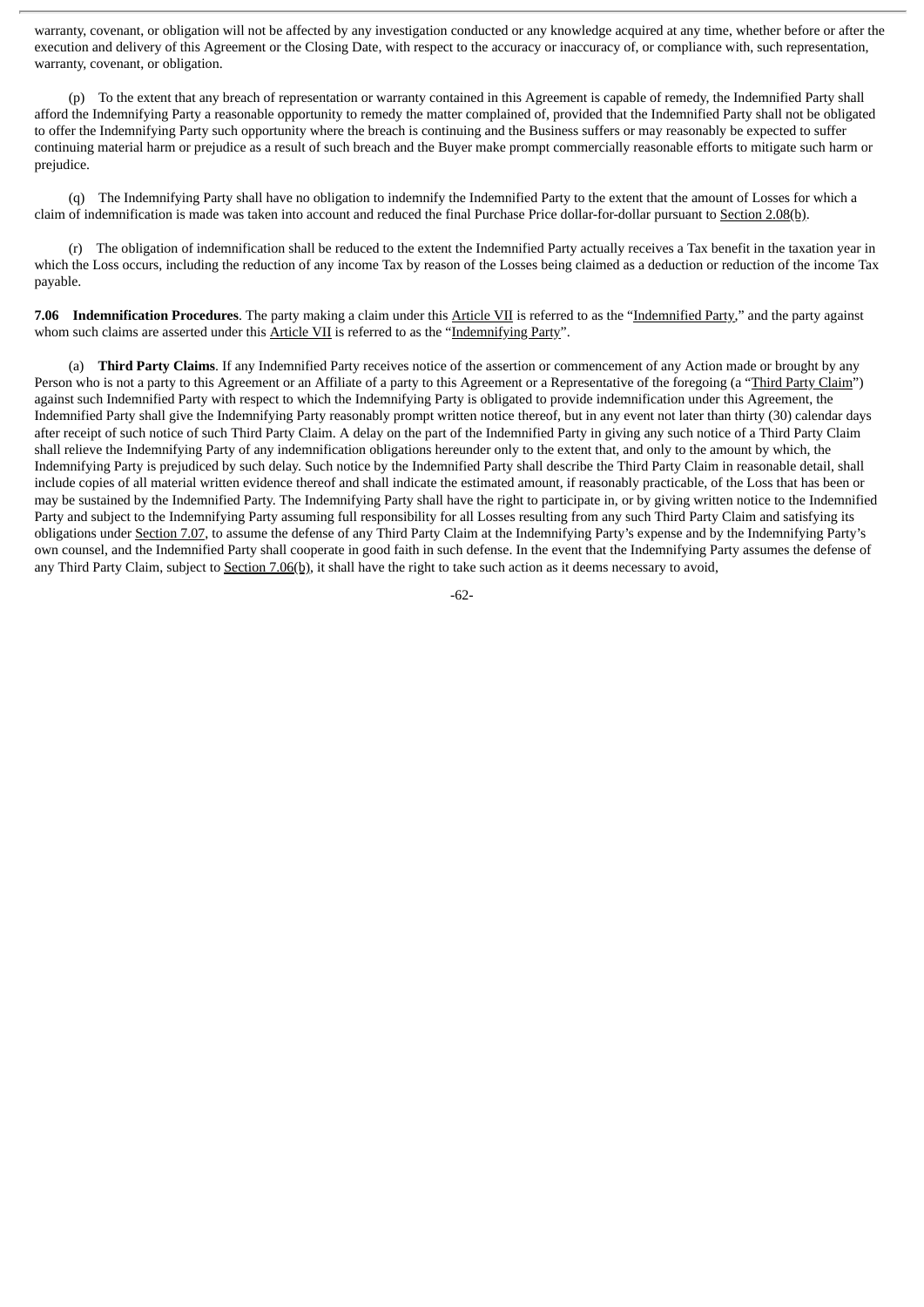dispute, defend, appeal or make counterclaims pertaining to any such Third Party Claim in the name and on behalf of the Indemnified Party. The Indemnified Party shall have the right, at its own cost and expense, to participate in the defense of any Third Party Claim with counsel selected by it subject to the Indemnifying Party's right to control the defense thereof. If the Indemnifying Party elects not to compromise or defend such Third Party Claim or fails to promptly (but no later than thirty (30) days after receiving notice of that Third Party Claim) notify the Indemnified Party in writing of its election to defend as provided in this Agreement, the Indemnified Party may, subject to Section 7.06(b), defend such Third Party Claim and seek indemnification for any and all Losses based upon, arising from or relating to such Third Party Claim; *provided however* that the Indemnified Party shall not enter into settlement of any Third Party Claim without the prior written consent of the Indemnifying Party. Seller and Buyer shall cooperate with each other in all reasonable respects in connection with the defense of any Third Party Claim, including making available (subject to the provisions of Section 5.01) records relating to such Third Party Claim and furnishing, without expense (other than reimbursement of actual out-of-pocket expenses) to the defending party, management employees of the non-defending party as may be reasonably necessary for the preparation of the defense of such Third Party Claim.

(b) **Settlement of Third Party Claims**. Notwithstanding any other provision of this Agreement, the Indemnifying Party shall not enter into settlement of any Third Party Claim without the prior written consent of the Indemnified Party (which consent shall not be unreasonably withheld, delayed or conditioned), unless such settlement, compromise or consent includes an unconditional release of such Indemnified Party from all liability arising out of such claim and provides solely for monetary relief to be satisfied by the Indemnifying Party.

(c) **Direct Claims**. Any Action by an Indemnified Party on account of a Loss which does not result from a Third Party Claim (a "Direct Claim") shall be asserted by the Indemnified Party giving the Indemnifying Party reasonably prompt written notice thereof, but in any event not later than thirty (30) days after the Indemnified Party becomes aware of such Direct Claim. A delay on the part of the Indemnified Party in giving any such notice of a Third Party Claim shall relieve the Indemnifying Party of any indemnification obligations hereunder only to the extent that, and only to the amount by which, the Indemnifying Party is prejudiced by such delay. Such notice by the Indemnified Party shall describe the Direct Claim in reasonable detail, shall include copies of all material written evidence thereof and shall indicate the estimated amount, if reasonably practicable, of the Loss that has been or may be sustained by the Indemnified Party. The Indemnifying Party shall have thirty (30) days after its receipt of such notice to respond in writing to such Direct Claim. The Indemnified Party shall allow the Indemnifying Party and its professional advisors to investigate the matter or circumstance alleged to give rise to the Direct Claim, and whether and to what extent any amount is payable in respect of the Direct Claim, and the Indemnified Party shall assist the Indemnifying Party's investigation by giving such information and assistance (including access to the Company's premises and personnel and the right to examine and copy any accounts, documents or records) as the Indemnifying Party or any of its professional advisors may reasonably request. If the Indemnifying Party does not so respond within such thirty (30) day period, the Indemnifying Party shall be deemed to have rejected such claim, in which case the Indemnified Party shall be free to pursue such remedies as may be available to the Indemnified Party on the terms and subject to the provisions of this Agreement.

-63-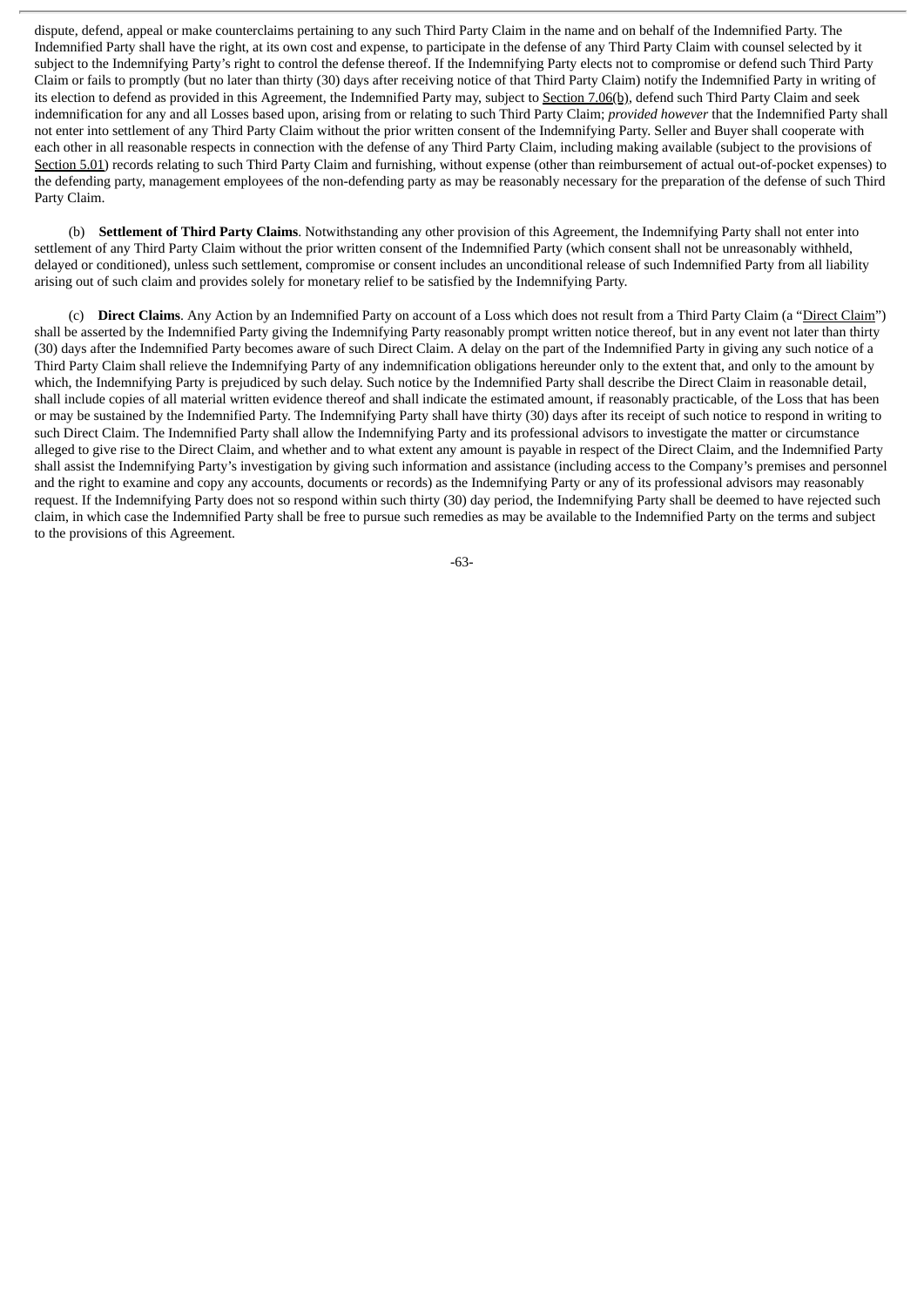### **7.07 Manner of Payment; Release Holdback.**

(a) With respect to Losses indemnifiable under Section 7.03, the Buyer shall (i) first, seek recovery from and exhaust the Holdback Amount, and (ii) then, may seek recovery directly from the Seller. In the event of satisfaction under (i), such amounts shall be deemed released to and the property of Buyer immediately upon such Loss being agreed to by the Indemnifying Party or finally adjudicated to be payable pursuant to this Article VII. The Buyer shall also be entitled to (but shall not be required to), in its sole discretion, in addition to all other remedies it may have, recover some or all of the Losses indemnifiable under Section 7.03 by setting off such amount against any amounts then due and payable by the Buyer or any of its Affiliates to the Seller under this Agreement or any Transaction Document and holdback an amount of the Promissory Note or the Gross Sales Earnout amount equal to such Losses, the whole without prejudice to the right of Seller to contest the Losses in accordance with this Agreement. In each case, the exercise of such right to set off shall not constitute a breach of Buyer's obligations under this Agreement, any Transaction Document or any other agreement with Seller, and the exercise or failure to exercise such right to set off shall not constitute an election of remedies or limit any Person in any manner in the enforcement of any other remedies that may be available to such Person. Upon resolution of any Losses, the amount held by Buyer or its Affiliates with respect to such Losses shall be paid to Seller or become the property of Buyer, as the case may be, and in a manner consistent with the resolution of such Losses within five (5) Business Days of such resolution.

(b) The Holdback amount less any amounts paid to the Buyer from the Holdback pursuant to this Article VII, less the amount of any pending and unresolved Claims by any Buyer Indemnitee pursuant to Section 7.03 (each, a "Pending Claim"), less any amounts retained by Buyer pursuant to Section 2.08(d) shall be paid to Buyer within five (5) Business Days following the eighteen (18) month anniversary of the Closing Date. Upon resolution of any Pending Claim, the amount held by Buyer with respect to such Pending Claim shall be paid to Seller or become the property of Buyer, as the case may be, and in a manner consistent with the resolution of such Pending Claim, within five (5) Business Days of such resolution.

(c) All amounts of the Purchase Price payable by Buyer and its Affiliates to Seller which have been set off against any amount due by the Buyer or its Affiliates to Seller, including the amount due under the Promissory Note, that as finally determined should have been paid by Buyer and its Affiliates to Seller, shall bear interest at a rate per annum equal to the Applicable Rate both before and after judgement, calculated from the date on which the relevant amount was due to the Seller despite the setoff or the deduction up to the date of payment of such amount by the Buyer or its Affiliates to Seller. For the avoidance of doubt, any interest payable under this Section 7.07(c) shall be in lieu of, not in addition to, any interest payable pursuant to Section 2.09.

**7.08 Tax Treatment of Indemnification Payments.** Any indemnification payments pursuant to this Article VII shall be treated as an adjustment to the aggregate final Purchase Price received by the Seller hereunder for Tax purposes.

**7.09 Exclusive Remedies.** Subject to Section 10.12, the parties acknowledge and agree that their sole and exclusive remedy with respect to any and all claims (other than claims for Fraud or arising from criminal activity on the part of a party hereto) for any breach of any representation, warranty, covenant, agreement or obligation set forth herein or otherwise relating to the subject

-64-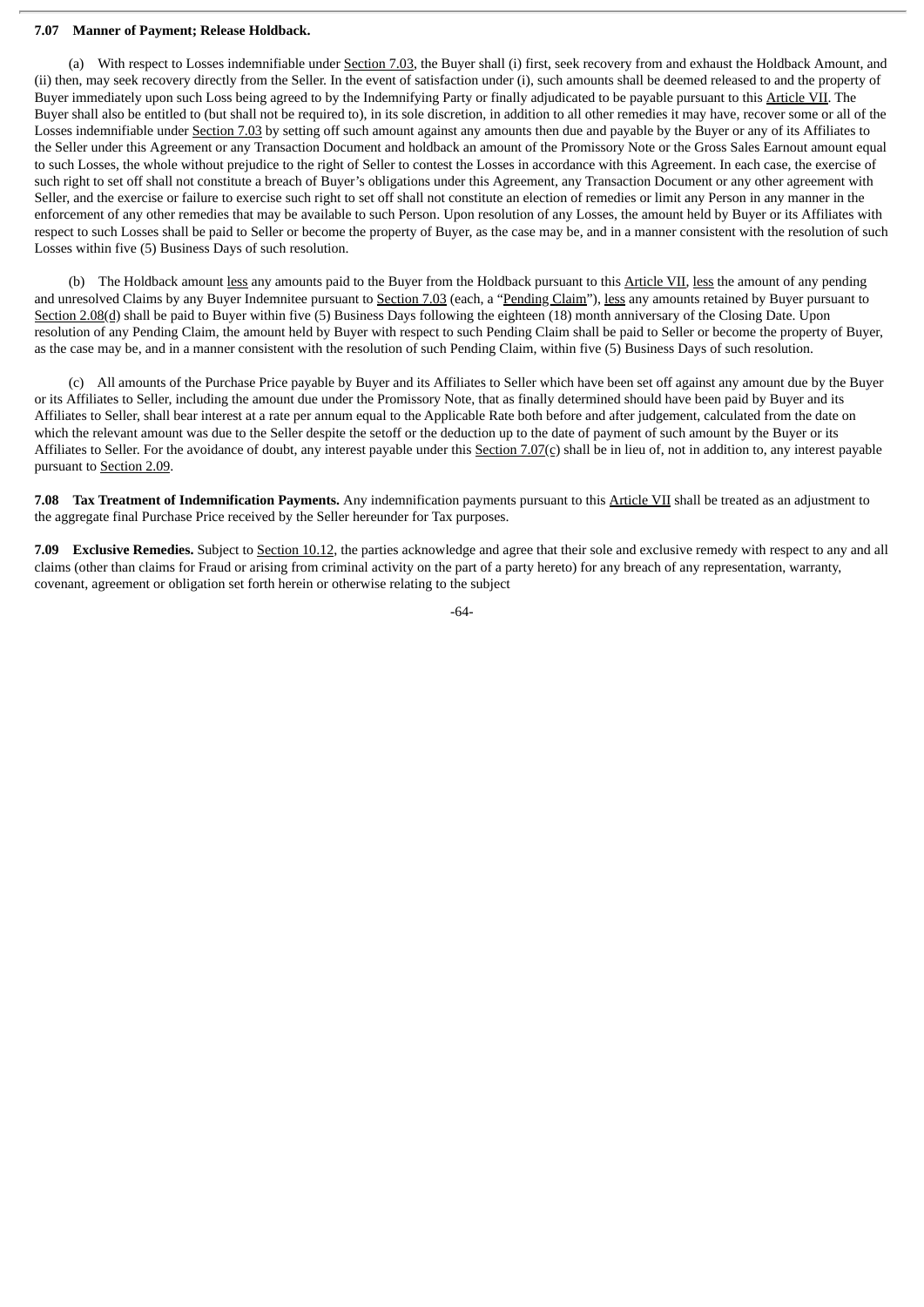matter of this Agreement, shall be pursuant to the indemnification provisions set forth in this Article VII. In furtherance of the foregoing, each party hereby waives, to the fullest extent permitted under Law, any and all rights, claims and causes of action for any breach of any representation, warranty, covenant, agreement or obligation set forth herein or otherwise relating to the subject matter of this Agreement it may have against the other parties hereto and their Affiliates and each of their respective Representatives arising under or based upon any Law, except pursuant to the indemnification provisions set forth in this Article VII. Nothing in this Section 7.09, shall limit any Person's right to seek and obtain any equitable relief to which any Person shall be entitled or to seek any remedy on account of any party's fraudulent, criminal or intentional misconduct.

#### **Article VIII GUARANTORS**

**8.01 Shareholders Guarantee.** Each Shareholder hereby irrevocably guarantees to the Buyer, but solely to the extent of its Designated Percentage, the timely and complete performance and payment of all obligations of the Seller under this Agreement (the "Seller's Obligations"), subject to any counterclaim, set off, reduction of an obligation or defense which Seller may have or assert against Buyer. This is a guarantee of payment and not of collectability. The guarantee under this Section 8.01 may be enforced by Buyer without an obligation to proceed against Seller or exhaust any other remedies which Buyer may have under the Transaction Documents. The guarantee under this Section 8.01 shall continue to be effective, or be reinstated, as the case may be, if at any time payment or performance, or any part thereof, of any of the Seller Obligations is rescinded or must otherwise be restored or returned by the Buyer upon insolvency, bankruptcy, dissolution, liquidation or reorganization of the Seller, or upon or as a result of the appointment of any receiver, intervenor or conservator of, or trustee or similar officer for the Seller, or any substantial part of the property of the Seller; or otherwise, as if such payments or performances had not been made. If at any time hereafter the Buyer employs counsel to pursue collection, to intervene, to sue for enforcement of the terms hereof, or to file a petition, complaint, answer, motion or other pleading in any suit or proceeding related to the guarantee set forth in this Section 8.01, then each such event where the Buyer prevails, all of the reasonable attorneys' fees, including extrajudicial fees and costs, related thereto shall be an additional liability of the Shareholders to the Buyer, in accordance with the terms of this Section 8.01.

For greater certainty and notwithstanding any other provision, the parties hereto hereby acknowledge and confirm that the obligations and covenants of each Shareholder in this Agreement, are on a separate basis, and made with regard to itself only and limited to their respective Designated Percentage only.

**8.02 Meridian ParentCo Guarantee**. Meridian ParentCo, hereby irrevocably guarantees to the Seller the timely and complete performance and payment of all obligations of the Buyer (including of any of its successors or assigns in accordance with this Agreement and without limitation, under Sections  $2.07(b)(y)$  and  $2.07(c)(y)$ ) under this Agreement and the Promissory Note (the "Buyer's Obligations"), subject to any counterclaim, set off, reduction of an obligation or defense which Buyer may have or assert against Seller. This is a guarantee of payment and not

-65-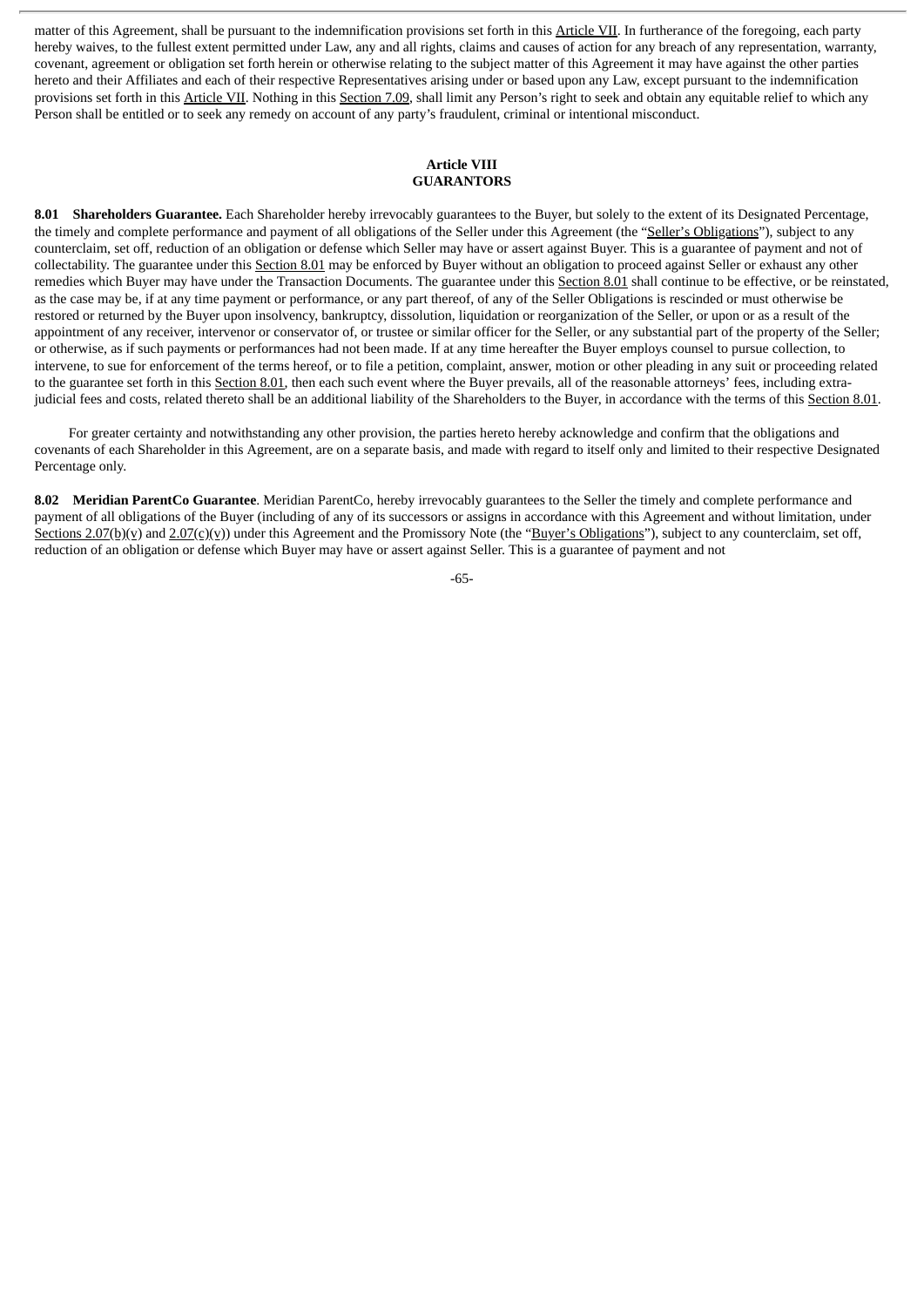of collectability. The guarantee under this Section 8.02 may be enforced by Seller without an obligation to proceed against Buyer, including of any of its successors or assigns, or exhaust any other remedies which Seller may have under the Transaction Documents. The guarantee under this Section 8.02 shall continue to be effective, or be reinstated, as the case may be, if at any time payment or performance, or any part thereof, of any of the Buyer Obligations is rescinded or must otherwise be restored or returned by the Seller upon insolvency, bankruptcy, dissolution, liquidation or reorganization of the Seller, or upon or as a result of the appointment of any receiver, intervenor or conservator of, or trustee or similar officer for the Buyer or its successors or assigns, or any substantial part of the property of the Buyer or of any of its successors or assigns; or otherwise, as if such payments or performances had not been made. If at any time hereafter the Seller employs counsel to pursue collection, to intervene, to sue for enforcement of the terms hereof, or to file a petition, complaint, answer, motion or other pleading in any suit or proceeding related to the guarantee set forth in this Section 8.02, then each such event where the Seller prevails, all of the reasonable attorneys' fees, including extra-judicial fees and costs, related thereto shall be an additional liability of Meridian ParentCo to the Seller.

## **Article IX TERMINATION**

**9.01 Termination.** This Agreement may be terminated at any time prior to the Closing:

(a) by the mutual written consent of Seller and Buyer;

(b) by Buyer by written notice to Seller and Shareholders' Representative if:

(i) Buyer is not then in material breach of any provision of this Agreement and there has been a material breach, inaccuracy in or failure to perform any representation, warranty, covenant or agreement made by Seller pursuant to this Agreement that would give rise to the failure of any of the conditions specified in Article VI and such breach, inaccuracy or failure has not been cured by Seller within ten (10) days of Seller's receipt of written notice of such breach from Buyer; or

(ii) any of the conditions set forth in Section 6.01 or Section 6.02 shall not have been, or if it becomes reasonably apparent that any of such conditions will not be, fulfilled by July 29, 2019 (the "Outside Closing Date") unless such failure shall be due to the failure of Buyer to perform or comply with any of the covenants, agreements or conditions hereof to be performed or complied with by it prior to the Closing;

(c) by Seller by written notice to Buyer if:

(i) Seller is not then in material breach of any provision of this Agreement and there has been a material breach, inaccuracy in or failure to perform any representation, warranty, covenant or agreement made by Buyer pursuant to this Agreement that would give rise to the failure of any of the conditions specified in Article VI and such breach, inaccuracy or failure has not been cured by Buyer within ten (10) days of Buyer's receipt of written notice of such breach from Seller; or

-66-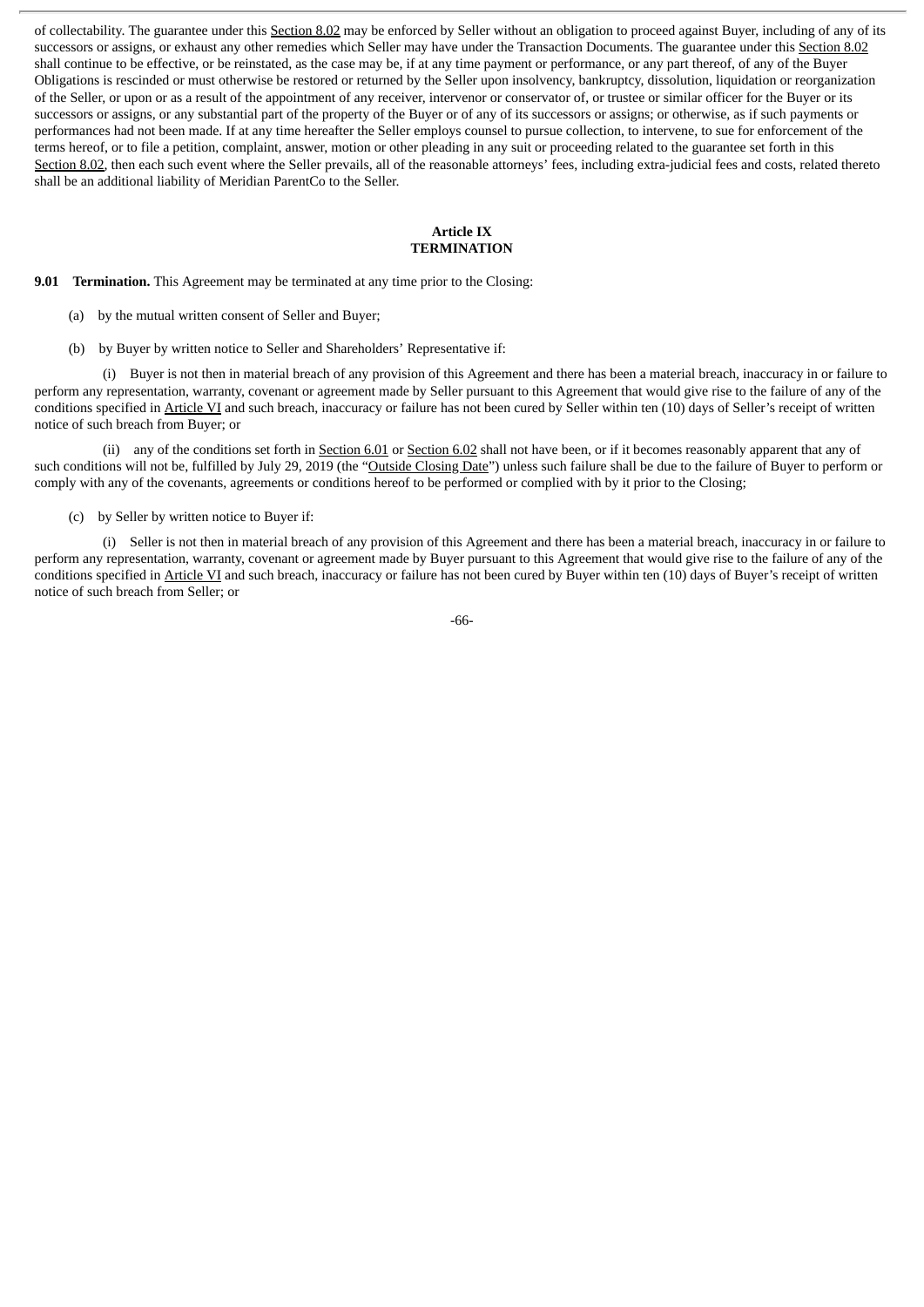(ii) any of the conditions set forth in Section 6.01 or Section 6.03 shall not have been, or if it becomes reasonably apparent that any of such conditions will not be, fulfilled by July 29, 2019, unless such failure shall be due to the failure of Seller to perform or comply with any of the covenants, agreements or conditions hereof to be performed or complied with by it prior to the Closing; or

(d) by Buyer or Seller in the event that (i) there shall be any Law that makes consummation of the transactions contemplated by this Agreement illegal or otherwise prohibited or (ii) any Governmental Authority shall have issued a Governmental Order restraining or enjoining the transactions contemplated by this Agreement, and such Governmental Order shall have become final and non-appealable.

**9.02 Effect of Termination**. In the event of the termination of this Agreement in accordance with this Article, this Agreement shall forthwith become void and there shall be no liability on the part of any party hereto except for Section 5.06, Section 5.11, Article VII, Sections 9.02, 10.01, 10.02, 10.03, 10.04, 10.06, 10.07, 10.08, 10.09, 10.10 and 10.11; and that nothing herein shall relieve any party hereto from liability for Fraud.

# **Article X MISCELLANEOUS**

**10.01 Expenses.** Except as otherwise expressly provided herein, all costs and expenses, including, without limitation, fees and disbursements of counsel, financial advisors and accountants, incurred in connection with this Agreement and the Contemplated Transactions shall be paid by the party incurring such costs and expenses, whether or not the Closing shall have occurred.

**10.02 Notices**. All notices, requests, consents, claims, demands, waivers and other communications hereunder shall be in writing and shall be deemed to have been given (a) when delivered by hand (with written confirmation of receipt); (b) when received by the addressee if sent by a nationally recognized overnight courier (receipt requested); (c) on the date sent by facsimile or e-mail of a PDF document (with confirmation of transmission) if sent during normal business hours of the recipient, and on the next Business Day if sent after normal business hours of the recipient or (d) on the third (3rd) day after the date mailed, by certified or registered mail, return receipt requested, postage prepaid. Such communications must be sent to the respective parties at the following addresses (or at such other address for a party as shall be specified in a notice given in accordance with this Section 10.02):

-67-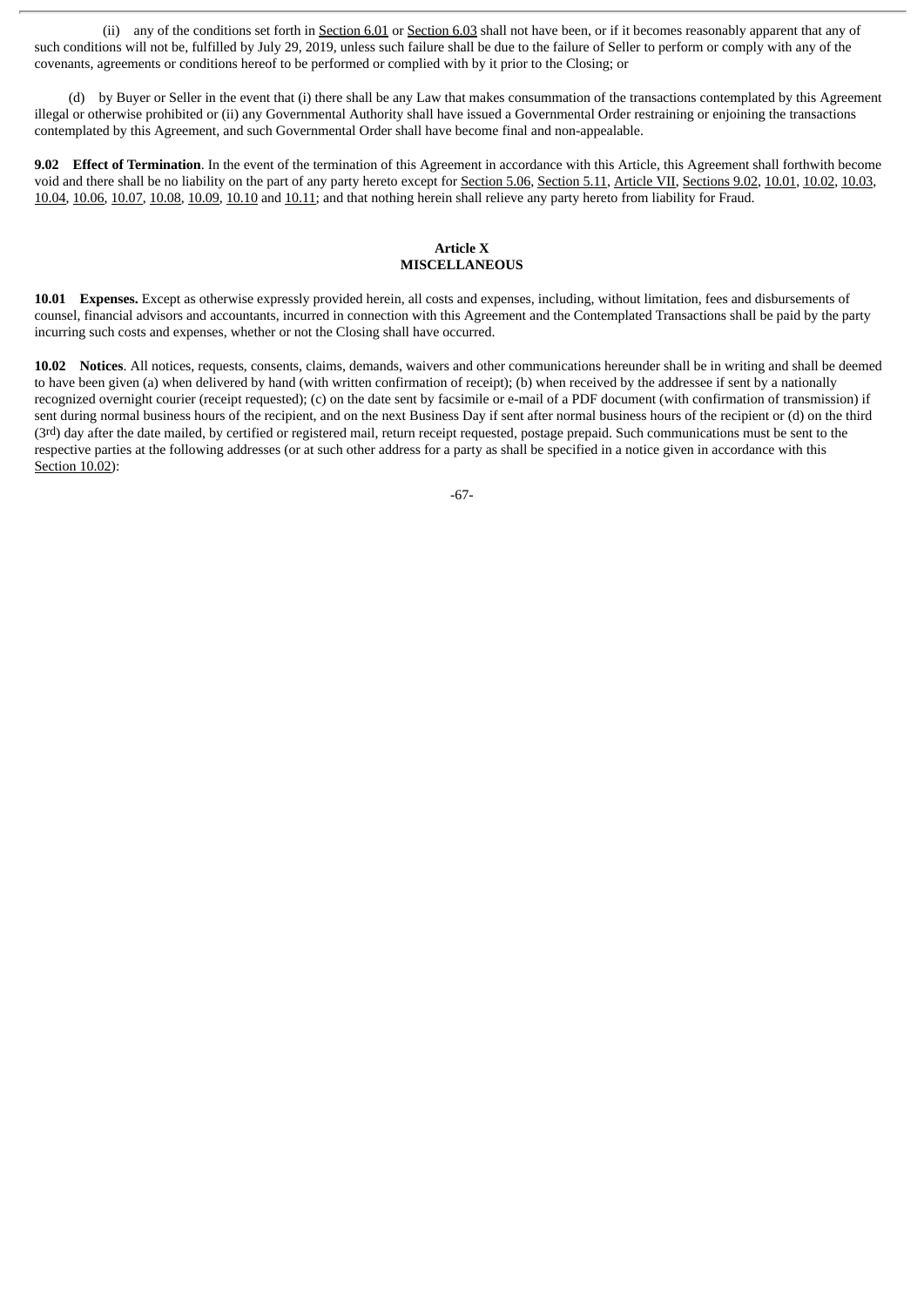| If to Seller:                                                             | GenePOC Inc.<br>360 rue Franquet<br>Québec (Quebec) G1P 4N3                                                                                 |
|---------------------------------------------------------------------------|---------------------------------------------------------------------------------------------------------------------------------------------|
|                                                                           | Facsimile: $\langle \mathcal{Q} \rangle$<br>E-mail: $[***]$<br>Attention: [***]                                                             |
| with a copy (which shall not constitute notice or service of process) to: | Fasken Martineau DuMoulin LLP<br><b>Stock Exchange Tower</b><br>800 Victoria Square, Suite 3700<br>P.O. Box 242<br>Montréal, Quebec H4Z 1E9 |
|                                                                           | Facsimile:<br>514-397-4388<br>Attention: Sylvie Bourdeau<br>E-mail: sbourdeau@fasken.com                                                    |
| with a copy (which shall not constitute notice or service of process) to: | Après-Demain Holding SA<br>Rue du Levant 146<br>Campus «après-demain»<br>1920 Martigny, Switzerland                                         |
|                                                                           | Facsimile: $\langle \text{a} \rangle$<br>Attention: [***]<br>E-mail: $[***]$                                                                |
| If to Shareholders' Representative :                                      | Après-Demain Holding SA<br>Rue du Levant 146<br>Campus «après-demain»<br>1920 Martigny, Switzerland                                         |
|                                                                           | Facsimile: $\langle \text{Q} \rangle$<br>Attention: [***]<br>E-mail: $[***]$                                                                |
| If to Buyer:                                                              | Meridian Bioscience, Inc.<br>3471 River Hills Drive<br>Cincinnati, OH 45244                                                                 |
|                                                                           | Facsimile:<br>513-271-3762<br>E-mail: jack.kenny@meridianbioscience.com<br>Attention: Jack Kenny, Chief Executive Officer                   |

-68-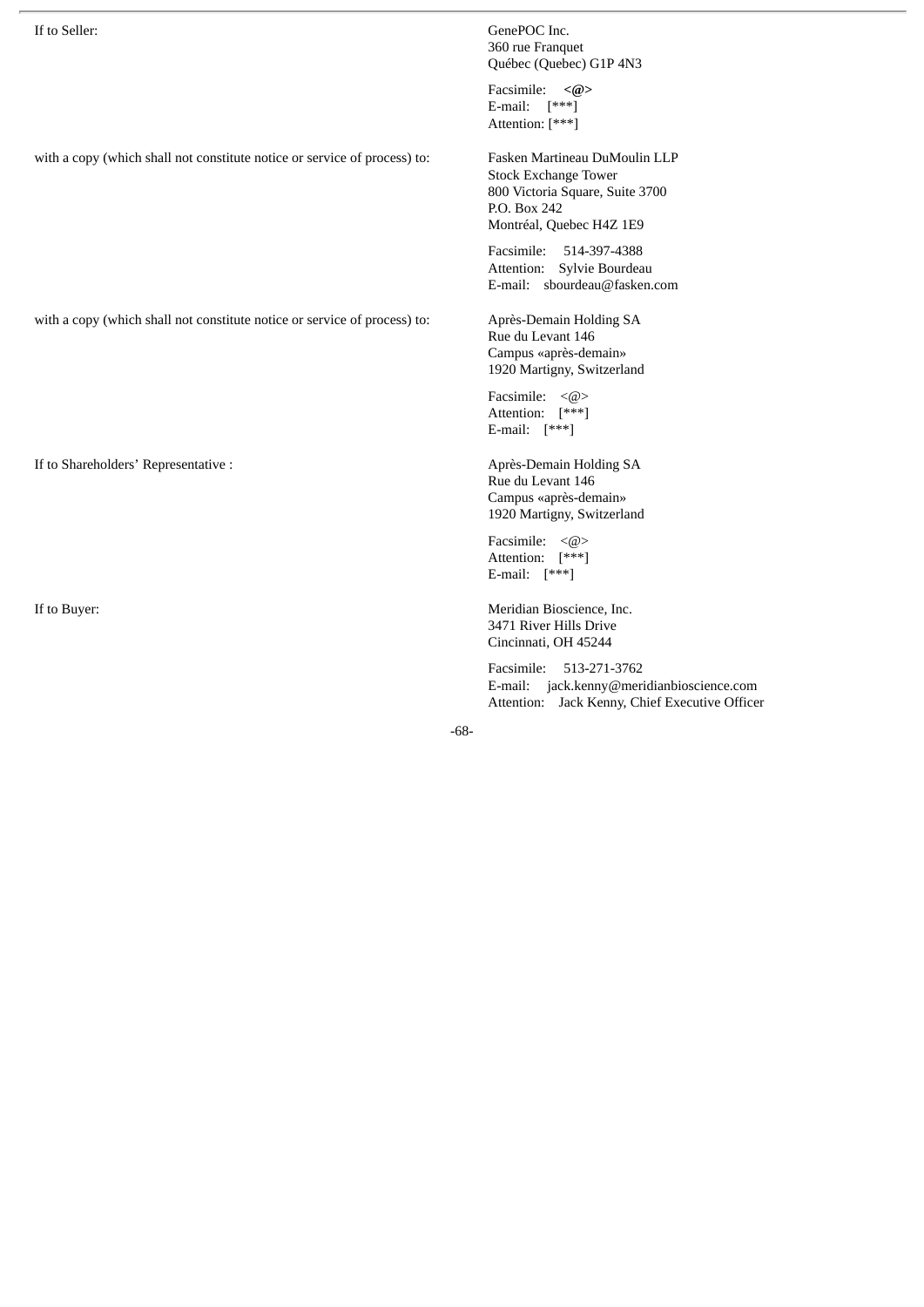with a copy (which shall not constitute notice or service of process) to: Keating Muething & Klekamp PLL

Suite 1400 One East Fourth Street Cincinnati, OH 45202

Facsimile: 513-579-6457 E-mail: jjansing@kmklaw.com Attention: James M. Jansing, Partner

**10.03 Interpretation**. For purposes of this Agreement, (a) the words "include," "includes" and "including" shall be deemed to be followed by the words "without limitation," (b) the word "or" is not exclusive and (c) the words "herein," "hereof," "hereby," "hereto" and "hereunder" refer to this Agreement as a whole. Unless the context otherwise requires, references herein: (x) to Articles, Sections, Schedules, Disclosure Schedules and Exhibits mean the Articles and Sections of, and Disclosure Schedules and Exhibits attached to, this Agreement; (y) to an agreement, instrument or other document means such agreement, instrument or other document as amended, supplemented and modified from time to time to the extent permitted by the provisions thereof; and (z) to a statute means such statute as amended from time to time and includes any successor legislation thereto and any regulations promulgated thereunder. This Agreement shall be construed without regard to any presumption or rule requiring construction or interpretation against the party drafting an instrument or causing any instrument to be drafted. The Disclosure Schedules and Exhibits referred to herein shall be construed with, and as an integral part of, this Agreement to the same extent as if they were set forth verbatim herein.

**10.04 Headings.** The headings in this Agreement are for reference only and shall not affect the interpretation of this Agreement.

**10.05 Shareholders' Representative**. The Shareholders' Representative is hereby approved to serve as the representative of the Shareholders for the purposes of Section 8.01 hereof. Each of the Shareholders hereby does and shall irrevocably appoint the Shareholders' Representative as the agent, proxy and attorney in fact for such Shareholder for the purposes of Section 8.01 hereof, including full power and authority on such Shareholder's behalf (a) to pay expenses (whether incurred on or after the date hereof) incurred in connection with the performance of Section 8.01 this Agreement, (b) to execute and deliver on behalf of such Shareholder any amendment or waiver hereto, (c) to take all other actions to be taken by or on behalf of such Shareholder in connection herewith, (d) to negotiate, settle, compromise and otherwise handle all matters relating to the guarantee provided under Section 8.01 hereof and to do each and every act and exercise any and all rights which such Shareholder is, or Shareholders collectively are, permitted or required to do or exercise under this Agreement. The Shareholders Representative hereby accepts the present mandate in accordance with Article 2144 of the Civil Code of Québec. Buyer may conclusively rely, without independent verification or investigation, upon any decision or action of the Shareholders Representative as being the binding decision or action of every Shareholder, and the Buyer shall not be liable to any Shareholder or any other Persons for any actions taken or omitted from being taken by them or by Buyer in good faith and in accordance with or reliance upon any such decision or action of the Shareholders Representative. Each Shareholder agrees to indemnify and to hold and save harmless the Shareholders Representative from and against any and all Losses that the Shareholders Representative may sustain or incur as a result of any action taken

-69-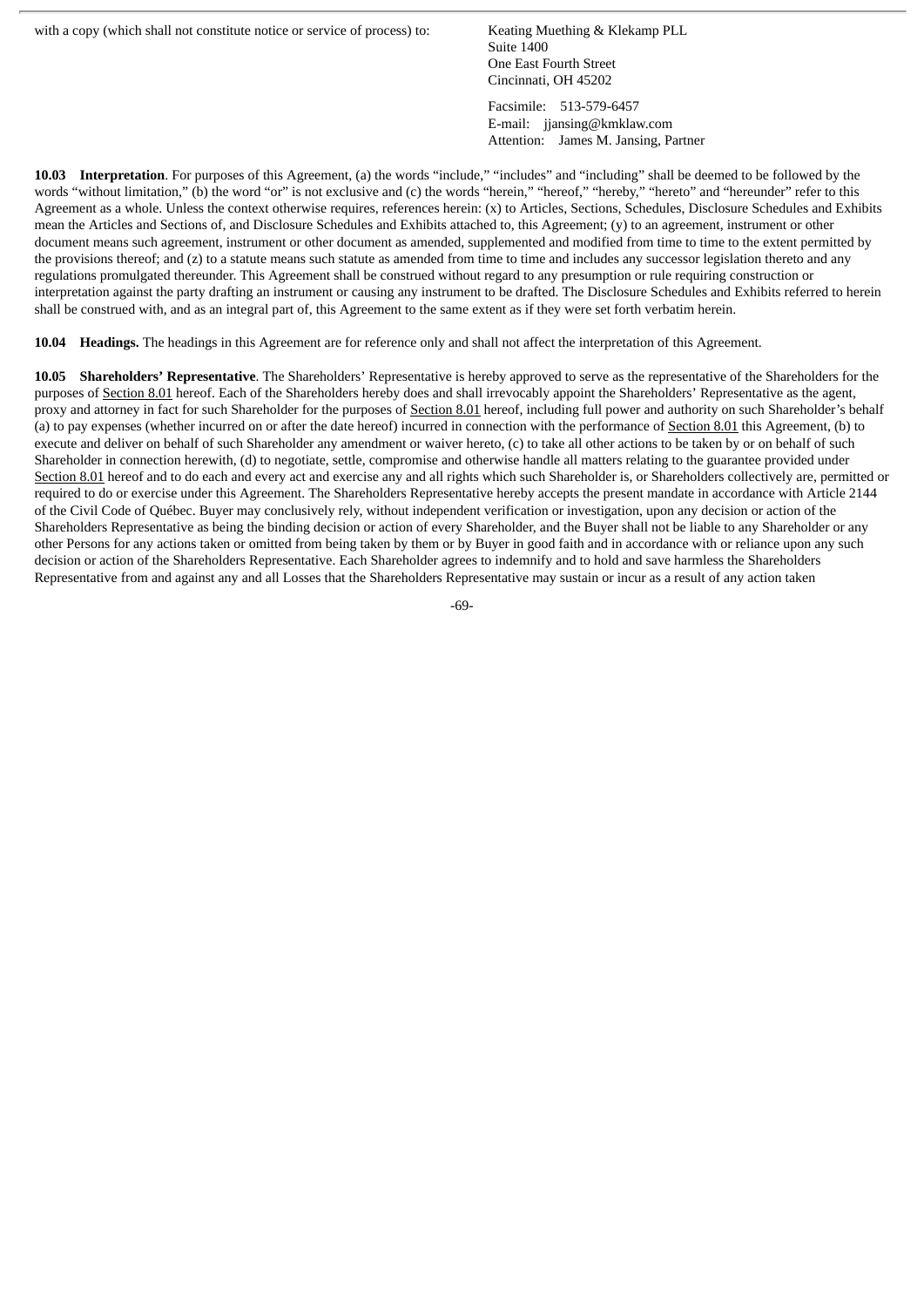by the Shareholders' Representative in relation to the mandate set forth in the present Section 10.05, save for any such Losses attributable to the intentional or gross fault of the Shareholders' Representative.

**10.06 Severability**. If any term or provision of this Agreement is held invalid, illegal or unenforceable in any jurisdiction, such invalidity, illegality or unenforceability shall not affect any other term or provision of this Agreement or invalidate or render unenforceable such term or provision in any other jurisdiction. Upon such determination that any term or other provision is invalid, illegal or unenforceable, the parties hereto shall negotiate in good faith to modify this Agreement so as to effect the original intent of the parties as closely as possible in a mutually acceptable manner in order that the Contemplated Transactions be consummated as originally contemplated to the greatest extent possible.

**10.07 Entire Agreement**. With the exception of the provisions of the Confidentiality Agreement, this Agreement and the other Transaction Documents, together with all the Exhibits and Disclosure Schedules hereto and thereto, constitutes the sole and entire agreement of the parties to this Agreement with respect to the subject matter contained herein and therein, and supersede all prior and contemporaneous understandings and agreements, both written and oral, with respect to such subject matter. In the event of any inconsistency between the statements in the body of this Agreement and those in the other Transaction Documents, the Exhibits and Disclosure Schedules (other than an exception expressly set forth as such in the Disclosure Schedules), the statements in the body of this Agreement will control.

**10.08 Successors and Assigns**. This Agreement shall be binding upon and shall inure to the benefit of the parties hereto and their respective successors and permitted assigns. No party may assign its rights or obligations hereunder without the prior written consent of the other parties, which consent shall not be unreasonably withheld or delayed; *provided, however,* that Buyer may assign this Agreement or any of the rights or obligations hereunder to any Affiliate of Buyer. No assignment shall relieve the assigning party of any of its obligations hereunder.

**10.09 No Third-party Beneficiaries**. Except as provided in Article VII, this Agreement is for the sole benefit of the parties hereto and their respective successors and permitted assigns and nothing herein, express or implied, is intended to or shall confer upon any other Person or entity any legal or equitable right, benefit or remedy of any nature whatsoever under or by reason of this Agreement.

**10.10 Amendment and Modification; Waiver.** This Agreement may only be amended, modified or supplemented by an agreement in writing signed by Buyer, Seller and Shareholders' Representative. No course of dealing between or among any Persons having any interest in this Agreement will be deemed effective to modify, amend or discharge any part of this Agreement or any rights or obligations of any Person under or by reason of this Agreement. No waiver of any of the provisions of this Agreement shall be deemed or shall constitute a waiver of any other provisions, whether or not similar, nor shall any waiver constitute a continuing waiver.

-70-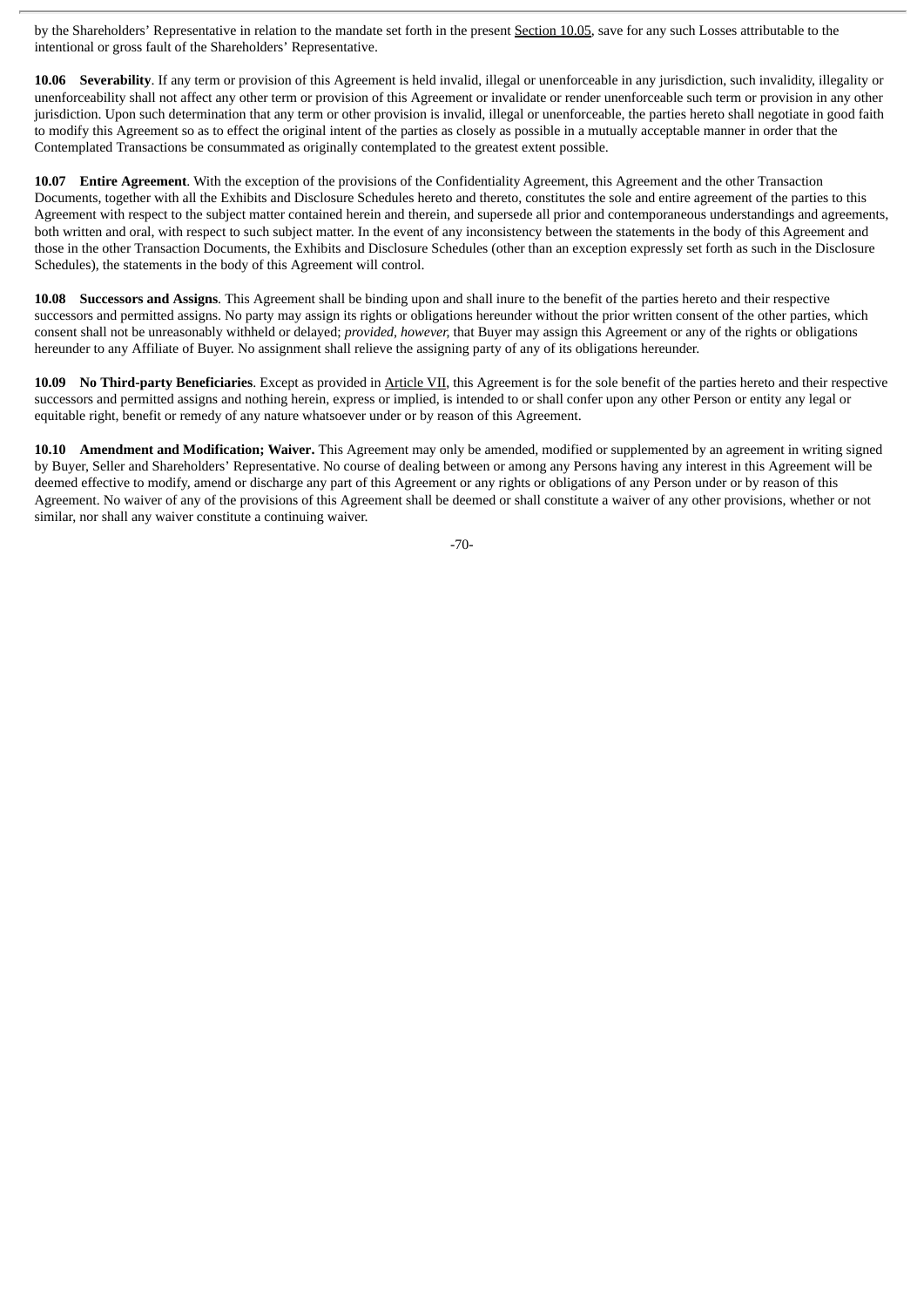## **10.11 Governing Law; Submission to Jurisdiction; Waiver of Jury Trial.**

(a) This Agreement shall be governed by and construed in accordance with the internal laws of the Province of Quebec and the federal laws of Canada applicable therein and shall be treated in all respects, as a Quebec contract.

(b) Subject to resolution of the processes set forth in Sections 2.06 and 2.08, any legal suit, action or proceeding arising out of or based upon this Agreement, the other Transaction Documents or the Contemplated Transactions shall be heard and determined by the courts of the province of Quebec, district of Montreal.

**10.12 Specific Performance**. The parties agree that irreparable damage would occur if any provision of this Agreement were not performed in accordance with the terms hereof and that the parties shall be entitled to seek specific performance of the terms hereof, in addition to any other remedy to which they are entitled at law or in equity.

**10.13 Counterparts.** This Agreement may be executed in counterparts, each of which shall be deemed an original, but all of which together shall be deemed to be one and the same agreement. A signed copy of this Agreement delivered by facsimile, e-mail or other means of electronic transmission shall be deemed to have the same legal effect as delivery of an original signed copy of this Agreement.

**10.14 Language**. The parties hereto have agreed that this Agreement as well as any notice, document or instrument relating to it be drawn up in English only but without prejudice to any such notice, document or instrument which may from time to time be drawn up in both French and English; provided, however, that the English version shall be the controlling document. Les parties aux présentes ont convenu que la présente convention ainsi que tous autres avis, actes ou documents s'y rattachant soient rédigés en anglais seulement mais sans préjudice à tous tels avis, actes ou documents qui *pourraient à l'occasion être rédigés en anglais et en français, pourvu que la version anglaise l'emporte.*

#### [SIGNATURE PAGE FOLLOWS]

-71-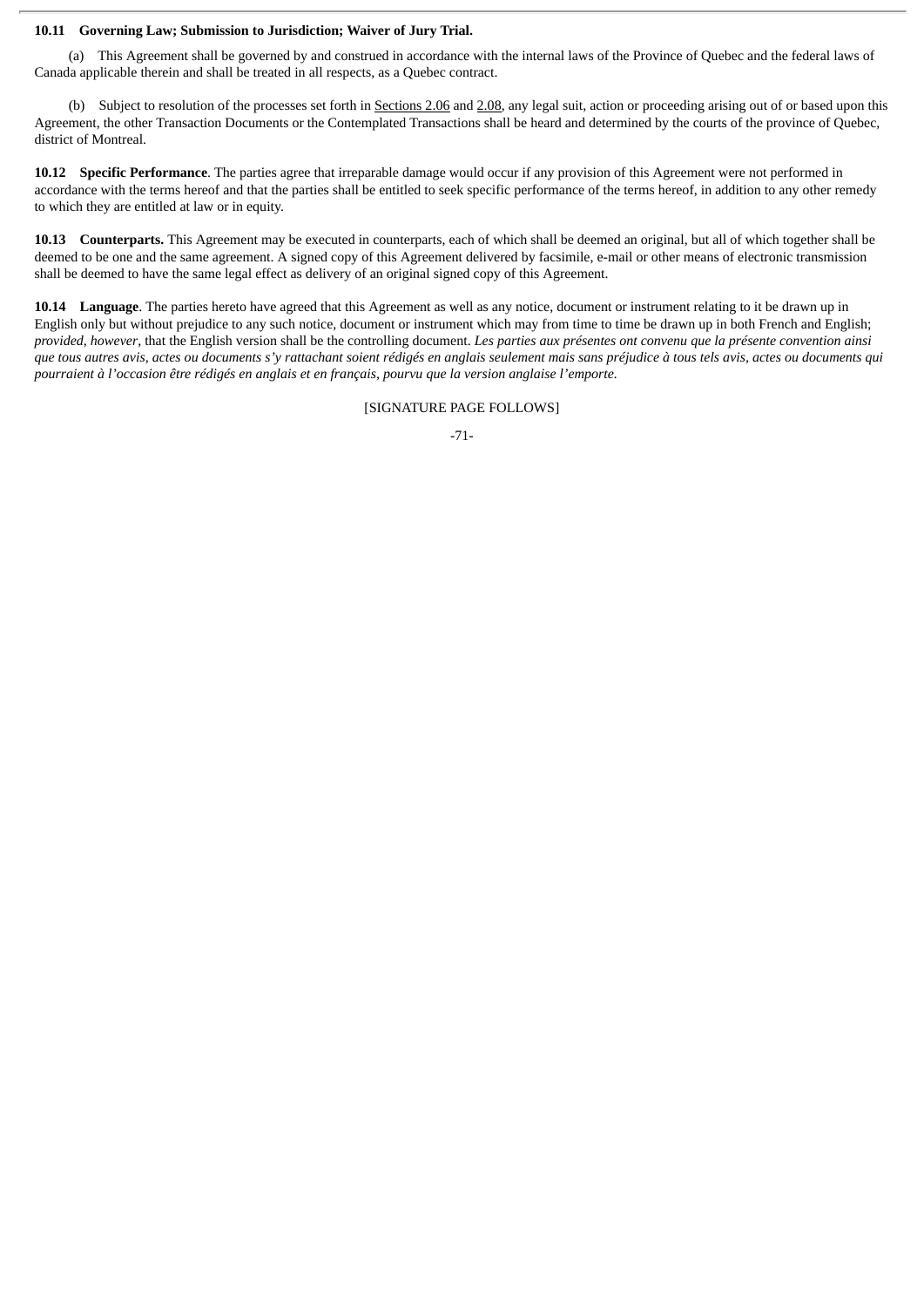**IN WITNESS WHEREOF**, the parties hereto have caused this Agreement to be executed as of the date first written above by their respective officers thereunto duly authorized.

# **SELLER:**

# **GENEPOC, INC.**

By: /s/ Patrice Allibert Name: Patrice Allibert Title: CEO

# **BUYER:**

# **MERIDIAN BIOSCIENCE CANADA INC.**

By: /s/ Jack Kenny Name: Jack Kenny Title: Director

#### **MERIDIAN PARENTCO:**

### **MERIDIAN BIOSCIENCE, INC.**

By: /s/ Jack Kenny Name: Jack Kenny Title: Chief Executive Officer

# **SHAREHOLDERS' REPRESENTATIVE:**

### **APRÈS-DEMAIN HOLDING SA**

By: /s/ Thierry Mauvernay Name: Thierry Mauvernay Title: President, Delegate of the Board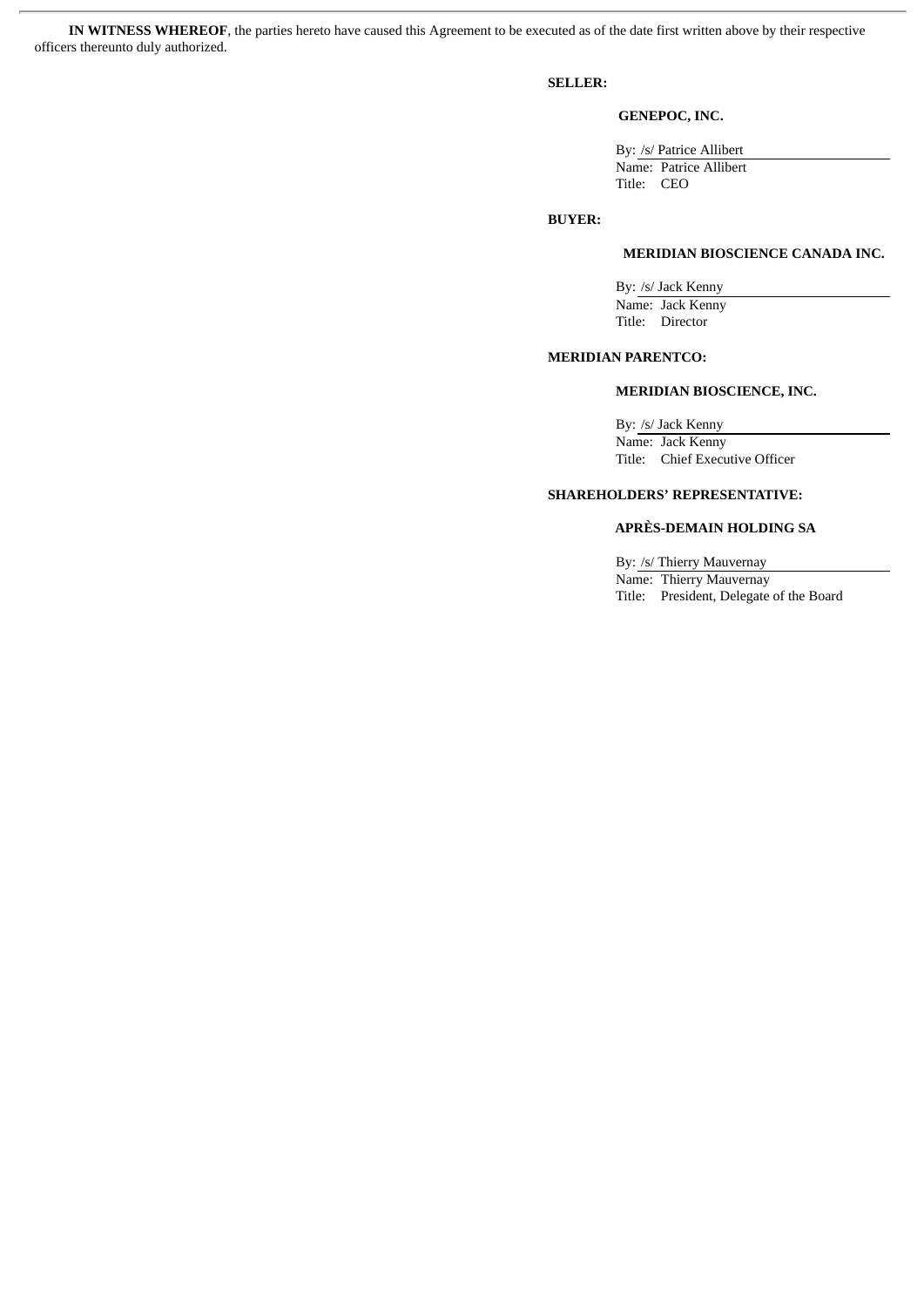#### **Certification of Principal Executive Officer Pursuant to Securities Exchange Act Rule 13a-14(a)**

I, Jack Kenny, certify that:

- 1. I have reviewed this quarterly report on Form 10-Q of Meridian Bioscience, Inc.;
- 2. Based on my knowledge, this report does not contain any untrue statement of a material fact or omit to state a material fact necessary to make the statements made, in light of the circumstances under which such statements were made, not misleading with respect to the period covered by this report;
- 3. Based on my knowledge, the financial statements, and other financial information included in this report, fairly present in all material respects the financial condition, results of operations and cash flows of the registrant as of, and for, the periods presented in this report;
- 4. The registrant's other certifying officer(s) and I are responsible for establishing and maintaining disclosure controls and procedures (as defined in Exchange Act Rules 13a-15(e) and 15d-15(e)) and internal control over financial reporting (as defined in Exchange Act Rules 13a-15(f) and 15d-15(f)) for the registrant and have:
	- a) Designed such disclosure controls and procedures, or caused such disclosure controls and procedures to be designed under our supervision, to ensure that material information relating to the registrant, including its consolidated subsidiaries, is made known to us by others within those entities, particularly during the period in which this report is being prepared;
	- b) Designed such internal controls over financial reporting, or caused such internal control over financial reporting to be designed under our supervision, to provide reasonable assurance regarding the reliability of financial reporting and the preparation of the financial statements for external purposes in accordance with generally accepted accounting principles;
	- c) Evaluated the effectiveness of the registrant's disclosure controls and procedures and presented in this report our conclusions about the effectiveness of the disclosure controls and procedures, as of the end of the period covered by this report based on such evaluation; and
	- d) Disclosed in this report any change in the registrant's internal control over financial reporting that occurred during the registrant's most recent fiscal quarter that has materially affected, or is reasonably likely to materially affect, the registrant's internal control over financial reporting; and
- 5. The registrant's other certifying officer(s) and I have disclosed, based on our most recent evaluation of internal control over financial reporting, to the registrant's auditors and the audit committee of registrant's board of directors (or persons performing the equivalent functions):
	- a) All significant deficiencies and material weaknesses in the design or operation of internal control over financial reporting which are reasonably likely to adversely affect the registrant's ability to record, process, summarize and report financial information; and
	- b) Any fraud, whether or not material, that involves management or other employees who have a significant role in the registrant's internal control over financial reporting.

Date: May 7, 2019

/s/ Jack Kenny Jack Kenny Chief Executive Officer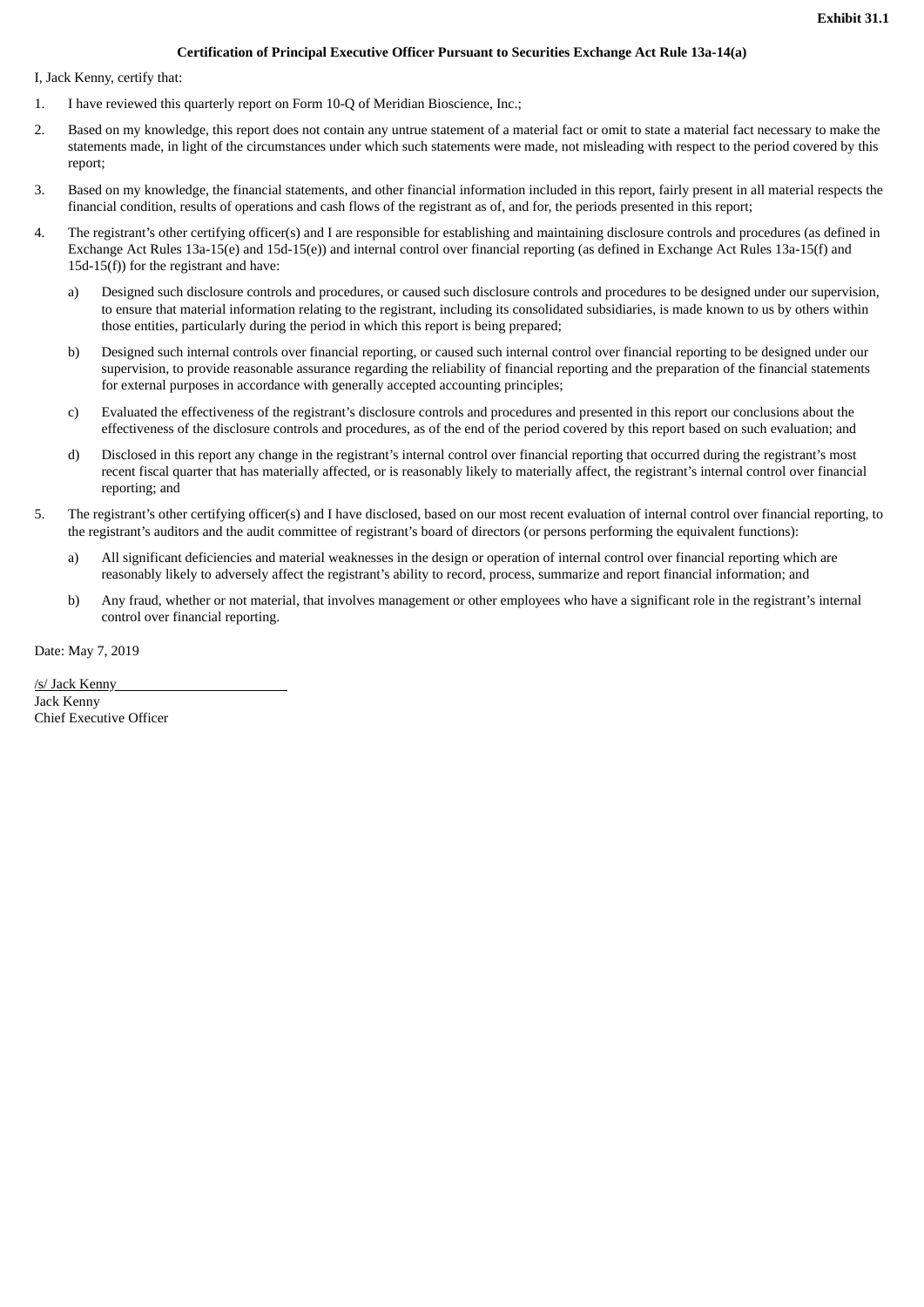### **Certification of Principal Financial Officer Pursuant to Securities Exchange Act Rule 13a-14(a)**

I, Eric S. Rasmussen, certify that:

- 1. I have reviewed this quarterly report on Form 10-Q of Meridian Bioscience, Inc.;
- 2. Based on my knowledge, this report does not contain any untrue statement of a material fact or omit to state a material fact necessary to make the statements made, in light of the circumstances under which such statements were made, not misleading with respect to the period covered by this report;
- 3. Based on my knowledge, the financial statements, and other financial information included in this report, fairly present in all material respects the financial condition, results of operations and cash flows of the registrant as of, and for, the periods presented in this report;
- 4. The registrant's other certifying officer(s) and I are responsible for establishing and maintaining disclosure controls and procedures (as defined in Exchange Act Rules 13a-15(e) and 15d-15(e)) and internal control over financial reporting (as defined in Exchange Act Rules 13a-15(f) and 15d-15(f)) for the registrant and have:
	- a) Designed such disclosure controls and procedures, or caused such disclosure controls and procedures to be designed under our supervision, to ensure that material information relating to the registrant, including its consolidated subsidiaries, is made known to us by others within those entities, particularly during the period in which this report is being prepared;
	- b) Designed such internal controls over financial reporting, or caused such internal control over financial reporting to be designed under our supervision, to provide reasonable assurance regarding the reliability of financial reporting and the preparation of the financial statements for external purposes in accordance with generally accepted accounting principles;
	- c) Evaluated the effectiveness of the registrant's disclosure controls and procedures and presented in this report our conclusions about the effectiveness of the disclosure controls and procedures, as of the end of the period covered by this report based on such evaluation; and
	- d) Disclosed in this report any change in the registrant's internal control over financial reporting that occurred during the registrant's most recent fiscal quarter that has materially affected, or is reasonably likely to materially affect, the registrant's internal control over financial reporting; and
- 5. The registrant's other certifying officer(s) and I have disclosed, based on our most recent evaluation of internal control over financial reporting, to the registrant's auditors and the audit committee of registrant's board of directors (or persons performing the equivalent functions):
	- a) All significant deficiencies and material weaknesses in the design or operation of internal control over financial reporting which are reasonably likely to adversely affect the registrant's ability to record, process, summarize and report financial information; and
	- b) Any fraud, whether or not material, that involves management or other employees who have a significant role in the registrant's internal control over financial reporting.

Date: May 7, 2019

/s/ Eric S. Rasmussen Eric S. Rasmussen Executive Vice President and Chief Financial Officer